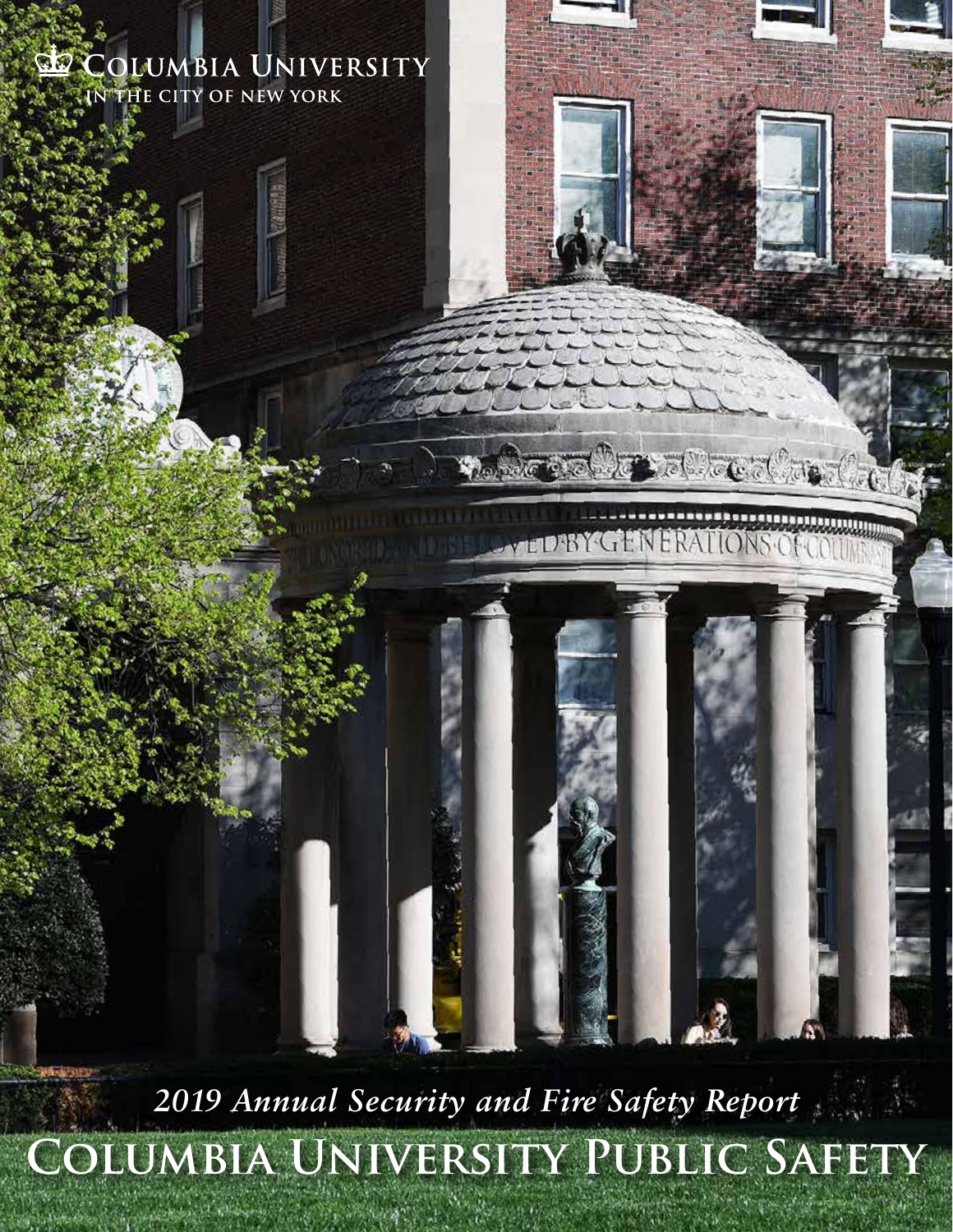# **Contents**

| Preventing and Responding to Dating Violence, Domestic Violence,                |  |
|---------------------------------------------------------------------------------|--|
|                                                                                 |  |
|                                                                                 |  |
| Appendix 1: Definitions of Reportable Offenses and Terms Used in the Report  38 |  |
|                                                                                 |  |
|                                                                                 |  |
|                                                                                 |  |
|                                                                                 |  |
| <b>Appendix 6: Description of Student Housing</b>                               |  |
| Appendix 7: Additional University, City, State, and                             |  |
|                                                                                 |  |
|                                                                                 |  |
|                                                                                 |  |





# **EMERGENCY NUMBERS**

Calls to the emergency numbers listed below are answered 24 hours a day, 7 days a week.

**Morningside Campus** 212-854-5555 Campus phones: x4-5555

**Manhattanville Campus** 212-853-3333 Campus phones: x3-3333

**Medical Center Campus** 212-305-7979 Campus phones: 305-7979

# **CONTACT US**

Please visit, call, or write us!

# **Morningside Campus Department of Public Safety** 111 Low Library, Mail Code 4301

535 West 116th Street New York, NY 10027 Tel: 212-854-2797 Fax: 212-932-0798

**Manhattanville Campus Department of Public Safety Department of Public Safety Operations Center** 3270 Broadway, New York, NY 10027 Tel: 212-853-3301 Fax: 212-853-1948

# **Medical Center Campus Department of Public Safety**

109 Black Building 650 West 168th Street New York, NY 10032 Tel: 212-305-8100 Fax: 212-305-3807

Email: publicsafety@columbia.edu

Website: **publicsafety.columbia.edu**

Facebook: **Facebook.com/cu/publicsafety**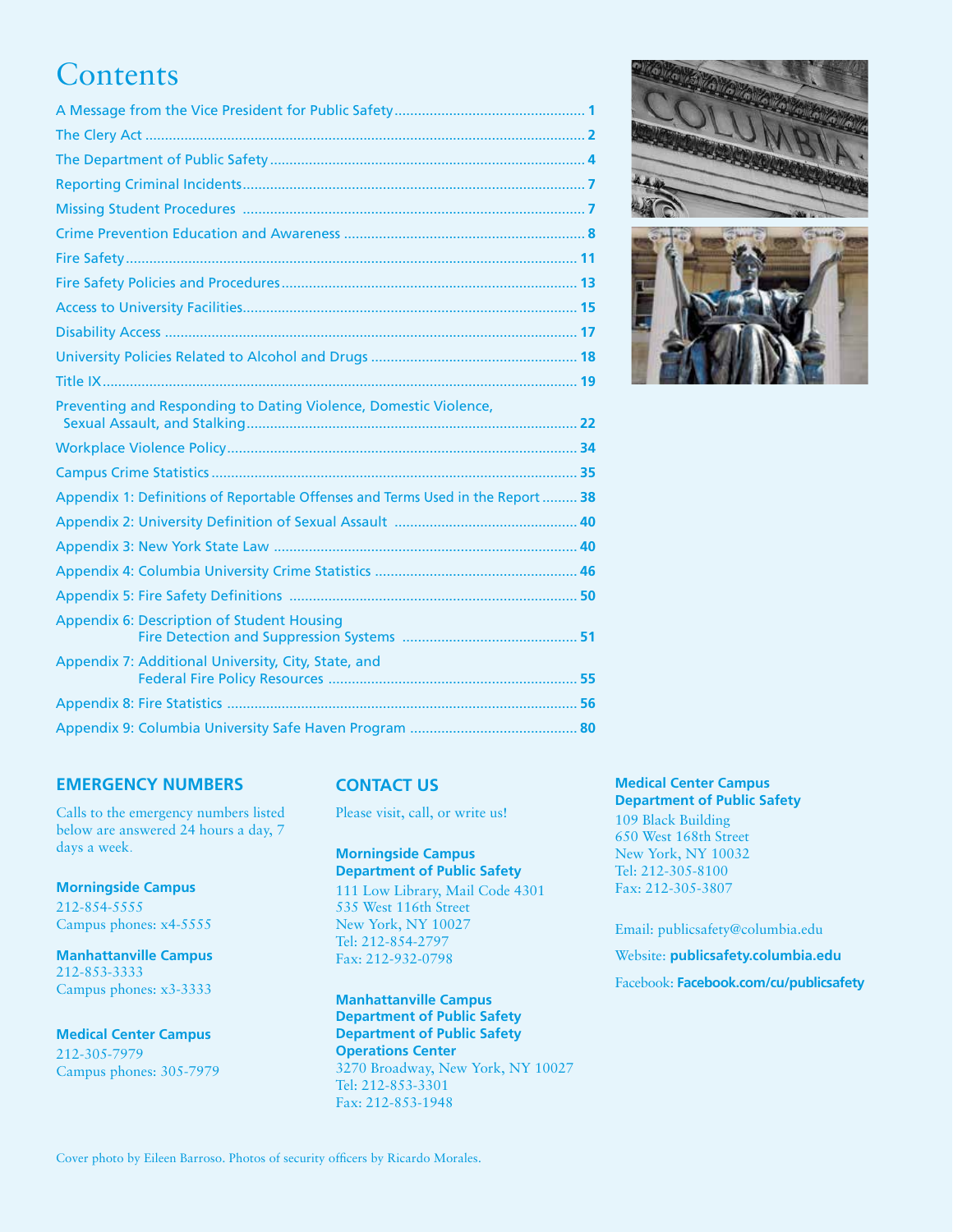# A Message from the Vice President for Public Safety

I am pleased to present the 2019 Columbia University Department of Public Safety (DPS) Annual Security and Fire Safety Report. This report is prepared by Public Safety in compliance with the Jeanne Clery Disclosure of Campus Security Policy and Crime Statistics Act and is intended to disseminate important information to the University community. Crime statistics include those reported to local police, DPS, and designated campus officials. With this publication, it is our intent to communicate not only mandatory information, such as crime statistics and fire safety data, but also to inform current students and employees and assist prospective students and their families in the decisionmaking process of selecting a college or university by describing the many ways in which we strive to keep this community safe.

Our efforts include high-visibility patrols, responding to and investigating on and offcampus incidents, providing guard services at a myriad of University events, and increasing student and employee vigilance through crime prevention seminars, workshops, and other activities. The Department of Public Safety is committed to working with the community to achieve our shared goal: a safe, welcoming campus environment. In a Facilities and Operations Client Survey covering the 2017–2018 Academic Year, 3,358 responses were received from the undergraduate students, graduate and professional students, faculty, and staff. Ninety-five percent of the respondents agreed they felt safe on campus. Ninety-two percent agreed that campus security and safety policies were accessible and understandable.

We have achieved this honor by engaging everyone in the business of public safety. We value our partnership with the community, and as we work to make the Columbia community safe, we realize our success ultimately depends upon the constructive relationships we have built with our neighbors. We welcome and value your input and ask for your support. In all of our efforts, we are guided by our values of "Pride, Professionalism, and Service."

At Columbia University, the safety and well-being of our students, faculty, and staff are our top priorities. Columbia's campuses and the surrounding areas are safe and have an extremely low crime rate for an urban university. We take great pride in this fact and in all of our public service accomplishments.

James F. McShane, Vice President Columbia University Department for Public Safety



photo by Eileen Barroso

#### GUIDE TO THE COLUMBIA UNIVERSITY ANNUAL SECURITY AND FIRE SAFETY REPORT

This report is intended to provide valuable information regarding procedures the University has developed in partnership with members of the community to maintain a safe campus environment. Sidebars contain contact information for various directors of the Department of Public Safety, crime and fire prevention tips, and Columbia University Public Safety in the media, as well as other important information. To find out more about any information in this document or about the Department, please call us or visit the Columbia University Department of Public Safety website at **publicsafety.columbia.edu**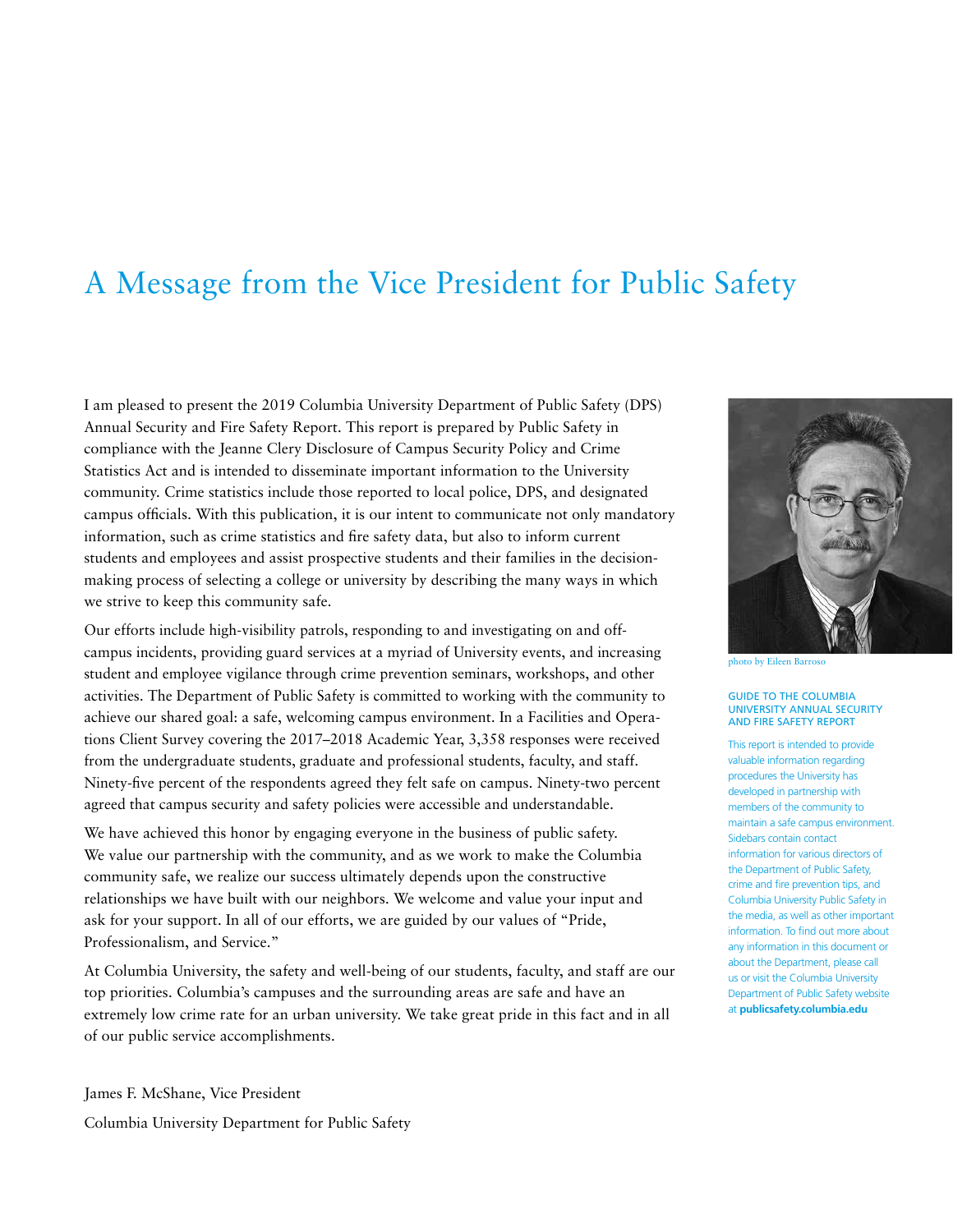# The Clery Act

The Jeanne Clery Disclosure of Campus Security Policy and Campus Crime Statistics Act, more commonly known as the Clery Act, requires colleges and universities to:

- publish an annual report every year by October 1 that contains three years of campus crime and fire safety statistics and certain campus security policy statements;
- disclose crime statistics for the campus, public areas immediately adjacent to or running through the campus, and certain noncampus facilities and remote classrooms. The statistics must be gathered from campus police or security, local law enforcement, and other University officials who have "significant responsibility for student and campus activities";
- provide "timely warning" notices of those crimes that have occurred and pose an ongoing "threat to students and employees";
- $\blacksquare$  issue an emergency notification, upon the confirmation of a significant emergency or dangerous situation involving an immediate threat to the health or safety of students or employees occurring on campus;
- disclose in a public crime log "any crime that occurred on campus . . . or within the patrol jurisdiction of the campus police or the campus security department and is reported to the campus police or security department"; and
- maintain in a public fire log a record of any fire that occurred in an on-campus student housing facility.

The University complies with the Clery Act, the Family Educational Rights and Privacy Act (FERPA), and other applicable laws. The Clery Act provides protection from retaliation to students, staff, and faculty members who report Clery crimes or who exercise any other rights under the Clery Act.

The Columbia University Department of Public Safety engages in a vigorous program designed not only to meet but to exceed these requirements. This program consists of:

# **TIMELY WARNING NOTICES: CAMPUS SAFETY ALERTS AND CRIME ALERTS**

Timely Warnings, called "Crime Alerts," are provided to enhance the safety of the community by giving students, faculty, and staff notification of crimes that occur on or nearby campus property and are considered by the Department of Public Safety to present a serious or continuing threat to students and employees. These Crime Alerts are issued in compliance with federal law, for selected crimes in selected areas. They do not present, nor are they intended to present, a complete picture of crime on campus. These alerts also offer tips that will aid in the prevention of similar occurrences.

## **TIMELY WARNING POLICY**

The Columbia University Department of Public Safety is responsible for preparing and issuing a Crime Alert whenever a crime that is reported to them represents a continuing threat to students and employees. Information from alerts may also come from information supplied by the NYPD. Victim information is kept confidential during this process.

Crime Alerts also seek information from community members that may lead to the arrest and conviction of the offender and usually contain crime prevention tips and safety information. Pictures of suspects, rather than verbal descriptions are included in crime alerts whenever available.

# **DID YOU KNOW?**

**Register now for text message alerts!**

### **STUDENTS:**

Simply log in to Student Services Online (**https://ssol.columbia.edu**), click on "Text Message Enrollment," and add your cell phone number.

#### **EMPLOYEES:**

Log in to MyColumbia (**https://my.columbia.edu**), click on the Faculty & Staff tab, and update your personal information. Select "CampusAlert" from the phone type, add your mobile phone number, and click "Save."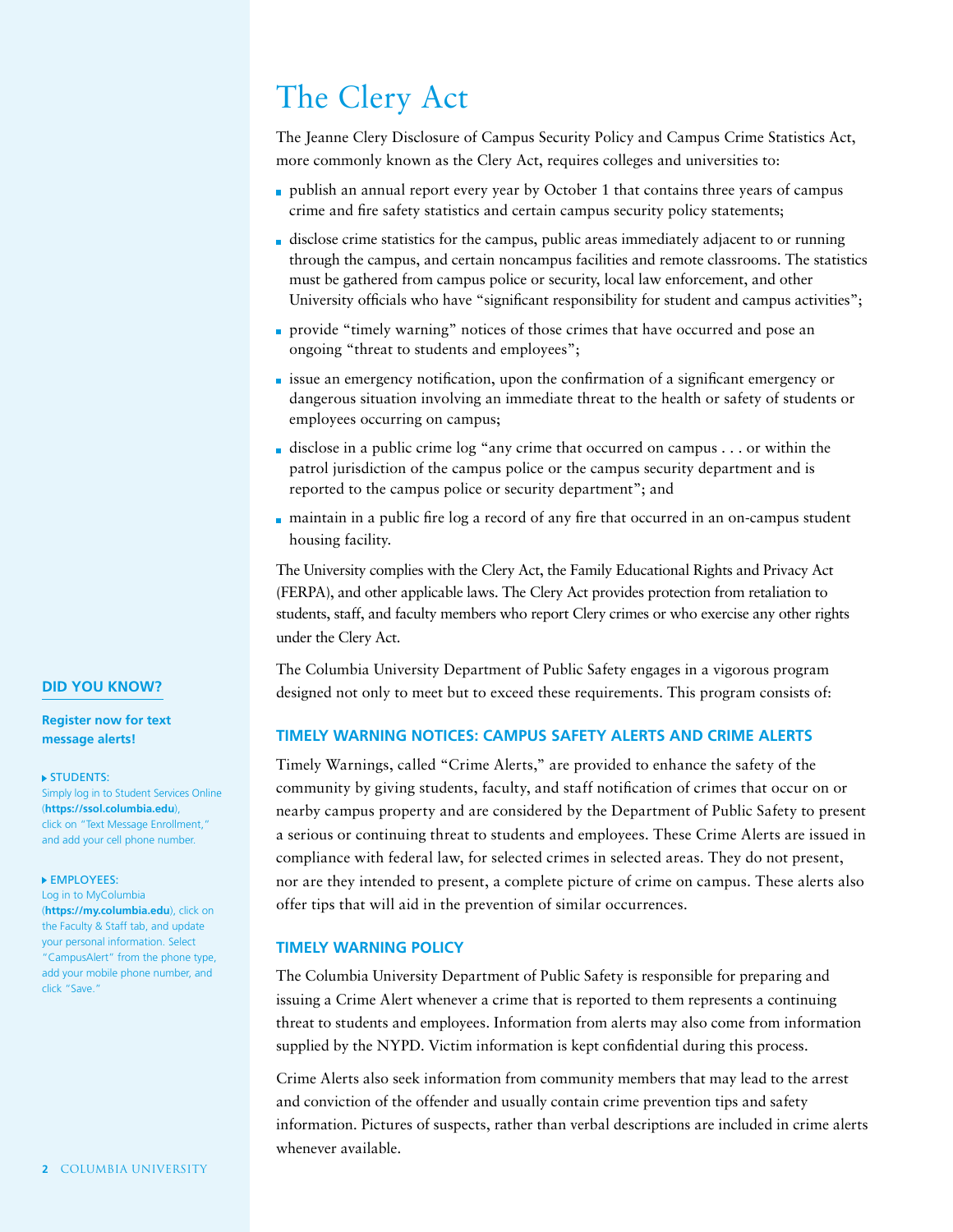When enough details about the incident are known, Public Safety will prepare and distribute an alert to the entire community via the mass notification email system. Alerts may also be posted on campus bulletin boards and in Columbia-owned buildings throughout the community.

Crime Alerts may be updated if new or more accurate information becomes available during the course of the investigation.

Crime Alerts are distributed by mass email notifications sent to all columbia.edu email addresses. These emails are approved by the Vice President of Public Safety or his designee and are distributed by the Department of Public Safety.

Crime Alerts may also be viewed at publicsafety.columbia.edu

# **DAILY CRIME AND FIRE LOGS**

The University maintains public crime and fire logs (where appropriate) at the Morningside, Manhattanville, and Medical Center Operations Centers. A fire log is required for each campus that contains on-campus student housing facilities. The purpose of the daily crime log is to record all criminal incidents that are reported to Public Safety, not just Clery Act crimes. The purpose of the fire log is to record, by the date reported, any fire that occurs in an on-campus student housing facility. Criminal acts reported to Public Safety or an addition to an existing entry in the log will be entered into the crime log within two business days unless that disclosure is prohibited by law or would jeopardize the confidentiality of the victim. The crime and fire log for the most recent 60 days is open to the public for inspection during normal business hours.

Portions of crime and fire logs that are older than 60 days will be made available for inspection within two business days.

Information that could identify either the victim or the alleged perpetrator is excluded.

# **EMERGENCY PREPAREDNESS AND EVACUATION**

Columbia University continually assesses and makes improvements to increase its readiness and ability to handle emergency situations. The Department of Public Safety coordinates the University's Emergency Management Operations Team (EMOT). This group is comprised of Public Safety command staff and senior managers from various departments within Columbia University, who meet regularly to develop and practice the implementation of emergency plans, including disaster response and evacuation through scheduled drills on each campus that test one or more emergency procedural operations. This multidisciplinary approach is an important part of the University's emergency response and business continuity plan. Since each emergency situation is evaluated on a case by case basis, evacuation of a university facility is determined through a collaborative effort of first responders.

# **EMERGENCY NOTIFICATIONS**

The Department of Public Safety will respond to all reports of emergencies or dangerous situations on campus. Upon confirmation by Public Safety representatives of an emergency or dangerous situation involving an immediate threat to the health or safety of students or employees, Public Safety officials will request and coordinate the response of additional resources where necessary and make appropriate notifications taking into account the safety of the University community. Such threats may include, but not be limited to, outbreaks of serious illness, gas leaks, explosion, chemical or hazardous waste spill, terrorist incident or armed

## **DID YOU KNOW?**

**Emergency procedure posters have been placed in classrooms to indicate guidelines to follow during emergency incidents that may occur on campus. Some incidents may require you to take shelter in place, while others may require evacuation from the facility.** 

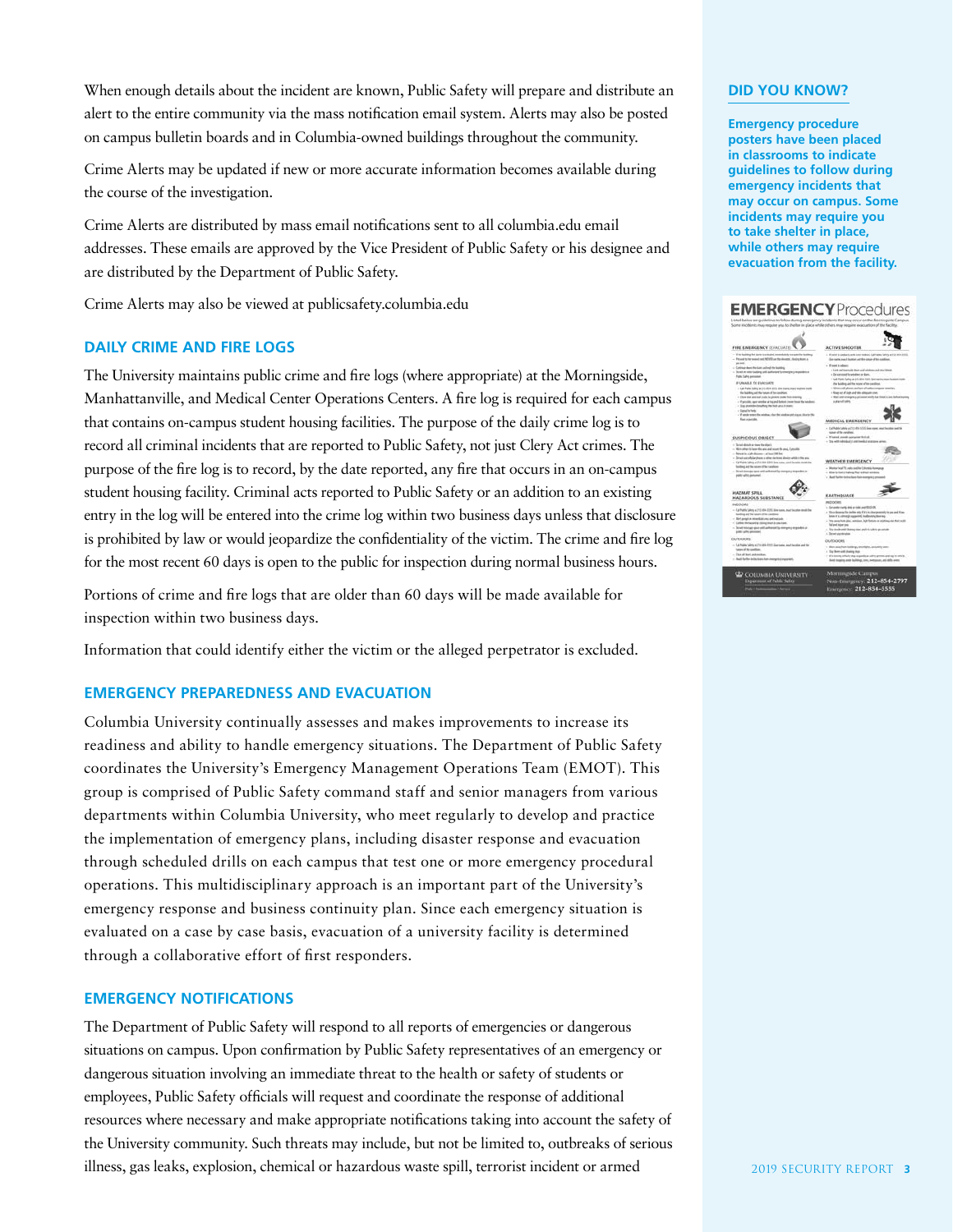intruder. The University will, without delay, determine the content of the notification and initiate the notification system, unless issuing a notification will, in the professional judgment of the Emergency Management Operations Team, compromise efforts to assist a victim or to contain, respond to, or otherwise mitigate the emergency. Specifically, Student Administrative Services, assisted by Public Safety, will determine the appropriate segment or segments of the campus community to receive the notification; determine the content of the notification including recommendations to shelter in place; evacuate a facility, avoid portions of the campus, or other appropriate actions; and utilize the University's mass notification (text messaging) system to notify the campus community. The text messaging system is tested at least once each year.

Faculty, staff and students may sign up to receive emergency text notifications on the Public Safety webpage https://publicsafety.columbia.edu/content/emergency-notifications

Members of the larger, neighborhood communities beyond the scope of the Columbia University campuses can learn about significant emergencies on the Columbia University Preparedness website: http://preparedness.columbia.edu/ or, from the various local media outlets.

# The Department of Public Safety About Us

The Department of Public Safety at Columbia University is committed to the safety and well-being of the University community—and it shows. We consistently score high marks in campus safety and were named one of the safest urban schools in the U.S. in an issue of *Reader's Digest* magazine. Our three Operations Centers, one on the Morningside campus, one on the Manhattanville campus, and one on the Medical Center campus, are staffed and operational 24 hours a day, 7 days a week. Through these centers, we coordinate campus and neighborhood patrols, arrange guard services, and respond to calls for assistance. We work closely with the NYPD and FDNY, along with other neighborhood partners, to safeguard the campus. Our Public Safety professionals keep abreast of best practices, trends in national campus issues, and are well trained.

# Mission and Values Statement

The mission of the Columbia University Department of Public Safety is to enhance the quality of life for the entire Columbia community by maintaining a secure and open environment, where the safety of all is balanced with the rights of the individual. The Department strives to accomplish its mission while adhering to its core values of "Pride, Professionalism, and Service."

The success of this mission depends upon an effective working relationship between Public Safety personnel and the diverse elements of the Columbia community, including students, staff, faculty, and visitors. Critical to this relationship is mutual respect. Therefore, we pledge to respect the diverse needs and interests of the community we serve. We pledge to be diligent and relentless in the protection of both persons and property.

In return, we ask that our partners in the community assume their individual and collective responsibilities to make Columbia University a place that is free of crime, fear, and disorder, and to provide a civil and open environment that fosters learning.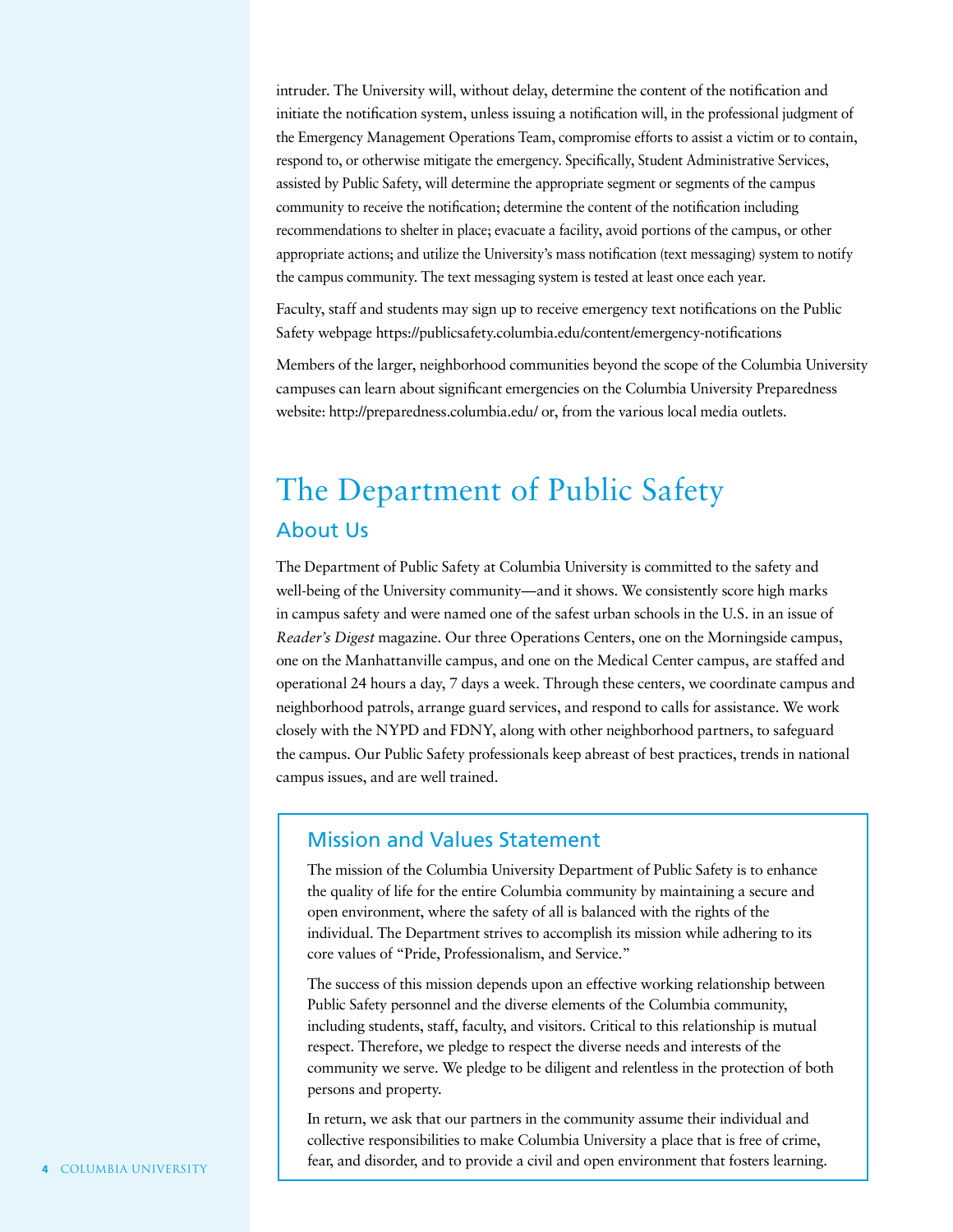# Public Safety Campus Operations

The Department of Public Safety is staffed by approximately 160 full-time security officers and 63 uniformed supervisors licensed by the State of New York. As such, their authority to reasonably detain individuals suspected of criminal activity on University property is the same as the authority of any property owner or property owner's designee. These officers are not sworn and do not carry firearms, nor do they have police powers including those of arrest. Public Safety Officers are assigned to both fixed and mobile posts. Patrols are conducted in marked and unmarked vehicles, on foot, and on bicycle in the general vicinity of the campuses.

## **PUBLIC SAFETY TRAINING**

Training is an important component of our mission. All uniformed public safety personnel receive comprehensive training. Officers and supervisors complete eight hours (8) mandated New York State security officer training. All newly hired officers and supervisors receive an additional 80 to 120 hours of classroom training on University policy and Public Safety procedures followed by another 240 hours of on the job campus orientation training among the three Columbia campuses. During the classroom training, stakeholders from various University departments present lectures on equal employment and affirmative action, diversity, multicultural and gender sensitivity, sexual violence and Title IX. We are in the process of developing an additional training series for managers on leadership, initiative and integrity.

Uniformed supervisors and managers also engage in professional development training throughout the year. Seminars and webinars on job-related topics are attended by both managers and supervisors on and off site. Mock drills that simulate realistic scenarios are conducted in order to assess the Department's emergency response capabilities. Supervisors also have the opportunity to participate in a merit incentive program, where monthly e-learning courses on topics such as management, leadership, mentoring, and emergency response are offered.

All officers and supervisors also receive the following training during their initial hiring and during their NYS required eight hour in-service annual training.

- **Interpersonal communications**
- **Customer service and professionalism**
- **Emergency response**
- **Patrol techniques**
- **Diversity**
- **Bias motivated incidents**
- **Multicultural affairs, gender identity and sensitivity**
- Racial profiling prohibition
- Gender based misconduct/Title IX
- Sexual violence response
- EOAA
- Clery Act
- **Ethics**
- Crime prevention
- Access control

## **DID YOU KNOW?**

**In addition to federal, state, and city law enforcement agencies, the Department of Public Safety works in partnership with the following entities:**

NewYork-Presbyterian Hospital Security: **www.nyp.org**

Morningside Area Alliance: **www.morningside-alliance.org**

Teachers College Security: **www.tc.columbia.edu** 

Barnard College Security: **www.barnard.edu/publicsafety**

Union Theological Seminary Security: **www.utsnyc.edu**

Jewish Theological Seminary Security: **www.jtsa.edu**

International House Security: **www.ihouse-nyc.org** 



**Jeannine Jennette** Executive Director, Public Safety, Medical Center Campus

Email: jmj2102@cumc.columbia.edu

Phone: 212-305-1292

#### **James Fey**

Director of Operations, Morningside Campus

Email: jf3074@columbia.edu

Phone: 212-854-0468

#### **Robert Ramos**

Director of Operations, Manhattanville Campus

Email: rr3235@columbia.edu

Phone: 212-853-3309



```
John Murolo
Director of Special Operations 
and Events
Email: jjm274@columbia.edu
```
Phone: 212-854-6797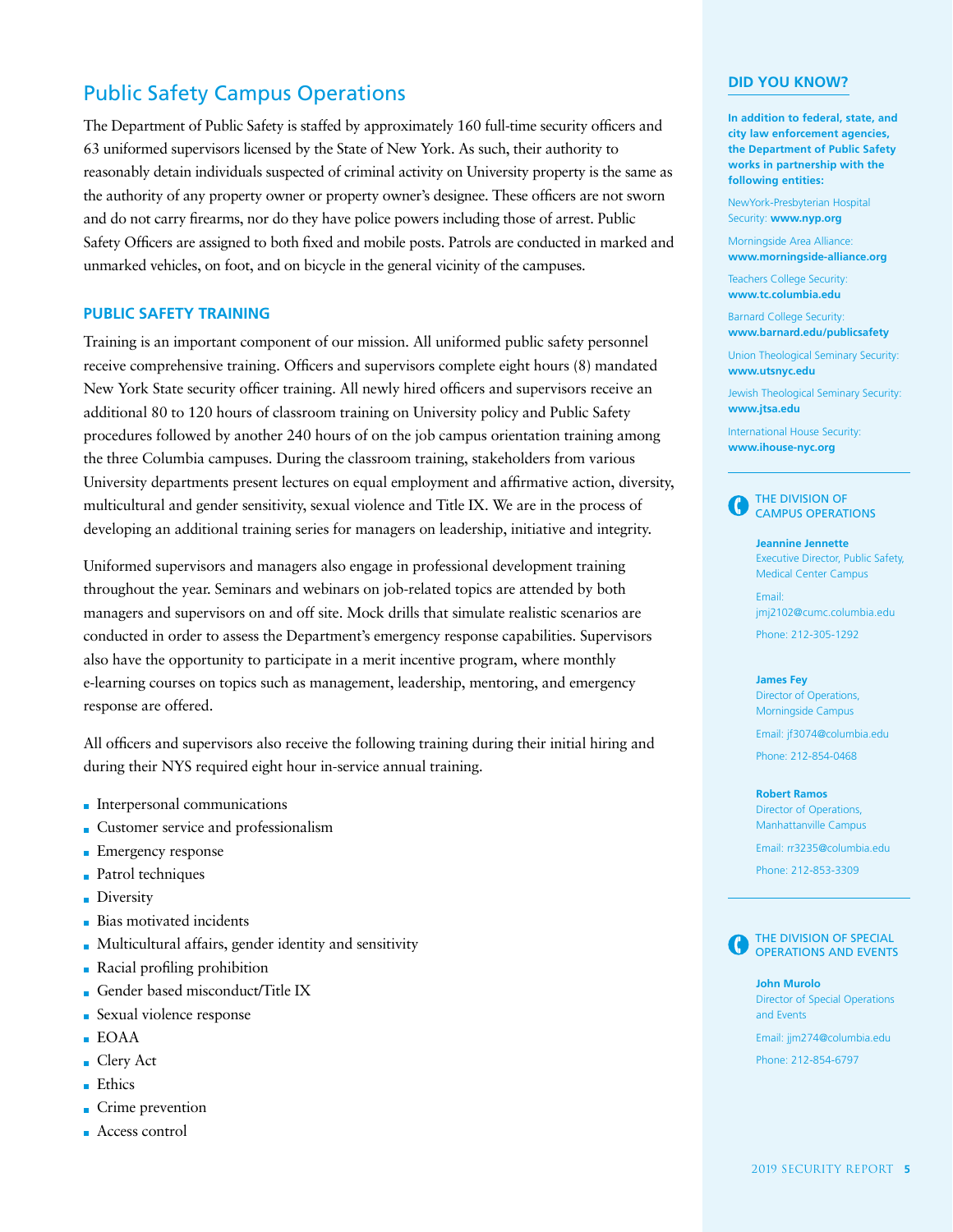

 THE DIVISION OF INVESTIGATIONS

**Deidre M. Fuchs**  Executive Director of Investigations

Email: df2206@columbia.edu

Phone: 212-854-2054

**The investigation Unit utilizes the latest technology to ensure thorough and successful investigations within the Columbia community.** 

 THE DIVISION OF **TECHNOLOGY** 

> **Jorge Farina** Executive Director, Technology Email: glf4@columbia.edu Phone: 212-854-4171

> **Yiling Tang** Director of Technology Systems Email: yt15@columbia.edu Phone: 212-854-4173



AND ADMINISTRATION **Albert S. Becker**

Executive Director of Finance and Administration

Email: ab4231@columbia.edu

Phone: 212-854-2075

- Nonviolent crisis intervention
- University and public safety policies and procedures
- Active shooter/situation awareness
- CPR/AED and Stop the Bleed
- Narcan opiate overdose response for supervisors
- **Arrest and use of force policy**
- **Report writing**

The Division of Campus Operations is responsible for the patrol dispatch of Public Safety Officers, as well as day-to-day Public Safety operations.

# Interagency Cooperation

Columbia University's Department of Public Safety enjoys the support and cooperation of numerous government law enforcement agencies and private organizations dedicated to security.

# **NYPD**

The Department of Public Safety maintains an excellent relationship with the local police precincts, with which we share crime prevention strategies and local crime information. There is a written memorandum of understanding between the NYPD and the University for the investigation of criminal offenses involving violent felonies and for the investigation of reports of missing students. The police also help to maintain a safer campus by providing extra coverage for special events that attract large crowds. Security patrolling and safety monitoring by local police precincts also extend to University-recognized noncampus student organization locations. The Department of Public Safety also regularly confers with the precincts to control criminal activity around University property. Our Operations Centers monitor local NYPD radios and are in constant communication with local precincts. In addition, our investigators are in daily contact with NYPD detective squads to share investigatory information and conduct real-time crime analysis.

## **FEDERAL LAW ENFORCEMENT**

The Department of Public Safety works closely with the U.S. Secret Service, State Department, and FBI to provide security to the many dignitaries who visit our campuses.

The Division of Special Operations and Events coordinates security for special occasions that often involve U.S. and international dignitaries and other individuals or groups requiring extra safety precautions.  $\bigcirc$ 

# Public Safety Investigations

The Department of Public Safety assigns an investigator to follow up on all reported crimes. The investigators provide assistance and coordinate with local law enforcement, if necessary, and use video technologies in the investigation of cases. Our investigators have years of experience, integrating traditional investigative techniques with up-to-date technologies.

The Division of Investigations coordinates the investigation of all criminal incidents reported to the Department of Public Safety. <sup>O</sup>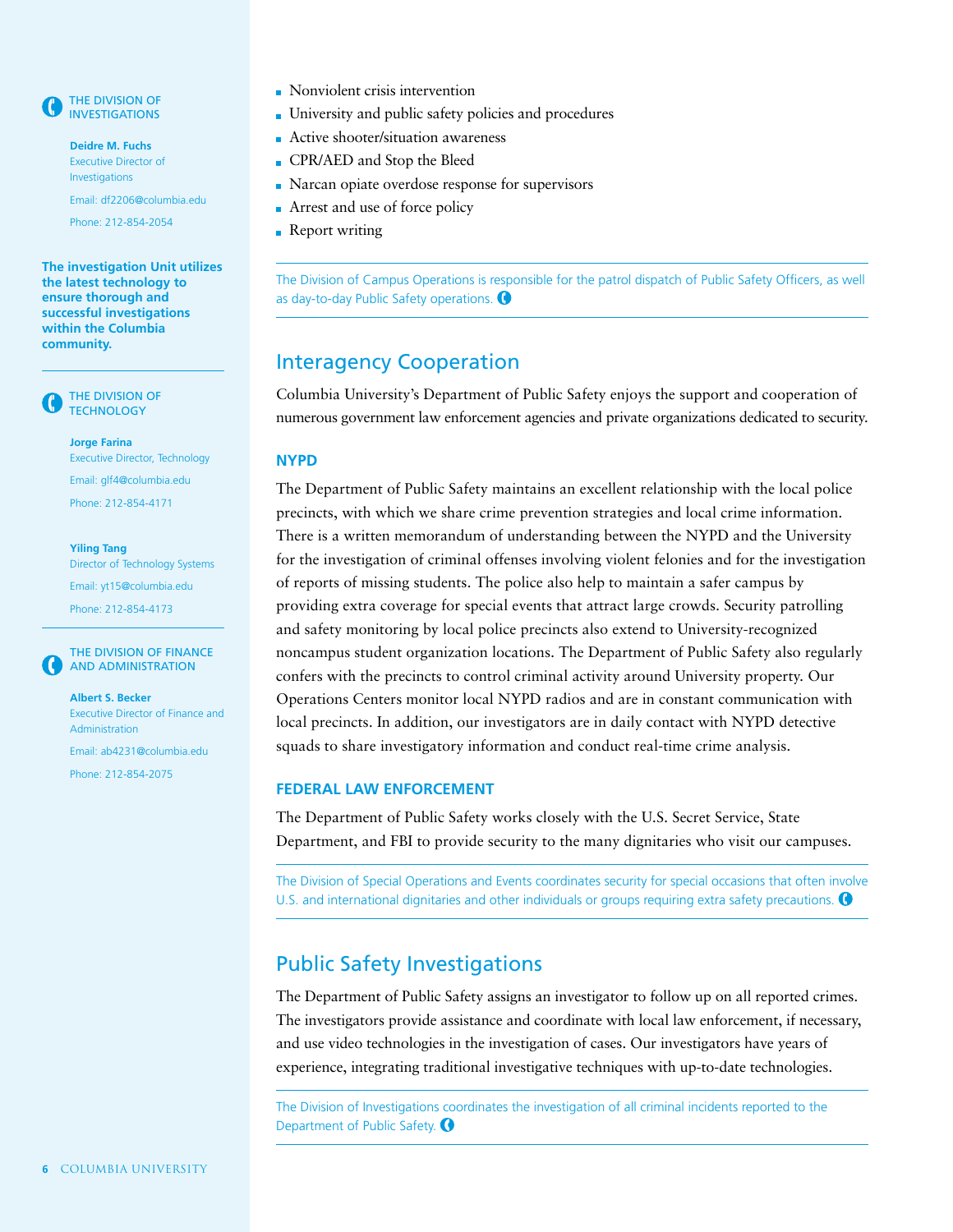# Reporting Criminal Incidents

We encourage all students, employees, and guests to report criminal incidents, accidents, and other emergencies promptly to the Department of Public Safety Operations Centers at the Morningside campus at 212-854-5555, at the Medical Center at 212-305-7979, at the Manhattanville campus at 212-853-3333, or to local law enforcement agencies, either by phone at 911 or in person or when the victim of a crime elects to or is unable to make such a report. Additionally, incidents can be reported to any uniformed Public Safety officer. A crime victim who does not wish to pursue action within the University system or the criminal justice system may still file a report describing the details of the incident. Depending upon the circumstances of the crime you are reporting, you may be able to file a report while maintaining your confidentiality. The purpose of a confidential report is to comply with your wish to keep your personal identifying information confidential, while taking steps to ensure your safety and the safety of others. The confidential reports allow the University to compile accurate records on the number and types of incidents occurring on campus. Reports filed in this manner are counted and disclosed in the Annual Security Report. In limited circumstances, the Department may not be able to assure confidentiality and will inform you in those cases.

The University does not have a formal policy that encourages pastoral counselors and professional counselors to inform the person they are counseling of any procedures to report crimes on a voluntary, confidential basis.

The University has emergency two-way call boxes (Blue Light phones) around all three campuses and their vicinities for use during emergencies. By pressing the red button on the phone, users are immediately connected with the appropriate Department of Public Safety Operations Center.

The Department of Public Safety vigorously investigates all reports of crimes. This includes confidential (where the reporting parties' names are known but not released) reports. In the case of appropriate offenses, Public Safety reports may be sent to Human Resources, Dean's discipline, or Student Conduct and Community Standards for their review and action. Victims are referred to the appropriate offices or agencies on and off campus, including, but not limited to, law enforcement, counseling, and medical services.

Public crime logs containing the time, date, locations, and disposition of all reported incidents are maintained at each campus. Information from crime reports is analyzed to identify emerging crime trends and allocate resources more efficiently.

# Missing Student Procedures

# Reporting a Missing Student

The term "missing student" is defined as any Columbia University student residing in an on-campus student housing facility who is reported missing from his or her residence. Reports of missing students should be made to representatives of any of the following: the Department of Public Safety (Morningside, call 212-854-5555; Manhattanville, call 212- 853-3333; Medical Center, call 212-305-7979); the Division of Student and Family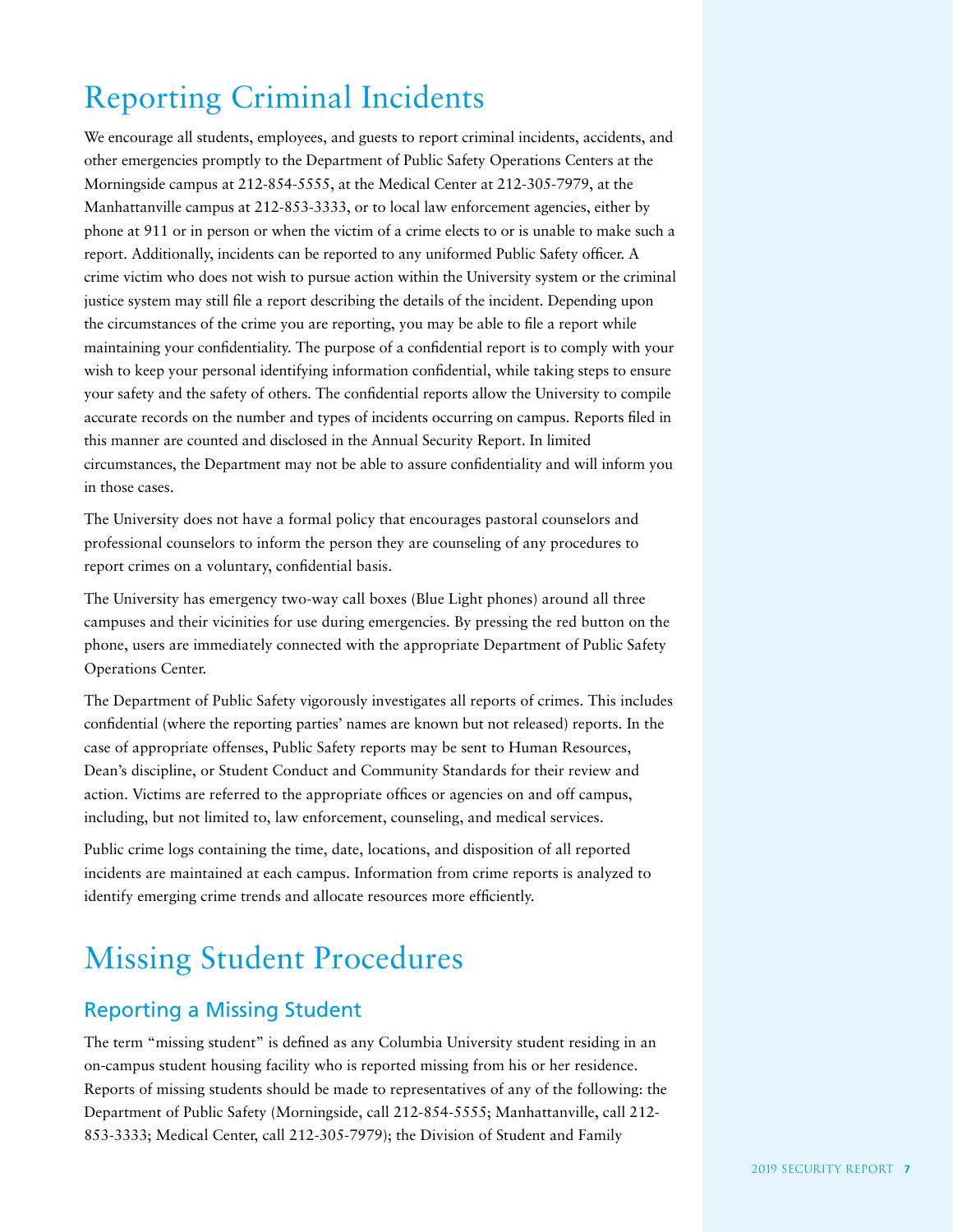**Ricardo Morales**  Assistant Director, Crime Prevention Programs Email: rm29@columbia.edu Phone: 212-854-8513



photo by Eileen Barroso



Self-Defense Seminars



Support (call 212-854-2446 for the administrative office), or the Office of Residential Life, including RAs and GAs (call 212-854-6805 for the administrative office). If a student is reported missing to a University representative from other than the Department of Public Safety, that representative will immediately notify Public Safety. Whenever a Columbia University student is believed missing, the University will initiate steps to locate him or her or to determine why the student has not been seen. Students are under no obligation to notify the University of plans to spend time away from their residences; however, if circumstances indicate that an investigation is warranted, concerned parties should contact the Department of Public Safety. Upon notification, the Department of Public Safety will make inquiries within the University and beyond.

If the University determines that the circumstances of the missing student require a police investigation, the Department of Public Safety will notify the local police precinct. If the police determine that the student should be classified as a missing person, they will initiate their own investigation. The University will support their investigation by providing whatever technical support is appropriate, including notices, photos, schedules, and any other information relevant to the search for the missing student.

# Missing Student Contact Procedures

All students residing in on-campus student housing facilities have the option of identifying a contact person or persons whom the University will notify if the student is determined to be missing by the Department of Public Safety or the local law enforcement agency. The contact information will be confidential, accessible only to authorized campus officials and law enforcement, and may not be disclosed except in a missing person investigation. When a student who resides in an on-campus student housing facility is determined to have been missing for 24 hours, the University will have:

- the Dean of Students or designee of the respective school notify the contact person if the student has designated one, within 24 hours;
- the Dean of Students or designee of the respective school notify the student's custodial parent or guardian and/or any other designated contact person within 24 hours if the student is under 18 years of age and is not emancipated; and

Public Safety will inform the local law enforcement agency that has jurisdiction in the area that the student is missing within 24 hours.

Students may log in to Student Services Online (https://ssol.columbia.edu/), click on "Addresses," and add Missing Student Contact Address and Missing Student Contact Email.

# Crime Prevention Education and Awareness

Columbia University's Department of Public Safety stresses the importance of crime prevention. A key member of our team is a full-time crime prevention specialist who coordinates and administers several important programs available to all members of the Columbia community. Crime prevention lectures on personal safety and the safeguarding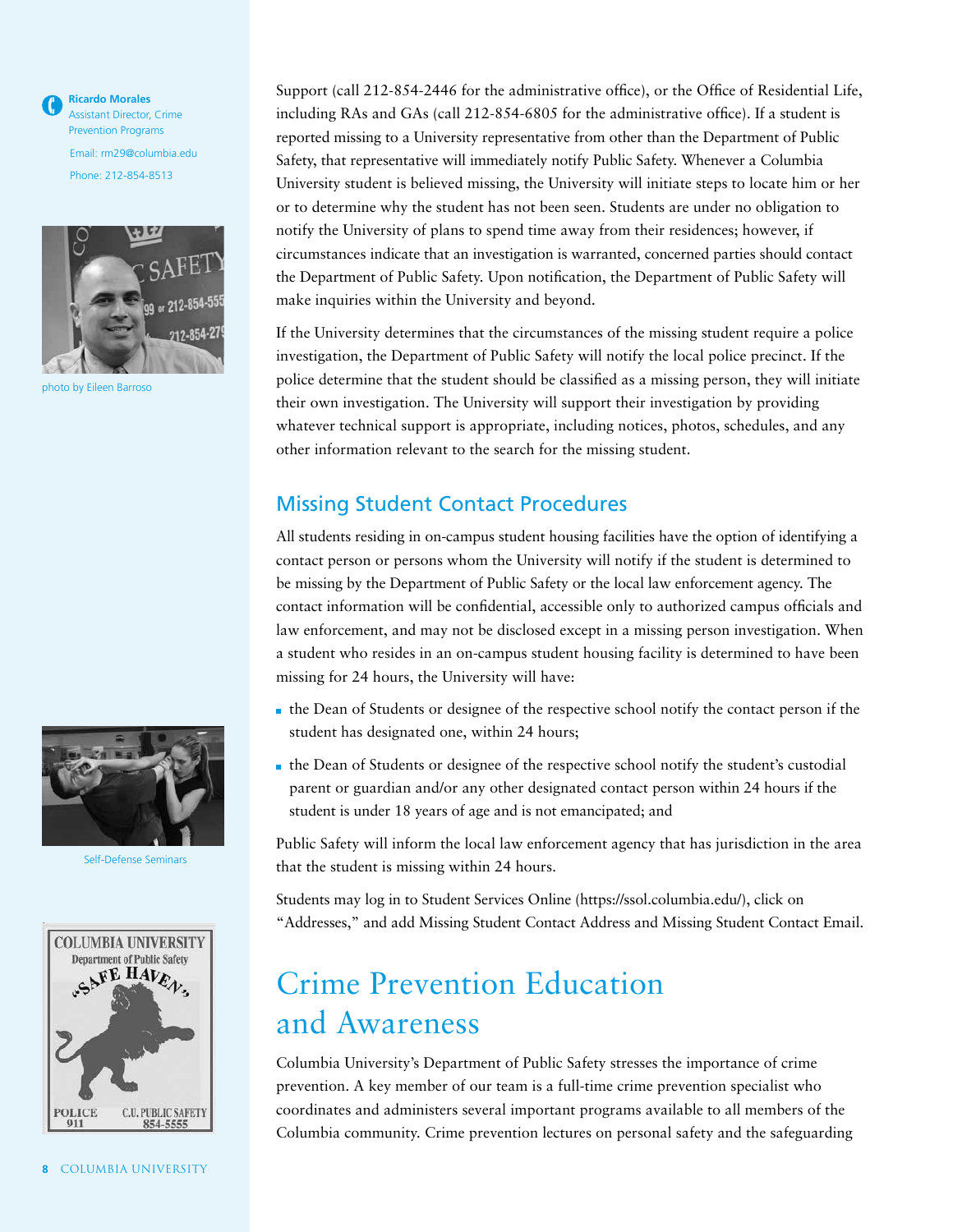of property are presented to campus organizations and University groups. During orientation week, we offer crime prevention information to incoming students. When new employees attend orientation, they are informed of good security practices and Public Safety services by a representative of the Public Safety department.

Throughout the year, the Public Safety Operations Center offers literature on crime prevention. Safety and security information and training are regularly provided to students, staff, and faculty through bulletins, crime alerts, and a free monthly newsletter. Useful tips on crime prevention are available from Columbia's Crime Prevention Unit via informal lectures that can be scheduled for any size group and through the dissemination of information packets on personal and residential safety. Security Safety Day events are held twice a year on each campus promoting personal safety and property safeguarding.

For more information on the Crime Prevention Programs, we offer, contact Ricardo Morales.  $\bigcirc$ 

# Programs to Enhance Personal Safety

The Department of Public Safety coordinates several innovative programs to enhance personal safety and safeguard property through education and awareness.

# **CRIME PREVENTION SEMINARS**

These interactive presentations are given during student and employee orientations and are also available to any group upon request. They provide vital information on how to reduce the likelihood of being a crime victim.

# **SELF-DEFENSE SEMINARS**

Several times each year, self-defense instructors provide hands-on training on the Morningside and Medical Center campuses. These events are extremely popular, and this program is constantly being expanded.

## **SAFE HAVENS**

Local businesses register with the Department and pledge to assist Columbia affiliates in distress by contacting Public Safety or the NYPD. These businesses display a distinctive red lion logo on their storefronts. See Appendix 9 for a list of all Safe Haven businesses.

## **INTERCAMPUS SHUTTLE BUS NETWORK**

Columbia University provides several shuttle bus routes among the Morningside campus, Lamont-Doherty, Studebaker, the Medical Center, Harlem Hospital, and the George Washington Bridge Bus Terminal. These shuttle services are available to all Columbia University affiliates with a valid University ID, free of charge.

Visit transportation.columbia.edu for more information.

# **MORNINGSIDE HEIGHTS INTRA-CAMPUS EVENING SHUTTLE**

The Morningside Heights intra-campus evening shuttle service operates seven days a week from 6:00 p.m. every evening until 4:00 a.m. the following morning excluding



**To request an escort please call:**

**Morningside**  212-854-SAFE

**Medical Center**  212-305-8100

**Manhattanville**  212-853-3301

#### **DID YOU KNOW?**

### **Operation ID Success Stories**

A student notified Public Safety that while attending a training session in Chicago, she lost her MacBook Air. Even though she had the unit engraved and registered with the NYPD/Public Safety Operation ID program, she thought she would never see her computer again. Much to her surprise and glee, the security department in the hotel she was staying in received the lost computer from a Good Samaritan and notified Columbia Public Safety. The student was reunited with her property soon thereafter.

Public Safety received information from the NYPD 17th Precinct stating a cab driver found an iPad mini in his taxi with the Columbia University Public Safety/NYPD Operation ID unique number on the back of the device. We immediately notified the owner who registered his iPad mini back in August 2013. The owner was jumping for joy upon receiving the phone call.

A MacBook Pro belonging to a Columbia University student was found by a Good Samaritan on campus. She noticed the Unique Operation ID number engraved on the device and turned it over to the Public Safety Operations Office in Low Library. The student was notified and was ecstatic when he received the good news that his computer was recovered. He remembered the first day he registered his computer with Public Safety as a freshman in 2013.

**Operation ID is FREE and EFFECTIVE! Engrave and register your property today!**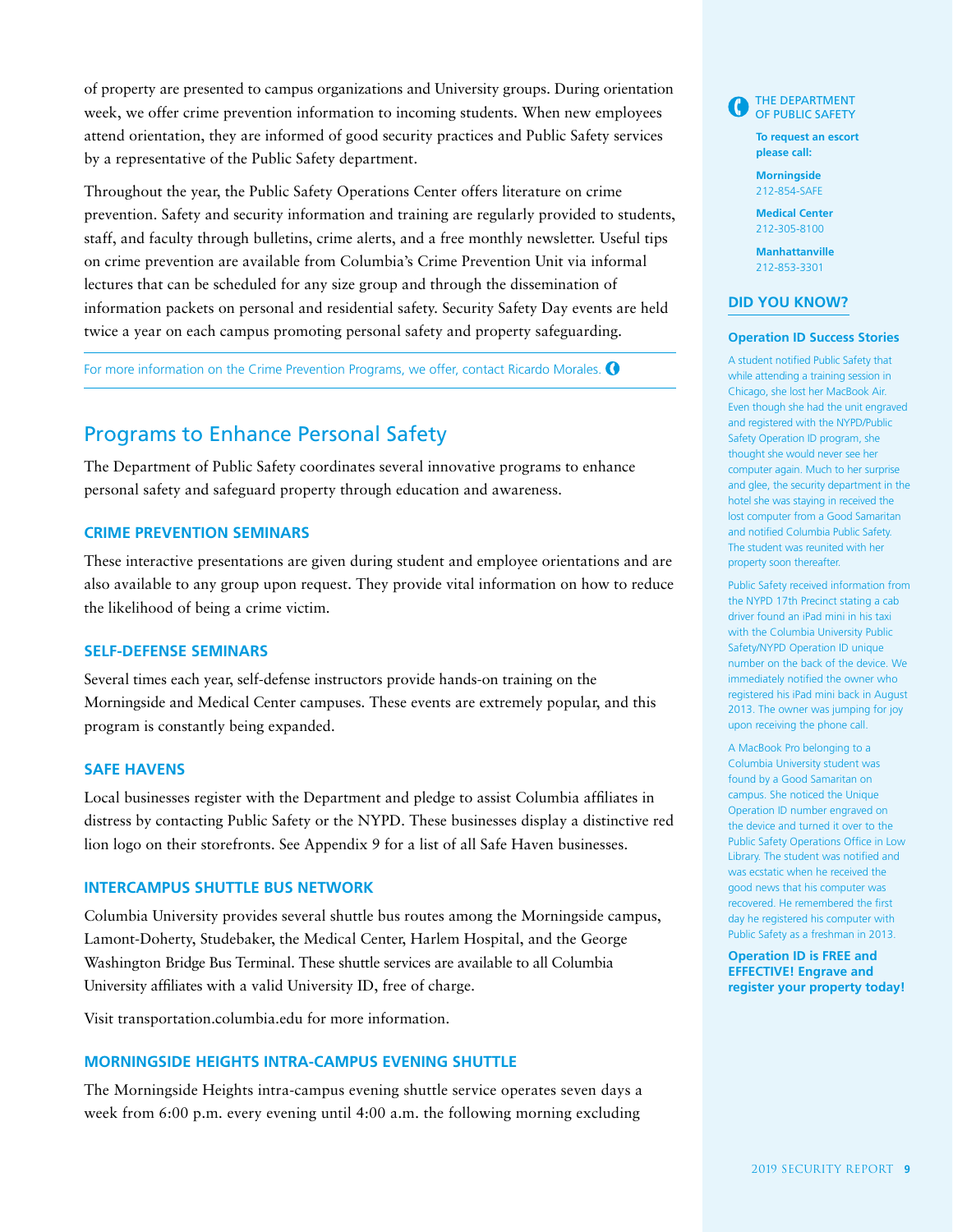### **DID YOU KNOW?**

**In addition to the required fire and life safety training programs developed for occupants of University residence halls and OSHAmandated employee training, the University Fire Safety staff offers fire safety training programs developed for the entire Columbia community, including local neighboring community groups. Training material presented includes:**

- fire safety awareness at work, at home, and while on vacation;
- when, why, and how to transmit a fire alarm;
- fire and life safety best practices;
- evacuation procedures;
- when and why sheltering in place may be required; and
- fire extinguisher use.

 **For more information, call the staff at 212-854-6670 (Morningside) or 212-305- 6780 (Medical Center):**

> UNIVERSITY FIRE SAFETY STAFF

**Paul R. Gerardi**  Director, Fire Safety Morningside/Manhattanville **Campuses** 

Email: pg2621@columbia.edu Phone: 212-854-8518

**Bryan Violetto**  Fire Safety Manager Morningside Campus

Email: bv2150@columbia.edu Phone: 212-854-1892

**Daniel Condon** Fire Safety Manager Manhattanville

Email: djc2160@columbia.edu Phone: 212-853-1356

**Matt O'Hanlon** Director, Fire Safety Operations Medical Center Campus

Email: mo2566@columbia.edu Phone: 212-342-3227

University holidays. The evening shuttle service provides a safe, efficient, and reliable means for traveling around the Morningside campus area during the evening hours. This shuttle service is available to all Columbia University affiliates with a valid University ID, free of charge.

Visit transportation.columbia.edu for more information.

# **WALKING ESCORT PROGRAM, MORNINGSIDE CAMPUS**

During the school year, the Department of Public Safety will send two specially trained students to walk affiliates to their doors any time from 7:00 p.m. to 3:00 a.m., seven nights a week. They carry two-way Columbia Public Safety radios. This service is available from West 108th Street to West 110th Street between Amsterdam Avenue and Riverside Drive, and from West 111th Street to West 122nd Street between Morningside Drive and Riverside Drive. Please allow escorts 5 to 15 minutes to arrive and ask them to show a University ID. If you need an escort before 7:00 p.m. or after 3:00 a.m., call the Department of Public Safety at 212-854-2797.

# **WALKING ESCORT PROGRAM, MANHATTANVILLE CAMPUS**

The Department of Public Safety will, upon request, provide escorts to the 125th Street and Broadway Subway station for Columbia University affiliates between the hours of 7:00 p.m. and 4:00 a.m. every day, excluding University holidays. A uniformed Columbia University Public Safety Officer or, Allied Universal security guard will be dispatched to Jerome L. Greene Science Center, Lenfest Center for Performing Arts, The Forum, Prentis, Nash or Studebaker. To coordinate an escort, please call the Department of Public Safety at 212-853-3301. While most escorts can be accommodated between 5 and 15 minutes after receipt of the request, there may be some instances where operational situations might delay the arrival of the security officer or guard.

For more information on the Walking Escort Program, contact the Department of Public Safety.  $\bigodot$ 

# **SAFE TRANSPORT: MEDICAL CENTER**

Columbia's Public Safety Officers will escort students door to door to or from any of the University buildings on the Medical Center campus or at private residences on Haven Avenue, Fort Washington Avenue, or on Broadway from West 163rd to West 178th Street. To request this service, please call 212-305-8100.

# Programs to Safeguard Property

# **PROPERTY IDENTIFICATION**

## **Operation ID**

Columbia participates in this nationwide program that aims to deter theft by permanently identifying valuables. The Department will mark valuable property with an indelible, inconspicuous, specially assigned number. It is recommended that you retain a photograph of anything that cannot be engraved and an up-to-date property inventory with model and serial numbers.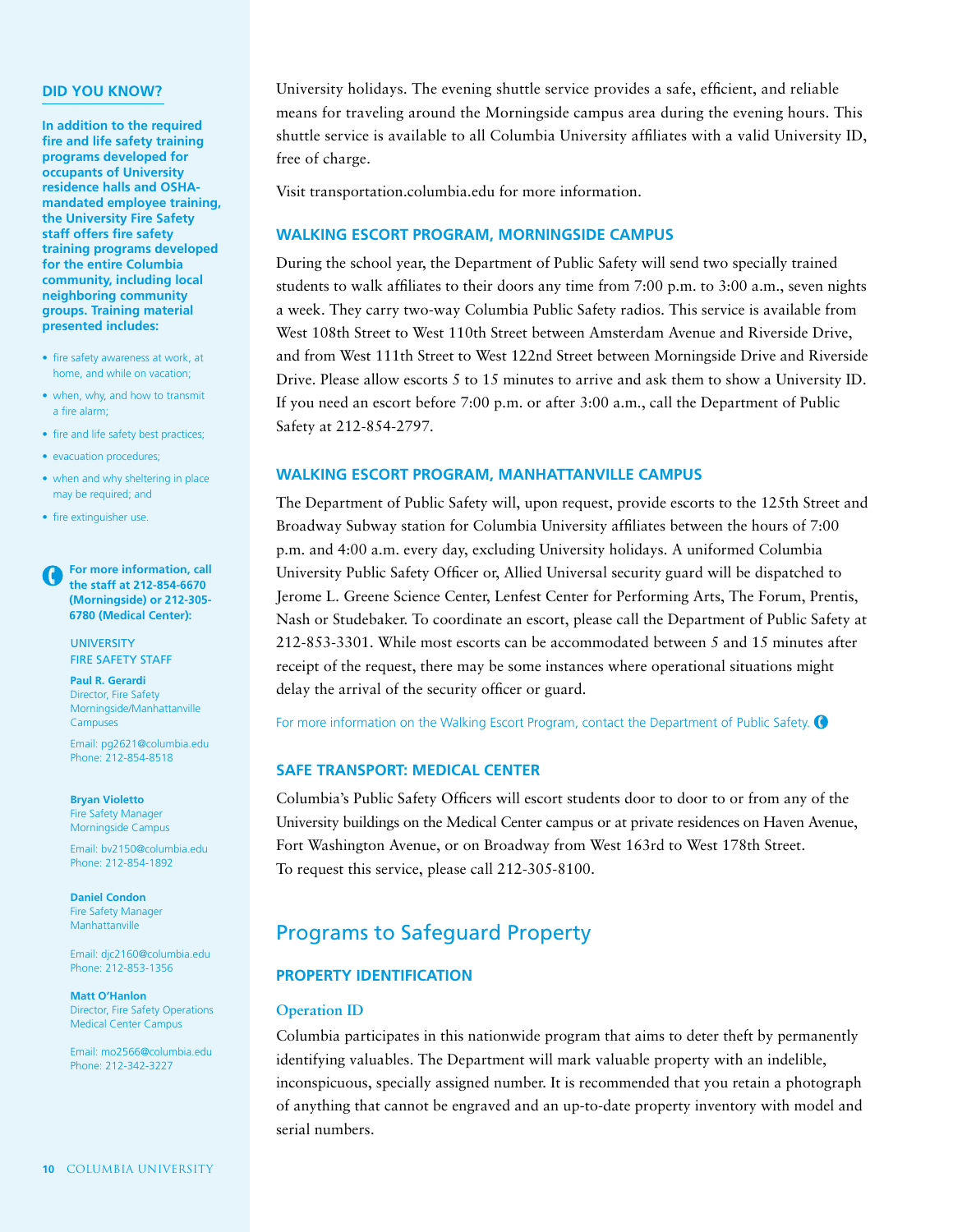# **Operation Blue Light**

This program allows Public Safety personnel to mark property with an invisible ink discernible only under a special blue light.

## **PC PhoneHome/Mac PhoneHome**

This innovative program is available to students, faculty, and staff. It allows authorities to locate a lost or stolen computer by identifying its location when the machine is connected to the internet. This program is effective in any location, worldwide, and is downloadable at https://cuit.columbia.edu/pc-phonehome

## **Stop Theft Tags**

These tags possess a unique ID number that is entered into the STOPTHEFT worldwide database. This allows lost or stolen property to be reunited with its owner.

## **Bicycle Registration**

The Department of Public Safety provides free registration for all bicycles. A unique ID number is applied to the bicycle and registered with the NYPD. A permanent decal is affixed to the bicycle.

## **Auto VIN Etching**

Unique vehicle identification numbers (VIN) are etched into a car's windows. This program reduces the risk of the vehicle's being stolen by making the window glass traceable. It also aids police in recovering stolen vehicles by making them identifiable and can result in reduced insurance premiums.

## **ANTITHEFT LOCKING DEVICES**

The Department sells the following locking devices at cost:

- Kryptonite and OnGuard bike locks
- desktop computer locks
- **a** laptop computer locks
- the Club—an antitheft device for automobiles and bikes
- the Shield—an antitheft device for automobiles that works in concert with the Club
- Pin-Head—an antitheft device for bicycle component parts

# Fire Safety

The University Fire Safety staff consists of full-time Fire Prevention Officers. These officers work closely with all departments within the University, as well as with the New York City Fire Department and the New York City Department of Buildings. The Office of Fire Safety's goal is to educate the Columbia University community about fire and life safety, to prevent fire emergencies and to reduce alarms.

The Office of Fire Safety works in conjunction with the Department of Environmental Health and Safety to protect the University from fire in our laboratory facilities.

## **DID YOU KNOW?**

#### **The Facts**

In many cases where fire fatalities occurred on college campuses, alcohol was a factor. There is a strong link between alcohol and fire deaths. In more than 50 percent of adult fire fatalities, victims were under the influence at the time of the fire. Alcohol misuse often impairs judgment and hampers evacuation efforts. Cooking is the leading cause of fire injuries on college campuses, closely followed by careless smoking and arson. In recent years, cooking equipment was a factor involved in more than 70 percent of reported residence hall fires; this includes confined or contained fires. Structure fires in residence halls, fraternities, sororities, and barracks are more common during the evening hours between 5 p.m. and 11 p.m., as well as on weekends.

#### **The Cause**

Many factors contribute to the problem of dormitory fires.

- Improper use of 911 notification systems delays emergency response.
- Student apathy. Many are unaware that fire is a risk or threat in the environment.
- Evacuation efforts are hindered since fire alarms are often ignored.
- Building evacuations are delayed due to lack of preparation and preplanning.
- Vandalized and improperly maintained smoke alarms and fire alarm systems inhibit early detection of fires.
- Misuse of cooking appliances, as well as overloaded electrical circuits and the use of extension cords, increases the risk of fires.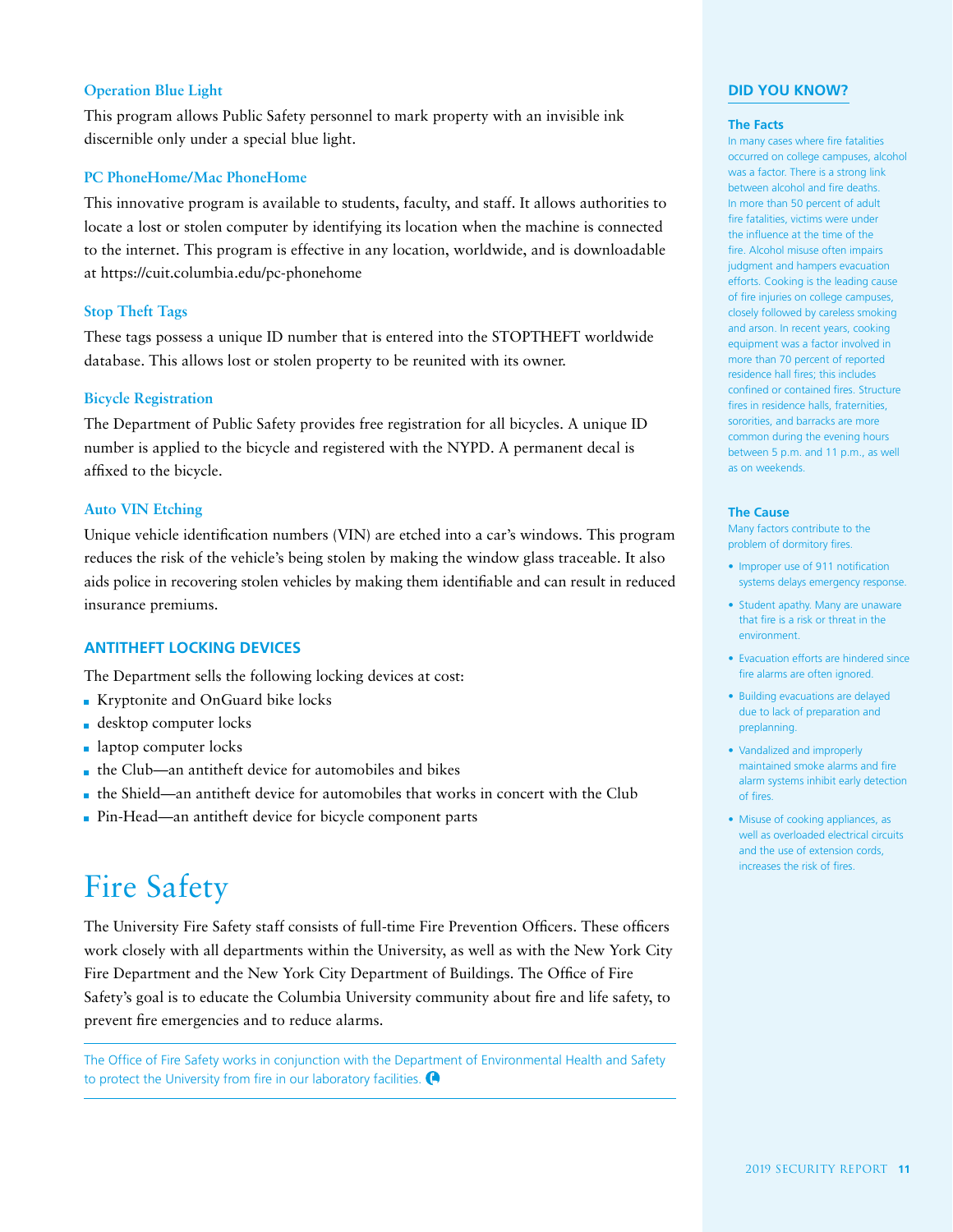### **DID YOU KNOW?**

#### **Note about Campus Maps**

Columbia University's numerous owned and leased buildings extend across the Morningside Heights, Manhattanville, and Washington Heights neighborhoods of New York City. Two off-campus research facilities, Lamont-Doherty Earth Observatory in Palisades, New York, and Nevis Physics Laboratories in Irvington, New York, are maintained by the University. The Athletics Complex at Baker Field, located at the northern tip of Manhattan, houses Columbia University's outdoor sports teams. Due to the complexity and range of Columbia University's physical campuses, maps of the University have not been included in this report. Current maps of the campuses can be found at **https://publicsafety.columbia.edu/ content/maps-schedules**

#### **Access Maps**

Maps of the Morningside, Manhattanville, and Medical Center call box locations can be found at **publicsafety.columbia.edu** under the heading "Maps & Schedules."

**Disability Access Maps www.columbia.edu/files/columbia/ content/disabilitiesaccess.pdf**

# Fire Statistics

In accordance with the Higher Education Opportunity Act of 2008, Columbia University is providing mandatory fire safety information as part of this Annual Report. (Detailed fire data for all on-campus student housing facilities can be found in Appendix 8 at the end of this report.) All reports of fires and fire alarms are maintained in a database within the Columbia University Department of Public Safety. Data collected includes, but is not limited to, the building name; alarm location; time and date; the number and cause of each fire; any and all injuries; any fatalities; and dollar values for property damaged by the fire (as assessed by Columbia University Risk Management). Please see Appendix 7 for additional resources and information on where to find full University, city, state, and federal policies.

# Description of Student Housing Fire Systems

All traditional undergraduate residence halls and the overwhelming majority of other on-campus University student housing have:

- an interior fire alarm system with detection throughout the building, including detectors in every sleeping room;
- monthly testing of fire detection, suppression, and notification equipment (all test records are maintained within the Columbia University Facilities Fire Systems Shop);
- an interior fire alarm panel that triggers a full first alarm response (three engine companies, two ladder companies, and a battalion chief) to the building upon activation; and
- automatic wet sprinklers in all public corridors.

Complete building-specific fire suppression and detection information is available within the Residential Fire Safety Plan developed for each building. Please see Appendix 6 for a list of all on-campus student residence halls, their fire suppression and detection systems, and fire drills conducted.

# Fire Safety Education and Training

In accordance with the Rules of the City of New York (RCNY 43-01), all University student residents are given information packets containing fire safety and evacuation procedures specific to their residence halls during building sign-in at the beginning of each fall semester.

The information includes the fire safety instruction sheet (also posted on the inside of the room door), which specifies the type of building construction; instructions on what to do if the fire IS in the posted room or suite; and what to do if the fire IS NOT in the posted room or suite.

The information packet also includes the building information sheet, which lists fire detection and suppression equipment and the number, type, and location of exits. Fire extinguishers are located at every exit, as well as in kitchens and common space areas. In addition, every room contains a "You Are Here" floor diagram showing the location of exits on that floor.

In addition to the fire safety information contained in the packets, each new student receives a fire safety presentation during the new student orientation.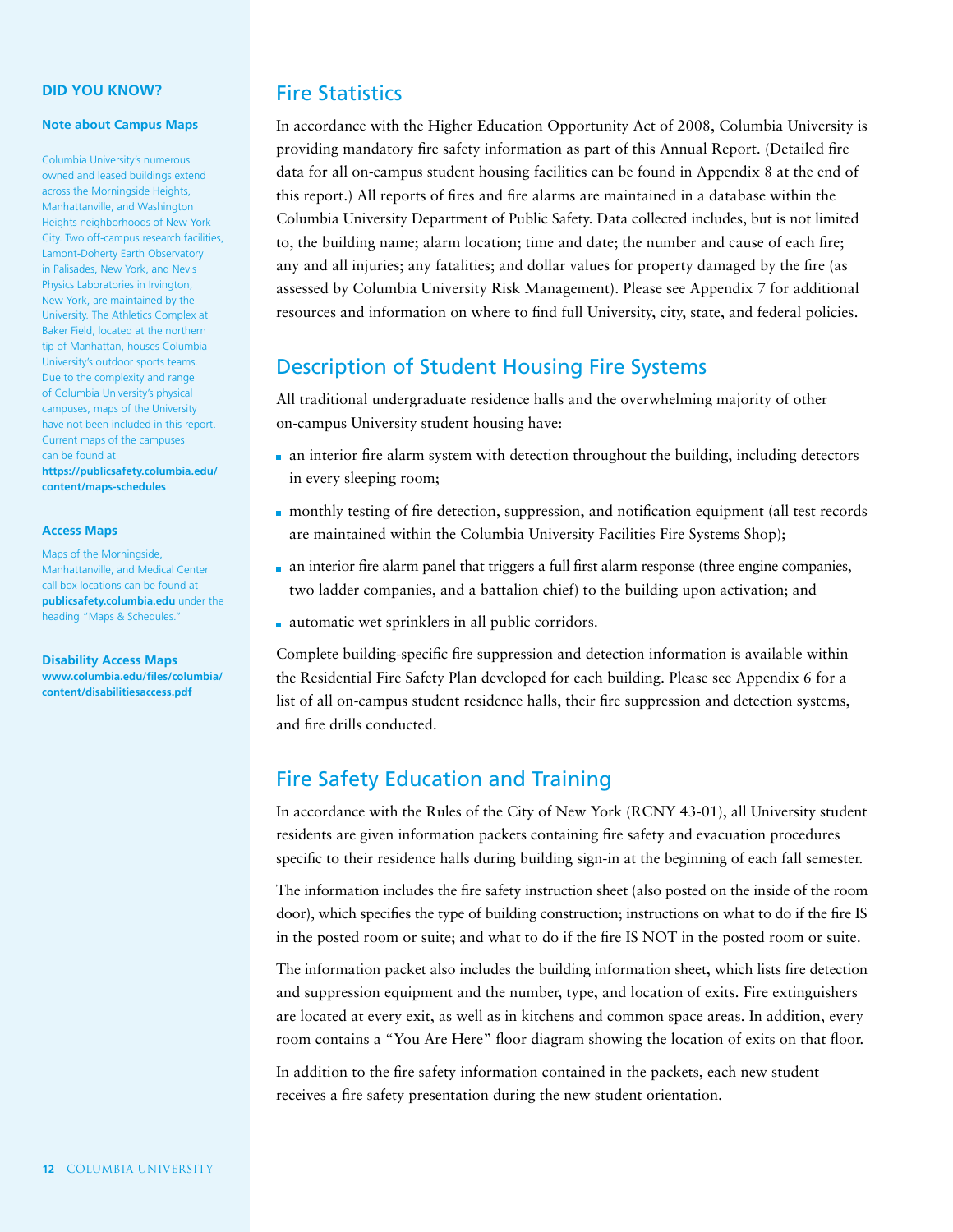University policy requires building evacuation by occupants during fire alarms. To help reinforce this requirement, Public Safety and Fire Safety partner with the Office of Residential Life to ensure that all building residents are properly trained in building evacuation procedures during scheduled fire drills.

The entire Residence Life Staff is required to attend a "Train the Trainer" fire safety class, which includes general fire safety training, roles and responsibilities of Residence Life Staff members, and evacuation procedures.

# Fire Safety Policies and Procedures

# **ON PORTABLE ELECTRONIC APPLIANCES, SMOKING, AND OPEN FLAMES IN STUDENT HOUSING FACILITIES**

## Electronic Appliances

Due to the hazards associated with their use, the following appliances may never be stored or used:

- Air conditioners
- Grills (excluding George Foreman grills)
- Halogen lamps
- **Immersion coils**
- Oil, kerosene, and gas lamps
- Open-coiled appliances
- Steam vaporizers
- Water beds
- **Hoverboards**
- Any appliance attached to multiple extension cords

Cooking or using cooking appliances is prohibited in all residence halls except in those areas officially designated and equipped for that purpose. The following appliances may be stored in a student's room but used in designated cooking areas or kitchens only:

- Coffeemakers
- George Foreman grills
- **Hot plates**
- **Microwave ovens**
- Rice cookers
- Toasters/toaster ovens

# **SMOKING POLICY**

All Columbia University–owned and operated undergraduate housing spaces (including, but not limited to, residence halls, fraternity and sorority housing, and other group residential facilities) are nonsmoking. Smoking devices including, but not limited to, hookahs and water pipes, other pipes, electronic or vapor cigarettes, and vaporizers are prohibited in all undergraduate housing properties and surrounding areas.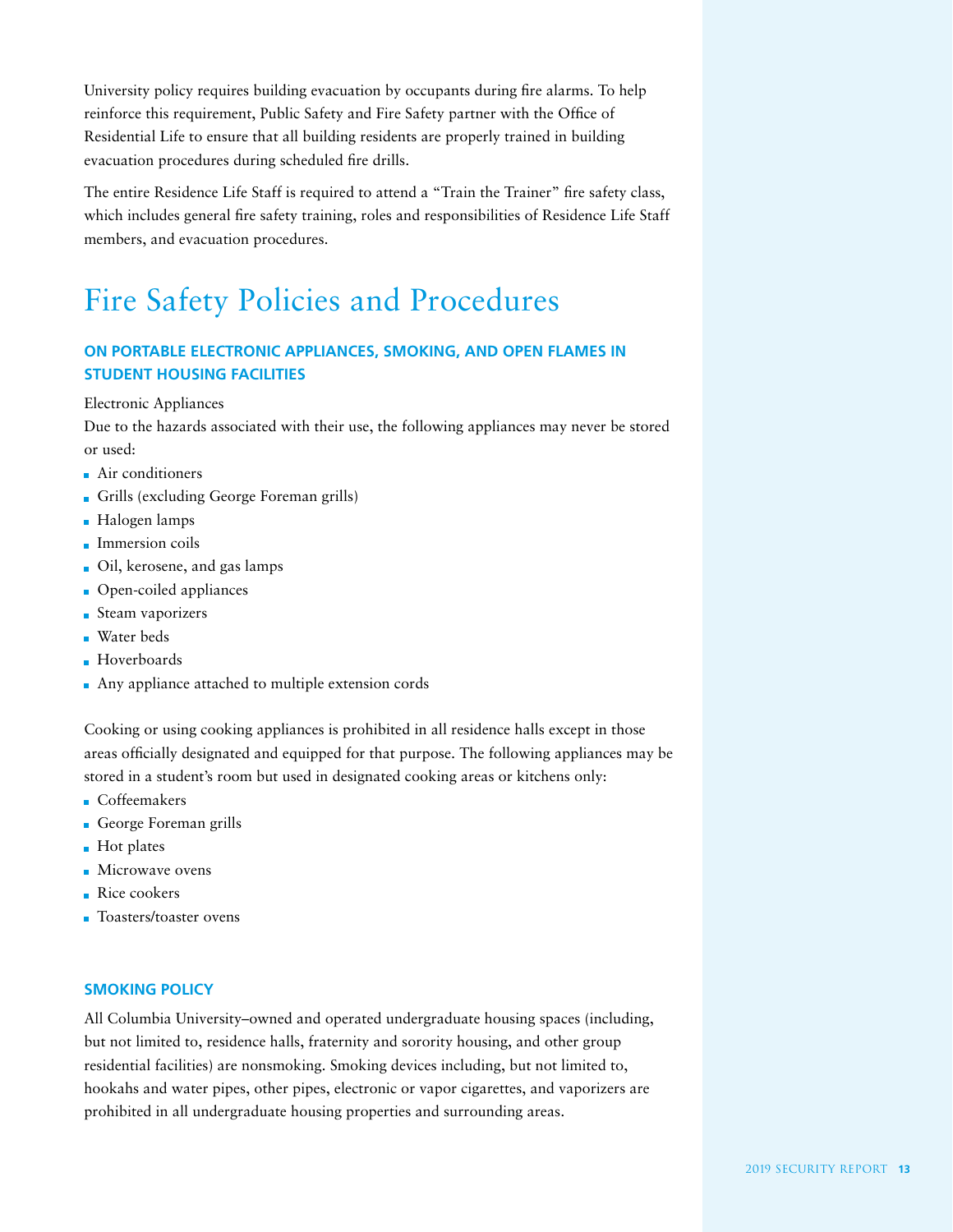## **OPEN FLAMES**

Items that operate with an open flame such as grills, lanterns, candles, or incense and possession of flammable materials such as gasoline, kerosene, or propane are strictly prohibited.

## **FIRE SAFETY PRECAUTIONS**

- Keep doorways, corridors, and stairwells clear and unobstructed. Keep fire doors closed.
- Make sure that all electrical appliances and cords are in good condition and UL approved. Do not overload electrical outlets. Use fuse-protected multioutlet power strips and extension cords when necessary.
- Never store flammable substances in your room or apartment. Unauthorized use of candles and live holiday decorations are not permitted in University buildings.
- Be aware that transmitting a false alarm is a criminal offense that endangers the lives of both building occupants and emergency personnel. It is also an offense to prop open fire doors or to tamper in any way with alarm equipment, electromagnetic locks, or other life safety devices or to block or obstruct paths of egress.

## **WHAT TO DO IN CASE OF FIRE**

If you discover a fire in a campus building:

- Immediately pull the nearest fire alarm as you exit the building.
- When evacuating the building, remember to open doors slowly to be sure that there is no fire danger on the other side. If you must enter a smoke-filled room or hallway, stay low, keeping one hand on the wall to avoid disorientation and crawl to the nearest exit, keeping your head near the floor.
- Once you are safely away from danger, call the Public Safety emergency number for your campus to report the fire. If you are off campus, dial 911.
- Leave the building at once but stand by to direct emergency teams to the location of the fire.

Note: If a member of the Columbia community finds evidence of a fire that has been extinguished and the person is not sure whether Public Safety has already responded, that person should notify Public Safety personnel, who will investigate and document the incident.

# **FIRE RESPONSE DO'S AND DON'TS**

- DO treat every alarm as an emergency. If an alarm sounds, exit the building immediately.
- DON'T assume that a fire alarm is a drill or test. All building alarm systems are tested as required by law, but these tests are announced in advance.
- DO remain in your room if you cannot get out of the building because of heat or smoke. Call Public Safety right away. Keep the door closed and await assistance from the Fire Department. If smoke is entering around the door, stuff the crack under the door with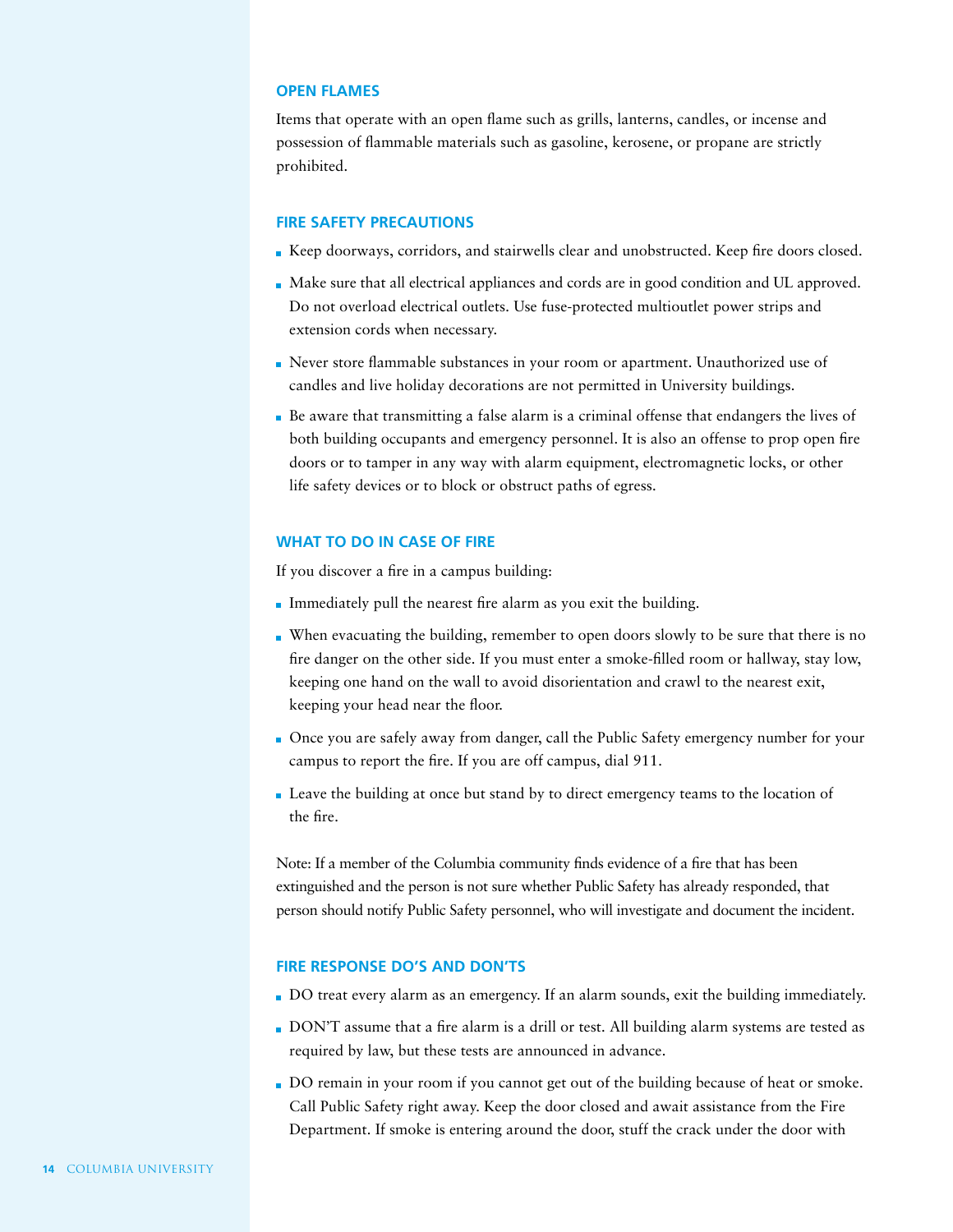sheets, clothes, or blankets. If possible, open the window and wave a brightly colored garment or towel from your window—the Fire Department will be looking for this sign.

- DO close the door behind you if it is safe to leave your room.
- DON'T waste time collecting personal valuables. Take your keys so that you can reenter your room if exit from the building is not possible.
- DON'T use an elevator during a fire emergency: always use the fire stairs.
- DO make your presence known to other occupants and to Public Safety by telephone if you are injured or disabled. Emergency staff members will assist you in leaving the building.

## **FIRE INCIDENT REPORTING**

Students, faculty, and staff are instructed to call Public Safety in the event of a fire emergency. Morningside Campus 212-854-5555 Manhattanville Campus 212-853-3333 Medical Center Campus 212-305-7979 In the event of an off campus fire emergency, dial 911.

# Plans for Future Improvements

All Columbia University buildings meet or exceed New York City fire safety requirements. Also, as the University renovates buildings, additional fire suppression and detection devices are included to bring our buildings above, or beyond, current requirements.

Additionally, Columbia University Facilities and Operations has established the Morningside Campus Fire and Life Safety program for developing and implementing a Master Plan for the upgrade and expansion of all fire alarm and fire protection systems.

# Security Considerations for the Maintenance of Campus **Facilities**

Columbia University is committed to providing a safe and secure campus through the maintenance of campus facilities in mitigating unsafe physical conditions. DPS personnel regularly patrol campuses and report malfunctioning lights, locks, call boxes, or other unsafe physical conditions to the appropriate parties for remediation. Members of the Columbia community are encouraged to report any malfunction or unsafe facilities condition to Public Safety or Facilities Maintenance Departments. The Facilities and Public Safety Departments also work to ensure that safety and security are accounted for during project planning and implementation.

# Access to University Facilities

Columbia University in New York City is comprised of the Morningside, Manhattanville, and Medical Center campuses. Designated buildings require a valid University ID for entry.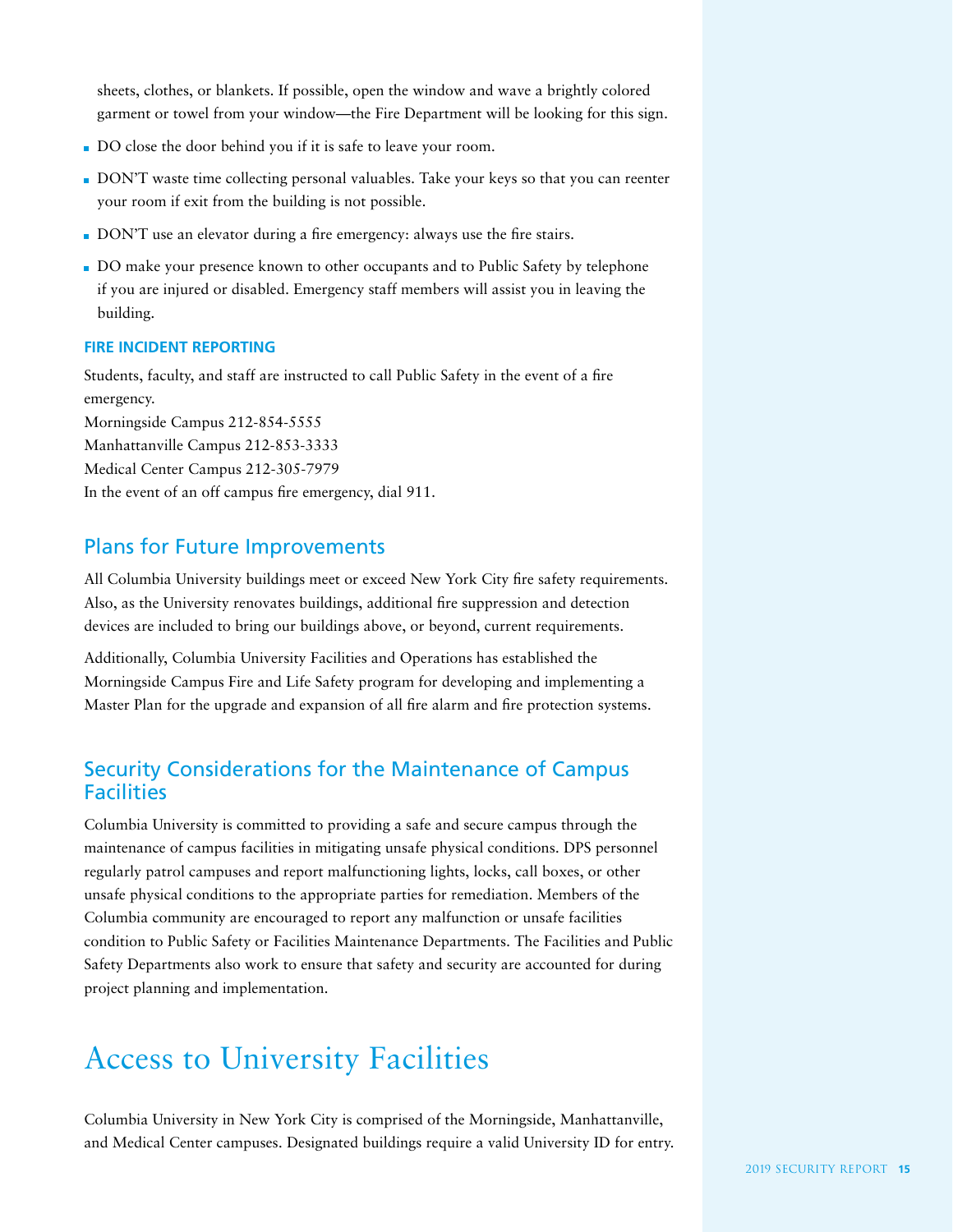#### DISABILITY SERVICES

**Colleen Lewis** Executive Director Disability Services

Email: disability@columbia.edu Phone: 212-854-2388

Morningside Location: 108 Wien Hall CUIMC Location: 105 Bard Hall

Card readers, alarm monitoring systems, and 24-hour recorded video cameras support our efforts by providing direct feeds to the Department of Public Safety Operations Centers on each campus.

The Facilities Department on each campus is responsible for the maintenance of the campus, including exterior pathway and egress lighting.

# Morningside Campus

The University takes pride in maintaining an open campus. Prospective students and interested members of the community are welcome to tour our institution. To balance the benefits of an open campus with the safety needs of an urban institution, several security booths are stationed at entrances to the campus. Public Safety officers are posted 24 hours a day at West 116th Street and Broadway and West 116th Street and Amsterdam Avenue. Additional officers are stationed Monday through Saturday at a booth at West 119th Street and Amsterdam Avenue. In July 2019, a new security booth was added to the corner of West 120th Street and Broadway that is staffed on a daily basis. There are also Public Safety officers assigned to patrol either on foot, bicycle, or in vehicles around the perimeter and intersecting streets of the campus.

# Medical Center Campus

Columbia University Irving Medical Center is located in Washington Heights. All CUIMC buildings have a 24/7 Public Safety presence and a valid University ID card is required for entry into all buildings. Additionally, there are Public Safety officers assigned to foot and/or bicycle patrols 24 hours a day who may provide walking security escorts at any time. The CUIMC Public Safety Operations Center is in the William Black Building located at 650 West 168th Street, Room 109.

# Manhattanville Campus

Manhattanville is the location of the Wallach Art Gallery and the Steep Rock Bouldering Company. Access to building work spaces requires the use of a valid University ID Card with appropriate departmental authorization. Public Safety officers are posted 24 hours a day in the building lobbies of the Jerome L. Greene Science Center, Lenfest Center for the Arts, Prentis Building, The Forum, and Studebaker Building. Public Safety conducts regular motorized patrols throughout the campus, and there is a security booth located outside the Jerome L. Greene Science Center loading dock on West 130th Street. The Manhattanville Operations Center, located at 3270 Broadway and staffed by Public Safety supervisors, is open 24 hours a day.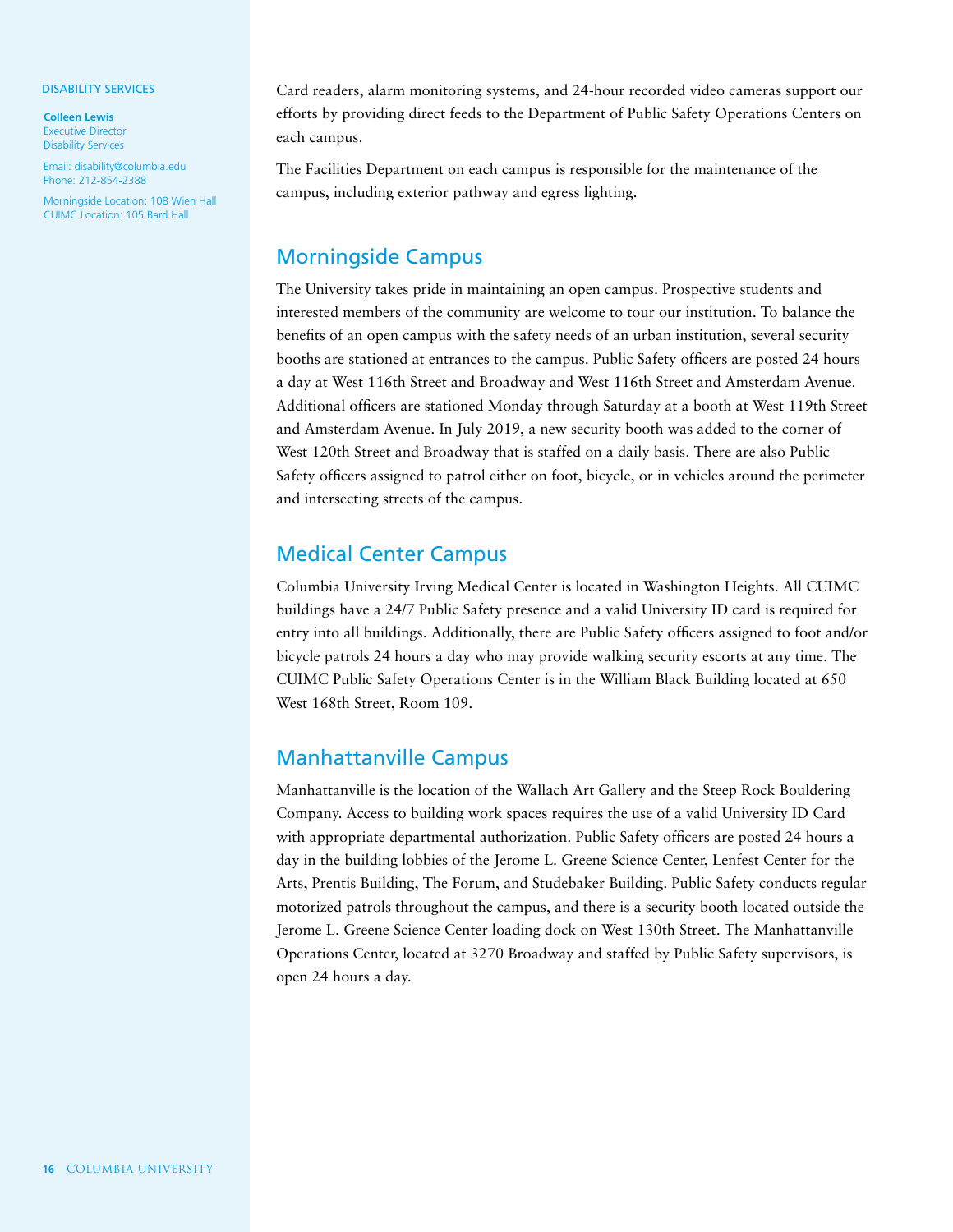# ACCESS PROCEDURES FOR ON-CAMPUS STUDENT HOUSING

# Morningside Campus

# **UNDERGRADUATE RESIDENCE HALLS**

The Department of Public Safety provides 24-hour access control to the undergraduate residence halls through a combination of proprietary and contract security officers and specially trained student attendants. Access control is supplemented by an online computerized card access system linked to student identification cards. All visitors must sign in at the respective residence hall security desk. Overnight visitors must obtain guest passes at the Department of Public Safety Operations Center in 111 Low Library.

## **OTHER ON-CAMPUS STUDENT HOUSING**

The Department of Residential Operations maintains responsibility for these locations. The types of security measures vary. Some employ door attendants or security personnel on either a full time or part time capacity. The majority of buildings utilize an intercom system to allow tenant's control of visitor access. All of the buildings have mechanical locks on either the front or interior vestibule doors.

# Medical Center Campus

All Student Housing has either a Public Safety officer or Facilities door attendant assigned on a 24-hours-a day/7 days-a-week basis.

The Division of Technology Systems controls the access levels and maintains the hardware of the electronic access points for the University.  $\bigcirc$ 

# Disability Access

Columbia University is committed to fostering a campus that is accessible to people with disabilities. It conducts an ongoing program to remove physical barriers, and each year it makes significant accessibility improvements. For questions or concerns regarding access, please send an email to access@columbia.edu

# **CAMPUS ACCESS MAPS**

Campus Access Maps, which illustrate accessible features of Columbia University's buildings and grounds, are available upon request from Disability Services and the Department of Public Safety.

**Morningside Access Map:** visit.columbia.edu/content/maps-and-directions

**CUIMC Access Map:** http://www.cumc.columbia.edu/map

#### **TITLE IX COORDINATORS**

Title IX Coordinator for Columbia University

#### **Marjory Fisher**

Associate Vice President and Title IX Coordinator Kent Hall, Room 201A Email: mdf2166@columbia.edu Phone: 212-853-1276

Deputy Title IX Coordinator for Staff and Faculty Concerns

**Jazmin N. Taylor** Director of Investigations 103 Low Memorial Library Email: jt2903@columbia.edu Phone: 212-854-5511

Deputy Title IX Coordinator for Student Concerns

#### **Kelly Joyce**

Interim Associate Vice President, Senior Director Student Conduct and Community **Standards** Watson Hall 612 W. 115th Street Email: kgj2110@columbia.edu Phone: 212-854-7212

Sexual Respect Website http://sexualrespect.columbia.edu

#### EQUAL OPPORTUNITY AND AFFIRMATIVE ACTION

### **Jeri Henry**

Vice Provost Office of Equal Opportunity and Affirmative Action 103 Low Memorial Library, MC 4333 535 116th Street, New York, NY 10027 Email: jh3079@adcu.columbia.edu Phone: 212-854-5918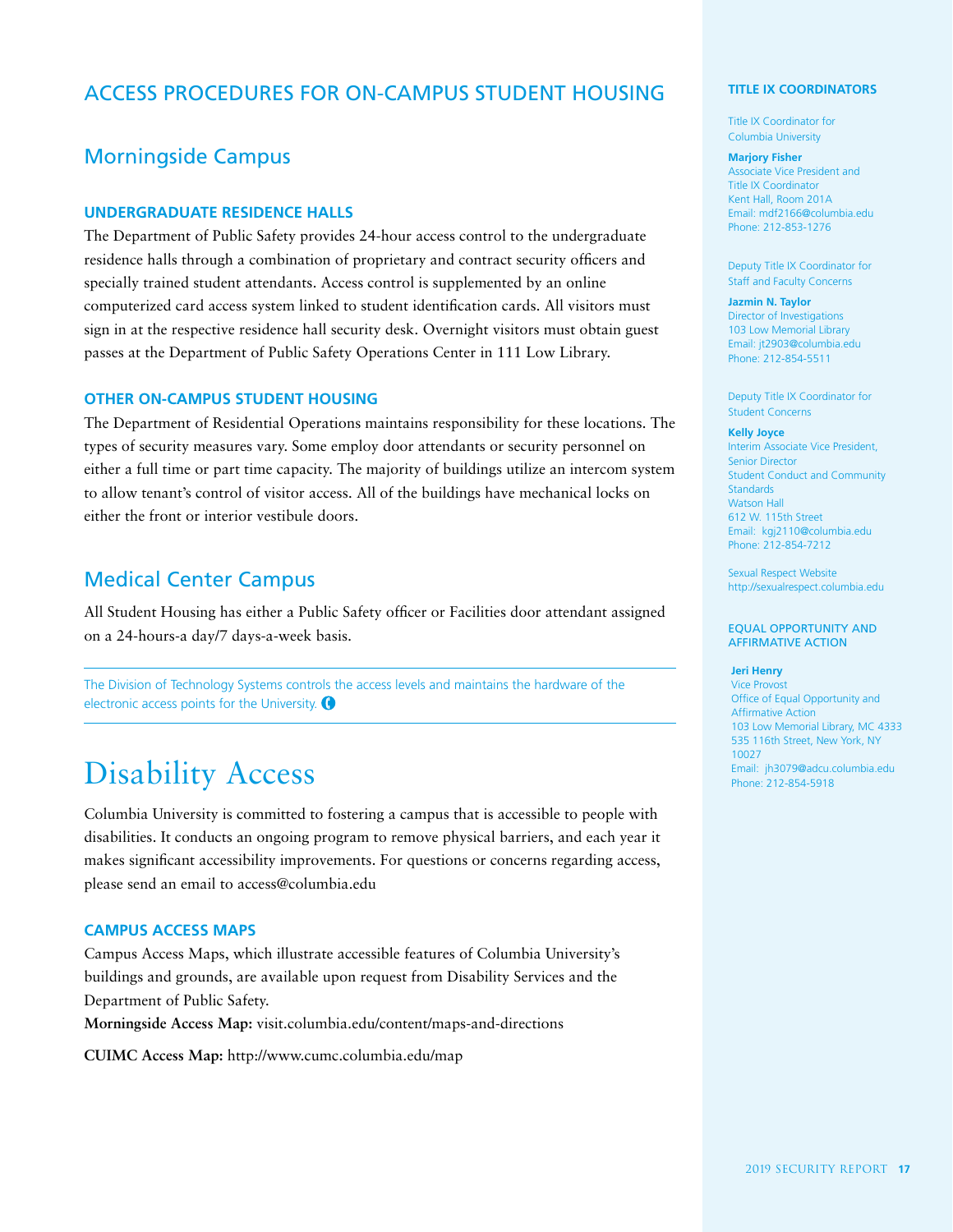## **PROGRAM ACCESS**

While Columbia continues to improve physical access to its campus and buildings, it ensures that all of its programs and activities are accessible to people with disabilities. If a program or activity is scheduled for a venue that is not fully accessible, it is Columbia's policy to relocate such events to accessible facilities that meet the needs of the individual student. Disability Services (DS) works closely with students to ensure that their residence halls and classrooms meet their access needs: health.columbia.edu/disability

## **CAMPUS ACCESS FOR VISITORS AND GUESTS**

Columbia University is committed to providing an accessible and welcoming environment for faculty, staff, students and visitors and encourages persons with disabilities to participate in its programs and activities. Persons with disabilities who anticipate needing accommodations or who have questions about physical access for a Columbia event or activity should contact the host program in advance of the occasion to arrange the necessary accommodations.

The Department of Public Safety is available 24 hours a day, seven days a week, to assist guests and visitors with outdoor access to the different levels of campus. The Department will also assist guest and visitors with access within campus buildings, subject to each building's hour of operation. To arrange for assistance, visitors should contact the Public Safety desk in Low Library or request help from the guards stationed 24 hours a day at campus entrances at West 116th Street and Broadway and West 116th Street and Amsterdam or from any other Public Safety officer they may encounter.

For more information about campus accessibility, see **Disability Services** at health.columbia.edu/disability

# University Policies Related to Alcohol and Drugs

In order to maintain a safe environment, the University complies with all applicable laws and enforces its policies concerning the possession, use, and sale of alcoholic beverages. The University strongly supports education and treatment programs as the most effective means to help prevent and reduce alcohol misuse and abuse.

The University recognizes the illegality and danger of drug abuse and, accordingly, strictly prohibits the possession, use, manufacture, or distribution of illicit drugs on University premises or as part of any University activity.

The Department of Public Safety is dedicated to working with the University to uphold its policies governing alcohol and drugs. For the full policies, see the *Essential Policies for the Columbia Community* or visit www.essential-policies.columbia.edu

# Drug and Alcohol Abuse Education Programs

Alice! Health Promotion offers a variety of interactive workshops on health-related topics that provide current health information, teach skills necessary to adopt healthy lifestyle behaviors, and connect students and staff with appropriate on- and off-campus resources.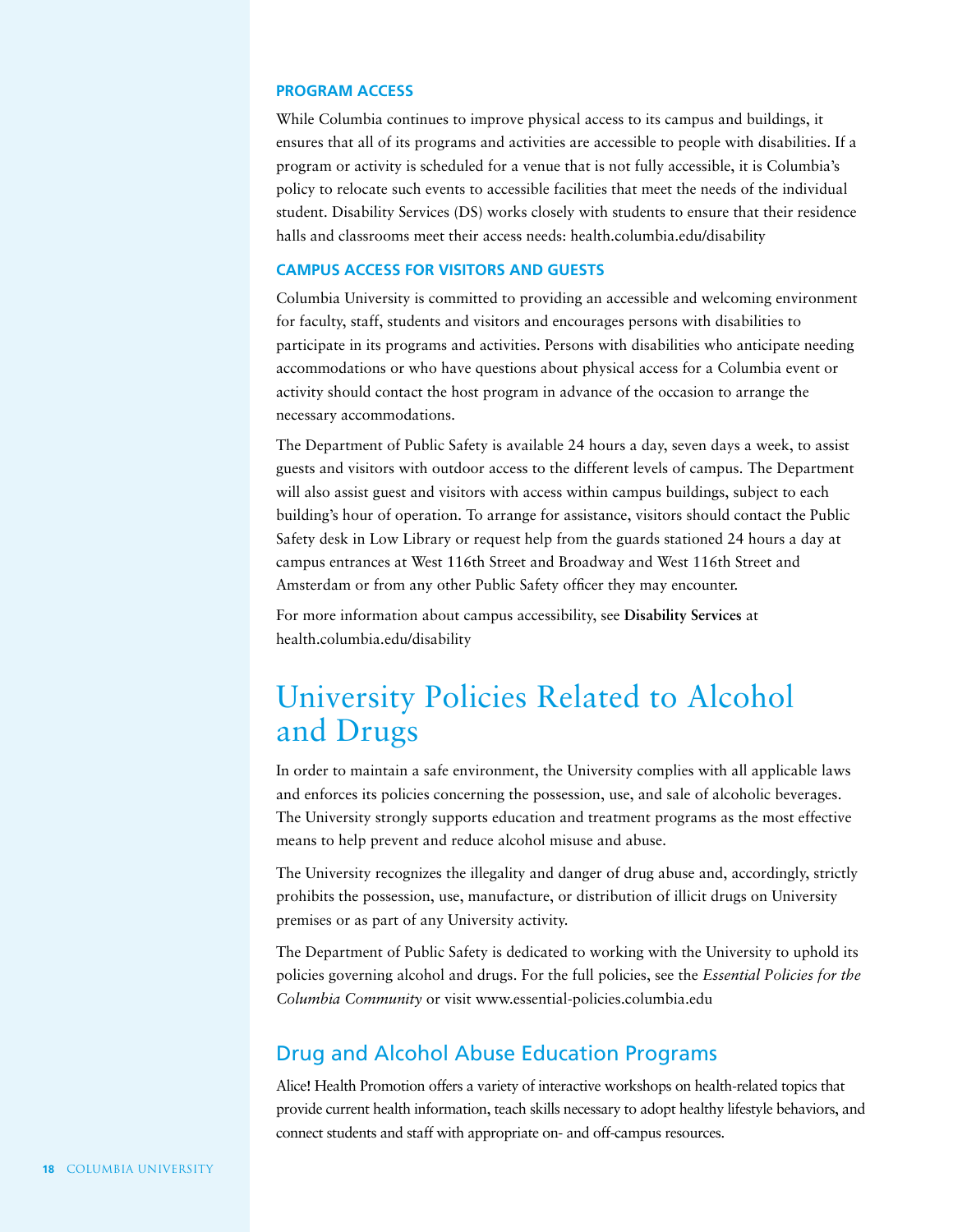Alcohol workshops and trainings give students the opportunity to identify physiological changes caused by alcohol, discuss the effects of higher-risk drinking, identify ways to reduce negative consequences associated with higher-risk drinking, and discuss ways to help someone who may have a problem with alcohol.

Drug workshops and trainings identify drugs used on college campuses, discuss the impact of drugs on the body and academic pursuits, define and discuss use, misuse/abuse, and addiction, and social trends and perceptions of drug use among college students.

Alice! Health Promotion is also home to the BASICS (Brief Alcohol Screening and Intervention for College Students) program. BASICS is designed to assist students in examining their drinking and other drug-use behavior in a judgment-free environment. BASICS is not an abstinence-only program. Instead, the goals are selected by the student and are aimed at reducing risky behaviors and potential harmful consequences. Services provided through the BASICS program are nonjudgmental, nonlabeling, and confidential.

For more information on these and other workshops, visit health.columbia.edu/alice.

Additional support can be found through Counseling and Psychological Services (CPS), which provides counseling for individuals and couples and offers a variety of support groups for students, including an early recovery group for substance abuse. Visit its website at health.columbia.edu/cps

# Title IX

Consistent with its commitment to addressing gender-based discrimination and harassment, the University complies with Title IX of the Education Amendments of 1972, which prohibits discrimination on the basis of sex in education programs or activities. Gender-based misconduct, as defined in this document, constitutes forms of sex discrimination prohibited by Title IX.

# **GENDER-BASED MISCONDUCT**

# **Introduction**

Gender-based misconduct includes a broad range of behaviors focused on sex and/or gender that may or may not be sexual in nature. This misconduct can occur between strangers, acquaintances, or people who know each other well, including people involved in an intimate or sexual relationship. It can be committed by anyone regardless of gender identity, and can occur between people of the same or different sex or gender. One form of prohibited conduct can occur separately from or simultaneously with another form of prohibited conduct.

# **CONSENSUAL/NONCONSENSUAL**

Consensual sexual activity requires a knowing, voluntary and mutual decision among all participants involved. Specifically, consent can be given by words or actions, as long as those words or actions clearly communicate willingness to engage in the sexual contact or activity. It is important not to make assumptions. If there is confusion or ambiguity, participants in sexual activity need to stop and talk about each person's willingness to continue. Consent cannot be procured by the use of physical force, compulsion, threats, intimidating behavior, or coercion; consent cannot be procured from a person who is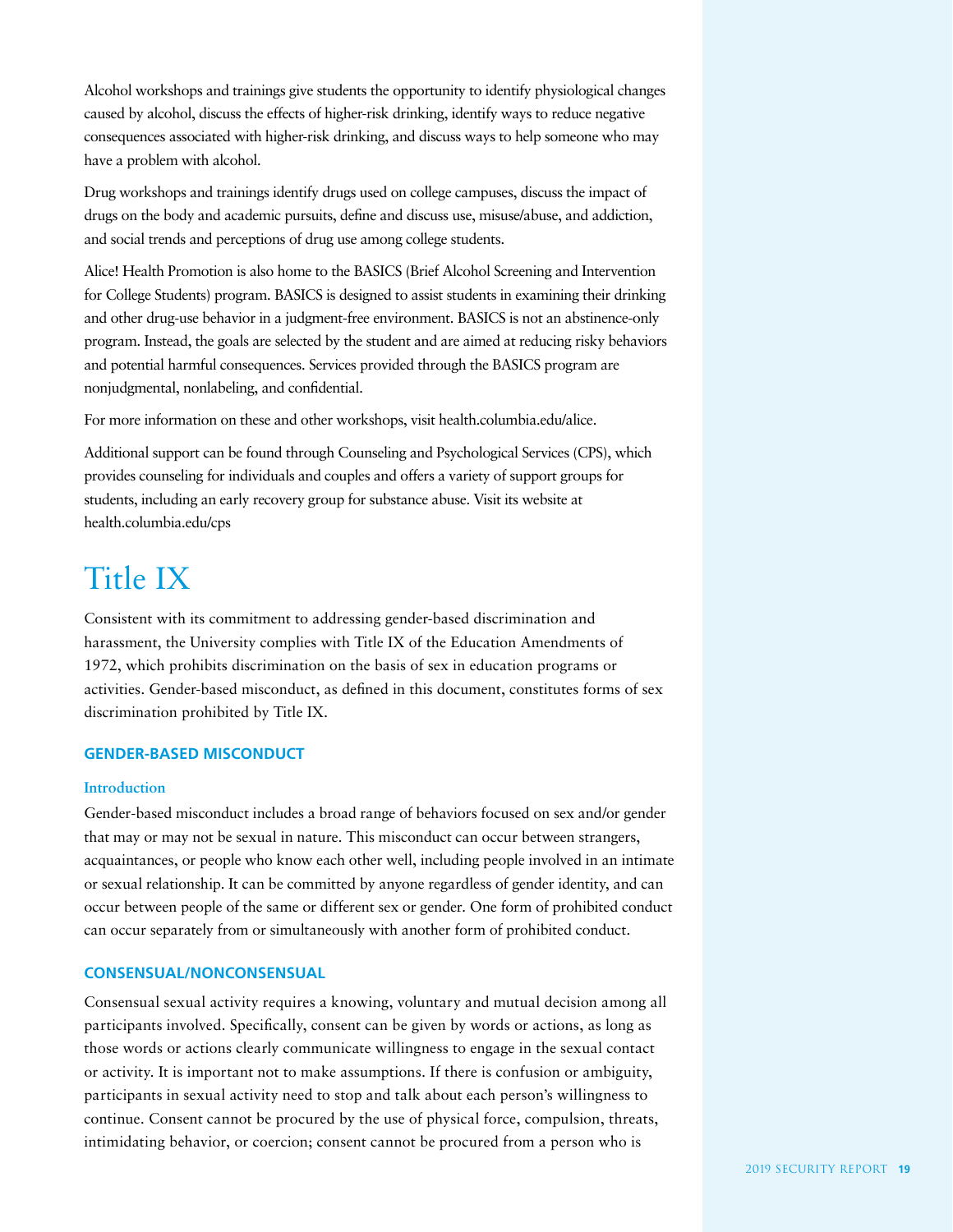COLUMBIA UNIVERSITY'S SEXUAL ASSAULT RESOURCES

**TITLE IX COORDINATOR** 212-853-1276

**Student Conduct and Community Standards** 212-854-1717

**Office of Equal Opportunity and Affirmative Action**  212-854-5511

**Sexual Violence Response** 

**Advocacy & Crisis Counseling** 24/7 year-round 212-854-HELP (4357)

**BUSINESS LINE** 212-854-3500

**Counseling and Psychological Services**

**BARNARD**

**Furman Counseling Center** 212-854-2092

**COLUMBIA** 212-854-2878 (24/7 support)

**Columbia University Irving Medical Center**

**Mental Health Services** 212-305-3400

**Columbia Health Medical Services**

**MORNINGSIDE** 212-854-7426 (24/7 support)

**Columbia University Irving Medical Center**

**Medical Services** 212-305-3400

**Public Safety BARNARD** 212-854-3362

**COLUMBIA (MORNINGSIDE)** 212-854-5555

**COLUMBIA (MEDICAL CENTER)** 212-305-8100

**COLUMBIA (MANHATTANVILLE)** 212-853-3333

**TEACHERS COLLEGE** 212-678-3333

**Columbia University Ombuds Office**

**MORNINGSIDE CAMPUS** 212-854-1234

**MEDICAL CENTER** 212-304-7026

incapacitated; consent to one form of sexual activity does not imply consent to other forms of sexual activity; consent to engage in sexual activity with one person does not imply consent to engage in sexual activity with another person.

Silence or the lack of resistance, in and of itself, does not demonstrate consent. Again, it is important not to make assumptions; if confusion or ambiguity arises during a sexual interaction, it is essential that each participant stops and verbally clarifies the other's willingness to continue engaging in the sexual contact or activity. Consent may be initially given, but can be withdrawn at any time. When consent is withdrawn or can no longer be given, sexual activity must stop. Previous relationships or previous consent for sexual activity is not consent to sexual activity on a different occasion. Accepting a meal, a gift, or an invitation to get together or for a date, including on web-based dating apps, does not imply or constitute consent. The definition of consent does not vary based on a participant's sex, sexual orientation, gender identity, gender expression or relationship status.

Any nonconsensual sexual activity is gender-based misconduct. More specifically: sexual activity that is coerced or forced is not consensual; a person cannot give consent if he or she lacks the ability to make or understand the decision because of disability, lack of sleep, consumption of alcohol or drugs, or if he or she is unwillingly restrained; a sleeping or unconscious person cannot give consent; the use of alcohol or drugs does not justify or excuse gender-based misconduct and never makes someone at fault for experiencing gender-based misconduct.

## **INCAPACITATION**

Incapacitation occurs when an individual lacks the ability to knowingly choose to participate in sexual activity. A person who is incapacitated cannot make a rational, reasonable decision because the person lacks the ability to understand his or her decision. Incapacitation may be associated with a person's lacking consciousness; being asleep; being involuntarily restrained; having a disability that impedes consent; or if an individual cannot consent due to other forms of helplessness. Under New York State law, a person under the age of 17 lacks the capacity to give consent. Depending on the degree of intoxication, someone who is under the influence of alcohol, drugs, or other intoxicants may be incapacitated and therefore unable to consent. See below for additional discussion on how drugs and alcohol can affect consent. Whether sexual activity with an incapacitated person constitutes gender-based misconduct may depend on whether the Respondent knew or should have known of the Complainant's incapacitation, based on objectively and reasonably apparent indications when viewed from the perspective of a sober, reasonable person in the Respondent's position.

## **How drugs and alcohol affect consent:**

- The use of alcohol or other drugs is never an excuse for committing sexual misconduct and never diminishes anyone's responsibility to obtain informed and freely given consent.
- The impact of alcohol and other drugs varies from person to person and there is no specific amount of alcohol or drugs consumed that leads to incapacitation.
- The use of alcohol or other drugs never makes someone at fault for experiencing m. gender-based misconduct.
- In evaluating whether a person is incapacitated due to the consumption of alcohol, drugs or intoxicants, the following factors will be considered: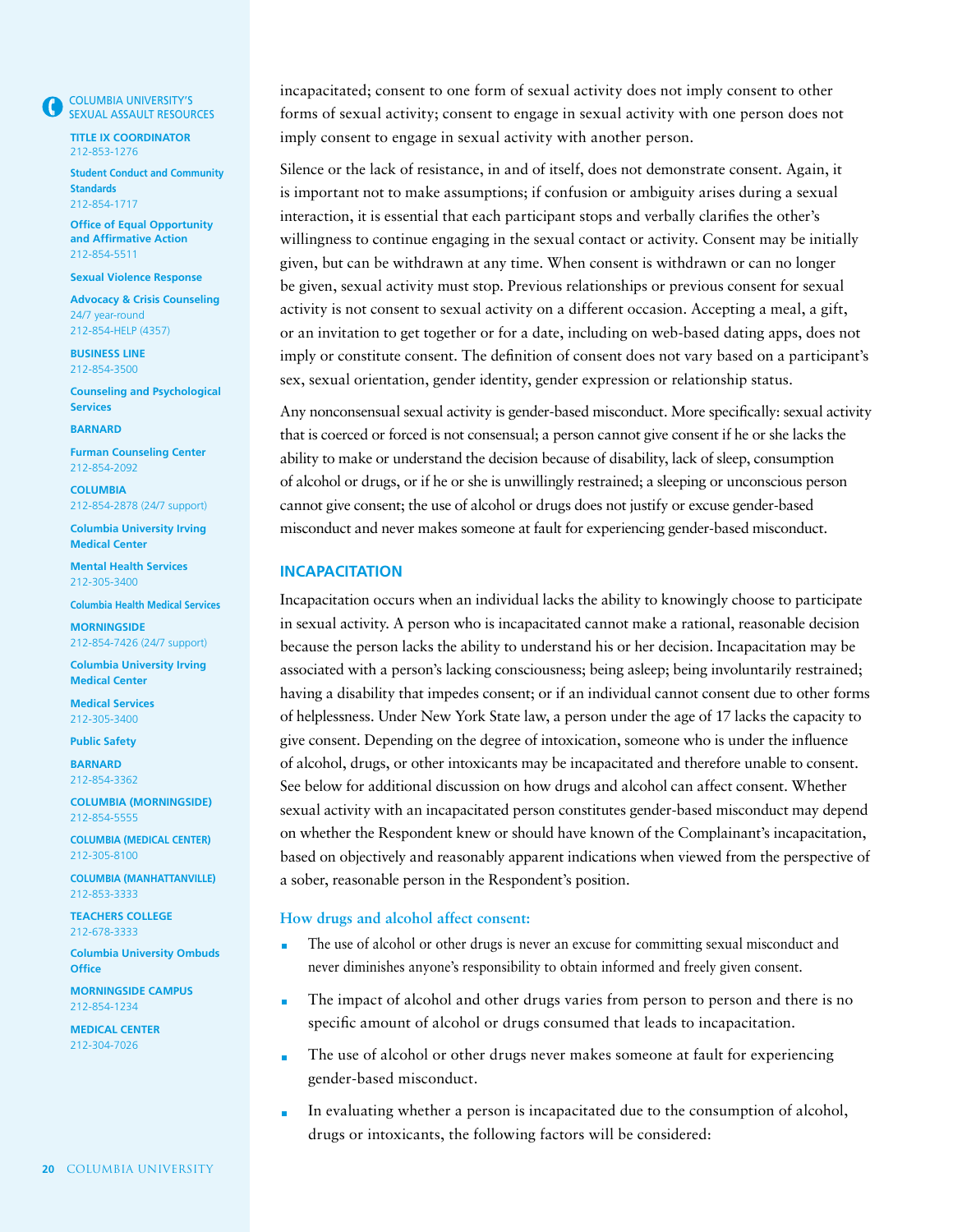- Whether the Complainant understood the "who, what, when, where, why or how," of the sexual activity; and
- How the Complainant was physically affected by the consumption of alcohol or drugs, which may include, but are not limited to, warning signs such as having slurred or incomprehensible speech, vomiting, unsteady gait, imbalance, bloodshot eyes, combativeness, emotional volatility, or notable change in personality.
- Because the impact of alcohol and other drugs varies from person to person, a person's voluntary consumption of alcohol or drugs will not ordinarily be sufficient, without other evidence, to prove that they were incapacitated under this the Policy.
- Another effect of alcohol consumption can be memory impairment, or forgetting entire or partial events (sometimes referred to as "blackout" or "brown out"). A person may experience this symptom while appearing to be functioning "normally," including communicating through actions or words indicating an interest in engaging in sexual conduct. Whether sexual conduct with a person who is "blacked-out" constitutes gender-based misconduct depends on the presence or absence of the observable factors indicating that a person is also incapacitated, described above. Total or partial loss of memory, without more, is insufficient to demonstrate incapacitation.
- The use of alcohol or drugs can create an atmosphere of confusion and can lower inhibitions. All parties should be aware of, and carefully consider, the potential consequences of the use of alcohol or drugs. Every individual is responsible for ensuring there is mutual, affirmative consent prior to engaging in sexual conduct.

# **Retaliation**

Retaliation is any adverse action or threatened action, taken or made, personally or through a third party, against someone who has filed a gender-based misconduct complaint (a Complainant) or has been the subject of a gender-based misconduct complaint (a Respondent) or any other individual (a Witness or Third-Party Reporter) because the individual engages with the Office and/or the disciplinary process.

All individuals and groups of individuals, not just a Respondent or Complainant, are prohibited from engaging in retaliation. Retaliation can refer to actions or threatened actions by any individual, including students and others because the individual engages with the Office and/or the disciplinary process. Retaliation includes threatening, intimidating, harassing, or any other conduct that would discourage a reasonable person from engaging in activity protected under this Policy, such as seeking services; receiving protective measures and accommodations; reporting gender-based misconduct; and/or participating in an investigation or adjudication as a complainant, respondent, or witness. Retaliation also includes maliciously and purposefully interfering with, threatening, or damaging the academic or professional career of another individual, before, during or after the investigation and resolution of a report of gender-based misconduct under this Policy. Retaliation may also include violations of a no-contact directive and/or other interim measures put in place during the course of an investigation. This provision does not apply to reports made or information provided in good faith, even if the facts alleged in the report are determined not to be accurate.



ALICE! CU'S HEALTH PROMOTION PROGRAM 212-854-5453 E-mail: alice@columbia.edu health.columbia.edu/alice

BARNARD COLLEGE DEAN OF STUDIES 212-854-2024

CU EMERGENCY MEDICAL SERVICES 212-854-5555

GAY HEALTH ADVOCACY PROJECT 212-854-6655

NIGHTLINE (10 p.m.–3 a.m.) 212-854-7777

TEACHERS COLLEGE OFFICE OF THE VICE PROVOST 212-678-3050

#### **OFF-CAMPUS SURVIVOR SERVICES**

NYC DOMESTIC VIOLENCE HOTLINE (24-HOUR NUMBER) 1-800-621-HOPE (4673)

GAY AND LESBIAN ANTI-VIOLENCE PROJECT (24-HOUR NUMBER) 212-714-1141

POLICE—SPECIAL VICTIMS DIVISION (24-HOUR NUMBER) 646-610-7272

ST. LUKE'S HOSPITAL CRIME VICTIM TREATMENT CENTER 212-523-4728

DOMESTIC AND OTHER VIOLENT EMERGENCIES (DOVE) NEWYORK-PRESBYTERIAN HOSPITAL 212-305-9060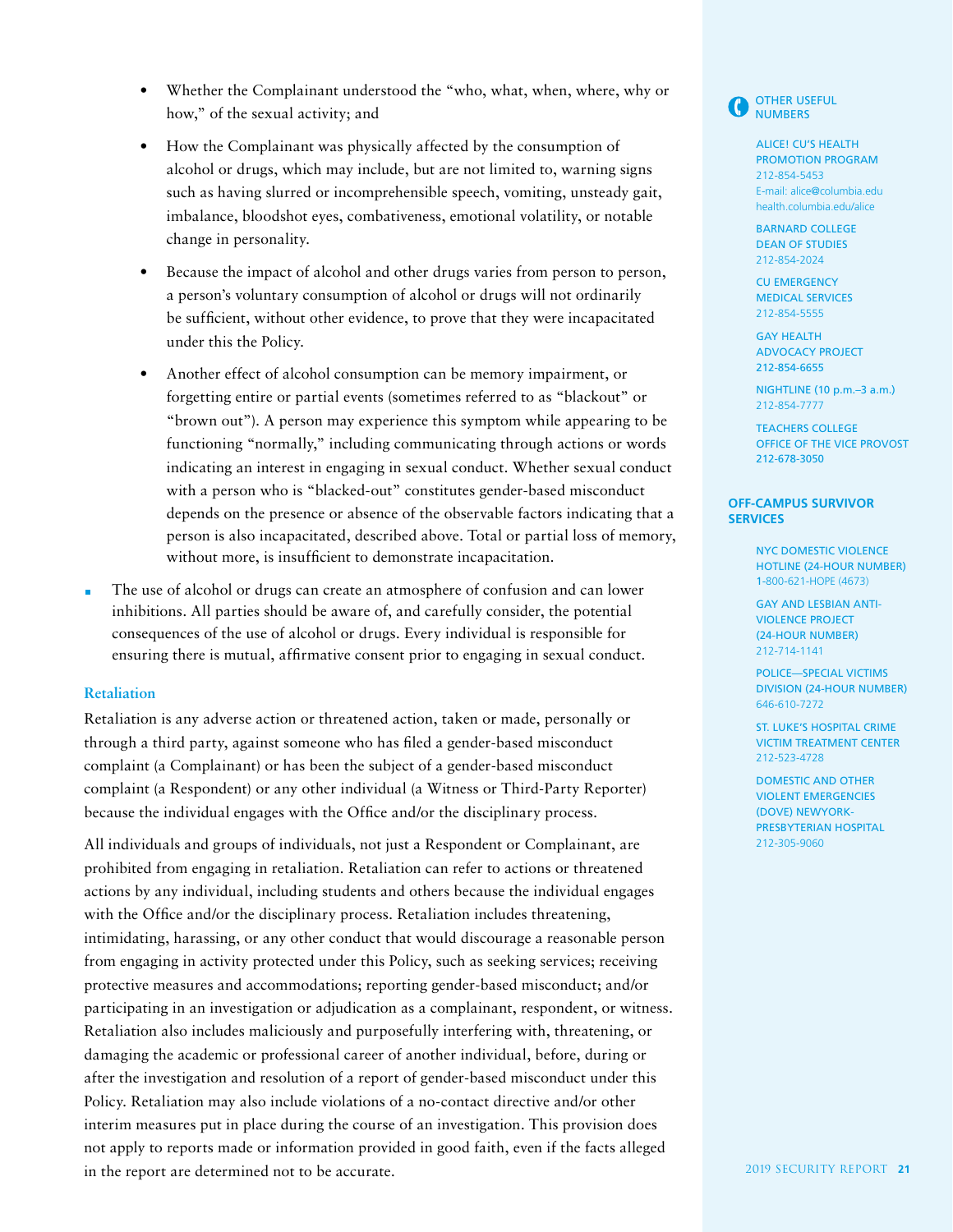If the alleged retaliation occurs during the course of an investigation and occurs between the Complainant and the Respondent, these allegations may be investigated separately through the Dean's Discipline process or folded into the pending investigation, based on the circumstances of the allegation. Allegations of retaliation by other parties, i.e., not between the Complainant and the Respondent, will be investigated separately by the Office when the allegations involve gender-based misconduct. Any other allegations of retaliation will be investigated and adjudicated through the Dean's Discipline process.

# **RESPONSIBILITY OF STUDENT CONDUCT AND COMMUNITY STANDARDS**

Student Conduct and Community Standards (SCCS) supports and provides assistance to students affected by gender-based misconduct and educates the community on the available resources and resolution options available. For the purposes of gender-based misconduct policy definitions, SCCS may also be referred to as the Gender-Based Misconduct Office (the Office). This office serves as a neutral resource available to all students. The staff are responsible for referring students to available resources, offering appropriate protections, and coordinating the disciplinary process. They can also provide support and assistance immediately following an incident, throughout the investigation and disciplinary process and throughout a student's time at the University.

# Preventing and Responding to Dating Violence, Domestic Violence, Sexual Assault, and Stalking

Dating violence, domestic violence, sexual assault, and stalking are serious concerns on college campuses throughout the country. To address these issues, the University provides orientation to incoming students and new employees with information intended to prevent rape, sexual assault, domestic violence, dating violence, and stalking before it occurs. The information comprises definitions and a clear statement that the University prohibits such acts. Additionally, training sessions and materials are provided that define consent, outline options for bystander intervention, risk reduction, and clearly state Columbia's policies and procedures for responding to these incidents. Ongoing prevention and awareness campaigns are offered throughout the year. These programs include the New Student Orientation Program (NSOP), the Step UP! & Get SAVI: Preventing Sexual Assault & Violence with Bystander Intervention training and campaign, posters distributed throughout the campus, the Sexual Respect and Community Citizenship Initiative, and Title IX training for student leaders, student athletes, and for all staff in student facing roles, including faculty, TAs, coaches, RAs, and Orientation Leaders. Also conducted are bystander train-the-trainer sessions and bystander training for student groups and departments. In addition, the University also provides services for individuals who have been impacted by dating violence, domestic violence, sexual assault, and stalking and accessible, prompt, and equitable methods of investigation and resolution for those students who report instances of dating violence, domestic violence, sexual assault, and stalking.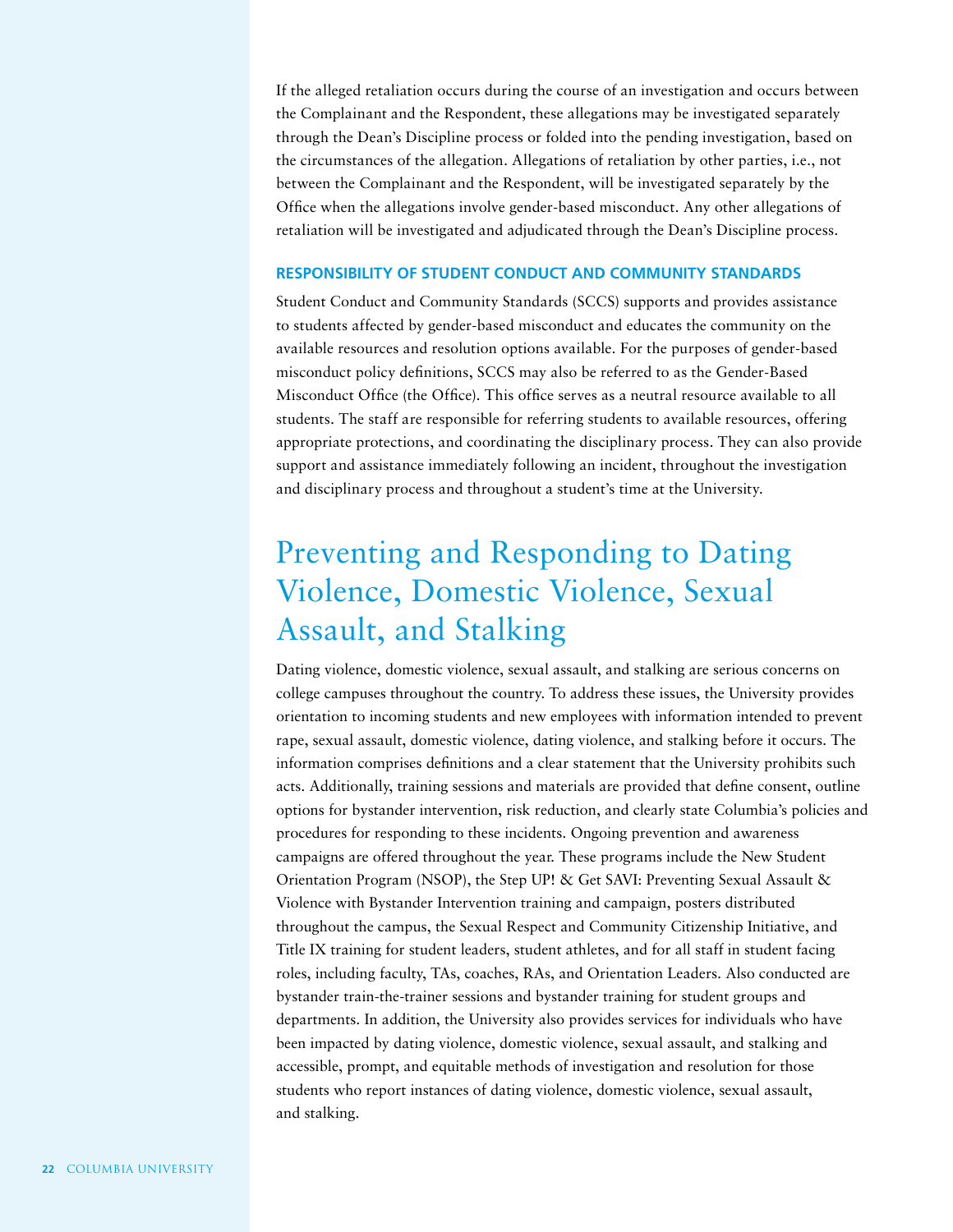The University treats allegations of dating violence, domestic violence, sexual assault, and stalking extremely seriously and has a system in place to assist survivors in obtaining medical treatment, counseling and advocacy services, and legal assistance. The University will provide written notification to students and employees about existing counseling, health, mental health, victim advocacy, visa and immigration assistance, and other services available for victims, both within the University and in the community. When a student or employee reports to the institution that the student or employee is a survivor of dating violence, domestic violence, sexual assault, or stalking, whether the offense occurred on or off campus, the University will provide the student or employee with a written explanation of the student's or employee's options. Public Safety is committed to treating survivors with care, compassion, and respect.

Columbia University recognizes that dating violence, domestic violence, sexual assault, and stalking is never the fault of the victim. Please read the information provided herein and in other publications from Public Safety and be aware of the effects of alcohol and other drugs and the dynamics of social gatherings. Please refer to www.essential-policies. columbia.edu for the most up-to-date policy and information. See Appendices 1, 2, and 3 for the federal, University, and New York State's definitions of sexual assault, dating violence, domestic violence, stalking, and consent.

# Educational Programs **SEXUAL VIOLENCE RESPONSE**

**Sexual Violence Response (SVR)** provides confidential (New York Civil Practice Law 4510) trauma-informed, support focused on interpersonal violence and harassment. As a comprehensive team of 12.5 professionals, SVR work within the three-point model of Advocacy, Prevention, and Outreach, utilizing all three of these approaches to address interpersonal violence. SVR is a New York State Department of Health (NYS-DOH) certified rape crisis center and has Survivor Advocates (SA) who assist survivors and co-survivors of sexual, intimate partner, and gender-based violence, stalking, and harassment by helping them navigate the various systems, explore rights and options, while also supporting their choices. Survivor Advocates mobilize systems that impact students in both a short- and long-term capacity; during and after an abusive or traumatic experience. Survivor Advocates also support students who may be dealing with previous exposure to these types of issues.

SVR implements training, education, and prevention efforts as a strategy for eradicating the underlying conditions that foster unhealthy, abusive, and violent behaviors. These strategies are the focal point of SVR workshops around issues of consent, healthy sexuality, healthy relationships, dynamics of violence, strategies to support survivors, bystander intervention, and other proactive ways to foster a healthy and accountable campus community.

Requests for trainings or educational programs can be sent via email to svresponse@cumc.columbia.edu

For more information, please visit health.columbia.edu/svr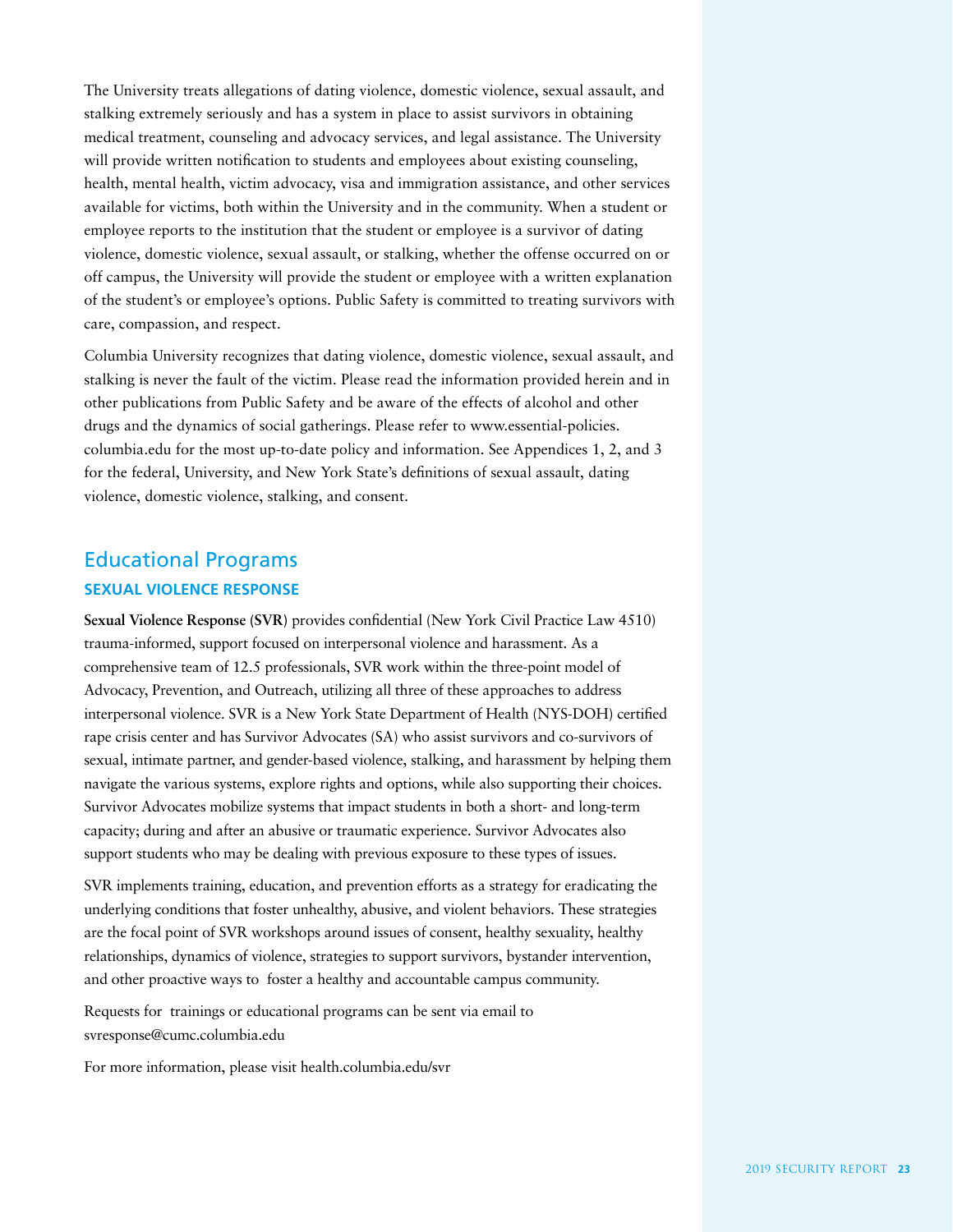### **CONTACT INFORMATION**

212-854-4357/HELP (SVR Advocates are available 24 hours a day 7 days a week, 365 days a year)

**Morningside Campus**

Alfred Lerner Hall, Suite 700 2920 Broadway, Mail Code 3841 New York, NY 10027 212-854-3500

### **Barnard Campus**

105 Hewitt Hall 3009 Broadway New York, NY 10027

**Columbia University Irving Medical Center** 206 Bard Hall New York, NY 10032

Phone: 212-305-1721 (office)

# Student Conduct and Community Standards

Student Conduct and Community Standards provides trainings and workshops to provide members of the Columbia University community with important information about gender-based misconduct, including the Gender-Based Misconduct Policy and Procedures for Students, how to report an incident of gender-based misconduct, support resources and the disciplinary process. To request training or a workshop, please send a request to studentconduct@columbia.edu.

# Office of Equal Opportunity Affirmative Action

Professional development and training are integral to successful implementation of the University's Policies and Procedures on Discrimination and Harassment

The Office of Equal Opportunity and Affirmative Action provides training programs to educate faculty, staff, and students about conduct that may constitute a violation of University policy and to inform them of the procedures that are available to manage alleged violations. The programs are available to all University departments, and the sessions may be designed to tailor and meet the needs of specific participants.

Requests for training should be sent via email to eoaa@columbia.edu.

# Columbia College Office of Multicultural Affairs

The Office of Multicultural Affairs (OMA) offers diversity education and training programs designed to encourage dialogue and interaction among students about issues related to social identities and diversity. Understanding the differences and similarities that Columbia community members bring to campus make for better relationships among community members and a richer educational environment. Taking a proactive rather than reactive approach to diversity education, OMA seeks to build competencies and skills among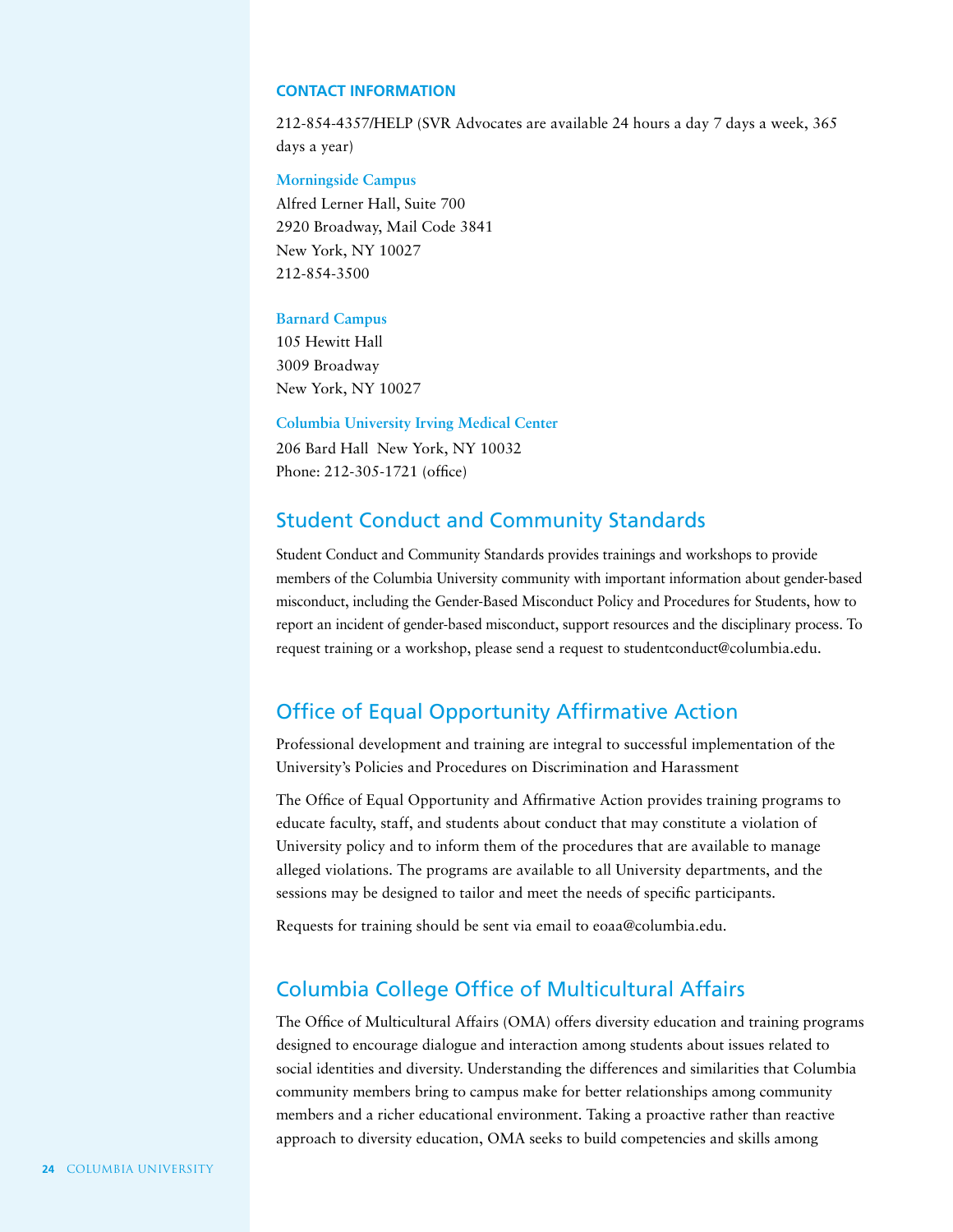Columbia students that prepare them for living in a diverse community at Columbia and beyond. Diversity education takes many forms at Columbia, including facilitated discussions, workshops, guest speakers and more: https://www.cc-seas.columbia.edu/OMA

# Alice! Health Promotion

Alice! Health Promotion, a unit of Columbia Health, seeks to make students and the University community healthier by connecting individuals and groups with information and resources, cultivating healthy attitudes and behaviors, promoting health, supporting policy, and fostering a culture that values and supports health.

We believe that health is vital to learning and we strive to connect our work to the mission of Columbia University. Our work is guided by the Standards of Practice for Health Promotion in Higher Education and our role is to:

- Assess the health status of students;
- Strategically plan to prevent student health issues at all levels of the socioecological model;
- Collaborate with students and colleagues across the University to improve the health of the campus community; and
- Develop, implement, and evaluate theory- and evidence-informed health promotion initiatives.

Among the specific initiatives offered by Alice! Health Promotion are Go Ask Alice (goaskalice.columbia.edu), a health Q&A internet resource; StressBusters (columbiastressbusters.org); BASICS (health.columbia.edu/basics); along with resources, skill-building opportunities, programs, services, and trainings addressing a wide variety of health needs. To learn more, please visit the website at health.columbia.edu/alice

# Actions for Survivors of Dating Violence, Domestic Violence, Sexual Assault, and Stalking

Survivors of dating violence, domestic violence, sexual assault, and stalking will be notified of the following options:

# **1. MEDICAL TREATMENT AND PRESERVATION OF EVIDENCE**

# **For immediate medical treatment, call Public Safety or 911.**

It is important that a person who has been recently assaulted receive prompt medical attention to ensure that they are medically well. Because physical injury is not always noticeable at first, it is important to receive a medical examination and treatment as soon as possible. This may include screening and treatment for sexually transmitted infection and emergency contraception, if appropriate.

Sexual Violence Response provides 24 hour/7 days per week advocacy. Specially trained and certified advocates are available to accompany students to an emergency department and the police. Advocates can also provide information about resources and reporting options. To reach an advocate, you may call 212-854-HELP (4357).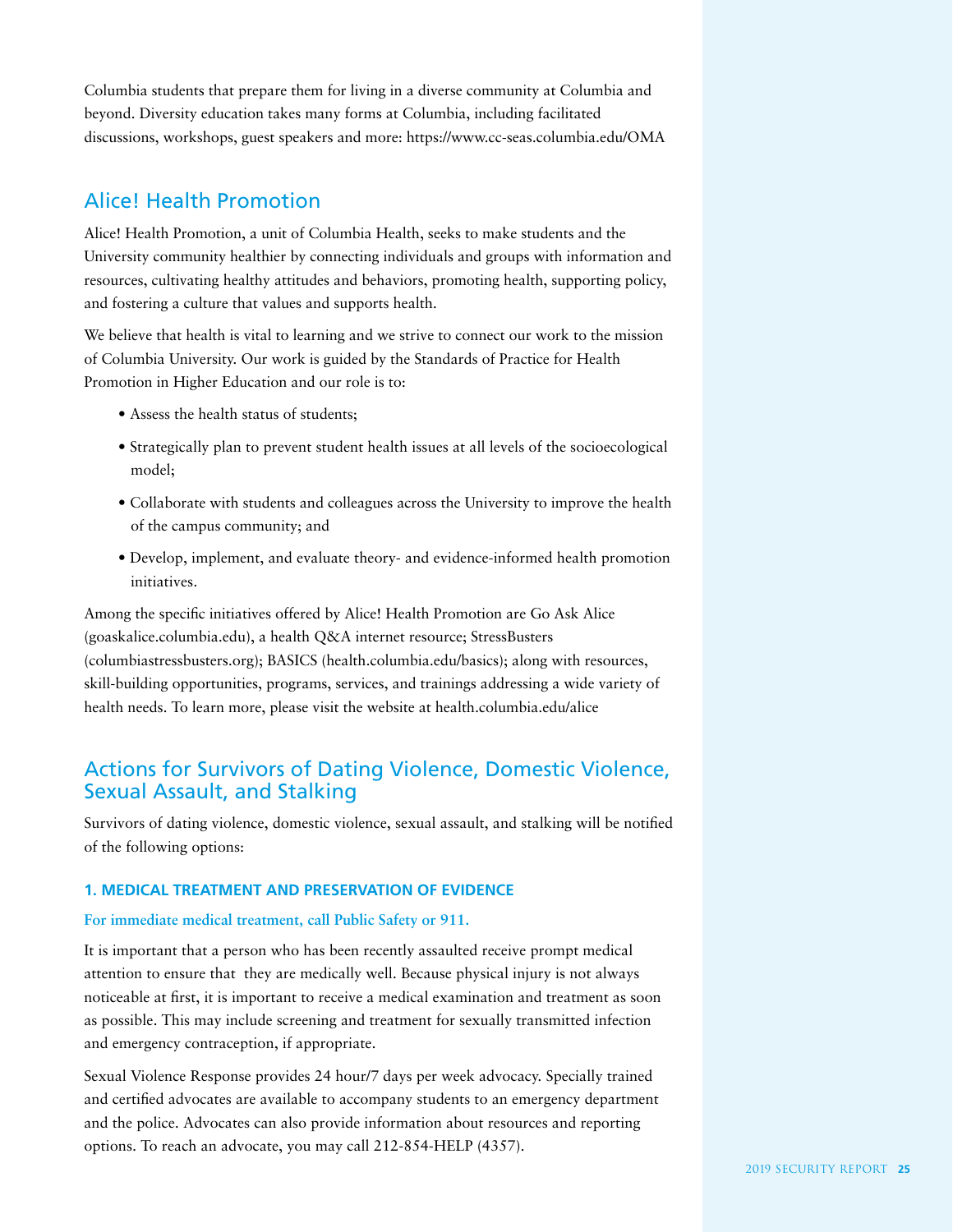A medical examination may include the collection of physical evidence for use in prosecution, if the survivor so chooses. Such evidence may increase the chances of successful prosecution, and its collection is therefore strongly encouraged. For this reason, survivors should not bathe, douche, or change clothes before seeking medical treatment. Forensic evidence is collected by a medical provider, usually in an emergency room, within 96 hours following a sexual assault. Any clothing removed should be placed in a paper bag. Evidence of violence, such as bruising or other visible injuries, following an incident of domestic or dating violence, should be documented including through the preservation of photographic evidence. Evidence of stalking including any communication, such as written notes, voice mail, or other electronic communications should be saved and not altered in any way. Columbia University students can go to the Mt. Sinai–St. Luke's Hospital Emergency Department, New York- Presbyterian Hospital Emergency Department, or any nearby hospital emergency department. The medical exam and collection of forensic evidence are done simultaneously.

Even though a survivor may be unsure about reporting to the police, many times, survivors want to report after they have had time to recover. Collecting forensic evidence makes it much easier to pursue a prosecution later. Toxicology testing for impairing substances is most effective within 48 hours of an assault. Results will not be analyzed unless a police report is filed. The evidence collection kit is retained for a minimum of 30 days by the hospital under NY State law. It is turned over to the police if a survivor chooses to file a report during that time period.

## **2. SUPPORT SERVICES**

The safety and well-being of survivors are of paramount importance. The University strongly encourages survivors to contact trained professionals for emotional support, medical services, and advocacy as soon as possible:

### **Contact options include:**

- Columbia University Sexual Violence Response (SVR), 212-854-HELP (4357)
- Crime Victims Treatment Center, 212-523-4728
- NYC Well, 1-888-692-9355 (24/7)
- (DOVE) Domestic & Other Violence Emergencies, NewYork-Presbyterian Hospital, 212-305-9060
- NYC Anti-Violence Project, 212-714-1141
- Safe Horizon's Rape, Sexual Assault & Incest Hotline, 212-227-3000
- Rape Abuse & Incest National Network, 800-656-HOPE (4673)
- A Residence Hall Director or RA
- The Department of Public Safety
- **A** medical treatment facility
- Any trusted friend, adviser, or faculty member

All Columbia Health units/offices are confidential resource for students. Additionally at CUIMC, the Center for Student Wellness is a confidential resource.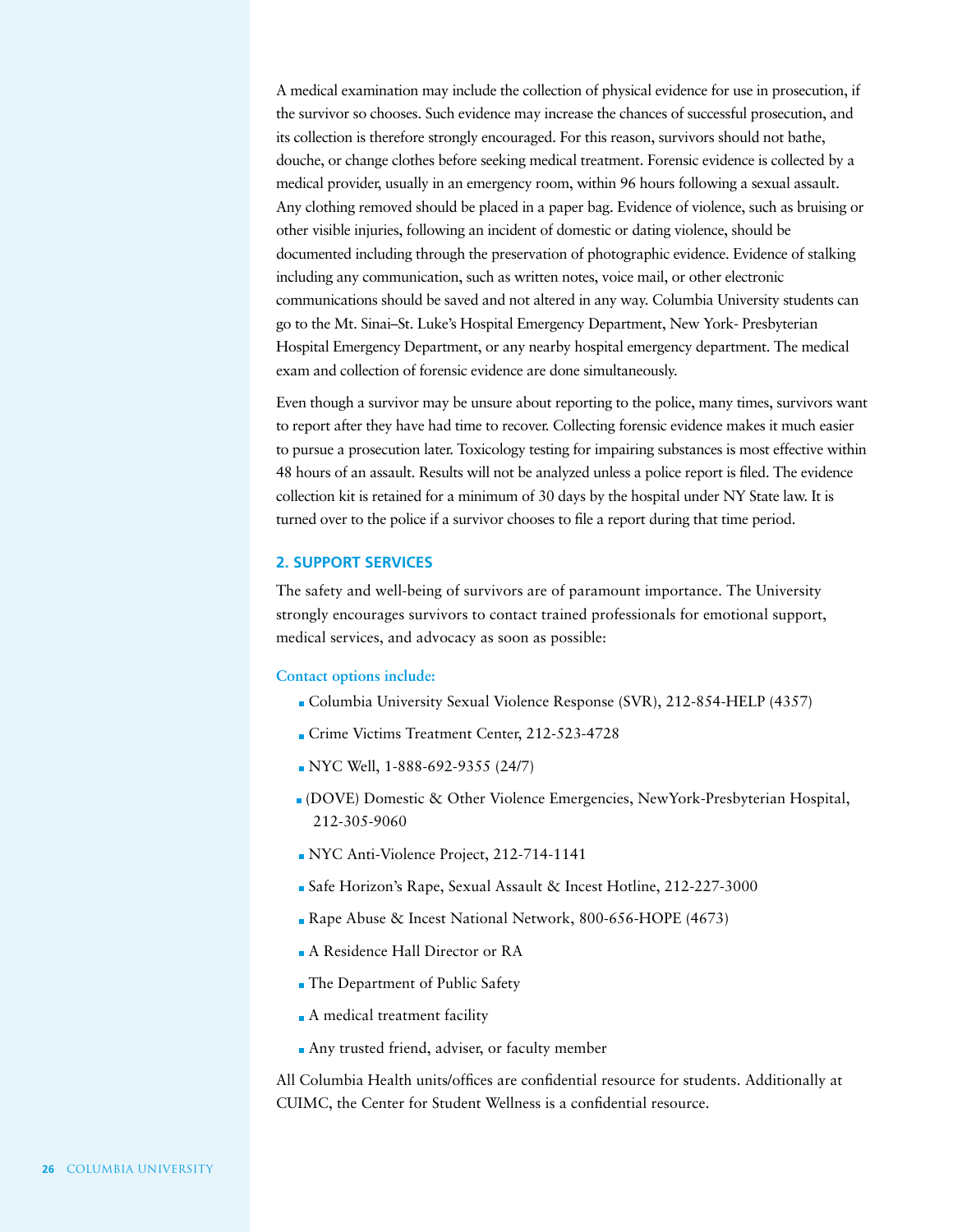Most University faculty and staff members have the duty to report incidents to a designated administrator responsible for campus safety. Students wishing to keep their information as confidential as possible should speak with a rape crisis counselor, a clinician at the counseling center, a medical provider in the context of receiving medical treatment, or a member of the clergy. These members of the community are confidential and private resources for students and do not have the obligation to report instances of dating violence, domestic violence, sexual assault, and stalking.

## **3. COUNSELING SERVICES**

Columbia and the community offer a variety of counseling resources to survivors of dating violence, domestic violence, sexual assault, and stalking. Counseling and Psychological Services supports the psychological and emotional well-being of the campus community by providing counseling, consultations, and crisis interventions—all of which adhere to strict standards of confidentiality. For further information on the full range of supportive services including advocacy, information, and referrals, see the sidebar "Columbia University's Sexual Assault Resources" on page 20 of this Annual Security and Fire Safety Report.

## **4. LOCAL LAW ENFORCEMENT**

Survivors have the option to report the dating violence, domestic violence, sexual assault, and stalking to the New York City Police Department or the local law enforcement agency where the incident occurred. Public Safety personnel can assist and accompany the survivor at each step of the process. Although the University strongly encourages pressing criminal charges, it respects the survivor's choice in deciding to report or not report to law enforcement. Survivors can contact the NYPD or the New York County District Attorney's Office:

- New York City Police Department Emergency 911
- NYPD Special Victims Division 646-610-7272 (24 Hours)
- NY County District Attorney's Office
	- o Domestic Violence & Child Abuse Hotline, 212-335-4308
	- o Sex Crimes Hotline, 212-335-9373
- NY County District Attorney's Office Witness Aid Services Unit
	- o Victim Assistance Center, 212-335-9040
	- o Special Victims Bureau, 212-335-4300
	- o Harlem Office, 212-864-7884
	- o Washington Heights Office, 212-335-3320
- NYC Family Justice Center, Manhattan, 212-602-2800

Survivors who wish to report these incidents to local law enforcement in the jurisdictions of the Lamont-Doherty and Nevis campuses may call 911.

## **5. UNIVERSITY DISCIPLINARY PROCEDURES**

Students and employees may also choose to file a report with the University. Information about filing a report with the University can be found on the Sexual Respect website at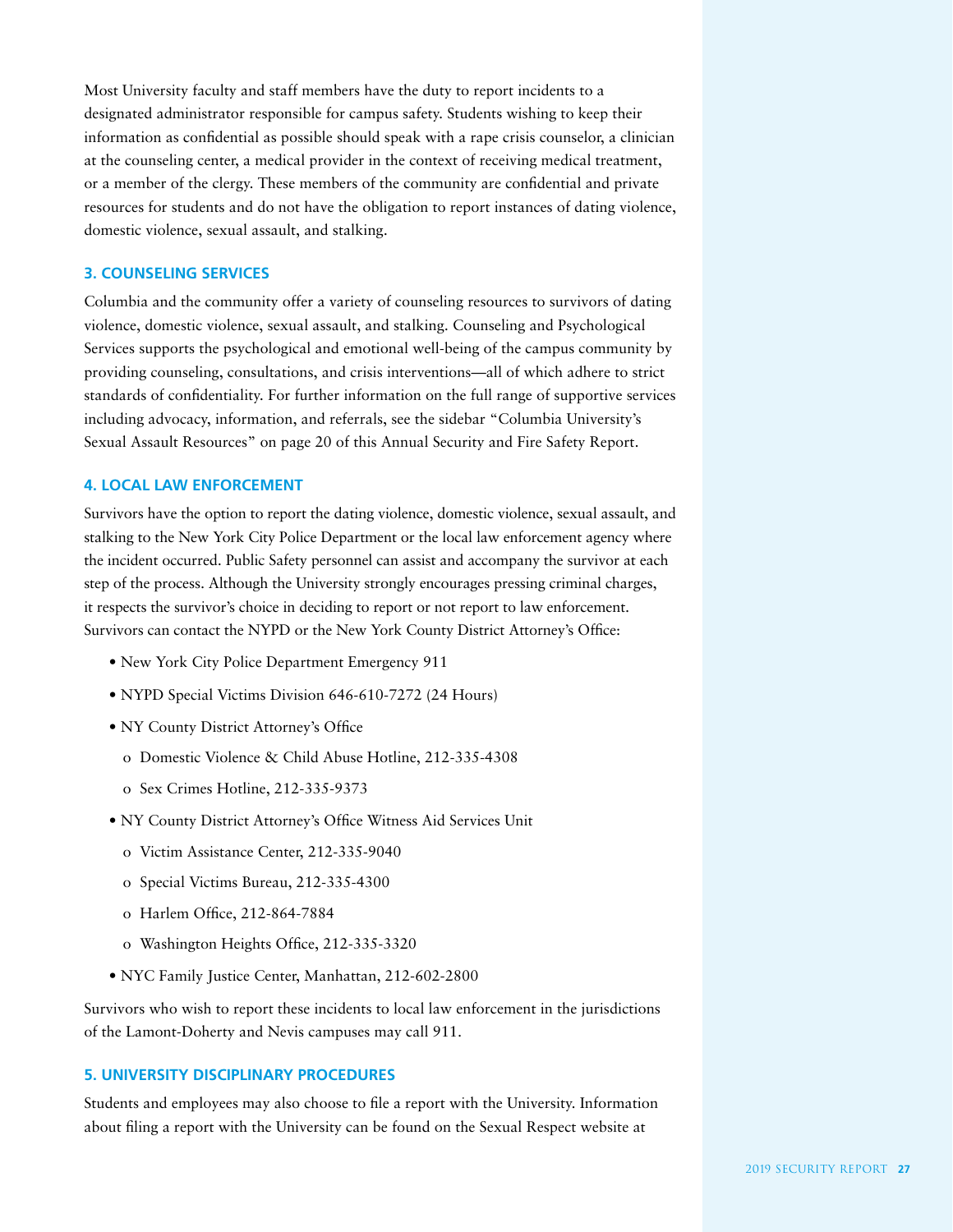www.sexualrespect.columbia.edu and the Office of Equal Opportunity and Affirmative Action website at: www.eoaa.columbia.edu

The full policy and procedure can be found at http://sexualrespect.columbia.edu.

Students can file reports with the University, with law enforcement, or with both systems.

Reports of alleged dating violence, domestic violence, sexual assault, and stalking by a student of Columbia University should be filed with:

Office of Student Conduct and Community Standards 212-854-1717 studentconduct.columbia.edu

Title IX Office 212-853-1276

Reports of alleged dating violence, domestic violence, sexual assault, and stalking by a faculty or staff member, or third party affiliate of a Columbia University affiliate should be filed with:

Office of Equal Opportunity and Affirmative Action 103 Low Library 535 West 116th Street New York, NY 10027 212-854-1717

The full policy and procedure can be found at http://sexualrespect.columbia.edu and http://studentconduct.columbia.edu

## **Important Information about the Disciplinary Processes**

The University is committed to providing a prompt, fair, and impartial investigation and resolution for all students, employees, faculty, and staff involved. Disciplinary proceedings will be conducted by officials who receive ongoing training on issues related to dating violence, domestic violence, sexual assault, and stalking and how to conduct an investigation and hearing that protects the safety of victims and promotes accountability.

## **Information for Students**

### **Advisers**

The Complainant and the Respondent, respectively, in situations involving genderbased misconduct, dating violence, domestic violence, sexual assault, or stalking may be accompanied to any meeting or hearing by the advisor of their choice through the course of case management, investigation, adjudication, and the appeal process. Witnesses or others involved in the Gender-Based Misconduct Process are not permitted to bring another person to any meeting or hearing.

## **Preponderance of the evidence standard**

The process uses "preponderance of the evidence" as the standard of proof to determine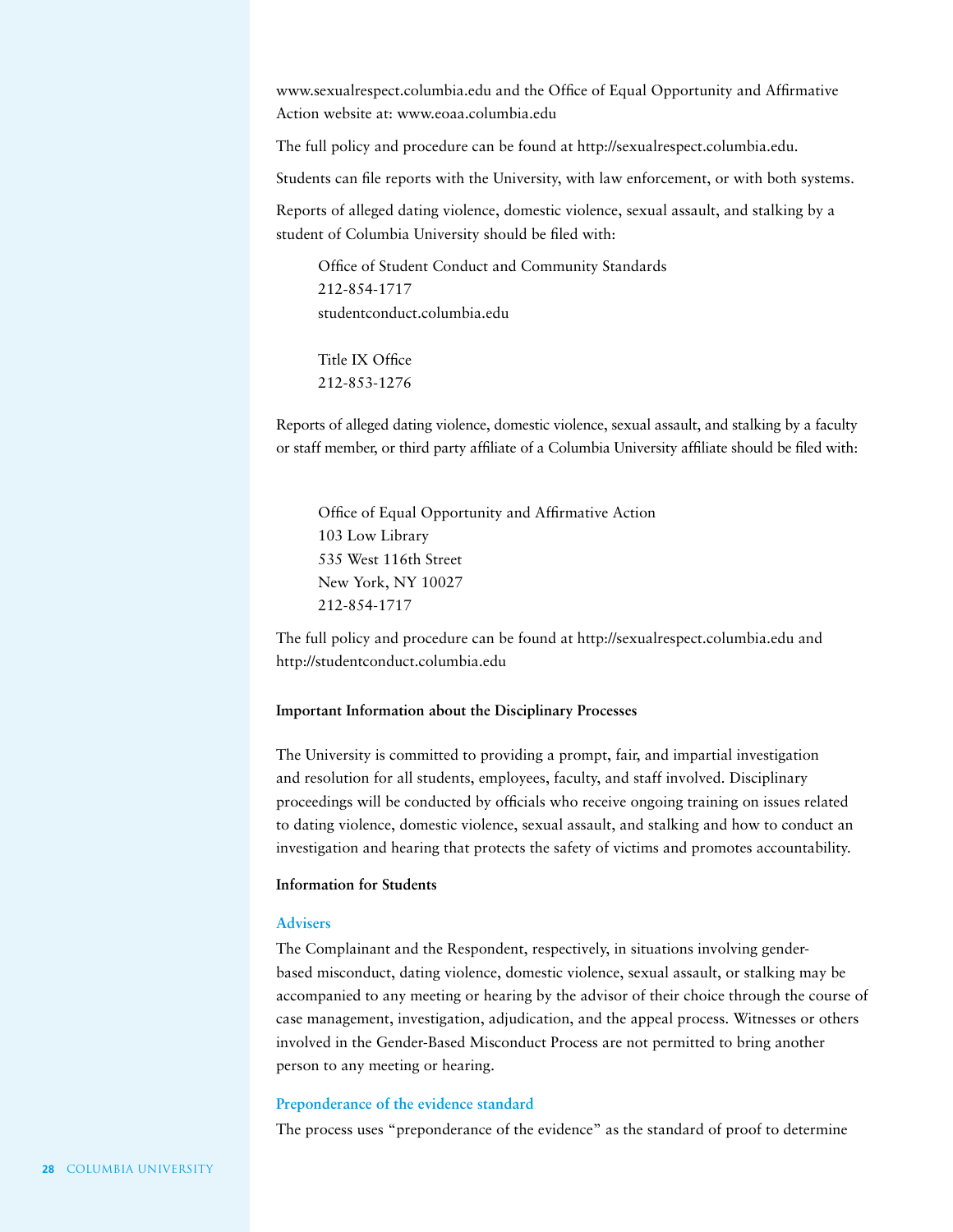whether a violation of the Policy occurred. Preponderance of the evidence means that a hearing panel must determine whether, based on the evidence presented, the Respondent was more likely than not to have engaged in the conduct at issue.

# **Notice**

Notice is provided in writing to both the Complainant and Respondent and updates are provided at many points in the process, depending on the stage of the process and needs of the student(s). Notification is sent via University email or Maxient and may include information such as a written explanation of the alleged policy violation(s), Complainants' and Respondents' rights and options, interim measures, available accommodations, initiation of an investigation, and the range of possible sanctions should the Respondent be found responsible for a policy violation. The Complainant and Respondent are updated throughout the investigative process, including with timely notice of meetings in which either or both the Complainant and the Respondent may participate, and/or if there are updates to the alleged violations that will be investigated and/or adjudicated based on information learned during the investigation.

## **Sanctions**

The University may impose one or more of the following sanctions on a student determined to have violated the Policy:

- Reprimand/Disciplinary Warning
- No contact directive requiring the Respondent to have no contact with the Complainant
- Change to the Respondent's academic schedule
- Disciplinary probation
- Revocation of honors or awards
- Restricting access to University facilities or activities (including student activities and campus organizations and buildings)
- Removal from and/or restricted participation in academic or extracurricular activities and/or University organizations, or restriction from University services
- Change to the Respondent's residence
- Dismissal or restriction from University employment
- Removal from student housing
- Admission Revocation (for example, in the case of an undergraduate student admitted to a University graduate or professional program)
- Suspension
- Expulsion
- Withholding of degree
- Revocation of degree
- Revocation of alumni privileges (if the Respondent graduates prior to the conclusion of the disciplinary process)

If a sanction of a disciplinary probation, disciplinary suspension, or expulsion is issued, a student will be considered not in good standing.

In addition to any other sanction (except where the sanction is withholding or revocation of a degree, expulsion, or if a student has graduated), the University will require any student who is responsible for a violation of the Policy to receive appropriate education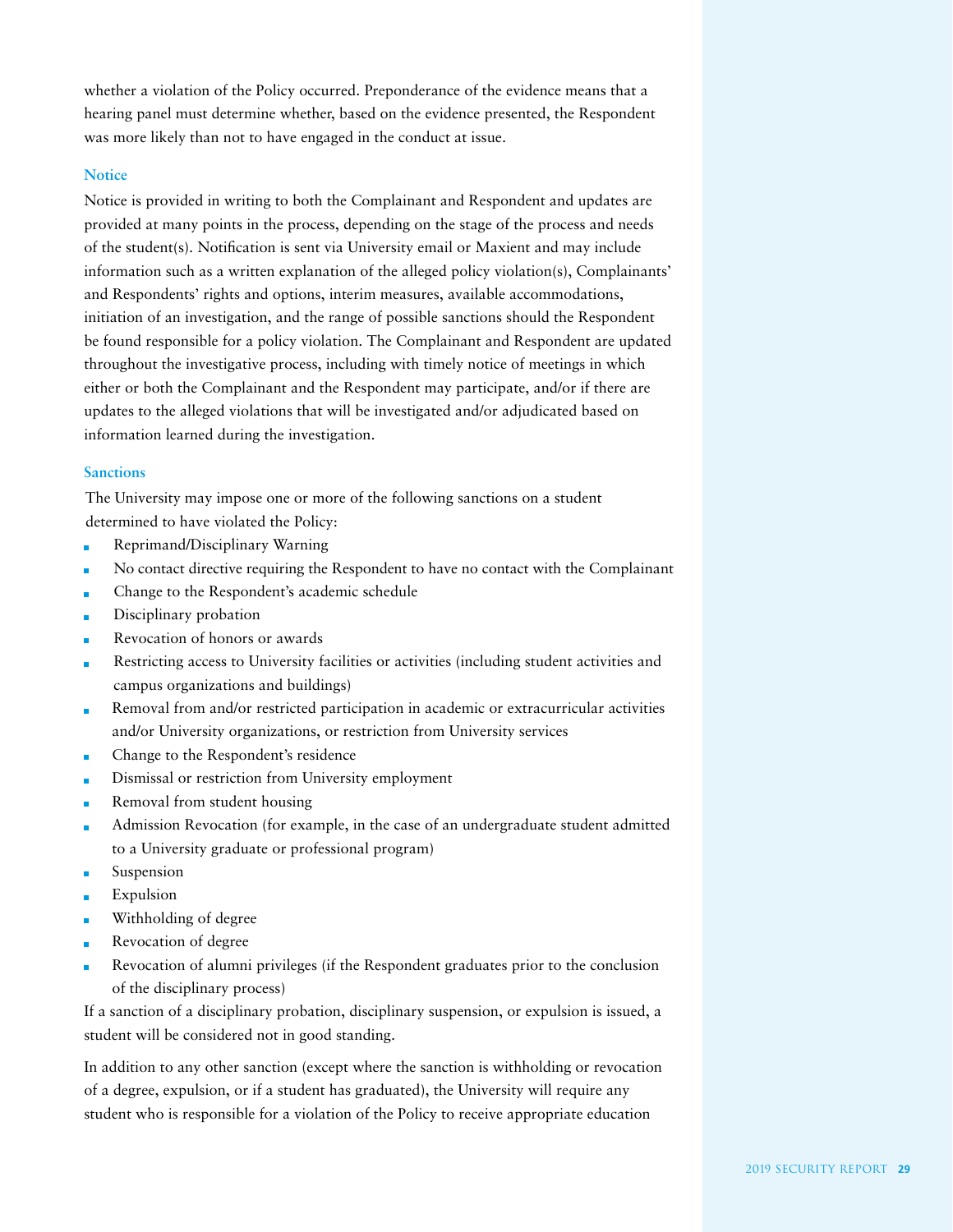and/or training related to the gender-based misconduct at issue. The University may also recommend counseling or other support services for the student.

When a student is found responsible and the sanction includes suspension or expulsion, the student may be removed from a campus residence and restricted from campus spaces or barred completely during the entirety of the appeal process. If a Respondent is eligible for return to campus while a Complainant remains on campus, the Complainant will, at the earliest possible date, be notified in writing of the Respondent's intention to return.

In addition, pending an investigation, a determination and/or appeal, an administrative hold may be placed on the Respondent's University transcript, diploma, registration, and/or student account until this process is resolved. Upon conclusion of the appeal process, a permanent transcript notation will be indicated on the Respondent's record for cases resulting in suspension; expulsion; or withdrawn with disciplinary action pending. For more information on transcript notations, please visit http:// www.essential-policies.columbia.edu/university-regulations-including-rules-conduct#standard.

## **Accommodations**

The University can provide accommodations and impose interim measures after a report has been filed.

Case managers will work with partner offices to support all students affected by genderbased misconduct to ensure their safety and promote their well-being throughout their time at the University.

# **REPORTING GENDER-BASED MISCONDUCT**

The University encourages students to report gender-based misconduct as soon as possible to maximize the University's ability to respond promptly and effectively. Students may meet with the case management team to learn more about the process before making a report or providing additional information about a previously filed report.

The University recognizes that students may be most comfortable disclosing gender-based misconduct to a University employee they know well, such as a faculty member, coach, or resident adviser. These individuals and other University personnel—including officers of administration and research, library staff, staff who work directly with students including advising, residential program, and student affairs staff, and teaching assistants and resident advisers—are required to report the incident to Student Conduct and Community Standards, either directly or through the appropriate Title IX Coordinator(s).

The University will endeavor to follow up on any report it receives about possible genderbased misconduct, whether from a student, other member of the community, or an anonymous source.

Before a student reveals information about an incident, these individuals (Responsible Employees) will ensure that the student understands their reporting obligations. If a student wishes to maintain confidentiality and has not disclosed information about an incident, these individuals will direct the student to the University's confidential sources.

Confidential resources, such as counseling staff, Disability Services staff, and staff from Sexual Violence Response, are not obligated to report disclosures of gender-based misconduct except for aggregate statistical data that does not include individuals names or identifying information. They will not share identifying information with Student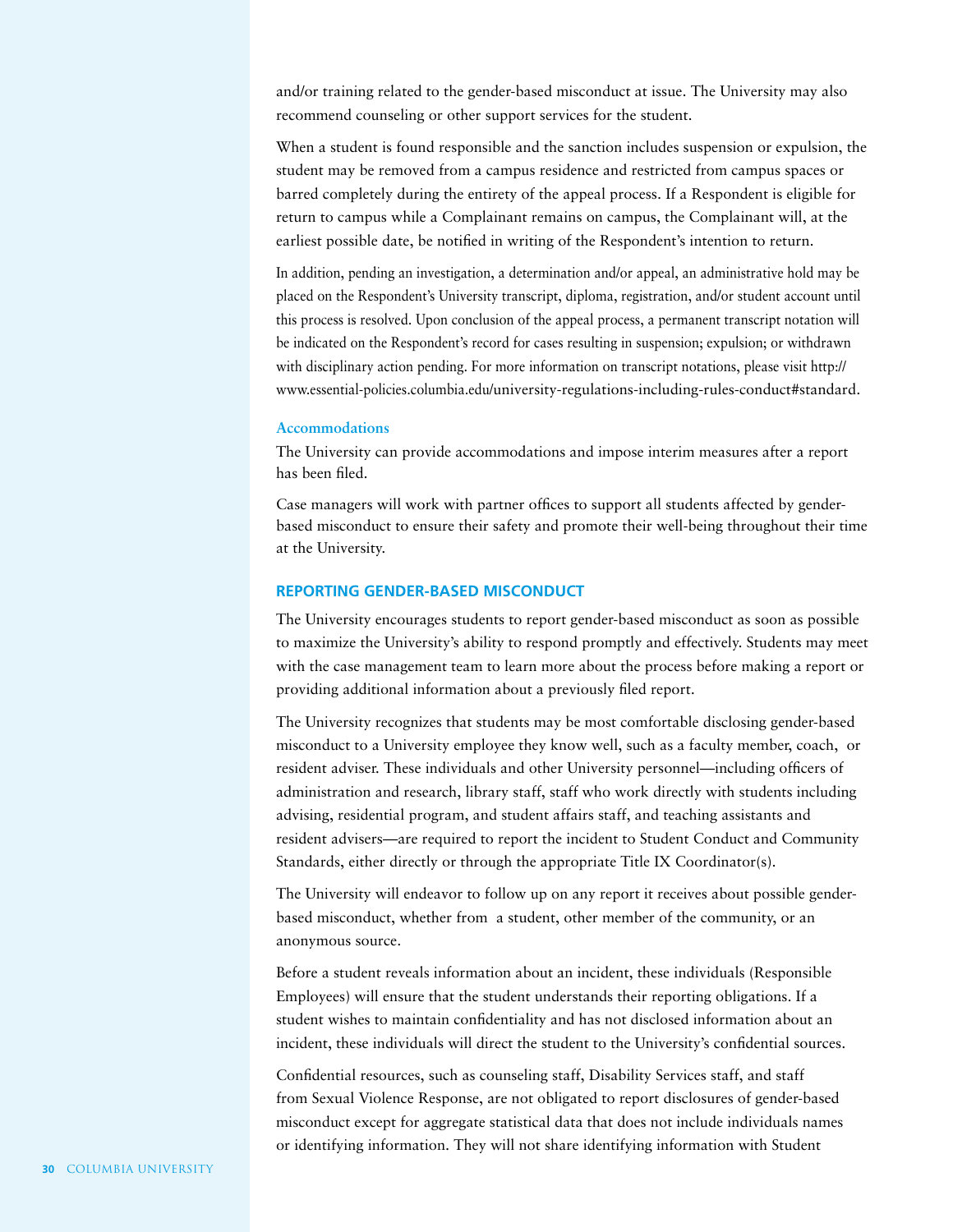Conduct and Community Standards about a student or an incident without the student's permission, except under exigent circumstances as required by law.

## **Confidentiality**

A student who reports gender-based misconduct to SCCS can request that SCCS not disclose his or her identity to anyone else, including the person who allegedly committed the misconduct. While such a request may limit the University's ability to address the reported misconduct, the request will be considered in consultation with the appropriate Title IX Coordinator(s) and honored whenever possible. Considerations that are taken into account include the Complainant's articulated concerns; the best interest of the University community; fair treatment of all involved individuals, including the Respondent's right to have specific notice of the allegations if the University were to take action that affects the Respondent; and the University's obligations to provide a safe and nondiscriminatory environment for all students. Students will be promptly notified whether the University will be able to honor their request for anonymity.

Regardless of whether the University is able to grant a request to keep the student's identity confidential, University personnel will not reveal information about reported gender-based misconduct except to those who need to know in order to carry out their duties and responsibilities. In all cases, the University will take appropriate steps designed to counteract the effects of the alleged gender-based misconduct, prevent its recurrence, provide support, and make accommodations for the students involved. This may include academic, residential, and work accommodations; increased monitoring, supervision, or security at locations or in connection with activities where the alleged misconduct occurred; and training and educational materials for the campus community. If there is reason for concern about possible retaliation or harm, the University will take protective measures in consultation with the affected students.

## **Privacy**

The University will reveal information about its investigation and adjudication of genderbased misconduct only to those who need to know the information in order to carry out their duties and responsibilities. It will inform all University affiliates, including students, faculty and staff participating in an investigation, proceeding, or hearing that they are expected to maintain the privacy of the process.

This does not prohibit either a Complainant or Respondent from obtaining the assistance of family members, counselors, therapists, clergy, doctors, attorneys, or similar resources; nor does it prevent either party from discussing the incident itself.

# **Information for Employees, Faculty, and Staff**

Employees, faculty, and staff participating as a complainant or respondent in the University disciplinary process may be accompanied to any related meeting or proceeding by the advisor of their choice in two circumstances: (1) disciplinary matters pertaining to sexual assault, dating violence, domestic violence, or stalking; and (2) when a student complainant alleging any type of gender-based misconduct chooses to exercise the right to be accompanied by an advisor, employee respondents are permitted to be accompanied by an advisor, as well. The disciplinary process will use a preponderance of the evidence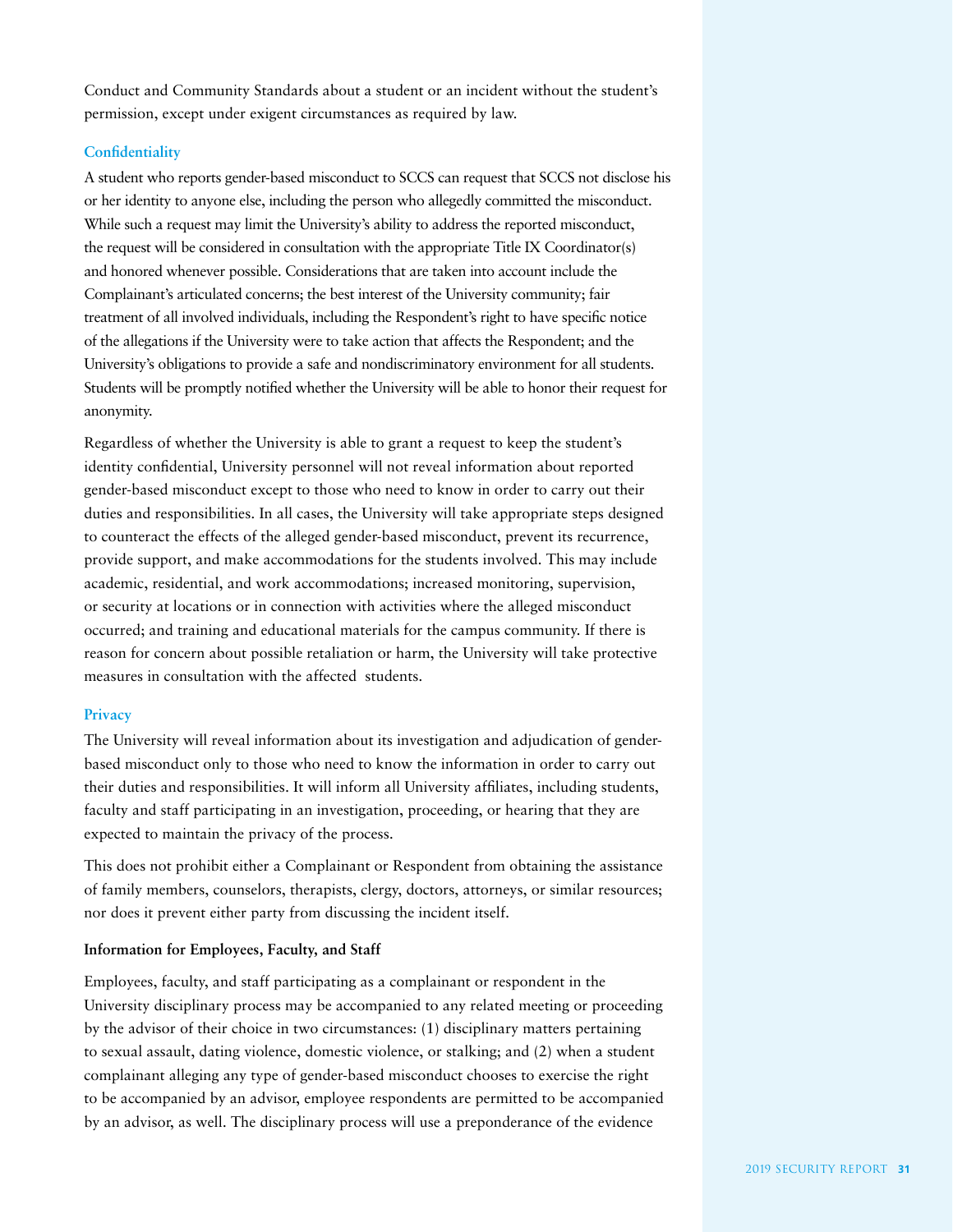standard of proof to determine whether a policy violation occurred. Preponderance of the evidence means that in order for an individual to be found responsible for violating a policy violation was more likely to have occurred than to not have occurred.

Throughout the procedure, both the complainant who filed the report and the respondent simultaneously receive written notifications of their options and rights, the outcome of the disciplinary process, procedures for appeal, and final results of the process.

The University may impose one or more sanctions on any employee, faculty member, or staff employee who engaged in gender-based misconduct, including:

- Reprimand/warning
- Changing the respondent's job duties
- **Disciplinary probation**
- Revocation of honors or awards
- Restricting access to University facilities or activities (including student activities and campus organizations)
- Issuing a "no contact" order to the respondent or requiring that such an order remain in place
- Moving the respondent's residence, if provided by the University
- Dismissal or restriction from University employment
- Suspension (limited time or indefinite)

In addition to other sanctions, the University will require any employee, faculty member, or staff members determined to be responsible for a violation of policy to receive appropriate education and/or training related to gender-based misconduct violation at issue. The University may also recommend counseling or other support services.

Any student, staff, or faculty member who reports an incident of gender-based or sexual misconduct, or who is involved in a procedure, including the responding individual and witnesses, is protected from retaliation.

# **Obtaining an Order of Protection or Similar Protective Order**

In addition to obtaining a no-contact order under University policy, student, employees, faculty, and staff may seek to obtain an order of protection under New York law. Under New York law, victims of dating violence, domestic violence, sexual assault, and stalking may seek a Family Court order of protection. This is a confidential order of protection that a victim can obtain through the civil court system to provide protection from a current or former spouse, someone with whom the victim has had a child, a family member by blood or marriage, or someone with whom the victim has had an intimate relationship. A victim seeking a Family Court order of protection must fill out a family offense petition. Public Safety, Sexual Violence Response, and the Rape Crisis/Anti-Violence Support Center are available to assist any student, employee, faculty, or staff seeking a Family Court order of protection or any other available remedy under state, federal, or tribal law.

## **Request for Confidentiality and Privacy**

The University values the privacy of its students, employees, and other community members. Community members should be able to seek the assistance they need without fear that the information they provide will be shared more broadly. Federal and state laws, however, impose reporting obligations on University employees, including faculty and staff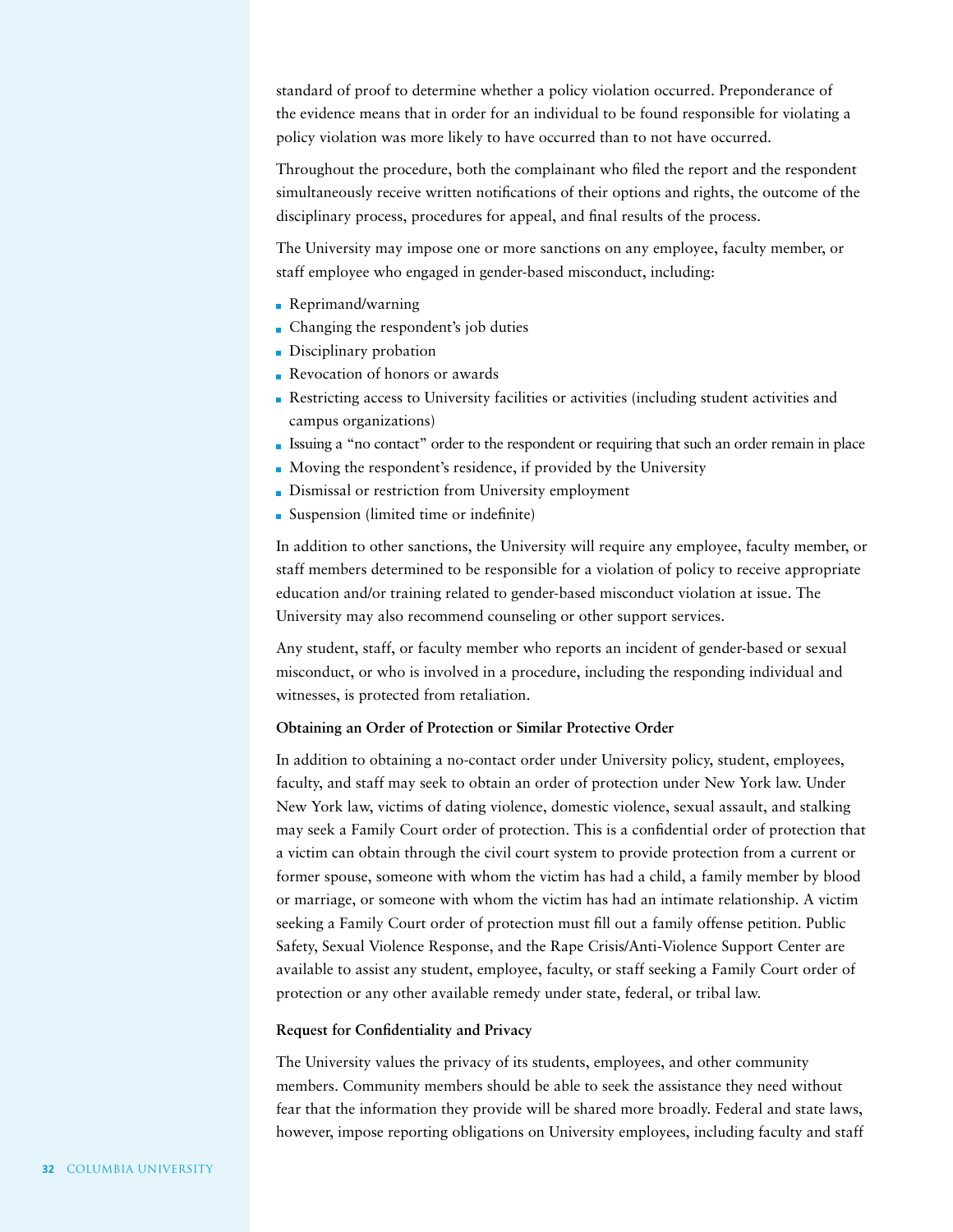that, in some circumstances, can require certain personnel to share information from a report of gender-based misconduct with government authorities, University Public Safety, or others at the University. The attached Resources listing includes a chart summarizing the confidentiality obligations of different categories of University employees with respect to reports of gender-based misconduct.

Even when University employees have an obligation to report to others, which means their office is described as "non-confidential" under this Policy, they will protect and respect students' privacy to the greatest extent possible and share information only on a need-to-know basis. The information provided to a non-confidential resource will be relayed only as necessary for the Title IX Coordinator and Student Conduct and Community Standards to investigate and/or seek a resolution. Any of the staff listed as Resources will be able to explain his or her reporting obligations in more detail.

The University will reveal information about its investigation and adjudication of genderbased misconduct only to those who need to know the information in order to carry out their duties and responsibilities. It will inform all University individuals participating in an investigation, proceeding, or hearing that they are expected to maintain the privacy of the process. This does not prohibit either a Complainant or Respondent from obtaining the assistance of family members, counselors, therapists, clergy, doctors, attorneys, or similar resources; nor does it prevent either party from discussing the incident itself.

## **6. LIVING AND ACADEMIC ACCOMMODATIONS**

In all cases, the University will take appropriate steps designed to mitigate the effects of the alleged dating violence, domestic violence, sexual assault, and stalking, prevent its recurrence, and make accommodations for the students involved. This may include academic, residential, and work accommodations, increased monitoring, supervision, or security at locations or in connection with activities where the alleged misconduct occurred, and training and educational materials for the campus community. If there is reason for concern about possible retaliation or harm, the University will take protective measures in consultation with the affected students. Additionally, the University may provide interim measures to protect the safety of a complainant who reports a sexual assault, including restricting contact between individuals and/or relocating the housing or altering the class schedule of a respondent. Following report of an incident, students will receive written notice of the interim measures and accommodations that may be available. Complainants may request accommodations even in cases where a complainant has requested that no investigation be undertaken or the complainant or respondent has declined to participate in University disciplinary proceedings or the criminal process. The Dean of Students can arrange these interim measures and accommodations. Generally, alternative University housing is available within 24 hours; alternative class arrangements depend on scheduling considerations and the availability of equivalent courses. The University will maintain the confidentiality of any accommodations or protective measures provided to the victim. Students may also contact the Rape Crisis/Anti-Violence Support Center to facilitate such arrangements.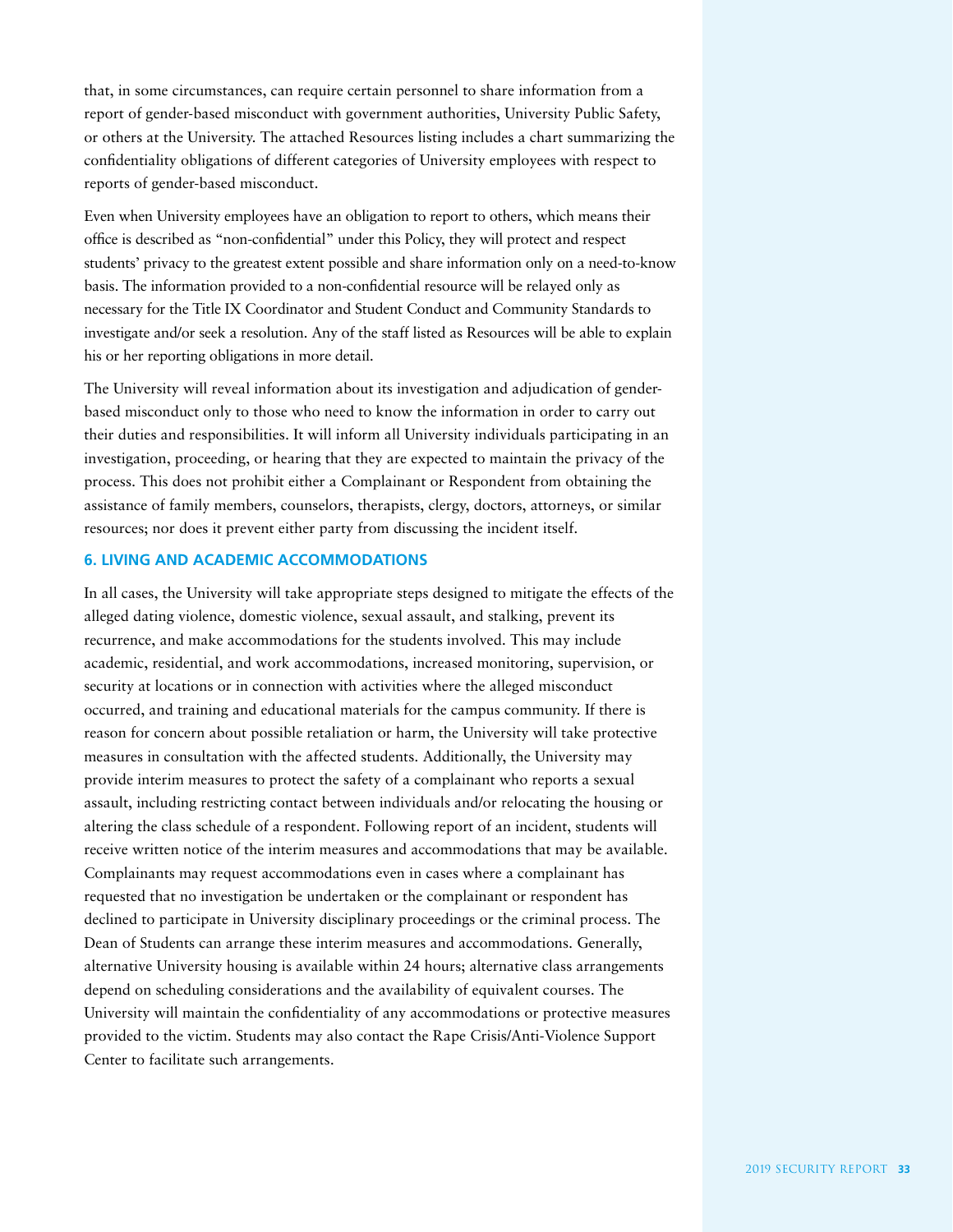# Sex Offender Registry Information

Section 121 of the Adam Walsh Child Protection and Safety Act of 2006 (42 U.S.C.) provides for the tracking of convicted, registered sex offenders enrolled as students at institutions of higher education, or working or volunteering on campus.

The Act amends the Jacob Wetterling Crimes Against Children and Sexually Violent Offender Registration Act to require sex offenders already required to register in a state to provide notice, as required under state law, of each institution of higher education in that state at which the person is employed, carries on a vocation, or is a student. It also mandates that state procedures ensure that this registration information is promptly made available to law enforcement agencies with jurisdiction where the institutions of higher education are located and that it is entered into appropriate state records or data systems.

A listing of all registered sex offenders in New York State is maintained by the New York State Division of Criminal Justice Services. This information is available online at www.criminaljustice.ny.gov/nsor/

# Workplace Violence Policy

# Policy Statement

Columbia University is committed to supporting a workplace environment free from harassment, intimidation, threats, and violence for all members of the University community including but not limited to faculty, staff, student employees, contracted employees, visitors, and guests of the University. While no large organization is immune from acts of violence, clear policies and procedures help reduce the likelihood of such events and guide appropriate responses to situations that may arise.

# Reason(s) for the Policy

The purpose of this policy is to address the issue of potential workplace violence in our community, prevent workplace violence from occurring to the fullest extent possible, and set forth procedures to be followed if such violence occurs.

# Who Is Governed by This Policy?

This policy applies to all employees of the University including faculty, all staff, temporary employees, and student employees (with respect to conduct that pertains to their employment status). In addition, the policy applies to individuals whom the University contracts to do work on its behalf, including consultants, vendors, contractors, and subcontractors. University employees and those working on behalf of the University are expected to adhere to this policy at all times, on or off campus, when they are officially representing or acting on behalf of the University, conducting University business, and/or attending University-sponsored or financed activities. This policy covers activity at all University-owned and operated properties, facilities, and off-campus locations where University business is conducted.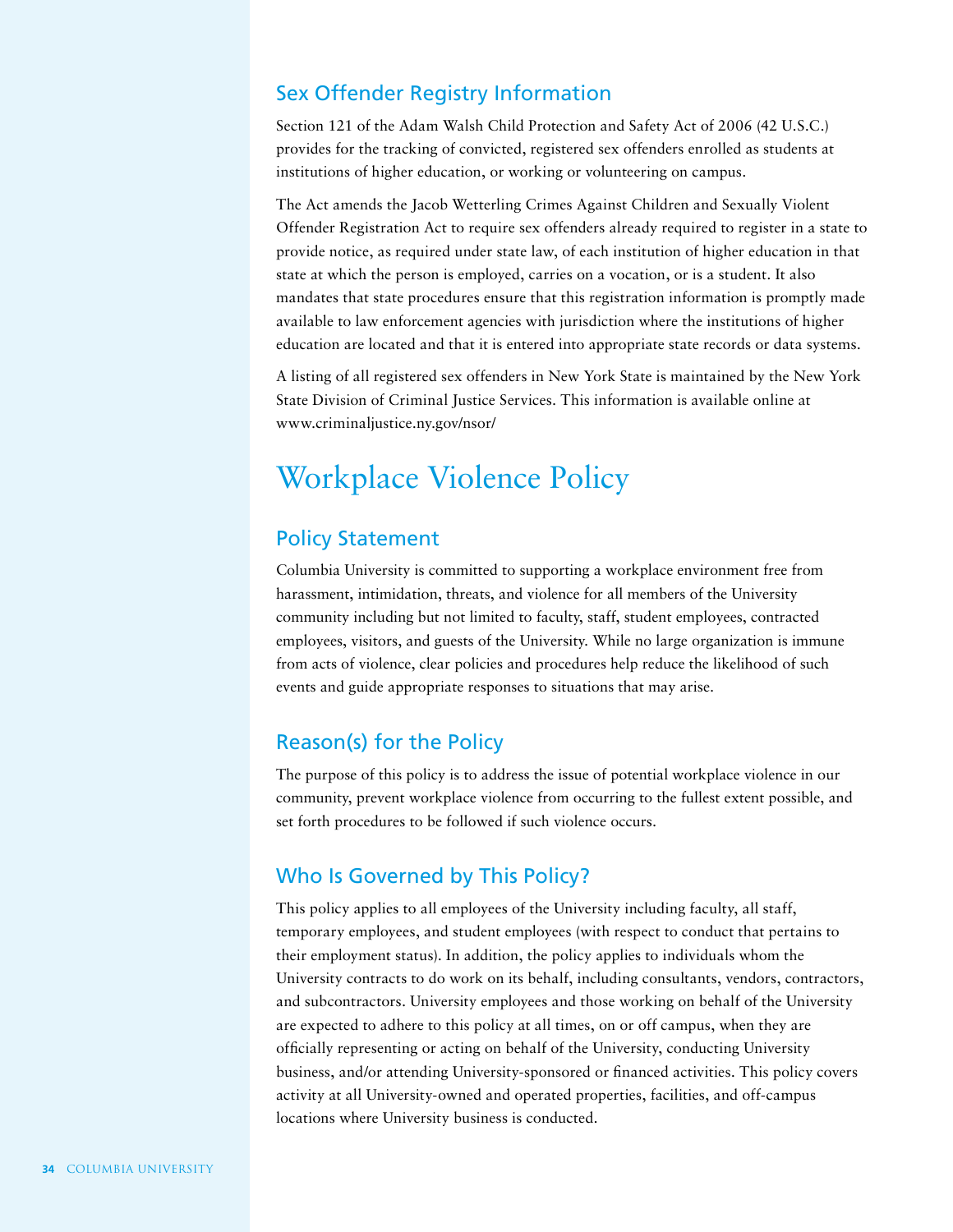The Department of Public Safety investigates all reports of crimes. In serious cases, referrals are made to the New York Police Department. For noncriminal workplace issues, please call Human Resources (Morningside/Manhattanville campuses: 212-851-0617; Medical Center campus: 212-305-3819) for information and assistance.

*Please note:* Complaints of discrimination and/or harassment may also be covered by the University's Employee Policy and Procedures on Discrimination, Harassment, Sexual Assault, Domestic Violence, Dating Violence, and Stalking and can be found at eoaa.columbia.edu under "Policies."

### Campus Crime Statistics

The Clery Act requires U.S. colleges and universities receiving federal student financial aid to disclose timely and annual information about crime on and around their campuses. Recent amendments to the law have added a requirement that schools afford the victims of campus sexual assault certain basic rights and have expanded reporting requirements.

Since 1999, our reports have also included statistics on categories for crimes that have occurred in locales adjacent to Columbia's campuses. These are crimes committed in public areas such as sidewalks and streets immediately surrounding the campuses, noncampus buildings, and other off-campus property used by the University in direct support of its educational mission. These additional areas are reported separately from reports of crime on campus. Information about the specific location of public property included in these statistics can be obtained from the Department of Public Safety.

The crimes reported are not necessarily committed against a member of the University community. Crimes that may have occurred on the campus of any affiliated educational institution (Barnard, Teachers College, Union Theological Seminary, Jewish Theological Seminary) are not included in the University's statistics, as these institutions compile their own Clery crime statistics, with the exception of portions of non-campus student housing where Columbia students live.

### Explanation of How This Report and Statistics Are Compiled

This report has been prepared by a collaboration of University professionals from Public Safety, the Office of General Counsel, the Office of Equal Opportunity/Title IX, the Office of Student Conduct and Community Standards, and the Division of Fire Safety. The Columbia University community is notified on or before October 1 each year via an email blast that the report is accessible on the Public Safety website https://publicsafety. columbia.edu/SecurityReport.pdf or by contacting Public Safety on each campus for a hardcopy of the report.

The statistics contained herein, which include crimes on campus and crimes in adjacent public areas, are collected by the Department of Public Safety and are based on crimes reported directly to Public Safety and information provided by the local police precincts.

In preparation for annual reporting, persons within each school of the University with significant responsibility for student and campus affairs, including disciplinary affairs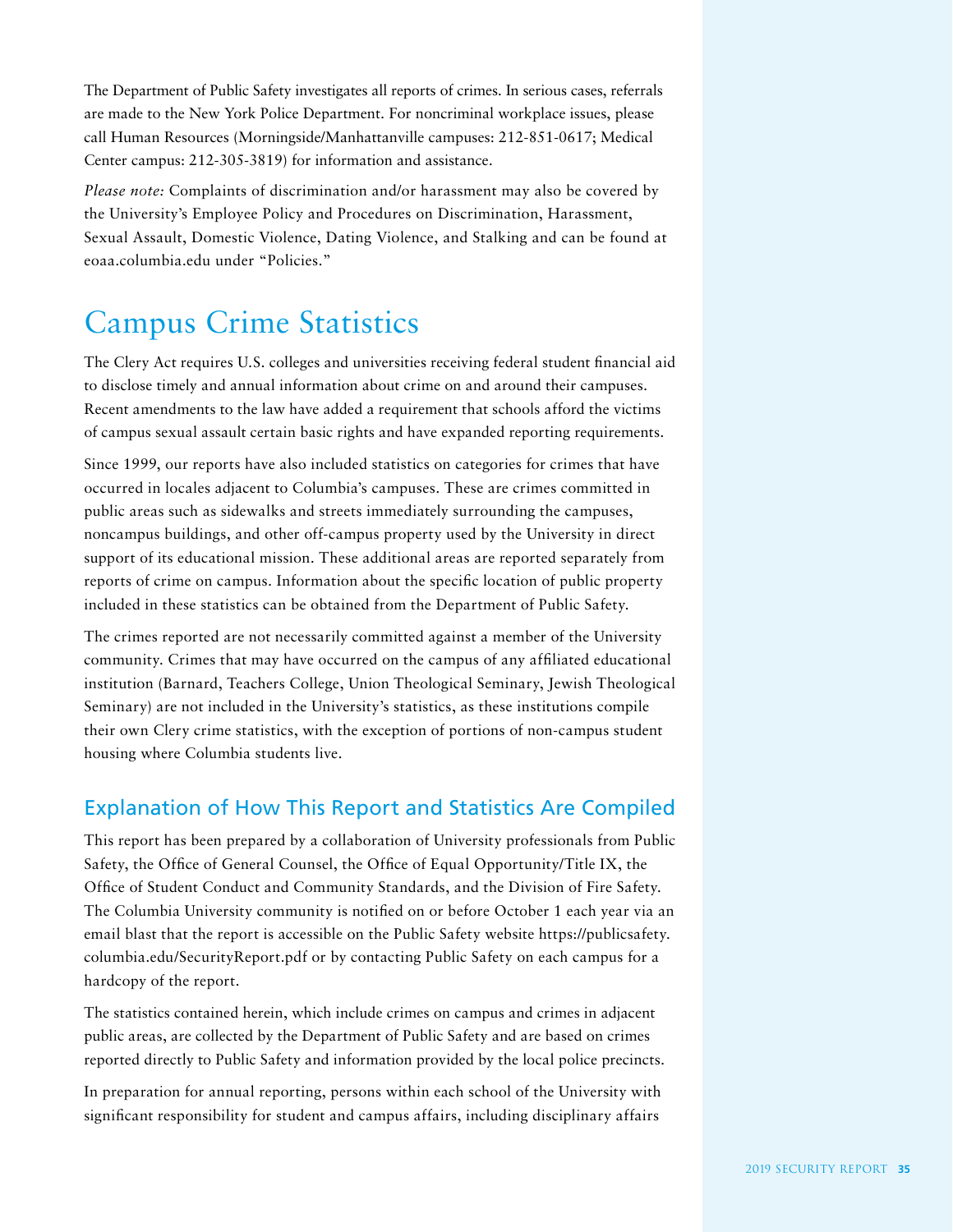(known as Campus Security Authorities), are surveyed for knowledge of crimes that may not have been reported to Public Safety or police authorities. These individuals include Deans of Students, Residence Life Coordinators, Athletic Directors and coaches, administrative heads of student groups, and Student Affairs personnel. Persons at Counseling and Psychological Services and campus ministries are not surveyed for knowledge of certain crimes because the law does not impose a reporting obligation on persons with counseling or pastoral obligations.

Crimes that are reported to Public Safety and included in the statistical report are classified by what is referred to as "Clery Geography." The three distinct classifications are "on campus," "noncampus," and "public property." The following are definitions for each classification.

**On Campus:** (1) Any building or property owned or controlled by an institution within the core campus (same reasonably contiguous geographic area) and used by the institution in direct support of, or in a manner related to, the institution's educational purposes, including residence halls; and (2) any building or property that is within or reasonably contiguous to the area identified in paragraph (1), that is owned by the institution but controlled by another person, is frequently used by students, and supports institutional purposes (such as food or retail vendor).

**Non-Campus:** (1) Any building or property owned or controlled by a student organization that is officially recognized by the institution; or (2) any building or property owned or controlled by an institution that is used in direct support of, or in relation to, the institution's educational purposes, is frequently used by students, and is not within the same reasonably contiguous geographic area of the institution.

**Public Property:** All public property, including thoroughfares, streets, sidewalks, and parking facilities, that is within the campus, or immediately adjacent to and accessible from the campus.

Crimes that occurred in student housing are reported both in the "On-Campus" category and in the "On-Campus Student Housing" category. Thus, "On-Campus Student Housing" is a subset of "On Campus."

The presentation of the tables is designed to enable the reader to compare crimes committed in the same locales during the past three years.

The definitions of reportable crimes can be found in Appendix 1 and are taken from the *FBI UCR Handbook* and the National Incident Based Reporting System (NIBRS), which may differ from the definition of comparable crimes under the New York Penal Code or University discipline policies. The Clery Act also requires reporting of hate crimes incidents in the defined categories where the evidence suggests the victim was intentionally selected because of the victim's actual or perceived race, gender, religion, sexual orientation, ethnicity, gender identity, national origin, or disability.

The University has no specific policies or procedures allowing survivors or witnesses to report crimes on a confidential basis for purposes of statistical collection only. However, if a campus official has knowledge of a reportable crime that was not reported for investigation or disciplinary action and he or she informs the Department of Public Safety, that occurrence will be included in these statistics, and the confidentiality of the individual **36** COLUMBIA UNIVERSITY **parties will be preserved.**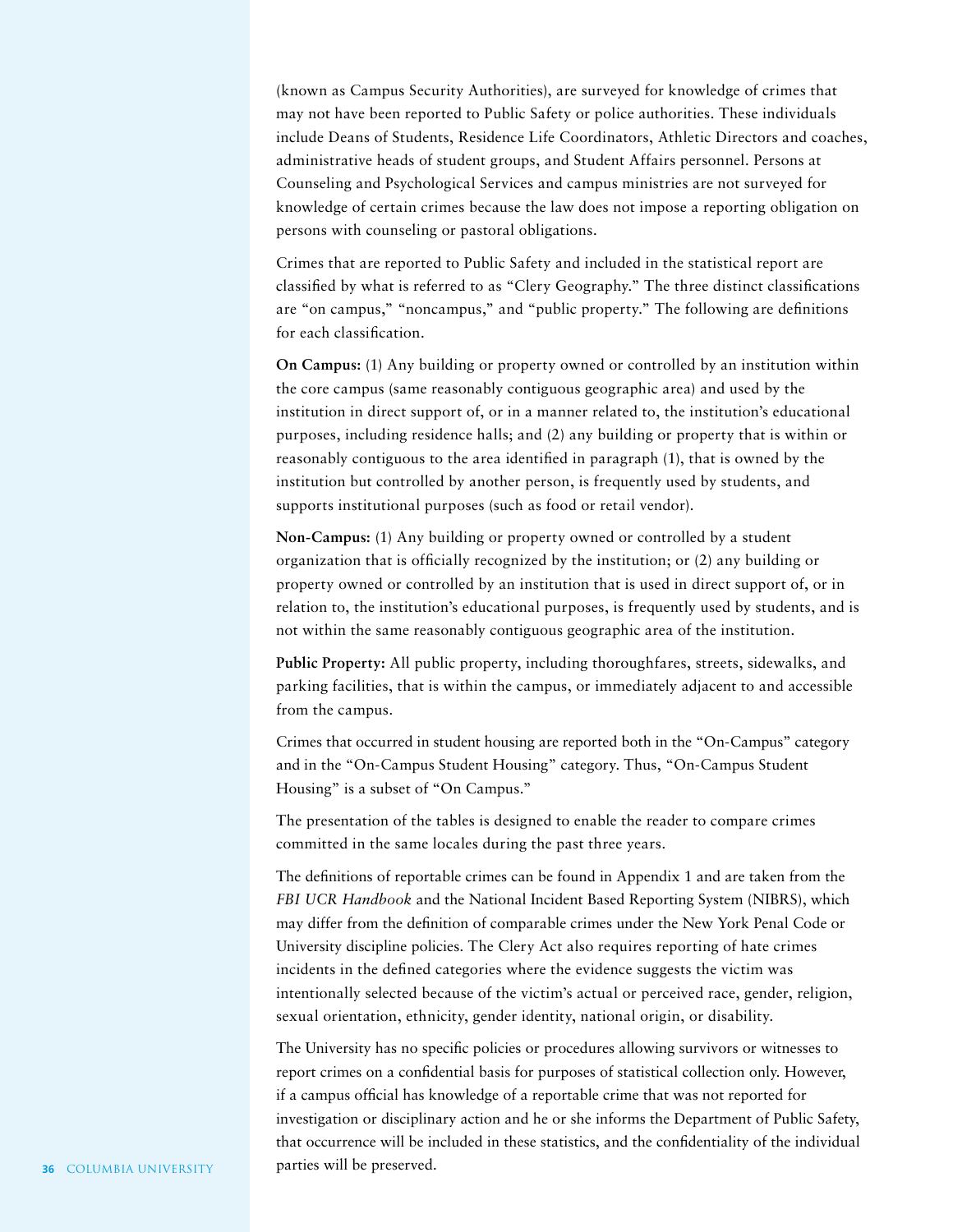# **APPENDICES**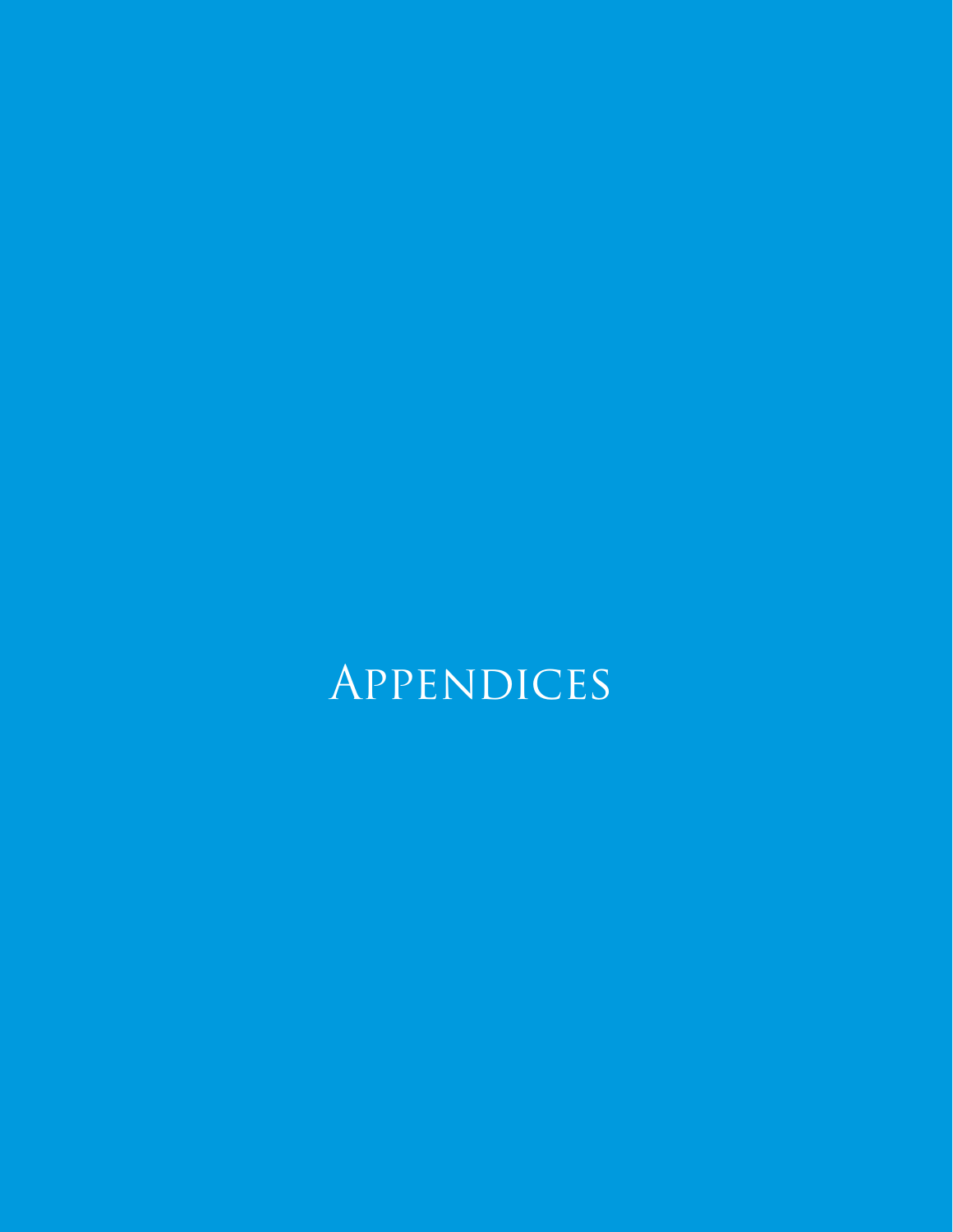### Appendix 1

#### **DEFINITIONS OF REPORTABLE OFFENSES AND TERMS USED IN THE REPORT FOR CLERY REPORTING PURPOSES**

**Aggravated Assault:** An unlawful attack by one person upon another for the purpose of inflicting severe or aggravated bodily injury. This type of assault usually is accompanied by the use of a weapon or by a means likely to produce death or great bodily harm. (It is not necessary that injury result from an aggravated assault when a gun, knife, or other weapon is used that could and probably would result in serious personal injury if the crime were successfully completed.)

**Arson:** Any willful or malicious burning or attempt to burn, with or without intent to defraud, a dwelling house, public building, motor vehicle or aircraft, personal property of another, etc.

**Burglary:** The unlawful entry of a structure to commit a felony or theft. For reporting purposes this definition includes unlawful entry with intent to commit a larceny or felony, breaking and entering with intent to commit a larceny, housebreaking, safecracking, and all attempts to commit any of the aforementioned acts.

**Clery Geography:** See page 34.

**Dating Violence:** Violence committed by a person who is or has been in a social relationship of a romantic or intimate nature with the victim. The existence of the relationship shall be based on the reporting party's statement and with consideration of the length of the relationship, the type of relationship, and the frequency of interaction between the persons involved in the relationship. For purposes of this definition, dating violence includes, but is not limited to, sexual or physical abuse or the threat of such abuse. Dating violence does not include the definition of domestic violence.

**Domestic Violence:** Felony or misdemeanor crimes of violence committed by a current or former spouse or intimate partner of the victim; by a person with whom the victim shares a child in common; by a person who is cohabitating with or has cohabitated with the victim, a spouse, or intimate partner; by a person

similarly situated to a spouse of the victim under the applicable domestic or family violence laws of the jurisdiction in which the crime of violence occurred; or by any other person against an adult or youth victim who is protected from that person's acts under the applicable domestic or family violence laws of the jurisdiction in which the crime of violence occurred.

**Drug Abuse Violations:** Violations of state and local laws relating to the unlawful possession, sale, use, growing, manufacturing, and making of narcotic drugs. The relevant substances include opium or cocaine and their derivatives (morphine, heroin, codeine); marijuana; synthetic narcotics (Demerol, methadone); and dangerous nonnarcotic drugs (barbiturates, benzedrine).

**FBI Uniform Crime Reporting Program:** The FBI's UCR program serves as the basis for the definitions of crimes that are reportable under the Clery Act.

**Fondling:** The touching of the private body parts of another person for the purpose of sexual gratification, without the consent of the victim, including instances where the victim is incapable of giving consent because of his/her age or because of his/her temporary or permanent mental incapacity.

**Hate Crimes:** Any crime that manifests evidence that the victim was intentionally selected because of the victim's actual or perceived race; religion; gender; sexual orientation; national origin; ethnicity; gender identity, or disability. This includes murder and nonnegligent manslaughter, manslaughter by negligence, rape, statutory rape, incest, fondling, robbery, aggravated assault, burglary, motor vehicle theft, arson, and also larceny-theft, simple assault, intimidation, and destruction/damage/vandalism.

**Hierarchy Rule:** The requirement in the FBI's UCR program that, for purposes of reporting crimes in that system, when more than one criminal offense is committed during a single incident, only the most serious offense is to be included in the institution's Clery Act statistics. Exceptions to this rule would apply when a sexual assault and a murder occur in the same incident, or when a Clery reportable crime also involves a hate crime or stalking, domestic violence or dating violence crime.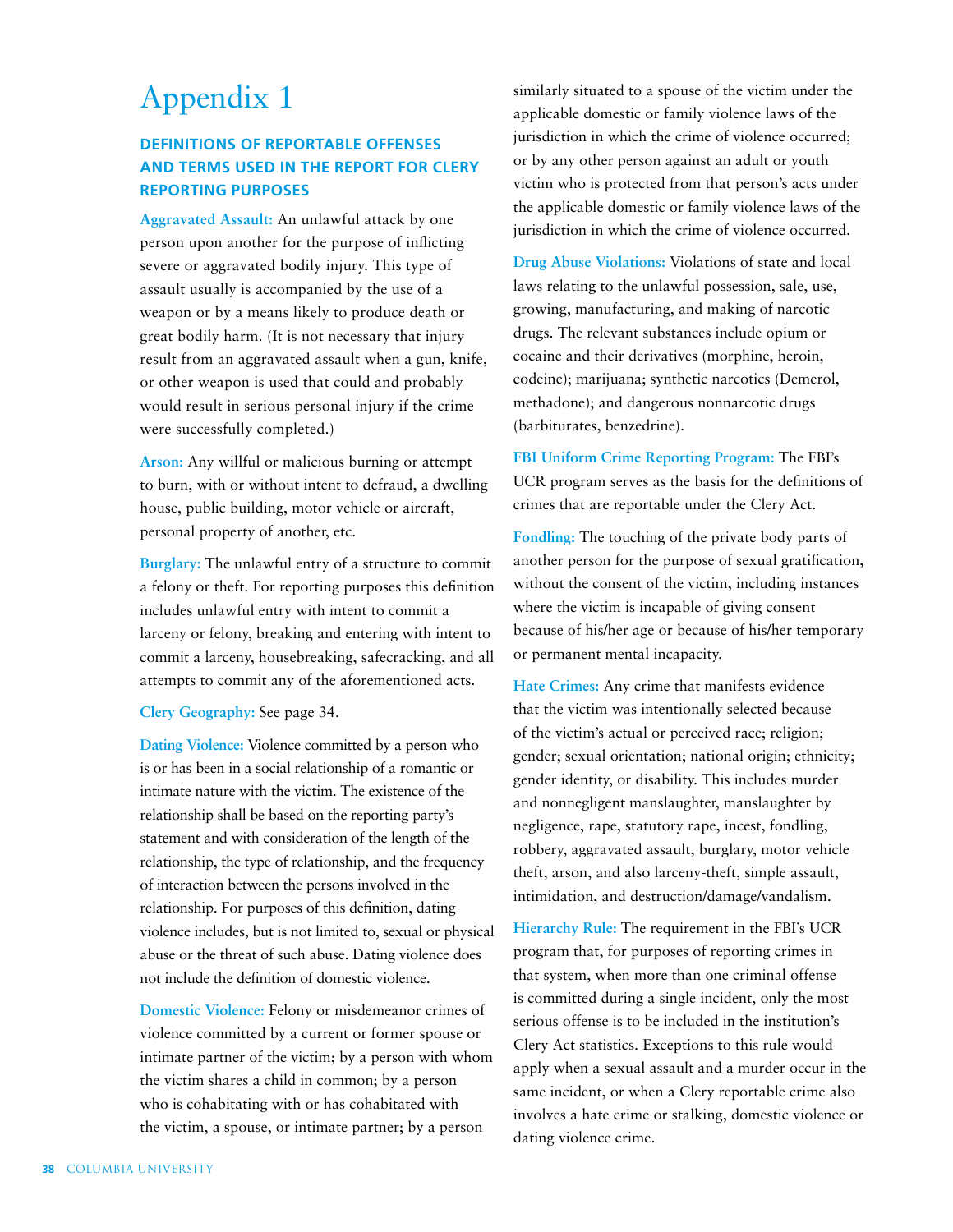**Incest:** Nonforcible sexual intercourse between persons who are related to each other within the degrees wherein marriage is prohibited by law.

**Liquor Law Violations:** The violation of laws or ordinances prohibiting the manufacture, sale, transporting, furnishing, possessing of intoxicating liquor; maintaining unlawful drinking places; bootlegging; operating a still; furnishing liquor to a minor or intemperate person; using a vehicle for illegal transportation of liquor; drinking on a train or public conveyance; and all attempts to commit any of the aforementioned activities. (Drunkenness and driving under the influence are not included in this definition.)

**Motor Vehicle Theft:** The theft or attempted theft of a motor vehicle. (Classify as motor vehicle theft all cases where automobiles are taken by persons not having lawful access even though the vehicles are later abandoned, including joyriding.)

**Murder and Nonnegligent Manslaughter:** The willful (nonnegligent) killing of one human being by another.

**Manslaughter by Negligence:** The killing of another person through gross negligence.

#### **Programs to Prevent Dating Violence, Domestic Violence, Sexual Assault, and Stalking:** A

comprehensive, intentional, and integrated programming, initiatives, strategies, and campaigns intended to end dating violence, domestic violence, sexual assault, and stalking that are culturally relevant, inclusive of diverse communities and identities, sustainable, responsive to community needs, and informed by research or assessed for value, effectiveness, or outcome which consider environmental risk and protective factors as they occur on the individual, relationship, institutional, community, and societal levels. These programs to prevent dating violence, domestic violence, sexual assault, and stalking also include both primary prevention and awareness programs directed at incoming students and new employees and ongoing prevention and awareness campaigns directed at students and employees.

**Rape:** The penetration, no matter how slight, of the vagina or anus with any body part or object, or oral penetration by a sex organ of another person, without the consent of the victim.

**Robbery:** The taking or attempting to take anything of value from the care, custody, or control of a person or persons by force or threat of force or violence and/or by putting the victim in fear.

**Sexual Assault:** An offense that meets the definition of rape, fondling, incest, or statutory rape as used in the FBI's Uniform Crime Reporting (UCR) program. Per the National Incident Based Reporting System User Manual from the FBI UCR Program, a sex offense is any sexual act directed against another person, without the consent of the victim, including instances where the victim is incapable of giving consent.

**Stalking:** Engaging in a course of conduct directed at a specific person that would cause a reasonable person to fear for his or her safety or the safety of others or suffer substantial emotional distress.

**Statutory Rape:** Nonforcible sexual intercourse with a person who is under the statutory age of consent.

**Weapon Law Violations:** The violation of laws or ordinances dealing with weapon offenses, regulatory in nature, such as manufacture, sale, or possession of deadly weapons; carrying deadly weapons, concealed or openly; furnishing deadly weapons to minors; aliens possessing deadly weapons; and all attempts to commit any of the aforementioned acts.

#### **ADDITIONAL CLERY ACT HATE CRIME DEFINITIONS**

In addition to any of the crimes above, the following acts are now reportable as Hate Crimes under the Clery Act, when the evidence suggests the victim was intentionally selected because of the victim's actual or perceived race, gender, religion, sexual orientation, ethnicity, national origin, or disability.

**Larceny-Theft:** The unlawful taking, carrying, leading, or riding away of property from the possession or constructive possession of another.

**Simple Assault:** An unlawful physical attack by one person upon another where neither the offender displays a weapon, nor the victim suffers obvious severe or aggravated bodily injury involving apparent broken bones, loss of teeth, possible internal injury, severe laceration, or loss of consciousness.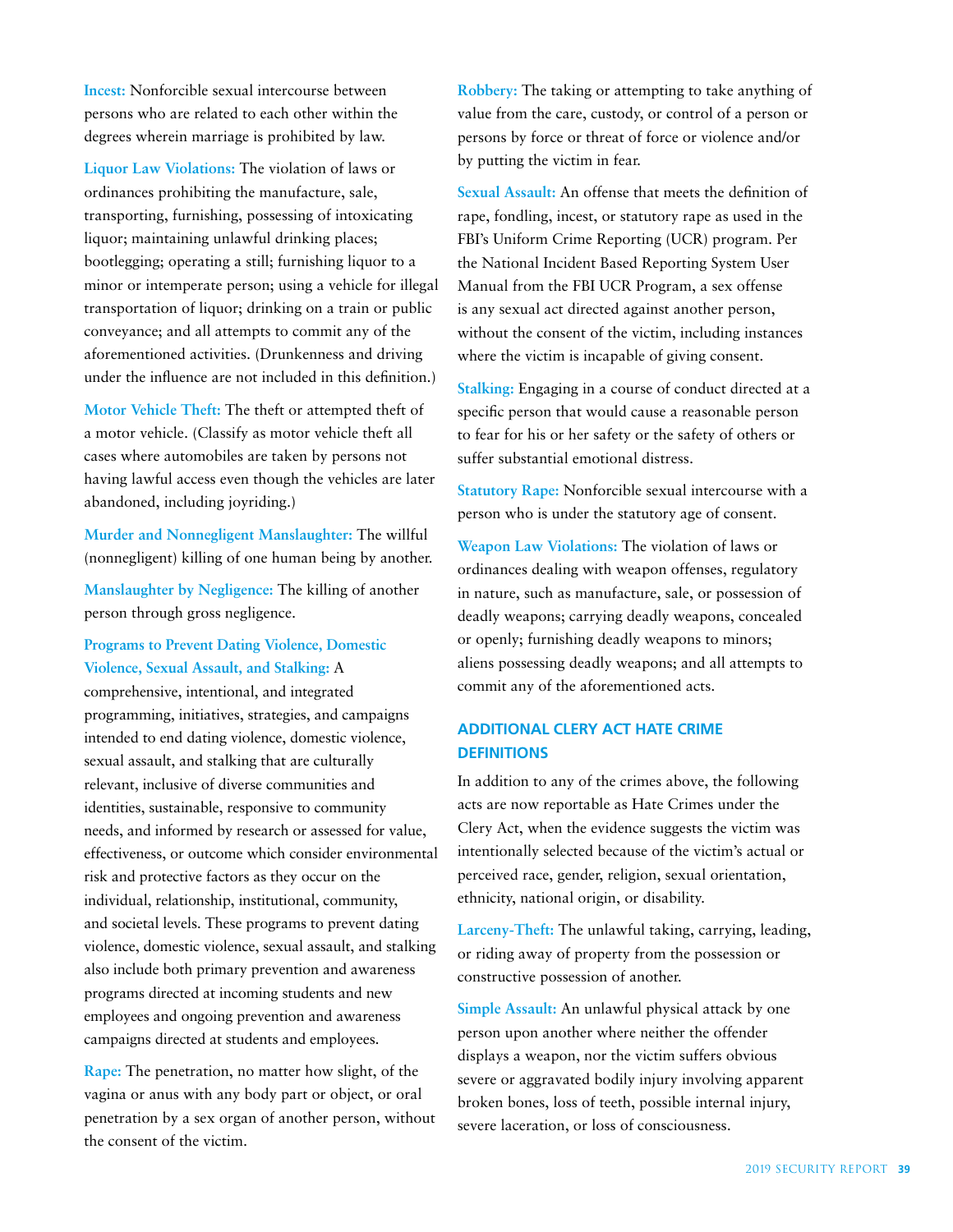**Intimidation:** To unlawfully place another person in reasonable fear of bodily harm through the use of threatening words and/or other conduct, but without displaying a weapon or subjecting the victim to actual physical attack.

**Destruction/Damage/Vandalism of Property (Except**  "Arson"): To willfully or maliciously destroy, damage, deface, or otherwise injure real or personal property without the consent of the owner or the person having custody or control of it.

### Appendix 2

#### **UNIVERSITY DEFINITION OF SEXUAL ASSAULT**

**Sexual Assault: Penetration. Any form of vaginal, anal, or oral penetration, however slight, by a penis, object, tongue, or finger without a person's affirmative consent.**

**Sexual Assault: Contact.** Any sexual contact, including sexual touching for the purpose of sexual gratification of either party, without a person's affirmative consent. Sexual touching includes contact under or over clothing, with the breasts, buttocks, genitals, groin or inner thigh, or touching another with any of these body parts; making another person touch any of these body parts under or over clothing; or the emission of ejaculate on the clothing or body of another person without that person's consent.

Consensual sexual activity requires a knowing, voluntary, and mutual decision among all participants involved. Any nonconsensual sexual activity is genderbased misconduct.

More specifically:

- Sexual activity that is coerced or forced is not consensual.
- A person cannot give consent if he or she lacks the ability to make or understand the decision because of disability, lack of sleep, consumption of alcohol or drugs, or if he or she is unwillingly restrained.
- A sleeping or unconscious person cannot give consent.

The use of alcohol or drugs does not justify or excuse gender-based misconduct and never makes someone at fault for experiencing gender-based misconduct.

Gender-Based Misconduct Office responds when students are alleged to have engaged in sexual assault. The Office of Equal Opportunity and Affirmative Action responds when faculty, staff, or a third party are alleged to have engaged in sexual assault. The Columbia Law School Dean of Students responds when Columbia Law School students are alleged to have engaged in sexual assault.

### Appendix 3

#### **NEW YORK STATE LAW**

Definitions Relating to Crimes of Dating Violence, Domestic Violence, Sexual Assault, and Stalking

**1. CONSENT:** Lack of consent results from: forcible compulsion; or incapacity to consent; or where the offense charged is sexual abuse or forcible touching, any circumstances, in addition to forcible compulsion or incapacity to consent, in which the victim does not expressly or impliedly acquiesce in the actor's conduct. Where the offense charged is rape in the third degree, a criminal sexual act in the third degree, or forcible compulsion in circumstances under which, at the time of the act of intercourse, oral sexual conduct or anal sexual conduct, the victim clearly expressed that he or she did not consent to engage in such act, and a reasonable person in the actor's situation would have understood such person's words and acts as an expression of lack of consent to such act under all the circumstances. A person is incapable of consent when he or she is: less than 17 years old; or mentally disabled; or mentally incapacitated; or physically helpless; or committed to the care and custody of the state department of correctional services, a hospital, the office of children and family services and is in residential care, or the other person is a resident or inpatient of a residential facility operated by the office of mental health, the office for people with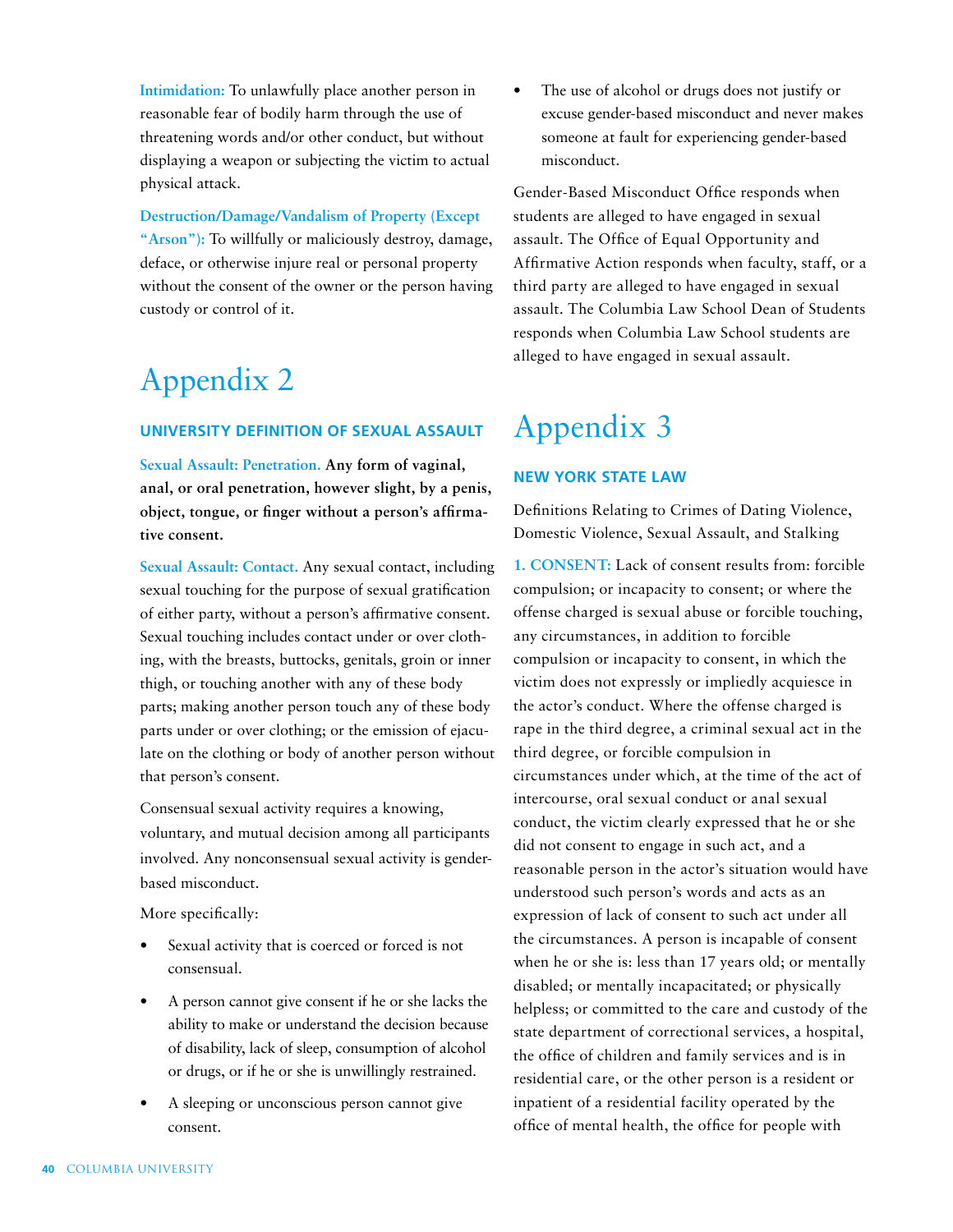development disabilities, or the office of alcoholism and substance abuse services, and the actor is an employee, not married to such person, who knows or reasonably should know that such person is committed to the care and custody of such department or hospital.

**2. CONSENT, AFFIRMATIVE:** Under the NYS "Enough is Enough" law under 129B/section 6441, the definition for affirmative consent is a knowing, voluntary, and mutual decision among all participants to engage in sexual activity. Consent can be given by words or actions, as long as those words or actions create clear permission regarding willingness to engage in the sexual activity. Silence or lack of resistance, in and of itself, does not demonstrate consent. The definition of consent does not vary based upon a participant's sex, sexual orientation, gender identity, or gender expression.

**3. DATING VIOLENCE:** New York State does not specifically define "dating violence."

**4. DOMESTIC VIOLENCE:** An act which would constitute a violation of the penal law, including, but not limited to acts constituting disorderly conduct, harassment, aggravated harassment, sexual misconduct, forcible touching, sexual abuse, stalking, criminal mischief, menacing, reckless endangerment, kidnapping, assault, attempted murder, criminal obstruction or breaching or blood circulation, or strangulation; and such acts have created a substantial risk of physical or emotional harm to a person or a person's child. Such acts are alleged to have been committed by a family member. The victim can be anyone over the age of sixteen, any married person or any parent accompanied by his or her minor child or children in situations in which such person or such person's child is a victim of the act.

**5. FAMILY OR HOUSEHOLD MEMBER:** Person's related by consanguinity or affinity; Persons legally married to one another; Person formerly married to one another regardless of whether they still reside in the same household; Persons who have a child in common regardless of whether such persons are married or have lived together at any time; Unrelated persons who are continually or at regular

intervals living in the same household or who have in the past continually or at regular intervals lived in the same household; Persons who are not related by consanguinity or affinity and who are or have been in an intimate relationship regardless of whether such persons have lived together at any time. Factors that may be considered in determining whether a relationship is an "intimate relationship" include, but are not limited to: the nature or type of relationship regardless of whether the relationship is sexual in nature; the frequency of interaction between the persons; and the duration of the relationship. Neither a casual acquaintance nor ordinary fraternization between two individuals in business or social contexts shall be deemed to constitute an "intimate relationship"; Any other category of individuals deemed to be a victim of domestic violence as defined by the office of children and family services in regulation. Intimate relationship status shall be applied to teens, lesbian/ gay/bisexual/transgender, and elderly individuals, current and formerly married and/or dating heterosexual individuals who were, or are in an intimate relationship.

**6. PARENT:** means natural or adoptive parent or any individual lawfully charged with a minor child's care or custody.

**7. SEXUAL ASSAULT:** New York State does not specifically define sexual assault. However, according to the Federal Regulations, sexual assault includes offenses that meet the definitions of rape, fondling, incest, or statutory rape as used in the FBI's UCR program. Sections 130 and 255 of the New York State Penal Law address these crimes.

**8. SEX OFFENSES; LACK OF CONSENT:** Whether or not specifically stated, it is an element of every offense defined in this article that the sexual act was committed without consent of the victim.

**9. SEXUAL MISCONDUCT:** Section 130.20 NYS Penal Law. When a person (1) engages in sexual intercourse with another person without such person's consent; or (2) engages in oral sexual conduct or anal sexual conduct without such person's consent; or (3) engages in sexual conduct with an animal or a dead human body.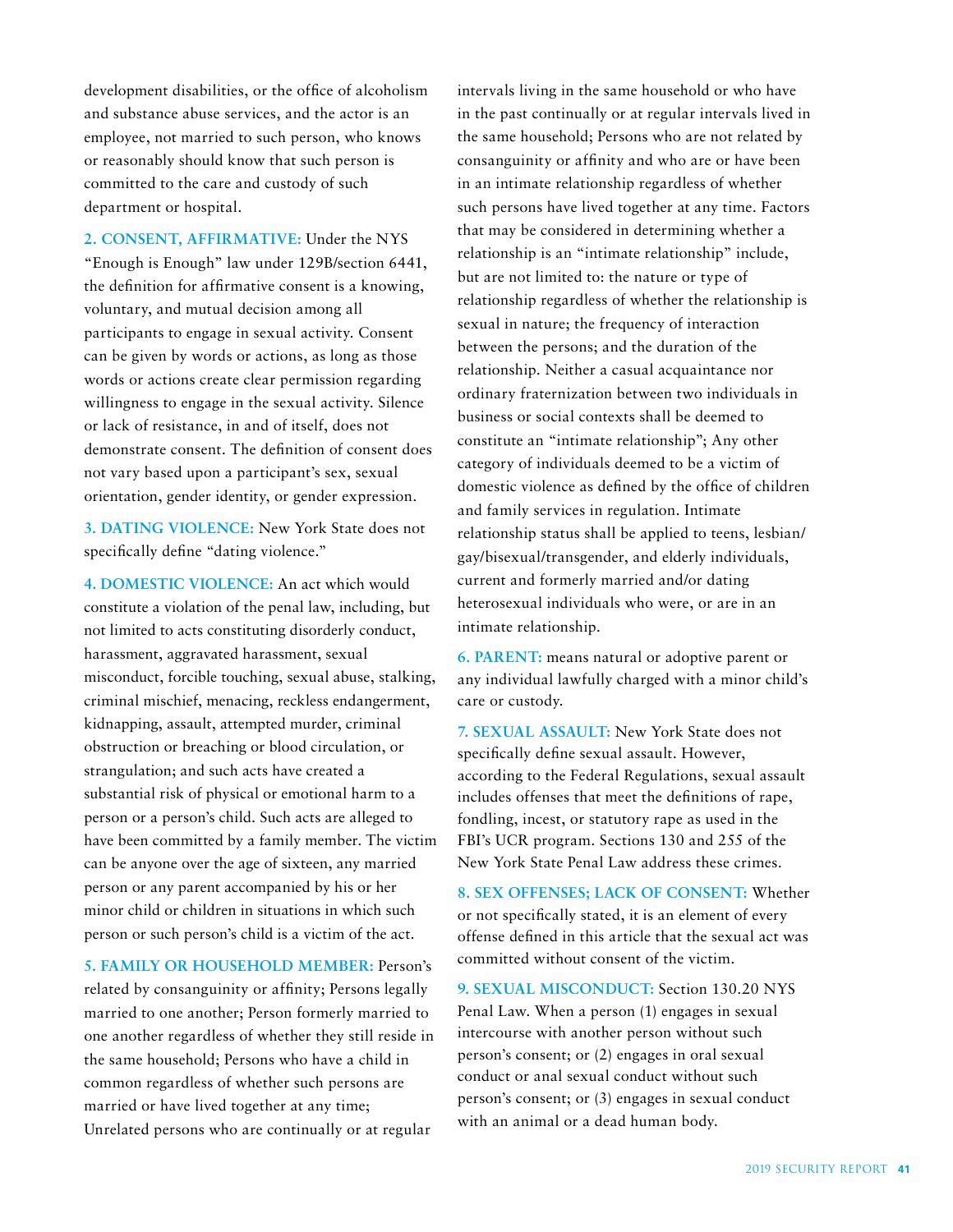#### **10. RAPE IN THE THIRD DEGREE:** Section

130.25 NYS Penal Law. When a person (1) engages in sexual intercourse with another person who is incapable of consent by reason of some factor other than being less than 17 years old; (2) Being 21 years old or more, engages in sexual intercourse with another person less than 17 years old; or (3) engages in sexual intercourse with another person without such person's consent where such lack of consent is by reason of some factor other than incapacity to consent.

**11. RAPE IN THE SECOND DEGREE:** Section 130.30 NYS Penal Law. When a person (1) being 18 years old or more, engages in sexual intercourse with another person less than 15 years old; or (2) engages in sexual intercourse with another person who is incapable of consent by reason of being mentally disabled or mentally incapacitated. It is an affirmative defense to the crime of rape in the second degree the defendant was less than four years older than the victim at the time of the act.

**12. RAPE IN THE FIRST DEGREE:** Section 130.35 NYS Penal Law. When a person engages in sexual intercourse with another person (1) by forcible compulsion; or (2) Who is incapable of consent by reason of being physically helpless; or (3) who is less than 11 years old; or (4) who is less than 13 years old and the actor is 18 years old or more.

**13. CRIMINAL SEXUAL ACT IN THE THIRD** 

**DEGREE:** Section 130.40 NYS Penal Law. When a person engages in oral or anal sexual conduct (1) with a person who is incapable of consent by reason of some factor other than being less than 17 years old; (2) being 21 years old or more, with a person less than 17 years old; (3) with another person without such persons consent where such lack of consent is by reason of some factor other than incapacity to consent.

**14. CRIMINAL SEXUAL ACT IN THE SECOND** 

**DEGREE:** Section 130.45 NYS Penal Law. When a person engages in oral or anal sexual conduct with another person (1) and is 18 years or more and the other person is less than 15 years old; or (2) who is incapable of consent by reason of being mentally disabled or mentally incapacitated. It is an affirmative

defense that the defendant was less than four years older than the victim at the time of the act.

#### **15. CRIMINAL SEXUAL ACT IN THE FIRST**

**DEGREE:** Section 130.50 NYS Penal Law. When a person engages in oral or anal sexual conduct with another person (1) by forcible compulsion; (2) who is incapable of consent by reason of being physically helpless; (3) who is less than 11 years old; or (4) who is less than 13 years old and the actor is 18 years old or more.

**16. FORCIBLE TOUCHING:** Section 130.52 NYS Penal Law. When a person intentionally, and for no legitimate purpose, forcibly touches the sexual or other intimate parts of another person for the purpose of degrading or abusing such person; or for the purpose of gratifying the actor's sexual desire. It includes squeezing, grabbing, or pinching.

**17. PERSISTENT SEXUAL ABUSE:** Section 130.53 NYS Penal Law. When a person commits a crime of forcible touching, or second or third degree sexual abuse within the previous ten year period, has been convicted two or more times, in separate criminal transactions for which a sentence was imposed on separate occasions of one of one of the above mentioned crimes or any offense defined in this article, of which the commission or attempted commissions thereof is a felony.

#### **18. SEXUAL ABUSE IN THE THIRD DEGREE:**

Section 130.55 NYS Penal Law. When a person subjects another person to sexual contact without the latter's consent. For any prosecution under this section, it is an affirmative defense that (1) such other person's lack of consent was due solely to incapacity to consent by reason of being less than 17 years old; and (2) such other person was more than 14 years old and (3) the defendant was less than five years older than such other person.

#### **19. SEXUAL ABUSE IN THE SECOND DEGREE:**

Section 130.60 NYS Penal Law. When a person subjects another person to sexual contact and when such other person is (1) incapable of consent by reason of some factor other than being less than 17 years old; or (2) less than 14 years old.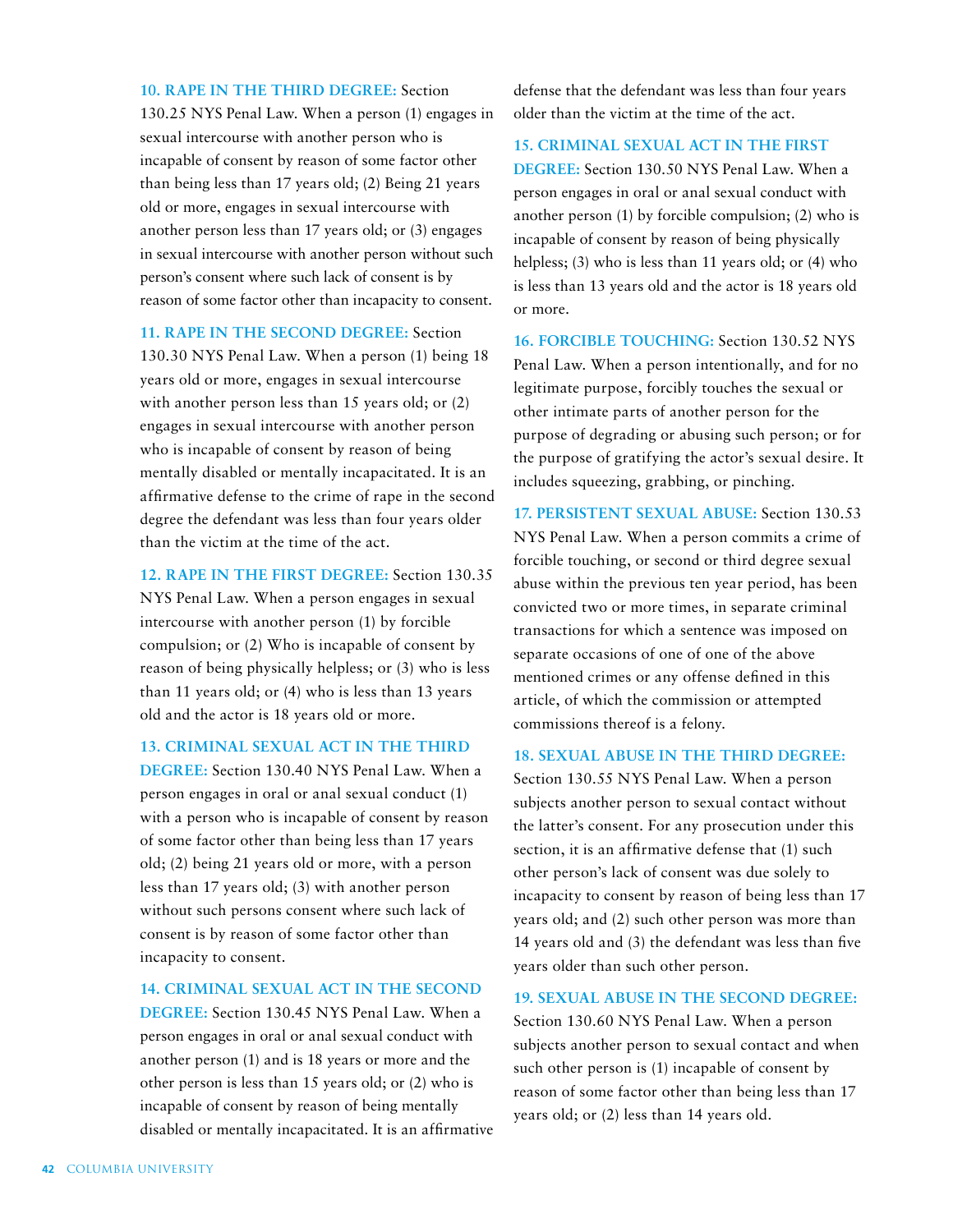#### **20. SEXUAL ABUSE IN THE FIRST DEGREE:**

Section 130.65 NYS Penal Law. When a person subjects another person to sexual contact (1) by forcible compulsion; (2) when the other person is incapable of consent by reason of being physically helpless; or (3) when the other person is less than 11 years old; or (4) when the other person is less than 13 years old.

**21. AGGRAVATED SEXUAL ABUSE:** For the purposes of this section, conduct performed for a valid medical purpose does not violate the provisions of this section.

**22. AGGRAVATED SEXUAL ABUSE IN THE** 

**FOURTH DEGREE:** Section 130.65a NYS Penal Law. When a person inserts a (1) foreign object in the vagina, urethra, penis or rectum of another person and the other person is incapable of consent by reason of some factor other than being less than 17 years old; or (2) finger in the vagina, urethra, penis, rectum or anus of another person causing physical injury to such person and such person is incapable of consent by reason of some factor other than being less than 17 years old.

#### **23. AGGRAVATED SEXUAL ABUSE IN THE**

**THIRD DEGREE:** Section 130.66 NYS Penal Law. When a person inserts a foreign object in the vagina, urethra, penis, rectum or anus of another person (1) (a) by forcible compulsion; (b) when the other person is incapable of consent by reason of being physically helpless; or (c) when the other person is less than 11 years old; or (2) causing physical injury to such person and such person is incapable of consent by reason of being mentally disabled or mentally incapacitated.

**24. AGGRAVATED SEXUAL ABUSE IN THE SECOND DEGREE:** Section 130.67 NYS Penal

Law. When a person inserts a finger in the vagina, urethra, penis, rectum or anus of another person causing physical injury to such person by (1) forcible compulsion; or (2) when the other person is incapable of consent by reason of being physically helpless; or (3) when the other person is less than 11 years old.

#### **25. AGGRAVATED SEXUAL ABUSE IN THE**

**FIRST DEGREE:** Section 130.70 NYS Penal Law. When a person subjects another person to sexual contact: (1) By forcible compulsion; or (2) when the other person is incapable of consent by reason of being physically helpless; or (3) when the other person is less than eleven years old; or (4) when the other person is less than thirteen years old and the actor is twenty-one years old.

#### **26. COURSE OF SEXUAL CONDUCT AGAINST A CHILD IN THE SECOND DEGREE:** Section

130.80 NYS Penal Law. When over a period of time, not less than three months, a person: (1) Engages in two or more acts of sexual conduct with a child less than 11 years old; or (2) being 18 years old or more engages in two or more acts of sexual conduct with a child less than 13 years old. A person may not be subsequently prosecuted for any other sexual offense involving the same victim unless the other charges offense occurred outside of the time period charged under this section.

**27. COURSE OF SEXUAL CONDUCT AGAINST A CHILD IN THE FIRST DEGREE:** Section 130.75

NYS Penal Law. When a person over a period of time, not less than three months in duration, a person: (1) Engages in two or more acts of sexual conduct, or aggravated sexual contact with a child less than 11 years old; or (2) being 18 years old or more engages in two or more acts of sexual conduct which includes at least one act of sexual intercourse, oral sexual conduct, anal sexual conduct, or aggravated sexual contact with a child less than 13 years old.

**28. FACILITATING A SEX OFFENSE WITH A CONTROLLED SUBSTANCE:** Section 130.90 NYS Penal Law. A person is guilty of facilitating a sex offense with a controlled substance when he or she: (1) knowingly and unlawfully possesses a controlled substance or any preparation, compound, mixture or substance that requires a prescription to obtain and administers such substance or preparation, compound, mixture or substance that requires a prescription to obtain to another person without such person's consent and with intent to commit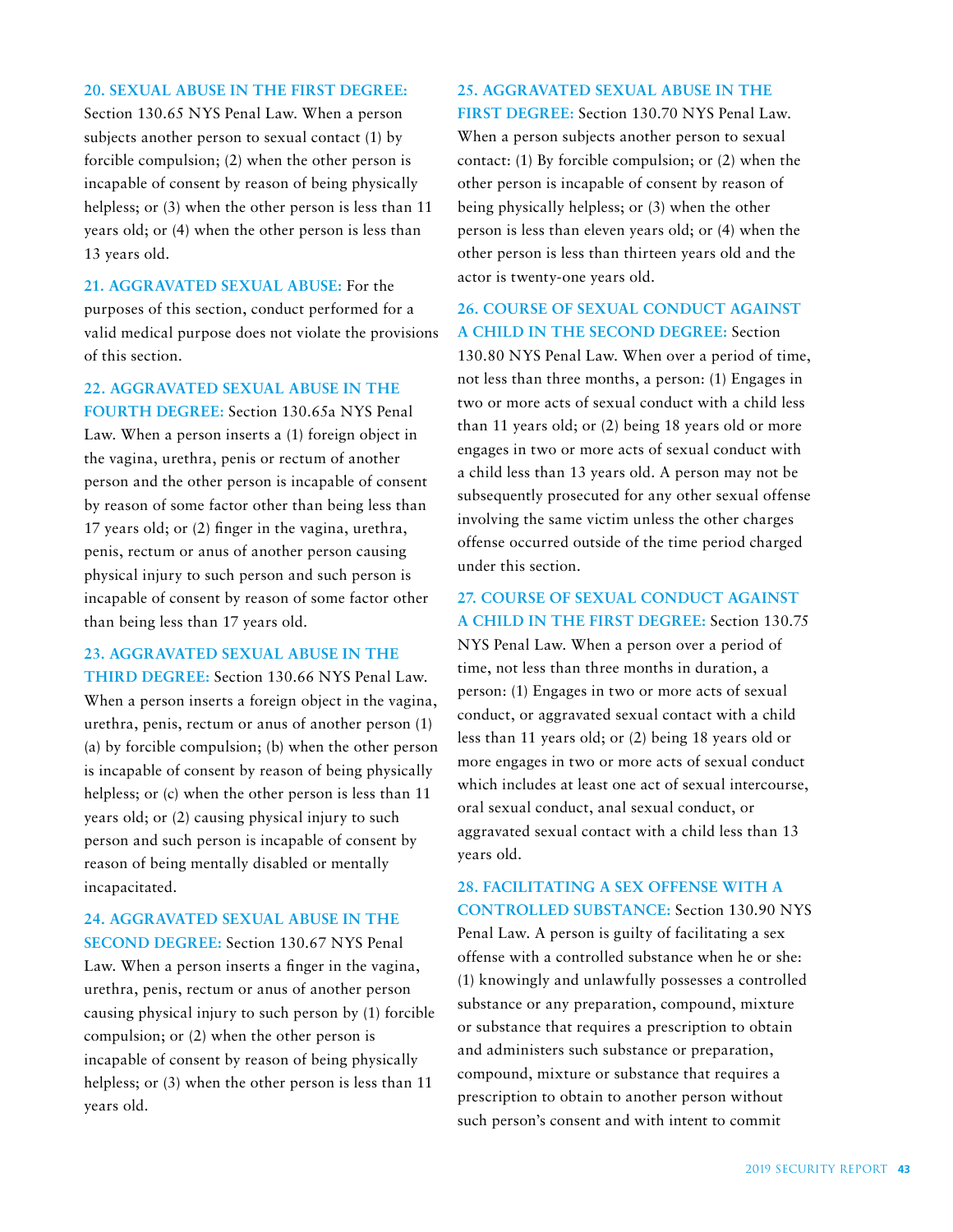against such person conduct constituting a felony defined in this article; and (2) commits or attempts to commit such conduct constituting a felony defined in this article.

**29. INCEST IN THE THIRD DEGREE:** Section 255.25 NYS Penal Law. A person is guilty of incest in the third degree when he or she marries or engages in sexual intercourse, oral sexual conduct or anal sexual conduct with a person whom he or she knows to be related to him or her, whether through marriage or not, as an ancestor, descendant, brother or sister of either the whole or the half blood, uncle, aunt, nephew or niece.

**30. INCEST IN THE SECOND DEGREE:** Section 255.26 NYS Penal Law. A person is guilty of incest in the second degree when he or she commits the crime of rape in the second degree, or criminal sexual act in the second degree, against a person whom he or she knows to be related to him or her, whether through marriage or not, as an ancestor, descendant, brother or sister of either the whole or the half blood, uncle, aunt, nephew or niece.

**31. INCEST IN THE FIRST DEGREE:** Section 255.27 NYS Penal Law. A person is guilty of incest in the first degree when he or she commits the crime of rape in the first degree, or criminal sexual act in the first degree, against a person whom he or she knows to be related to him or her, whether through marriage or not, as an ancestor, descendant, brother or sister of either the whole or half blood, uncle, aunt, nephew or niece.

#### **32. STALKING IN THE FOURTH DEGREE:**

Section 120.45 NYS Penal Law. When a person intentionally, and for not legitimate purpose, engages in a course of conduct directed at a specific person, and knows or reasonably should know that such conduct (1) is likely to cause reasonable fear of material harm to the physical health, safety or property of such person, a member of such person's immediate family or a third party with whom such person is acquainted; or (2) causes material harm to the mental or emotional health of such person, where such conduct consists of following, telephoning or initiating communication or contact

with such person, a member of such person's immediate family or a third party with whom such person is acquainted, and the actor was 12 previously clearly informed to cease that conduct; or (3) is likely to cause such person to reasonably fear that his or her employment, business or career is threatened, where such conduct consists of appearing, telephoning or initiating communication or contact at such person's place of employment or business, and the actor was previously clearly informed to cease that conduct.

**33. STALKING IN THE THIRD DEGREE:** Section 120.50 NYS Penal Law. When a person (1) Commits the crime of stalking in the fourth degree against any person in three or more separate transactions, for which the actor has not been previously convicted; or (2) commits the crime of stalking in the fourth degree against any person, and has previously been convicted, within the preceding ten years of a specified predicate crime and the victim of such specified predicate crime is the victim, or an immediate family member of the victim, of the present offense; or (3) with an intent to harass, annoy or alarm a specific person, intentionally engages in a course of conduct directed at such person which is likely to cause such person to reasonably fear physical injury or serious physical injury, the commission of a sex offense against, or the kidnapping, unlawful imprisonment or death of such person or a member of such person's immediate family; or (4) commits the crime or stalking in the fourth degree and has previously been convicted within the preceding ten years of stalking in the fourth degree.

#### **34. STALKING IN THE SECOND DEGREE:**

Section 120.55 NYS Penal Law. When a person: (1) Commits the crime of stalking in the third degree and in the course of and furtherance of the commission of such offense: (a) displays, or possesses and threatens the use of, a firearm, pistol, revolver, rifle, sword, billy, blackjack, bludgeon, plastic knuckles, metal knuckles, chuka stick, sand bag, sandclub, slingshot, slungshot, shirken, "Kung Fu Star," dagger, dangerous knife, dirk, razor,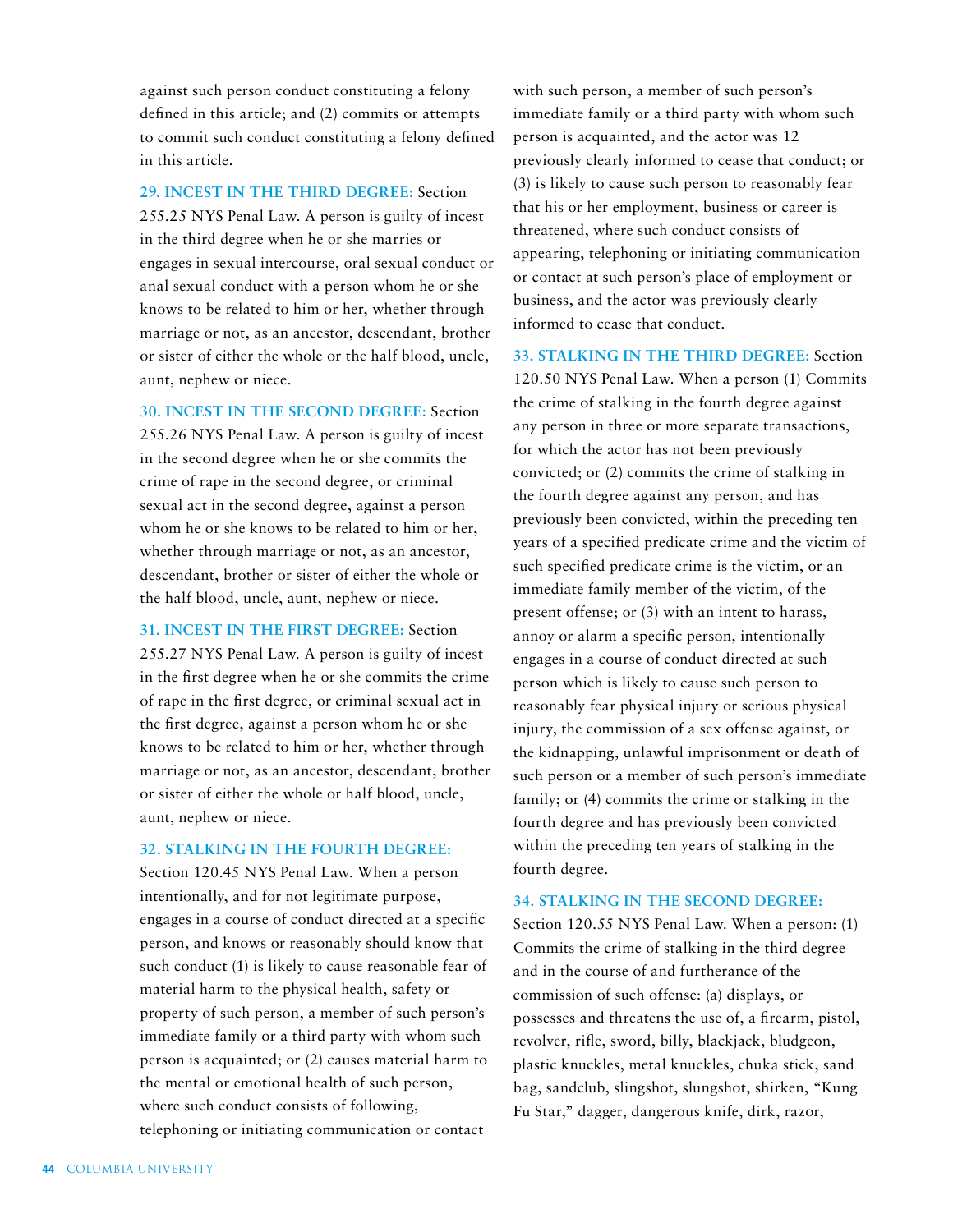stiletto, imitation pistol, dangerous instrument, deadly instrument or deadly weapons; or (b) displays what appears to be a pistol, revolver, rifle, shotgun, machine gun or other firearm; or (2) commits the crime of stalking in the third against any person, and has previously been convicted, within the preceding five years, of a specified predicate crime, and the victim of such specified predicate crime is the victim, or an immediate family member of the victim, of the present offense; or (3) commits the crime of stalking in the fourth degree and has previously been convicted of stalking in the third degree; or (4) being 21 years of age or older, repeatedly follows a person under the age of fourteen or engages in a course of conduct or repeatedly commits acts over a period of time

intentionally placing or attempting to place such person who is under the age of fourteen in reasonable fear of physical injury, serious physical injury or death; or (5) commits the crime of stalking in the third degree, against ten or more persons, in ten or more separate transactions, for which the actor has not been previously convicted.

**35. STALKING IN THE FIRST DEGREE:** Section 120.60 NYS Penal Law. When a person commits the crime of stalking in the third degree or stalking in the second degree and, in the course and furtherance thereof, he or she intentionally or recklessly causes physical injury to the victim of such crime.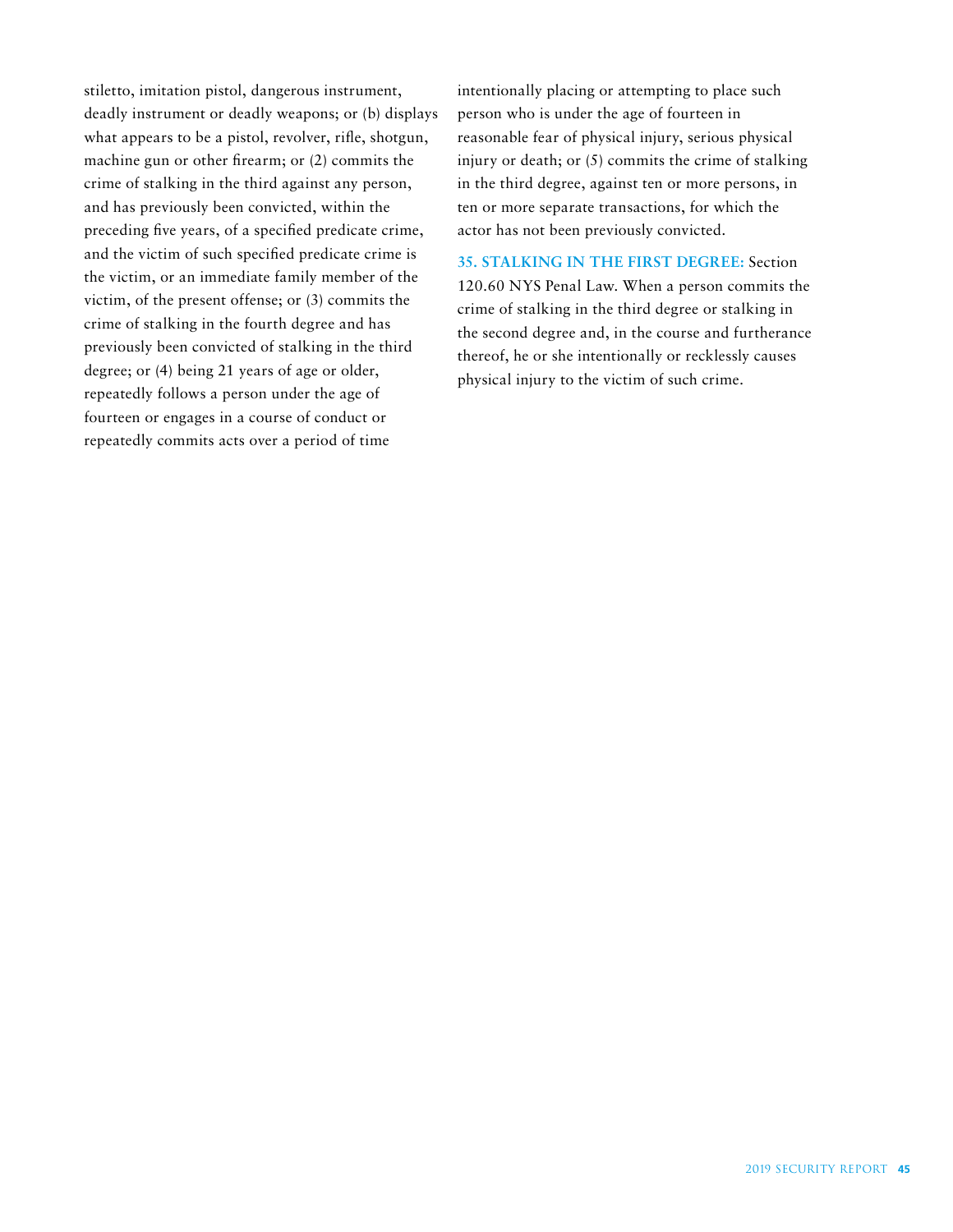## Appendix 4

#### **COLUMBIA UNIVERSITY CRIME STATISTICS—MORNINGSIDE/MANHATTANVILLE CAMPUS**

| On-Campus                           |                     | Non-Campus <sup>1</sup> |                     |                     | Public Property |                     |                | On-Campus<br>Student Housing <sup>2</sup> |              |                | Unfounded <sup>4</sup> |              |             | Totals              |                |                |                |                |
|-------------------------------------|---------------------|-------------------------|---------------------|---------------------|-----------------|---------------------|----------------|-------------------------------------------|--------------|----------------|------------------------|--------------|-------------|---------------------|----------------|----------------|----------------|----------------|
| Category                            |                     | 2018 2017               | 2016                | 2018                | 2017            | 2016                | 2018           | 2017                                      | 2016         |                | 2018 2017 2016         |              |             | 2018 2017 2016      |                |                | 2018 2017      | 2016           |
| Murder/Nonnegligent<br>Manslaughter | $\mathbf 0$         | 0                       | 0                   | $\mathbf 0$         | 0               | $\mathbf 0$         | 0              | 0                                         | 0            | $\mathbf 0$    | $\mathbf 0$            | $\mathbf 0$  | 0           | $\mathbf 0$         | 0              | 0              | 0              | 0              |
| Sex Offenses-Rape                   | 9                   | 5                       | 12                  | 0                   | $\mathbf 0$     | $\Omega$            | $\mathbf 0$    | 0                                         | 0            | 9              | 4                      | 11           | 0           | $\mathbf 0$         | 1              | 9              | 5              | 12             |
| Incest                              | $\mathbf 0$         | $\Omega$                | $\mathbf 0$         | $\mathbf 0$         | $\Omega$        | $\Omega$            | $\Omega$       | $\mathbf 0$                               | 0            | $\mathbf 0$    | $\mathbf 0$            | $\mathbf 0$  | $\mathbf 0$ | $\mathbf 0$         | $\Omega$       | $\mathbf 0$    | $\Omega$       | $\Omega$       |
| Fondling                            | 7                   | 5                       | 6                   | $\mathbf{1}$        | $\mathbf 0$     | 0                   | 1              | $\mathbf{1}$                              | $\mathbf{1}$ | 1              | 2                      | 3            | 0           | $\mathbf 0$         | 0              | 9              | 6              | $\overline{7}$ |
| <b>Statutory Rape</b>               | 0                   | 0                       | $\mathbf 0$         | $\mathbf 0$         | $\mathbf 0$     | 0                   | 0              | $\mathbf 0$                               | 0            | 0              | $\mathbf 0$            | $\mathbf 0$  | 0           | $\mathbf 0$         | 0              | $\mathbf 0$    | 0              | 0              |
| Robbery                             | $\overline{2}$      | $\overline{2}$          | $\mathsf{O}\xspace$ | $\mathsf{O}\xspace$ | $\mathbf 0$     | 0                   | $\overline{7}$ | 4                                         | 6            | 1              | $\mathbf 0$            | $\mathbf 0$  | 0           | $\mathsf{O}\xspace$ | 1              | 9              | 6              | 6              |
| Aggravated Assault                  | $\mathbf 0$         | $\mathbf{1}$            | $\mathbf{1}$        | $\mathbf 0$         | $\Omega$        | $\Omega$            | 3              | $\mathbf{1}$                              | 0            | $\mathbf 0$    | $\mathbf{1}$           | $\Omega$     | 0           | $\mathbf 0$         | $\overline{0}$ | 3              | $\overline{2}$ | $\mathbf{1}$   |
| Burglary                            | 21                  | 22                      | 18                  | $\mathbf{1}$        | $\Omega$        | 0                   | $\mathbf 0$    | 0                                         | 0            | 12             | 6                      | 13           | 0           | $\mathbf 0$         | 0              | 22             | 22             | 18             |
| Motor Vehicle Theft                 | $\mathbf{1}$        | $\mathbf 0$             | $\mathbf 0$         | 0                   | $\Omega$        | 0                   | 3              | 3                                         | 3            | $\mathbf 0$    | $\mathbf 0$            | $\mathbf 0$  | 0           | 0                   | $\Omega$       | $\overline{4}$ | 3              | 3              |
| Stalking                            | 17                  | 24                      | 18                  | $\mathbf{1}$        | 1               | $\mathbf{1}$        | 0              | $\mathbf 0$                               | 0            | 6              | 14                     | 12           | 0           | $\mathbf 0$         | 0              | 18             | 25             | 19             |
| Domestic Violence                   | $\mathbf{1}$        | 6                       | 6                   | $\overline{2}$      | $\mathbf 0$     | 1                   | $\mathbf 0$    | $\mathsf{O}\xspace$                       | 0            | 1              | 3                      | 5            | 0           | $\mathsf{O}\xspace$ | $\mathbf 0$    | 3              | 6              | $\overline{7}$ |
| Dating Violence                     | 11                  | 14                      | 9                   | $\mathbf{1}$        | $\mathbf{1}$    | 0                   | $\overline{2}$ | $\mathbf{1}$                              | 4            | $\overline{7}$ | 8                      | 8            | 0           | $\mathsf{O}\xspace$ | $\overline{0}$ | 14             | 16             | 13             |
| Arrest for Alcohol                  | $\mathbf 0$         | $\overline{0}$          | 0                   | $\mathbf 0$         | $\mathbf 0$     | 0                   | $\mathbf 0$    | $\mathsf{O}\xspace$                       | 0            | 0              | 0                      | $\mathbf 0$  | 0           | $\mathbf{0}$        | $\Omega$       | $\mathbf 0$    | 0              | $\mathbf 0$    |
| Discipline for Alcohol              | 116                 | 165                     | 70                  | $\mathbf 0$         | $\mathbf 0$     | 0                   | $\mathbf 0$    | 0                                         | 0            | 116            | 165                    | 70           | N/A         | N/A                 | N/A            | 116            | 165            | 70             |
| Arrest for Drugs                    | -1                  | 2                       | $\mathbf 0$         | 0                   | $\mathbf 0$     | 0                   | $\mathbf 0$    | 0                                         | 0            | 1              | 2                      | $\mathbf 0$  | 0           | $\mathbf 0$         | 0              | 1              | 2              | $\mathbf 0$    |
| Discipline for Drugs                | 192                 | 181                     | 139                 | $\mathsf 0$         | $\mathbf 0$     | 0                   | $\mathbf 0$    | $\mathsf{O}\xspace$                       | 0            | 192            | 178                    | 139          | N/A         | N/A                 | N/A            | 192            | 181            | 139            |
| Arrest for Weapons                  | $\mathsf{O}\xspace$ | 0                       | $\mathsf{O}\xspace$ | $\mathsf{O}\xspace$ | $\mathbf 0$     | $\mathsf{O}\xspace$ | 0              | $\mathsf{O}\xspace$                       | 0            | $\mathbf 0$    | $\mathsf{O}\xspace$    | $\mathsf 0$  | 0           | $\mathsf{O}\xspace$ | $\mathbf 0$    | $\mathbf 0$    | 0              | 0              |
| Discipline for Weapons              | $\mathbf 0$         | 1                       | $\mathbf 0$         | $\mathbf 0$         | $\mathbf 0$     | $\mathbf 0$         | $\mathbf 0$    | 0                                         | 0            | $\overline{0}$ | $\mathbf 0$            | $\mathbf 0$  | N/A         | N/A                 | N/A            | $\mathbf 0$    | $\mathbf{1}$   | $\mathbf 0$    |
| Manslaughter by Negligence          | 0                   | 0                       | 0                   | $\mathbf 0$         | $\Omega$        | 0                   | 0              | 0                                         | 0            | 0              | 0                      | $\mathbf 0$  | 0           | 0                   | 0              | 0              | $\mathbf 0$    | $\mathbf 0$    |
| Arson                               | $\mathbf 0$         | 0                       | $\mathbf{1}$        | $\mathbf 0$         | $\mathbf 0$     | 0                   | $\mathbf 0$    | $\mathbf 0$                               | 0            | 0              | 0                      | $\mathbf{1}$ | 0           | $\mathbf 0$         | $\mathbf 0$    | 0              | $\mathbf 0$    | 1              |

Hate Crimes 3 The following Hate Crimes were reported to Public Safety in 2016 and are reflected in the above category statistics. None were reported for 2017 and 2018.

| Year<br>2018<br>2017<br>2016<br>2016<br>2016 | Crime Category<br>Burglary<br>Rape<br>Stalking | Bias<br>N/A<br>N/A<br>Sexual orientation<br>Sexual orientation<br>Sexual orientation | Location<br>N/A<br>N/A<br>OC/SH<br>OC/SH<br>OC/SH | Kev<br>$OC = On Campus$<br>$NC = Non Campus$<br>SH = Student Housing<br>$PP = Public Property$ |
|----------------------------------------------|------------------------------------------------|--------------------------------------------------------------------------------------|---------------------------------------------------|------------------------------------------------------------------------------------------------|
|----------------------------------------------|------------------------------------------------|--------------------------------------------------------------------------------------|---------------------------------------------------|------------------------------------------------------------------------------------------------|

1. This Annual Report now includes in this Non-Campus column information (received while this 2019 Annual 3. In addition to requiring the separate reporting of bias-motivated crimes in the categories listed above, the Report was being prepared) about crimes that reportedly occurred in 2018, 2017, and 2016 in off-campus facilities used for housing by Columbia University students. Including corrected information pertaining to those facilities resulted in this chart's reflecting one 2017 report of dating violence and one 2017 report of stalking. In Non-Campus buildings used for housing by Columbia University students, the University reported on available crime information for the Columbia University student-occupied units and common areas.

2. All crime statistics in the 2018 On-Campus Student Housing column are also represented in the 2018 On-Campus column. As noted in more detail in Appendices 6 and 8, this Annual Report reflects a decision to include more buildings within the scope of the On-Campus Student Housing category, namely mixed use apartment buildings that house students and faculty and/or other tenants, so the number of crime statistics represented in that column for 2018 is relatively higher than that represented in previous years. Because all crime statistics represented in the On-Campus Student Housing column are also represented in the On-Campus column, this increase in crime statistics represented in the On-Campus Student Housing column does not reflect an increase in the total number of crime statistics represented in the Annual Report as reportedly having occurred at the buildings at issue. The decision to include more buildings within the scope of the On-Campus Student Housing category also resulted in an increase in the number of crime statistics represented in that column for 2017 and 2016, when compared to previous Annual Reports. This does not reflect an increase in the total number of crime statistics represented in the Annual Reports for those years, because the crime statistics newly included in the On-Campus Student Housing column for 2017 and 2016 were reported in previous Annual Reports in the On-Campus column.

Clery Act also requires universities to report bias-motivated incidents of larceny-theft, simple assault, intimidation, and destruction/damage/vandalism of property.

| Year | Crime          | <b>Bias</b>        | Location  |
|------|----------------|--------------------|-----------|
| 2016 | Vandalism      | Religion           | OC        |
| 2017 | Vandalism      | Religion           | OC        |
| 2017 | Vandalism      | Religion           | OC        |
| 2017 | Vandalism      | Race               | OC        |
| 2017 | Intimidation   | Race               | OC/SH     |
| 2017 | Intimidation   | Race               | OC        |
| 2017 | Intimidation   | National origin    | OC        |
| 2017 | Vandalism      | Sexual orientation | <b>OC</b> |
| 2018 | Vandalism      | Religion           | OC/SH     |
| 2018 | Simple Assault | Race               | PP        |
| 2018 | Intimidation   | Race               | OC/SH     |
| 2018 | Intimidation   | Race               | OC/SH     |

4. Institutions are required to report UNFOUNDED crimes. Only local law enforcement may reclassify a crime as "Unfounded.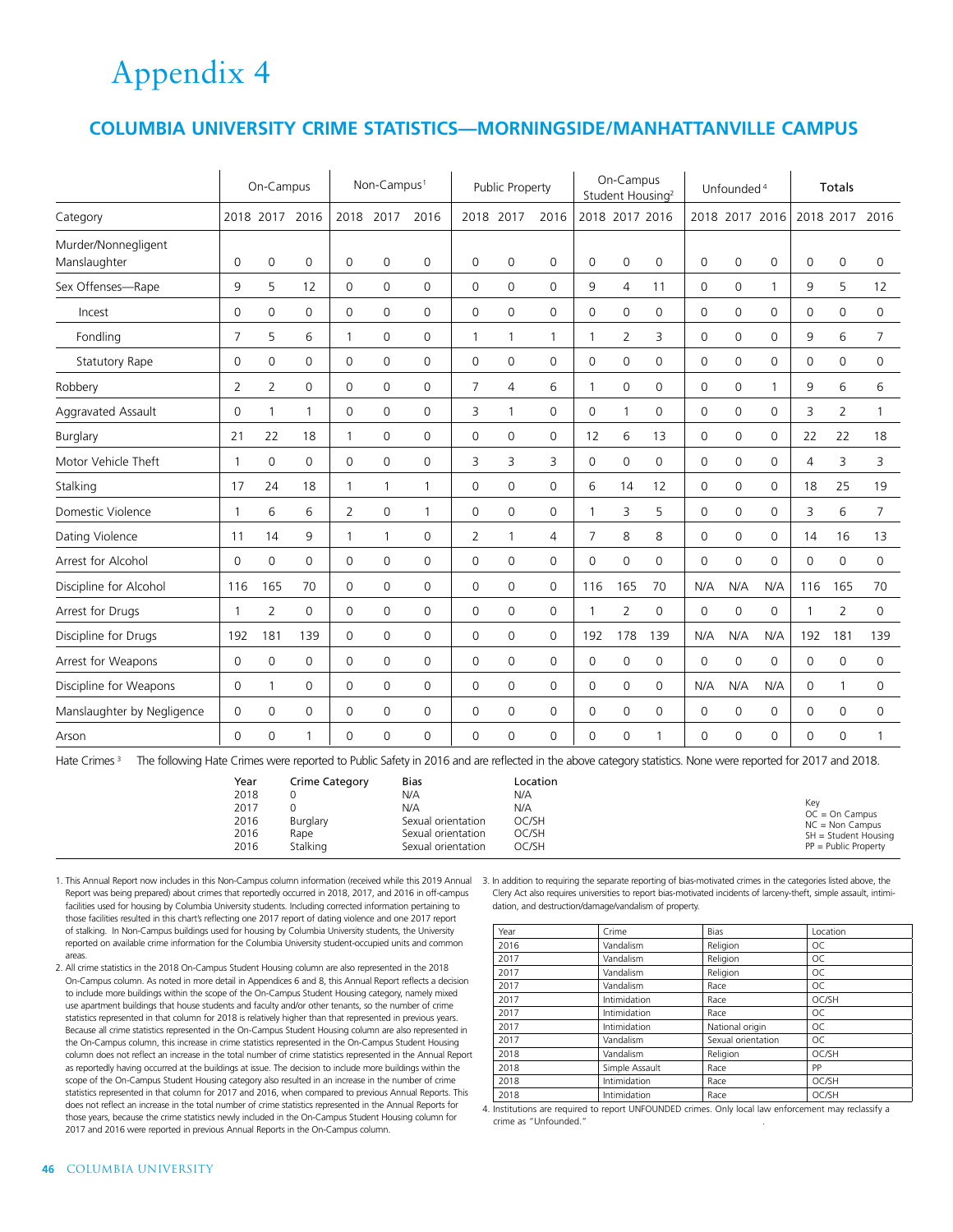| <b>COLUMBIA UNIVERSITY CRIME STATISTICS-MEDICAL CENTER</b> |  |  |  |  |
|------------------------------------------------------------|--|--|--|--|
|------------------------------------------------------------|--|--|--|--|

|                                     |                                                                                          | On-Campus      |                     |                | Non-Campus   |             | On-Campus<br>Public Property<br>Student Housing <sup>1</sup> |                     |      | Unfounded <sup>3</sup> |                | Totals         |             |                     |             |                |                |             |
|-------------------------------------|------------------------------------------------------------------------------------------|----------------|---------------------|----------------|--------------|-------------|--------------------------------------------------------------|---------------------|------|------------------------|----------------|----------------|-------------|---------------------|-------------|----------------|----------------|-------------|
| Category                            |                                                                                          | 2018 2017      | 2016                | 2018           | 2017         | 2016        |                                                              | 2018 2017           | 2016 |                        |                | 2018 2017 2016 |             | 2018 2017           | 2016        |                | 2018 2017      | 2016        |
| Murder/Nonnegligent<br>Manslaughter | 0                                                                                        | $\mathbf 0$    | $\overline{0}$      | 0              | $\Omega$     | $\Omega$    | $\mathbf{0}$                                                 | $\mathbf 0$         | 0    | $\mathbf 0$            | $\mathbf 0$    | $\mathbf 0$    | 0           | $\mathbf 0$         | $\mathbf 0$ | $\mathbf 0$    | $\mathbf 0$    | 0           |
| Sex Offenses-Rape                   | $\mathbf 0$                                                                              | $\mathbf 0$    | $\overline{0}$      | 0              | $\Omega$     | $\mathbf 0$ | $\mathbf 0$                                                  | $\mathbf 0$         | 0    | $\mathbf 0$            | $\overline{0}$ | $\Omega$       | $\mathbf 0$ | $\mathbf 0$         | $\Omega$    | $\mathbf 0$    | $\mathbf 0$    | 0           |
| Incest                              | $\mathbf 0$                                                                              | $\overline{0}$ | 0                   | 0              | $\mathbf 0$  | $\mathbf 0$ | $\mathbf 0$                                                  | $\mathbf 0$         | 0    | 0                      | $\mathbf 0$    | 0              | 0           | $\mathbf 0$         | $\mathbf 0$ | $\mathbf 0$    | $\mathbf 0$    | 0           |
| Fondling                            | $\mathbf 0$                                                                              | $\mathbf 0$    | $\mathbf 0$         | 0              | $\mathbf 0$  | 0           | $\overline{2}$                                               | $\mathbf{1}$        | 1    | 0                      | $\mathbf 0$    | 0              | 0           | $\mathsf{O}\xspace$ | $\mathbf 0$ | $\overline{2}$ | 1              | 1           |
| <b>Statutory Rape</b>               | $\mathsf{O}\xspace$                                                                      | $\mathbf 0$    | $\mathbf 0$         | 0              | $\mathbf 0$  | $\mathbf 0$ | $\mathsf{O}\xspace$                                          | $\mathsf 0$         | 0    | $\mathbf 0$            | $\mathbf 0$    | 0              | 0           | $\mathsf{O}\xspace$ | $\mathbf 0$ | $\mathbf 0$    | $\mathbf 0$    | 0           |
| Robbery                             | $\mathbf{1}$                                                                             | $\mathbf 0$    | $\mathbf 0$         | 0              | $\mathbf 0$  | $\mathbf 0$ | $\mathbf 0$                                                  | $\mathbf{1}$        | 0    | $\mathbf{1}$           | $\mathbf 0$    | 0              | 0           | 0                   | $\mathbf 0$ | $\mathbf{1}$   | 1              | 0           |
| Aggravated Assault                  | $\mathbf 0$                                                                              | $\mathbf 0$    | $\mathbf 0$         | 0              | $\mathbf 0$  | $\mathbf 0$ | $\mathbf{1}$                                                 | 2                   | 0    | $\mathbf 0$            | $\mathbf 0$    | $\mathbf 0$    | $\mathbf 0$ | $\mathbf 0$         | $\mathbf 0$ | $\mathbf{1}$   | $\overline{2}$ | 0           |
| Burglary                            | $\mathbf{1}$                                                                             | 1              | 0                   | 0              | $\Omega$     | $\Omega$    | $\mathbf 0$                                                  | $\mathbf 0$         | 0    | $\mathbf 0$            | $\mathbf{1}$   | $\Omega$       | 0           | $\mathbf 0$         | $\mathbf 0$ | $\mathbf{1}$   | 1              | 0           |
| Motor Vehicle Theft                 | $\mathbf 0$                                                                              | $\mathbf 0$    | 0                   | 0              | $\mathbf 0$  | $\mathbf 0$ | $\mathbf 0$                                                  | $\mathbf{1}$        | 0    | $\mathbf 0$            | $\mathbf 0$    | $\mathbf 0$    | $\mathbf 0$ | $\mathbf 0$         | $\mathbf 0$ | $\mathbf 0$    | $\mathbf{1}$   | 0           |
| Stalking                            | $\overline{2}$                                                                           | 3              | 6                   | 0              | $\mathbf{0}$ | $\mathbf 0$ | $\mathbf{0}$                                                 | $\mathsf 0$         | 0    | $\mathbf{1}$           | $\mathbf 0$    | $\mathbf 0$    | 0           | $\mathbf 0$         | $\mathbf 0$ | $\overline{2}$ | 3              | 6           |
| Domestic Violence                   | $\mathbf{1}$                                                                             | $\Omega$       | 3                   | 0              | $\Omega$     | $\mathbf 0$ | $\mathbf{0}$                                                 | $\mathbf{1}$        | 0    | $\mathbf{1}$           | $\mathbf 0$    | $\Omega$       | $\mathbf 0$ | $\mathbf{0}$        | $\Omega$    | $\mathbf{1}$   | $\mathbf{1}$   | 3           |
| Dating Violence                     | $\overline{2}$                                                                           | 1              | $\overline{2}$      | $\mathsf 0$    | $\Omega$     | 0           | $\mathbf 0$                                                  | $\mathbf 0$         | 0    | 1                      | $\mathbf 0$    | $\Omega$       | $\mathbf 0$ | $\mathbf 0$         | $\Omega$    | $\overline{2}$ | 1              | 2           |
| Arrest for Alcohol                  | 0                                                                                        | $\mathbf 0$    | $\mathsf{O}\xspace$ | $\mathsf 0$    | $\Omega$     | 0           | $\mathbf 0$                                                  | $\mathbf 0$         | 0    | $\mathbf 0$            | $\mathbf 0$    | $\Omega$       | 0           | $\mathbf{0}$        | $\Omega$    | $\mathbf 0$    | 0              | 0           |
| Discipline for Alcohol              | $\mathbf 0$                                                                              | $\mathbf 0$    | 0                   | $\overline{0}$ | $\mathbf 0$  | 0           | $\mathbf 0$                                                  | $\mathbf 0$         | 0    | $\mathbf 0$            | $\mathbf 0$    | $\mathbf 0$    | N/A         | N/A                 | N/A         | $\mathbf 0$    | 0              | $\mathbf 0$ |
| Arrest for Drugs                    | $\mathbf 0$                                                                              | 1              | 0                   | $\mathsf 0$    | $\mathbf 0$  | 0           | $\mathbf{1}$                                                 | $\mathbf{1}$        | 0    | $\mathbf 0$            | $\mathbf 0$    | $\mathbf 0$    | $\mathbf 0$ | $\mathsf{O}\xspace$ | 0           | $\mathbf{1}$   | $\overline{2}$ | 0           |
| Discipline for Drugs                | $\mathbf 0$                                                                              | $\mathbf{0}$   | 0                   | $\mathsf 0$    | $\mathbf 0$  | 0           | $\mathbf 0$                                                  | $\mathsf{O}\xspace$ | 0    | $\mathbf 0$            | $\mathbf 0$    | $\mathbf{0}$   | N/A         | N/A                 | N/A         | $\mathbf 0$    | $\overline{0}$ | 0           |
| Arrest for Weapons                  | 0                                                                                        | $\mathbf 0$    | 0                   | 0              | $\mathbf 0$  | 0           | $\mathbf 0$                                                  | 0                   | 0    | $\mathbf 0$            | $\mathbf 0$    | $\mathbf 0$    | $\mathbf 0$ | $\mathbf 0$         | 0           | $\mathbf 0$    | 0              | $\mathbf 0$ |
| Discipline for Weapons              | $\mathbf 0$                                                                              | $\mathbf 0$    | 0                   | $\mathsf 0$    | $\mathbf 0$  | 0           | $\mathbf 0$                                                  | $\mathsf{O}\xspace$ | 0    | $\mathbf 0$            | $\mathbf 0$    | $\mathbf 0$    | N/A         | N/A                 | N/A         | $\mathbf 0$    | 0              | 0           |
| Manslaughter by Negligence          | $\mathbf 0$                                                                              | $\mathbf 0$    | 0                   | $\mathsf 0$    | $\Omega$     | 0           | $\mathbf 0$                                                  | $\mathbf 0$         | 0    | $\mathbf 0$            | $\mathbf 0$    | $\Omega$       | $\mathbf 0$ | $\mathbf{0}$        | 0           | $\mathbf 0$    | 0              | $\mathbf 0$ |
| Arson                               | $\mathbf 0$                                                                              | $\mathbf 0$    | 0                   | $\mathbf 0$    | $\mathbf 0$  | 0           | $\mathbf 0$                                                  | $\mathbf 0$         | 0    | 0                      | $\mathbf 0$    | $\mathbf 0$    | $\mathbf 0$ | $\mathbf{0}$        | 0           | $\mathbf 0$    | $\mathbf 0$    | $\mathbf 0$ |
| <b>Hate Crimes</b>                  | <sup>2</sup> None of the Crimes listed above were bias motivated for 2016, 2017 or 2018. |                |                     |                |              |             |                                                              |                     |      |                        |                |                |             |                     |             |                |                |             |

1. All crime statistics in the 2018 On-Campus Student Housing column are also represented in the 2018 On-Campus column. As noted in more detail in Appendices 6 and 8, this Annual Report reflects a decision to include buildings within the scope of the of the On-Campus Student Housing category that previously were just included in the On-Campus column (i.e., mixed-use student/ faculty housing other than traditional on-campus student residence halls). Because all crime statistics represented in the On-Campus Student Housing column are also represented in the On-Campus column, the crime statistics represented in the On-Campus Student Housing column do not reflect an increase in the total number of crime statistics represented in the Annual Report as reportedly having occurred at the buildings at issue.

2. In addition to requiring the separate reporting of bias-motivated crimes in the categories listed above, the Clery Act also requires universities to report bias-motivated incidents of larceny-theft, simple assault, intimidation, and destruction/damage/vandalism of property.

| Year | Crime | Bias | Location |
|------|-------|------|----------|
| 2016 | м     | N/A  | N/A      |
| 2017 | м     | N/A  | N/A      |
| 2018 | м     | N/A  | N/A      |

3. Institutions are required to report UNFOUNDED crimes. Only local law enforcement may reclassify a crime as "Unfounded."

Key<br>OC = On Campus NC = Non Campus SH = Student Housing PP = Public Property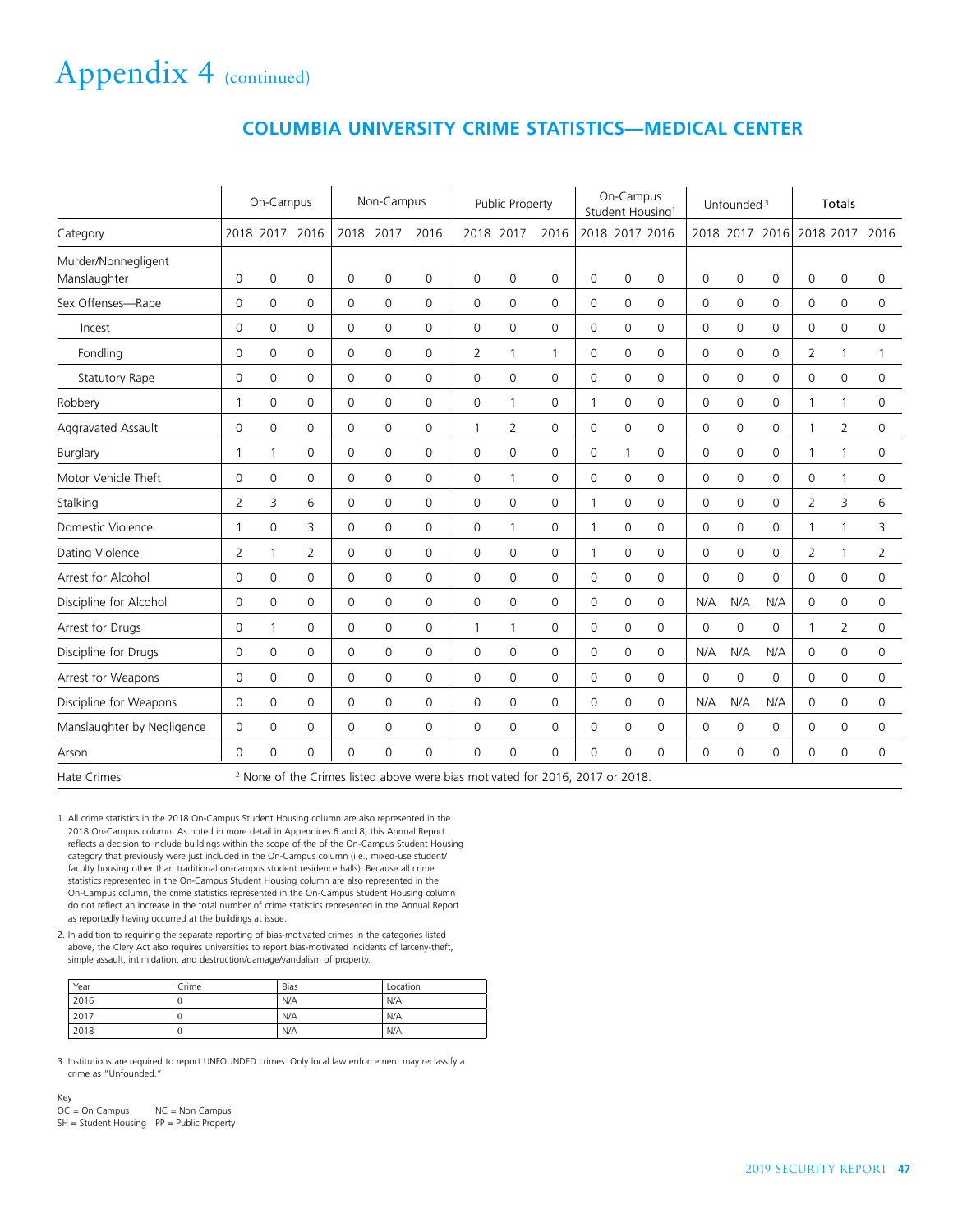#### **COLUMBIA UNIVERSITY CRIME STATISTICS—LAMONT-DOHERTY EARTH OBSERVATORY1**

|                                     |                     | On Campus           |                |                     | Noncampus           |                                                      |                     | Public Property |             |             | Unfounded <sup>3</sup> |                | <b>Totals</b>       |                     |                     |
|-------------------------------------|---------------------|---------------------|----------------|---------------------|---------------------|------------------------------------------------------|---------------------|-----------------|-------------|-------------|------------------------|----------------|---------------------|---------------------|---------------------|
| Category                            |                     |                     | 2018 2017 2016 | 2018                | 2017                | 2016                                                 | 2018                | 2017            | 2016        |             |                        | 2018 2017 2016 |                     | 2018 2017 2016      |                     |
| Murder/Nonnegligent<br>Manslaughter | $\mathsf{O}\xspace$ | $\overline{0}$      | $\mathbf 0$    | $\mathsf{O}\xspace$ | $\mathsf{O}\xspace$ | $\mathbf 0$                                          | $\mathsf{O}\xspace$ | $\mathbf 0$     | 0           | $\mathbf 0$ | 0                      | 0              | $\mathsf{O}\xspace$ | $\mathbf 0$         | 0                   |
| Sex Offenses-Rape                   | $\mathbf 0$         | $\mathbf 0$         | $\Omega$       | 0                   | 0                   | $\Omega$                                             | $\mathbf 0$         | $\mathbf 0$     | 0           | $\mathbf 0$ | 0                      | $\mathbf 0$    | $\mathbf 0$         | $\mathbf 0$         | 0                   |
| Incest                              | 0                   | $\mathbf 0$         | $\Omega$       | 0                   | $\mathbf 0$         | 0                                                    | 0                   | $\mathbf 0$     | $\mathbf 0$ | $\mathbf 0$ | 0                      | $\mathbf 0$    | $\mathbf 0$         | $\mathbf 0$         | 0                   |
| Fondling                            | 0                   | $\mathbf 0$         | $\Omega$       | 0                   | 0                   | $\Omega$                                             | 0                   | $\mathbf 0$     | 0           | $\mathbf 0$ | 0                      | $\mathbf 0$    | $\mathbf 0$         | $\mathbf 0$         | 0                   |
| <b>Statutory Rape</b>               | 0                   | $\overline{0}$      | $\mathbf 0$    | 0                   | 0                   | 0                                                    | $\mathsf{O}\xspace$ | 0               | 0           | 0           | 0                      | 0              | $\mathbf 0$         | 0                   | 0                   |
| Robbery                             | $\mathbf 0$         | $\mathbf 0$         | $\mathbf 0$    | 0                   | $\mathbf 0$         | 0                                                    | $\mathbf 0$         | 0               | 0           | 0           | 0                      | $\mathbf 0$    | $\mathbf 0$         | $\mathsf{O}\xspace$ | $\mathsf{O}\xspace$ |
| Aggravated Assault                  | 0                   | $\mathbf 0$         | $\mathbf 0$    | $\mathbf 0$         | $\mathbf 0$         | 0                                                    | $\mathbf 0$         | 0               | 0           | $\mathbf 0$ | $\mathbf 0$            | $\mathbf 0$    | $\mathbf 0$         | $\mathbf 0$         | $\mathbf 0$         |
| Burglary                            | $\mathbf 0$         | $\mathbf 0$         | $\Omega$       | $\mathbf 0$         | $\mathbf 0$         | 0                                                    | $\mathbf 0$         | 0               | 0           | $\mathbf 0$ | 0                      | $\mathbf 0$    | $\mathbf 0$         | $\mathbf 0$         | $\mathbf 0$         |
| Motor Vehicle Theft                 | 0                   | $\mathbf 0$         | $\mathbf 0$    | $\mathbf 0$         | $\mathbf 0$         | 0                                                    | $\mathbf 0$         | 0               | 0           | $\mathbf 0$ | 0                      | $\mathbf 0$    | $\mathbf 0$         | $\mathbf 0$         | 0                   |
| Stalking                            | 0                   | $\mathbf 0$         | $\mathbf 0$    | $\mathbf 0$         | $\mathbf 0$         | $\overline{0}$                                       | $\mathbf 0$         | 0               | 0           | $\mathbf 0$ | 0                      | $\mathbf 0$    | $\mathbf 0$         | $\mathsf{O}\xspace$ | 0                   |
| Domestic Violence                   | 0                   | $\mathbf 0$         | $\mathbf 0$    | 0                   | $\mathbf 0$         | 0                                                    | $\mathsf 0$         | 0               | 0           | $\mathbf 0$ | 0                      | $\mathbf 0$    | $\mathbf 0$         | $\mathsf{O}\xspace$ | $\mathsf 0$         |
| Dating Violence                     | 0                   | $\mathsf{O}\xspace$ | $\mathbf 0$    | 0                   | $\mathbf 0$         | $\mathbf 0$                                          | $\mathbf 0$         | 0               | 0           | 0           | 0                      | $\mathbf 0$    | $\mathbf 0$         | $\mathsf{O}\xspace$ | $\mathsf{O}\xspace$ |
| Arrest for Alcohol                  | 0                   | $\mathbf 0$         | 0              | 0                   | 0                   | $\mathbf 0$                                          | $\mathbf 0$         | 0               | 0           | 0           | 0                      | $\mathbf 0$    | $\mathbf 0$         | 0                   | $\mathsf{O}\xspace$ |
| Discipline for Alcohol              | 0                   | $\mathsf{O}\xspace$ | 0              | 0                   | 0                   | 0                                                    | $\mathsf{O}\xspace$ | 0               | 0           | N/A         | N/A                    | N/A            | $\mathbf 0$         | $\mathbf 0$         | 0                   |
| Arrest for Drugs                    | 0                   | $\mathsf{O}\xspace$ | $\mathbf 0$    | 0                   | $\mathbf 0$         | 0                                                    | $\mathsf 0$         | 0               | 0           | 0           | 0                      | $\mathbf 0$    | $\mathsf 0$         | $\mathsf{O}\xspace$ | $\mathsf 0$         |
| Discipline for Drugs                | 0                   | $\mathsf{O}\xspace$ | $\mathbf{0}$   | $\mathbf 0$         | $\mathbf 0$         | 0                                                    | $\mathsf 0$         | 0               | 0           | N/A         | N/A                    | N/A            | $\mathbf 0$         | $\mathsf{O}\xspace$ | $\mathsf{O}\xspace$ |
| Arrest for Weapons                  | 0                   | $\mathbf 0$         | $\Omega$       | $\mathbf 0$         | $\mathbf 0$         | $\Omega$                                             | $\mathbf 0$         | 0               | 0           | $\mathbf 0$ | 0                      | $\mathbf 0$    | $\mathbf 0$         | $\mathbf 0$         | 0                   |
| Discipline for Weapons              | 0                   | $\mathsf{O}\xspace$ | $\mathbf{0}$   | $\mathbf 0$         | 0                   | 0                                                    | $\mathbf 0$         | 0               | 0           | N/A         | N/A                    | N/A            | $\mathbf 0$         | $\mathsf{O}\xspace$ | 0                   |
| Manslaughter by Negligence          | 0                   | $\mathbf 0$         | $\mathbf 0$    | 0                   | $\mathbf 0$         | $\mathbf 0$                                          | $\mathbf 0$         | 0               | 0           | 0           | 0                      | 0              | 0                   | 0                   | 0                   |
| Arson                               | $\Omega$            | 0                   | 0              | 0                   | 0                   | $\Omega$                                             | $\mathbf 0$         | 0               | 0           | 0           | 0                      | $\mathbf 0$    | $\mathbf 0$         | 0                   | 0                   |
| Hate Crimes <sup>2</sup>            |                     |                     |                |                     |                     | None of the crimes listed above were bias motivated. |                     |                 |             |             |                        |                |                     |                     |                     |

1. There are no residence halls on this campus and therefore the category in not applicable. 2. In addition to requiring the separate reporting of bias-motivated crimes in the categories listed above, the Clery Act also requires universities to report bias-motivated incidents of larceny-theft, simple assault, intimidation, and destruction/damage/vandalism of property.

| Year | Crime | Bias | Location |
|------|-------|------|----------|
| 2016 | u     | N/A  | N/A      |
| 2017 | u     | N/A  | N/A      |
| 2018 | U     | N/A  | N/A      |

3. Institutions are required to report UNFOUNDED crimes. Only local law enforcement may reclassify a crime as "Unfounded."

Key<br>OC = On Campus MC = Noncampus  $RH =$  Residence Hall  $PP =$  Public Property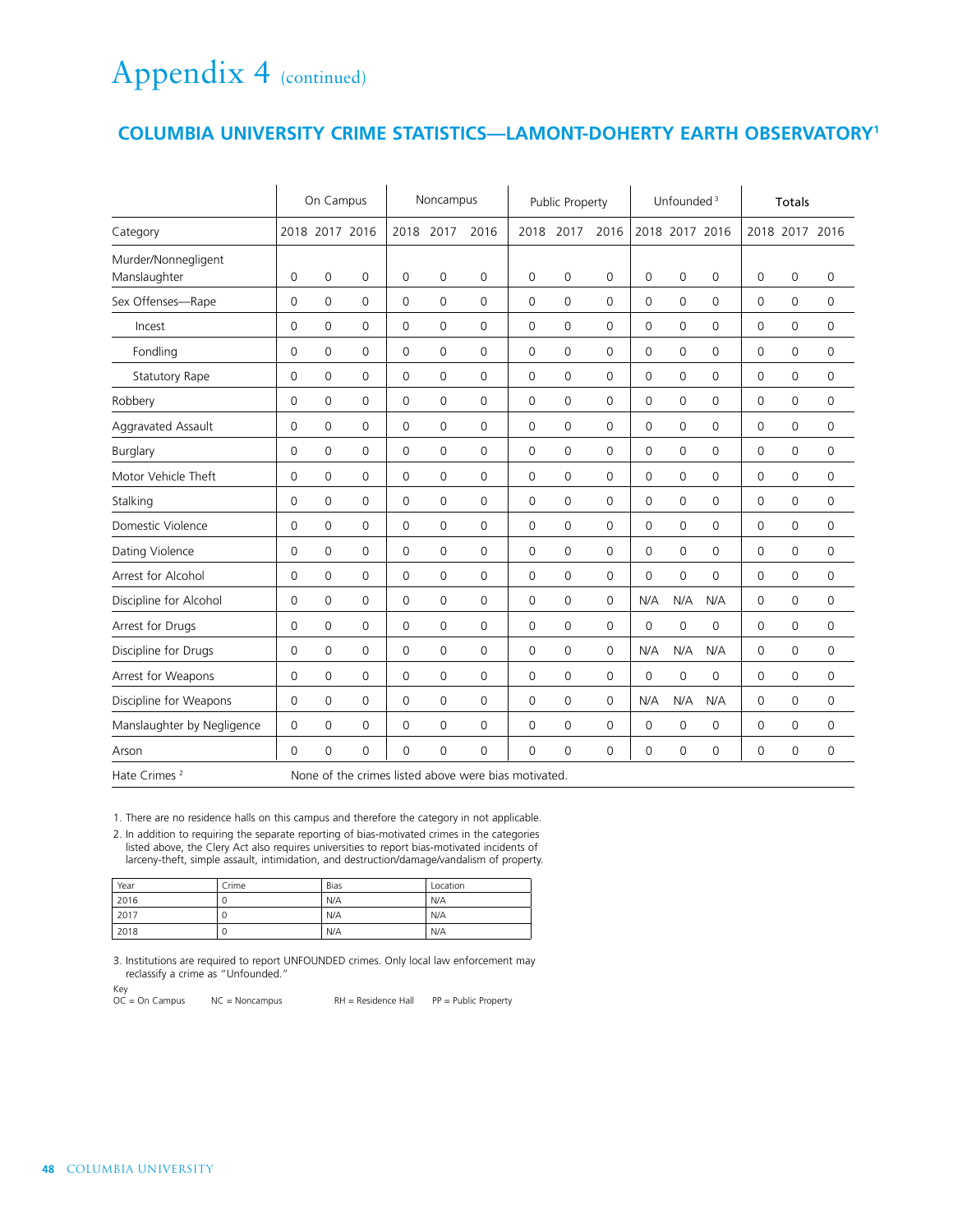| On Campus                  |                     |                     |                                                     | Noncampus           |             |                     | Public Property     |                     |                     | Unfounded <sup>3</sup> |                     |                     | <b>Totals</b>       |                     |                     |
|----------------------------|---------------------|---------------------|-----------------------------------------------------|---------------------|-------------|---------------------|---------------------|---------------------|---------------------|------------------------|---------------------|---------------------|---------------------|---------------------|---------------------|
| Category                   | 2018                | 2017                | 2016                                                | 2018                |             | 2017 2016           | 2018                | 2017                | 2016                | 2018                   |                     | 2017 2016           | 2018                | 2017                | 2016                |
| Murder/Nonnegligent        |                     |                     |                                                     |                     |             |                     |                     |                     |                     |                        |                     |                     |                     |                     |                     |
| Manslaughter               | $\mathbf 0$         | 0                   | 0                                                   | 0                   | 0           | $\mathbf 0$         | $\mathbf 0$         | $\mathbf 0$         | $\mathbf 0$         | $\mathbf 0$            | 0                   | 0                   | $\mathbf 0$         | $\mathbf 0$         | $\mathbf 0$         |
| Sex Offenses-Rape          | 0                   | 0                   | 0                                                   | $\mathsf{O}\xspace$ | 0           | $\mathbf 0$         | 0                   | $\mathbf 0$         | 0                   | 0                      | $\mathsf 0$         | $\mathsf 0$         | 0                   | $\mathbf 0$         | 0                   |
| Incest                     | 0                   | 0                   | 0                                                   | $\mathbf 0$         | 0           | $\mathbf 0$         | $\mathsf{O}\xspace$ | $\mathbf 0$         | $\mathsf{O}\xspace$ | $\mathbf 0$            | $\mathsf 0$         | $\mathsf 0$         | $\mathbf 0$         | $\mathbf 0$         | $\mathsf{O}\xspace$ |
| Fondling                   | $\mathbf 0$         | 0                   | 0                                                   | $\mathbf 0$         | 0           | $\mathbf 0$         | $\mathbf 0$         | 0                   | $\mathbf 0$         | $\mathbf 0$            | $\mathbf 0$         | $\mathbf 0$         | $\mathbf 0$         | $\mathbf 0$         | $\mathbf 0$         |
| <b>Statutory Rape</b>      | $\mathbf 0$         | 0                   | $\mathbf 0$                                         | $\mathbf 0$         | $\mathbf 0$ | $\mathbf 0$         | $\mathbf 0$         | $\mathbf 0$         | $\mathbf 0$         | $\mathbf 0$            | $\mathbf 0$         | $\mathbf 0$         | $\mathbf 0$         | $\mathbf 0$         | $\mathbf 0$         |
| Robbery                    | $\mathsf{O}\xspace$ | 0                   | 0                                                   | 0                   | 0           | $\mathsf{O}\xspace$ | $\overline{0}$      | 0                   | $\mathbf 0$         | $\mathbf{0}$           | $\mathbf 0$         | $\mathbf 0$         | $\mathbf 0$         | $\mathbf 0$         | $\mathbf 0$         |
| Aggravated Assault         | $\mathbf 0$         | 0                   | 0                                                   | $\mathbf 0$         | 0           | $\mathbf 0$         | $\mathbf 0$         | $\mathbf 0$         | $\mathbf 0$         | $\mathbf 0$            | $\mathbf 0$         | $\mathbf 0$         | $\mathbf 0$         | $\Omega$            | $\mathbf 0$         |
| Burglary                   | $\mathsf{O}\xspace$ | $\mathsf{O}\xspace$ | 0                                                   | $\mathsf{O}\xspace$ | 0           | $\mathbf 0$         | $\mathsf 0$         | 0                   | $\mathbf 0$         | $\mathbf 0$            | $\mathsf{O}\xspace$ | $\mathbf 0$         | $\mathsf{O}\xspace$ | $\mathbf 0$         | $\mathbf 0$         |
| Motor Vehicle Theft        | $\mathbf 0$         | 0                   | 0                                                   | 0                   | 0           | $\mathsf{O}\xspace$ | $\mathbf 0$         | 0                   | $\mathbf 0$         | $\mathbf 0$            | $\mathbf 0$         | $\mathbf 0$         | $\mathsf{O}\xspace$ | $\mathbf 0$         | $\mathbf 0$         |
| Stalking                   | $\mathsf 0$         | 0                   | 0                                                   | $\mathsf{O}\xspace$ | 0           | $\mathbf 0$         | $\mathsf{O}\xspace$ | $\mathsf 0$         | $\mathsf{O}\xspace$ | $\mathbf 0$            | $\mathbf 0$         | $\mathsf 0$         | $\mathbf 0$         | $\mathbf 0$         | $\mathsf{O}\xspace$ |
| Domestic Violence          | $\mathbf 0$         | 0                   | 0                                                   | $\mathbf 0$         | 0           | $\mathbf 0$         | $\mathbf 0$         | $\mathbf 0$         | $\mathbf 0$         | $\Omega$               | $\mathbf 0$         | $\mathbf 0$         | $\mathbf 0$         | $\Omega$            | $\mathbf 0$         |
| Dating Violence            | $\mathbf 0$         | 0                   | 0                                                   | $\mathsf{O}\xspace$ | 0           | $\mathbf 0$         | $\mathsf{O}\xspace$ | $\mathsf{O}\xspace$ | $\mathsf{O}\xspace$ | $\mathbf 0$            | $\mathsf{O}\xspace$ | $\mathsf{O}\xspace$ | $\mathbf 0$         | $\mathsf{O}\xspace$ | $\mathsf{O}\xspace$ |
| Arrest for Alcohol         | 0                   | 0                   | 0                                                   | $\mathbf 0$         | 0           | $\mathbf 0$         | $\mathbf 0$         | $\mathbf 0$         | $\mathbf 0$         | 0                      | 0                   | $\mathbf 0$         | $\mathbf 0$         | $\mathbf 0$         | $\mathbf 0$         |
| Discipline for Alcohol     | $\mathsf 0$         | 0                   | 0                                                   | $\mathsf{O}\xspace$ | 0           | $\mathbf 0$         | $\mathsf{O}\xspace$ | $\mathsf{O}\xspace$ | $\mathsf 0$         | N/A                    | N/A                 | N/A                 | $\mathbf 0$         | $\mathbf 0$         | $\mathsf{O}\xspace$ |
| Arrest for Drugs           | 0                   | 0                   | 0                                                   | 0                   | 0           | $\mathbf 0$         | 0                   | $\mathbf 0$         | 0                   | $\mathbf 0$            | 0                   | $\mathbf 0$         | 0                   | $\mathbf 0$         | 0                   |
| Discipline for Drugs       | $\mathsf 0$         | 0                   | 0                                                   | $\mathsf 0$         | 0           | $\mathsf{O}\xspace$ | $\mathsf{O}\xspace$ | $\mathsf 0$         | $\mathsf 0$         | N/A                    | N/A                 | N/A                 | $\mathsf{O}\xspace$ | $\mathbf 0$         | $\mathsf{O}\xspace$ |
| Arrest for Weapons         | $\mathbf 0$         | $\mathbf 0$         | $\mathbf 0$                                         | $\mathbf 0$         | $\mathbf 0$ | $\mathbf 0$         | $\mathbf 0$         | 0                   | $\mathbf 0$         | $\mathbf 0$            | $\mathbf 0$         | $\mathbf 0$         | $\mathbf 0$         | $\mathbf 0$         | 0                   |
| Discipline for Weapons     | $\mathbf 0$         | 0                   | 0                                                   | 0                   | 0           | $\mathsf{O}\xspace$ | $\mathsf 0$         | 0                   | $\mathbf 0$         | N/A                    | N/A                 | N/A                 | $\mathsf{O}\xspace$ | $\overline{0}$      | $\mathbf 0$         |
| Manslaughter by Negligence | $\mathsf{O}\xspace$ | $\Omega$            | 0                                                   | $\mathbf 0$         | 0           | $\mathbf 0$         | $\mathbf 0$         | 0                   | $\mathbf 0$         | $\mathbf 0$            | $\mathbf 0$         | $\mathbf 0$         | $\mathbf 0$         | $\Omega$            | 0                   |
| Arson                      | $\mathbf 0$         | $\mathbf 0$         | $\Omega$                                            | $\mathbf 0$         | $\mathbf 0$ | 0                   | $\Omega$            | $\Omega$            | $\mathbf 0$         | $\mathbf 0$            | $\mathbf 0$         | $\mathbf 0$         | $\mathbf 0$         | $\Omega$            | $\mathbf 0$         |
| Hate Crimes <sup>2</sup>   |                     |                     | None of the crimes listed above were bias motivated |                     |             |                     |                     |                     |                     |                        |                     |                     |                     |                     |                     |

### **COLUMBIA UNIVERSITY CRIME STATISTICS—NEVIS LABORATORIES1**

1. There are no residence halls on this campus and therefore the category in not applicable.

2. In addition to requiring the separate reporting of bias-motivated crimes in the categories

listed above, the Clery Act also requires universities to report bias-motivated incidents of larceny-theft, simple assault, intimidation, and destruction/damage/vandalism of property.

| Year | Crime | Bias | Location |
|------|-------|------|----------|
| 2016 |       | N/A  | N/A      |
| 2017 | v     | N/A  | N/A      |
| 2018 | U     | N/A  | N/A      |

3. Institutions are required to report UNFOUNDED crimes. Only local law enforcement may reclassify a crime as "Unfounded."

Key OC = On Campus NC = Noncampus RH = Residence Hall PP = Public Property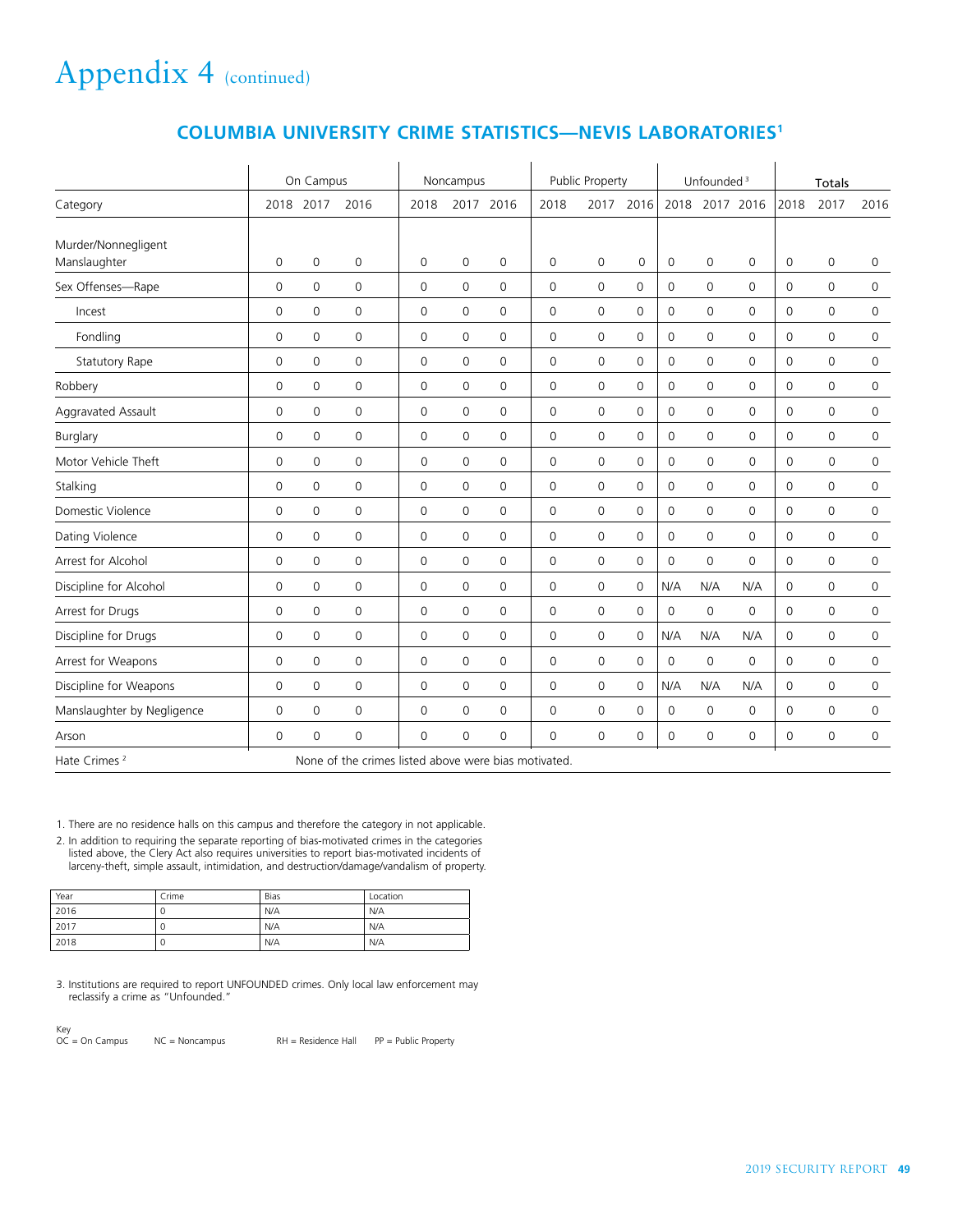## Appendix 5

#### **FIRE SAFETY DEFINITIONS**

**Cause of fire:** The factor or factors that give rise to a fire. The causal factor may be, but is not limited to, the result of an intentional or unintentional action, mechanical failure, or act of nature.

**Fire:** Any instance of open flame or other burning in a place not intended to contain the burning or in an uncontrolled manner.

**Fire Drill:** A supervised practice of a mandatory evacuation of a building for a fire.

**Fire-related Injury:** Any instance in which a person is injured as a result of a fire, including an injury sustained from a natural or accidental cause while involved in fire control, attempting rescue, or escaping from the dangers of the fire. The term person may include students, faculty, staff, visitors, firefighters, or any other individuals.

**Fire-related Death:** Any instance in which a person is killed as a result of a fire, including death resulting from a natural or accidental cause while involved in fire control, attempting rescue, or escaping from the dangers of a fire, or who dies within one year of injuries sustained as a result of the fire.

**Fire Safety System:** Any mechanism or system related to the detection of a fire, the warning resulting from a fire, or the control of a fire, including:

- sprinkler or other fire extinguishing systems
- fire detection devices
- stand-alone smoke alarms
- devices that alert one to the presence of a fire, such as horns, bells, or strobe lights
- smoke-control and reduction mechanisms
- fire doors and walls that reduce the spread of a fire

**Value of Property Damage:** The estimated value of the loss of the structure and contents, in terms of the cost of replacement in like kind and quantity, including:

- contents damaged by fire
- related damages caused by smoke, water, and overhaul
- but *not* including indirect loss, such as business interruption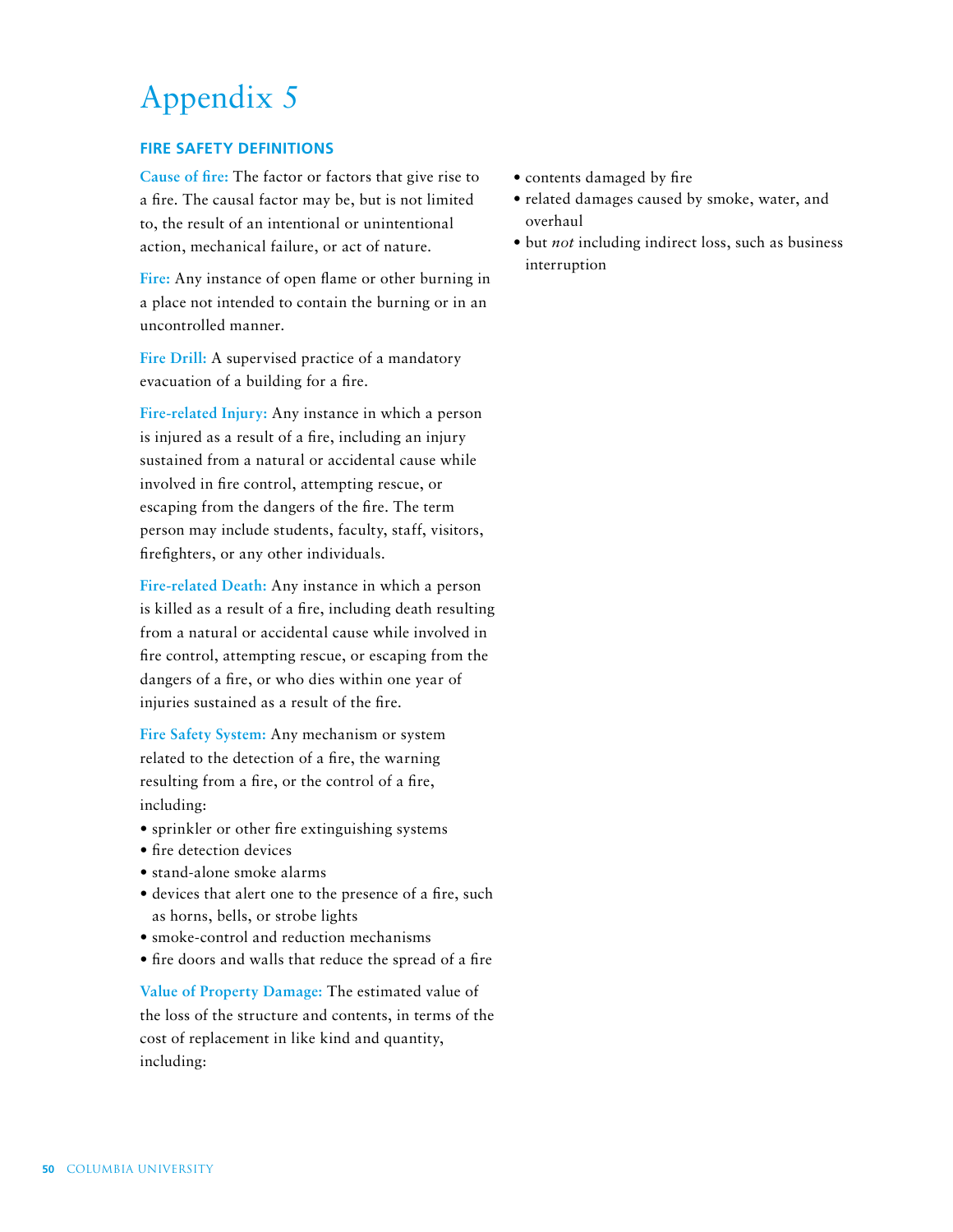## Appendix 6

#### **DESCRIPTION OF STUDENT HOUSING FIRE DETECTION AND SUPPRESSION SYSTEMS2**

| <b>Building</b>     | <b>Building</b><br><b>Fire Alarm</b> | <b>Room</b><br><b>Detection</b> | Connected<br>to IFA | Central<br><b>Office</b> | Sprinkler <sup>1</sup> | <b>Standpipe</b> | <b>Fire Drills</b><br><b>Conducted</b> |
|---------------------|--------------------------------------|---------------------------------|---------------------|--------------------------|------------------------|------------------|----------------------------------------|
| Morningside Campus  |                                      |                                 |                     |                          |                        |                  |                                        |
| Broadway Res.       | YES                                  | YES                             | YES                 | YES                      | Partial                | 2 Risers         | 4                                      |
| Carman Hall         | <b>YES</b>                           | <b>YES</b>                      | <b>YES</b>          | <b>YES</b>               | Partial                | 2 Risers         | $\overline{4}$                         |
| East Campus         | <b>YES</b>                           | <b>YES</b>                      | <b>YES</b>          | <b>YES</b>               | Partial                | 3 Risers         | $\overline{4}$                         |
| Fairholm Hall       | YES                                  | <b>YES</b>                      | <b>YES</b>          | <b>YES</b>               | Partial                | 1 Riser          | $\overline{4}$                         |
| <b>Furnald Hall</b> | YES                                  | YES                             | YES                 | <b>YES</b>               | Partial                | 2 Risers         | 6                                      |
| Harmony Hall        | YES                                  | <b>YES</b>                      | <b>YES</b>          | <b>YES</b>               | Fully                  | 1 Riser          | 4                                      |
| Hartley Hall        | <b>YES</b>                           | <b>YES</b>                      | <b>YES</b>          | <b>YES</b>               | Partial                | 2 Risers         | 6                                      |
| Hogan Hall          | <b>YES</b>                           | <b>YES</b>                      | <b>YES</b>          | <b>YES</b>               | Partial                | 2 Risers         | $\overline{4}$                         |
| John Jay Hall       | <b>YES</b>                           | <b>YES</b>                      | <b>YES</b>          | <b>YES</b>               | Partial                | 2 Risers         | $\overline{4}$                         |
| Lenfest Hall        | <b>YES</b>                           | <b>YES</b>                      | <b>YES</b>          | <b>YES</b>               | Partial                | 2 Risers         | 4                                      |
| McBain Hall         | <b>YES</b>                           | YES                             | <b>YES</b>          | <b>YES</b>               | Fully                  | 2 Risers         | 6                                      |
| River Hall          | YES                                  | <b>YES</b>                      | YES                 | YES                      | Fully                  | 1 Riser          | $\overline{4}$                         |
| Ruggles Hall        | <b>YES</b>                           | <b>YES</b>                      | <b>YES</b>          | <b>YES</b>               | Fully                  | 1 Riser          | 4                                      |
| Schapiro Hall       | <b>YES</b>                           | <b>YES</b>                      | <b>YES</b>          | <b>YES</b>               | Partial                | 2 Risers         | $\overline{4}$                         |
| Wallach Hall        | <b>YES</b>                           | <b>YES</b>                      | <b>YES</b>          | <b>YES</b>               | Fully                  | 2 Risers         | $\overline{4}$                         |
| Watt Hall           | <b>YES</b>                           | <b>YES</b>                      | <b>YES</b>          | <b>YES</b>               | Partial                | 1 Riser          | $\overline{4}$                         |
| Wien Hall           | YES                                  | <b>YES</b>                      | <b>YES</b>          | YES                      | Partial                | 2 Risers         | 4                                      |
| Woodbridge Hall     | YES                                  | YES                             | YES                 | <b>YES</b>               | Partial                | 1 Riser          | 4                                      |
| 2700 Broadway       | YES                                  | <b>YES</b>                      | YES                 | <b>YES</b>               | Fully                  | 1 Riser          | $\mathsf{O}\xspace$                    |
| 15 Claremont Ave    | <b>NO</b>                            | YES                             | <b>NO</b>           | <b>NO</b>                | Partial                | 1 Riser          | $\mathsf{O}\xspace$                    |
| 21 Claremont Ave    | YES                                  | YES                             | <b>NO</b>           | <b>NO</b>                | Partial                | <b>NO</b>        | $\mathsf{O}\xspace$                    |
| 25 Claremont Ave    | <b>NO</b>                            | <b>YES</b>                      | <b>NO</b>           | <b>NO</b>                | Partial                | 1 Riser          | $\mathsf O$                            |
| 47 Claremont Ave    | <b>YES</b>                           | <b>YES</b>                      | YES                 | <b>YES</b>               | Partial                | <b>NO</b>        | $\overline{4}$                         |
| 150 Claremont Ave   | <b>NO</b>                            | <b>YES</b>                      | <b>NO</b>           | <b>NO</b>                | Partial                | <b>NO</b>        | $\mathsf O$                            |
| 181 Claremont Ave   | <b>NO</b>                            | <b>YES</b>                      | <b>NO</b>           | <b>NO</b>                | Partial                | <b>NO</b>        | $\mathbf 0$                            |
| 189 Claremont Ave   | <b>NO</b>                            | <b>YES</b>                      | <b>NO</b>           | <b>NO</b>                | Partial                | <b>NO</b>        | $\mathsf{O}\xspace$                    |
| 191 Claremont Ave   | <b>NO</b>                            | YES                             | <b>NO</b>           | <b>NO</b>                | Partial                | <b>NO</b>        | 0                                      |
| 195 Claremont Ave   | <b>NO</b>                            | YES                             | <b>NO</b>           | <b>NO</b>                | Partial                | <b>NO</b>        | $\mathbf 0$                            |
| 950 Columbus Ave    | NO.                                  | YES                             | NO.                 | <b>NO</b>                | <b>NO</b>              | <b>NO</b>        | 0                                      |
| 124 La Salle Street | <b>NO</b>                            | YES                             | <b>NO</b>           | <b>NO</b>                | <b>NO</b>              | <b>NO</b>        | $\mathbf 0$                            |
| 90 Morningside Dr   | <b>NO</b>                            | YES                             | <b>NO</b>           | <b>NO</b>                | Partial                | <b>NO</b>        | $\mathsf{O}\xspace$                    |
| 100 Morningside Dr  | <b>NO</b>                            | <b>YES</b>                      | <b>NO</b>           | <b>NO</b>                | Partial                | <b>NO</b>        | 0                                      |
| 110 Morningside Dr  | NO.                                  | YES                             | NO.                 | <b>NO</b>                | Partial                | <b>NO</b>        | 0                                      |
| 130 Morningside Dr  | YES                                  | YES                             | YES                 | YES                      | Partial                | <b>NO</b>        | 0                                      |
| 362 Riverside Dr    | YES                                  | YES                             | <b>NO</b>           | YES                      | Partial                | 1 Riser          | $\overline{4}$                         |
| 415 Riverside Dr    | <b>NO</b>                            | <b>YES</b>                      | <b>NO</b>           | <b>NO</b>                | Partial                | 1 Riser          | 0                                      |
| 435 Riverside Dr    | <b>NO</b>                            | YES                             | <b>NO</b>           | <b>NO</b>                | Partial                | 1 Riser          | $\mathsf{O}\xspace$                    |
| 450 Riverside Dr    | NO.                                  | YES                             | <b>NO</b>           | <b>NO</b>                | Partial                | 1 Riser          | 0                                      |
| 452 Riverside Dr    | NO.                                  | YES                             | <b>NO</b>           | NO.                      | Partial                | 1 Riser          | 0                                      |
| 454 Riverside Dr    | NO.                                  | YES                             | <b>NO</b>           | <b>NO</b>                | Partial                | 1 Riser          | $\mathsf{O}\xspace$                    |

1. Partial sprinklered areas include public corridors, below-grade space, laundry, and compactor rooms.

2. This chart includes information about fire detection and suppression systems at more buildings than were referenced in previous Annual Reports. Previous Annual Reports included descriptions of fire detection and suppression systems at traditional on-campus student residence halls, but did not include descriptions of those systems at certain other types of on-campus buildings, such as those that are used, for example, to house both faculty and students.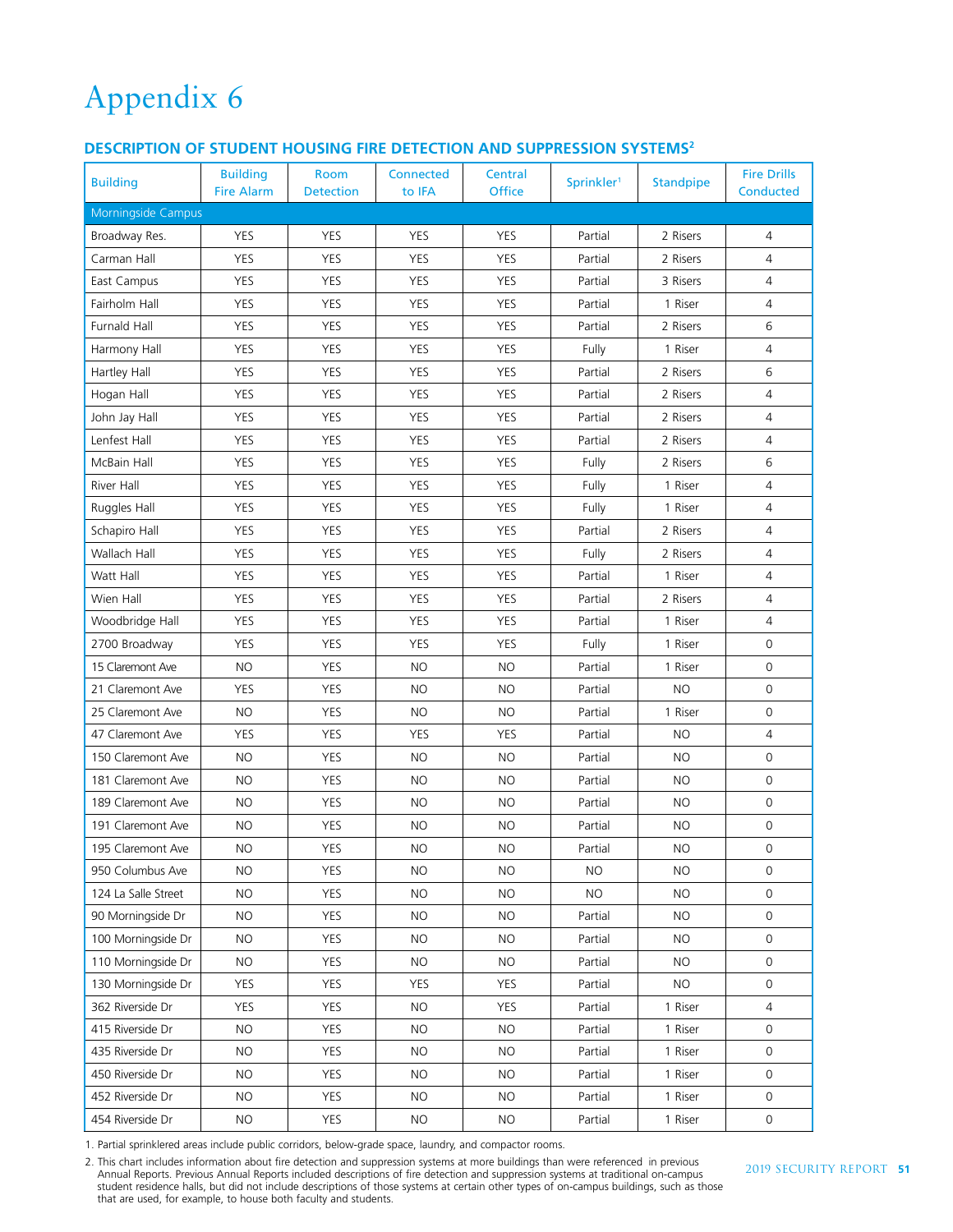### **DESCRIPTION OF STUDENT HOUSING FIRE DETECTION AND SUPPRESSION SYSTEMS**

| <b>Building</b>                | <b>Building</b><br><b>Fire Alarm</b> | Room<br><b>Detection</b> | Connected<br>to IFA | Central<br><b>Office</b> | Sprinkler <sup>1</sup> | <b>Standpipe</b> | <b>Fire Drills</b><br><b>Conducted</b> |
|--------------------------------|--------------------------------------|--------------------------|---------------------|--------------------------|------------------------|------------------|----------------------------------------|
| Morningside Campus (continued) |                                      |                          |                     |                          |                        |                  |                                        |
| 456 Riverside Dr               | <b>NO</b>                            | <b>YES</b>               | <b>NO</b>           | <b>NO</b>                | Partial                | 1 Riser          | 0                                      |
| 528 Riverside Dr               | <b>NO</b>                            | <b>YES</b>               | <b>NO</b>           | <b>NO</b>                | Partial                | <b>NO</b>        | 0                                      |
| 530 Riverside Dr               | <b>NO</b>                            | <b>YES</b>               | <b>NO</b>           | <b>NO</b>                | Partial                | <b>NO</b>        | $\mathsf{O}$                           |
| 547 Riverside Dr               | YES                                  | <b>YES</b>               | <b>NO</b>           | <b>NO</b>                | Partial                | 1 Riser          | 0                                      |
| 548 Riverside Dr               | <b>NO</b>                            | YES                      | <b>NO</b>           | <b>NO</b>                | Partial                | <b>NO</b>        | 0                                      |
| 549 Riverside Dr               | <b>NO</b>                            | <b>YES</b>               | <b>NO</b>           | <b>NO</b>                | Partial                | <b>NO</b>        | 0                                      |
| 560 Riverside Dr               | NO.                                  | YES                      | NO.                 | <b>NO</b>                | Partial                | 1 Riser          | 0                                      |
| 18 West 108 St                 | <b>NO</b>                            | <b>YES</b>               | <b>NO</b>           | <b>NO</b>                | <b>NO</b>              | <b>NO</b>        | $\mathbf 0$                            |
| 61-63 West 108 St              | <b>NO</b>                            | <b>YES</b>               | <b>NO</b>           | <b>NO</b>                | <b>NO</b>              | <b>NO</b>        | 0                                      |
| 74 West 108 Street             | <b>NO</b>                            | <b>YES</b>               | <b>NO</b>           | <b>NO</b>                | Partial                | NO.              | $\mathsf{O}$                           |
| 518 West 111 St                | <b>NO</b>                            | <b>YES</b>               | <b>NO</b>           | <b>NO</b>                | Partial                | <b>NO</b>        | 0                                      |
| 521 West 111th St              | <b>NO</b>                            | YES                      | <b>NO</b>           | <b>NO</b>                | <b>NO</b>              | <b>NO</b>        | 0                                      |
| 529 West 111 St                | NO.                                  | <b>YES</b>               | NO.                 | <b>NO</b>                | Partial                | NO.              | 0                                      |
| 535 West 111 St                | NO.                                  | <b>YES</b>               | NO.                 | <b>NO</b>                | Partial                | NO.              | 0                                      |
| 509 West 112 St                | <b>NO</b>                            | <b>NO</b>                | <b>NO</b>           | <b>NO</b>                | <b>NO</b>              | <b>NO</b>        | 0                                      |
| 511 West 112 St                | <b>NO</b>                            | YES                      | <b>NO</b>           | <b>NO</b>                | Partial                | <b>NO</b>        | $\mathsf{O}$                           |
| 512 West 112 St                | NO.                                  | <b>YES</b>               | NO.                 | <b>NO</b>                | Partial                | NO.              | 0                                      |
| 520 West 112 St                | <b>NO</b>                            | <b>YES</b>               | <b>NO</b>           | <b>NO</b>                | Partial                | 1 Riser          | $\mathsf{O}\xspace$                    |
| 521 West 112 St                | <b>NO</b>                            | <b>YES</b>               | <b>NO</b>           | <b>NO</b>                | Partial                | 1 Riser          | $\mathsf{O}$                           |
| 522 West 112 St                | <b>NO</b>                            | <b>YES</b>               | <b>NO</b>           | <b>NO</b>                | <b>NO</b>              | <b>NO</b>        | $\mathsf{O}$                           |
| 523 West 112 St                | NO.                                  | YES                      | NO.                 | <b>NO</b>                | Partial                | 1 Riser          | 0                                      |
| 526 West 112 St                | <b>NO</b>                            | <b>YES</b>               | NO.                 | <b>NO</b>                | <b>NO</b>              | <b>NO</b>        | 0                                      |
| 530 West 112 St                | <b>NO</b>                            | <b>YES</b>               | <b>NO</b>           | <b>NO</b>                | Partial                | <b>NO</b>        | $\mathsf{O}$                           |
| 531 West 112 St                | NO.                                  | <b>YES</b>               | <b>NO</b>           | <b>NO</b>                | Partial                | NO.              | $\mathsf{O}\xspace$                    |
| 535 West 112 St                | YES                                  | <b>YES</b>               | YES                 | <b>YES</b>               | Partial                | 1 Riser          | 0                                      |
| 542 West 112 St                | <b>NO</b>                            | <b>YES</b>               | <b>NO</b>           | <b>NO</b>                | Partial                | 1 Riser          | 0                                      |
| 539 West 112 St                | <b>NO</b>                            | <b>YES</b>               | <b>NO</b>           | <b>NO</b>                | Partial                | <b>NO</b>        | 0                                      |
| 540 West 112 St                | NO                                   | YES                      | <b>NO</b>           | <b>NO</b>                | Partial                | NO               | $\mathsf{O}$                           |
| 601 West 112 St                | NO.                                  | <b>YES</b>               | NO.                 | <b>NO</b>                | NO.                    | NO.              | 0                                      |
| 502 West 113 St                | NO.                                  | <b>YES</b>               | NO.                 | <b>NO</b>                | Partial                | NO.              | 0                                      |
| 506 West 113 St                | NO.                                  | <b>YES</b>               | NO.                 | <b>NO</b>                | Partial                | NO.              | 0                                      |
| 507 West 113 St                | NO.                                  | <b>YES</b>               | <b>NO</b>           | <b>NO</b>                | Partial                | 1 Riser          | 0                                      |
| 511 West 113 St                | NO.                                  | YES                      | <b>NO</b>           | <b>NO</b>                | Partial                | 1 Riser          | 0                                      |
| 523 West 113 St                | <b>YES</b>                           | <b>YES</b>               | <b>YES</b>          | <b>YES</b>               | Fully                  | NO.              | 4                                      |
| 525 West 113 St                | NO.                                  | NO.                      | NO.                 | NO.                      | Partial                | NO.              | 0                                      |
| 526 West 113 St                | NO.                                  | <b>YES</b>               | <b>NO</b>           | <b>NO</b>                | Partial                | 1 Riser          | 0                                      |
| 530 West 113 St                | NO.                                  | <b>YES</b>               | NO.                 | <b>NO</b>                | Partial                | 1 Riser          | 0                                      |
| 531 West 113th St              | YES                                  | <b>YES</b>               | <b>YES</b>          | <b>YES</b>               | Fully                  | NO.              | 4                                      |
| 535 West 113 St                | NO.                                  | YES                      | <b>NO</b>           | <b>NO</b>                | Partial                | 1 Riser          | $\mathsf{O}$                           |
| 536 West 113 St                | NO.                                  | <b>YES</b>               | NO.                 | <b>NO</b>                | Partial                | 1 Riser          | 0                                      |
| 540 West 113 St                | NO.                                  | <b>YES</b>               | NO.                 | <b>NO</b>                | Partial                | NO.              | 0                                      |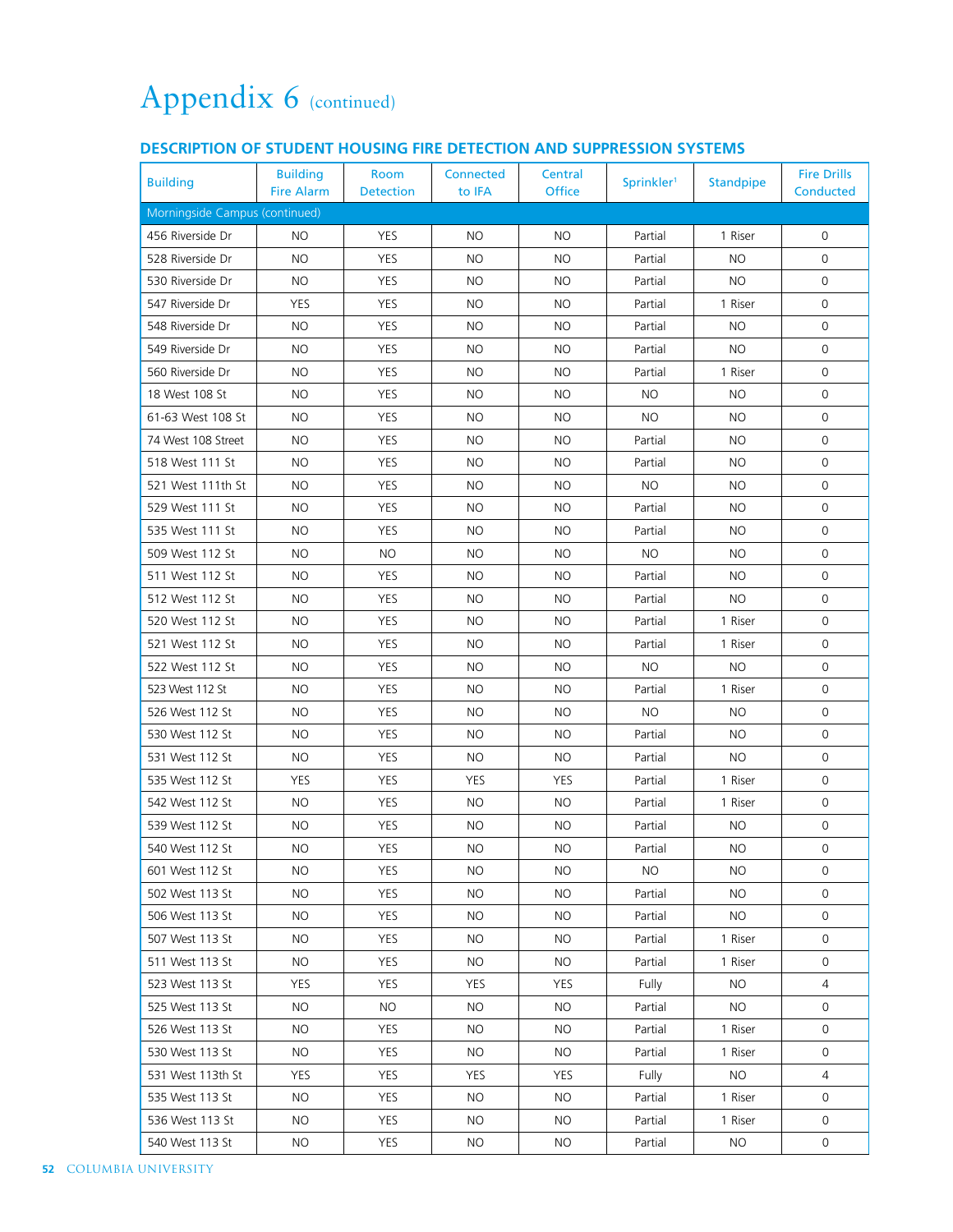#### **DESCRIPTION OF STUDENT HOUSING FIRE DETECTION AND SUPPRESSION SYSTEMS**

| <b>Building</b>                | <b>Building</b><br><b>Fire Alarm</b> | Room<br><b>Detection</b> | Connected<br>to IFA | Central<br><b>Office</b> | Sprinkler <sup>1</sup> | <b>Standpipe</b> | <b>Fire Drills</b><br>Conducted |
|--------------------------------|--------------------------------------|--------------------------|---------------------|--------------------------|------------------------|------------------|---------------------------------|
| Morningside Campus (continued) |                                      |                          |                     |                          |                        |                  |                                 |
| 541 West 113 St                | NO.                                  | <b>YES</b>               | NO.                 | <b>NO</b>                | Partial                | <b>NO</b>        | 0                               |
| 542 West 113 St                | <b>NO</b>                            | <b>YES</b>               | <b>NO</b>           | <b>NO</b>                | Partial                | <b>NO</b>        | 0                               |
| 544 West 113 St                | <b>NO</b>                            | YES                      | <b>NO</b>           | <b>NO</b>                | Partial                | <b>NO</b>        | $\mathsf{O}$                    |
| 548 West 113 St                | YES                                  | YES                      | YES                 | YES                      | Partial                | <b>NO</b>        | $\overline{4}$                  |
| 550 West 113 St                | <b>YES</b>                           | YES                      | YES                 | YES                      | Fully                  | <b>NO</b>        | $\overline{4}$                  |
| 552 West 113 St                | YES                                  | <b>YES</b>               | <b>YES</b>          | <b>YES</b>               | Fully                  | <b>NO</b>        | 4                               |
| 554 West 113 St                | <b>NO</b>                            | <b>YES</b>               | <b>NO</b>           | <b>NO</b>                | Partial                | <b>NO</b>        | 0                               |
| 556 West 113 St                | YES                                  | <b>YES</b>               | YES                 | YES                      | Fully                  | <b>NO</b>        | $\overline{4}$                  |
| 558 West 113 St                | <b>NO</b>                            | <b>YES</b>               | <b>NO</b>           | <b>NO</b>                | Partial                | <b>NO</b>        | $\mathsf{O}$                    |
| 560 West 113 St                | YES                                  | YES                      | NO.                 | <b>NO</b>                | Partial                | <b>NO</b>        | $\mathsf{O}$                    |
| 600 West 113 St                | <b>YES</b>                           | <b>YES</b>               | <b>NO</b>           | <b>YES</b>               | Partial                | <b>NO</b>        | $\overline{4}$                  |
| 601 West 113 St                | <b>NO</b>                            | YES                      | NO.                 | NO.                      | <b>NO</b>              | 1 Riser          | $\mathsf{O}$                    |
| 608 West 113 St                | <b>NO</b>                            | <b>YES</b>               | NO.                 | <b>NO</b>                | Partial                | <b>NO</b>        | 0                               |
| 610 West 113 St                | <b>NO</b>                            | <b>YES</b>               | NO.                 | <b>NO</b>                | Partial                | <b>NO</b>        | $\mathsf{O}$                    |
| 614 West 113 St                | <b>NO</b>                            | <b>YES</b>               | NO.                 | <b>NO</b>                | Partial                | <b>NO</b>        | $\mathsf{O}$                    |
| 619 West 113 St                | YES                                  | <b>YES</b>               | <b>NO</b>           | <b>YES</b>               | Fully                  | <b>NO</b>        | $\overline{4}$                  |
| 514 West 114 St                | NO.                                  | YES                      | NO.                 | NO.                      | Partial                | NO.              | 0                               |
| 520 West 114 St                | <b>NO</b>                            | <b>YES</b>               | <b>NO</b>           | <b>NO</b>                | Partial                | NO.              | 0                               |
| 524 West 114 St                | <b>NO</b>                            | <b>YES</b>               | NO.                 | <b>NO</b>                | Partial                | NO.              | $\mathsf{O}$                    |
| 526 West 114 St                | YES                                  | <b>YES</b>               | NO.                 | <b>YES</b>               | Fully                  | <b>NO</b>        | 4                               |
| 528 West 114 St                | <b>NO</b>                            | <b>YES</b>               | <b>NO</b>           | <b>NO</b>                | Partial                | <b>NO</b>        | $\mathsf{O}$                    |
| 530 West 114 St                | NO.                                  | <b>YES</b>               | NO.                 | <b>NO</b>                | Partial                | NO.              | 0                               |
| 534 West 114 St                | YES                                  | <b>YES</b>               | <b>YES</b>          | <b>YES</b>               | Fully                  | NO.              | $\overline{4}$                  |
| 536 West 114 St                | YES                                  | YES                      | YES                 | YES                      | Fully                  | NO.              | 4                               |
| 540 West 114 St                | YES                                  | YES                      | YES                 | <b>YES</b>               | Fully                  | NO.              | 4                               |
| 542 West 114 St                | YES                                  | YES                      | <b>YES</b>          | YES                      | Fully                  | NO.              | 4                               |
| 544 West 114 St                | <b>NO</b>                            | <b>YES</b>               | <b>NO</b>           | <b>NO</b>                | Partial                | <b>NO</b>        | 0                               |
| 546 West 114 St                | YES                                  | <b>YES</b>               | YES                 | YES                      | Fully                  | NO.              | $\overline{4}$                  |
| 548 West 114 St                | <b>YES</b>                           | <b>YES</b>               | <b>YES</b>          | YES                      | Fully                  | NO.              | 4                               |
| 552 West 114 St                | YES                                  | YES                      | YES                 | YES                      | Fully                  | NO.              | 4                               |
| 554 West 114 St                | <b>YES</b>                           | YES                      | YES                 | YES                      | Fully                  | NO.              | 4                               |
| 600 West 114 St                | NO.                                  | <b>YES</b>               | NO.                 | <b>NO</b>                | Partial                | NO.              | 0                               |
| 604 West 114 St                | <b>YES</b>                           | YES                      | YES                 | YES                      | Fully                  | NO.              | $\overline{4}$                  |
| 606 West 114 St                | YES                                  | YES                      | YES                 | <b>YES</b>               | Fully                  | NO.              | 4                               |
| 608 West 114 St                | NO.                                  | YES                      | NO.                 | <b>NO</b>                | Partial                | NO.              | 0                               |
| 610 West 114 St                | NO.                                  | <b>YES</b>               | NO.                 | <b>NO</b>                | Partial                | NO.              | 0                               |
| 612 West 114 St                | NO.                                  | YES                      | NO.                 | <b>NO</b>                | Partial                | NO.              | $\mathsf{O}$                    |
| 403 West 115 St                | NO.                                  | YES                      | NO.                 | <b>NO</b>                | Partial                | <b>NO</b>        | 0                               |
| 411 West 115 St                | NO.                                  | <b>YES</b>               | NO.                 | <b>NO</b>                | Partial                | NO.              | 0                               |
| 415 West 115 St                | NO.                                  | YES                      | NO.                 | <b>NO</b>                | Partial                | NO.              | 0                               |

1. Partial sprinklered areas include public corridors, below-grade space, laundry, and compactor rooms.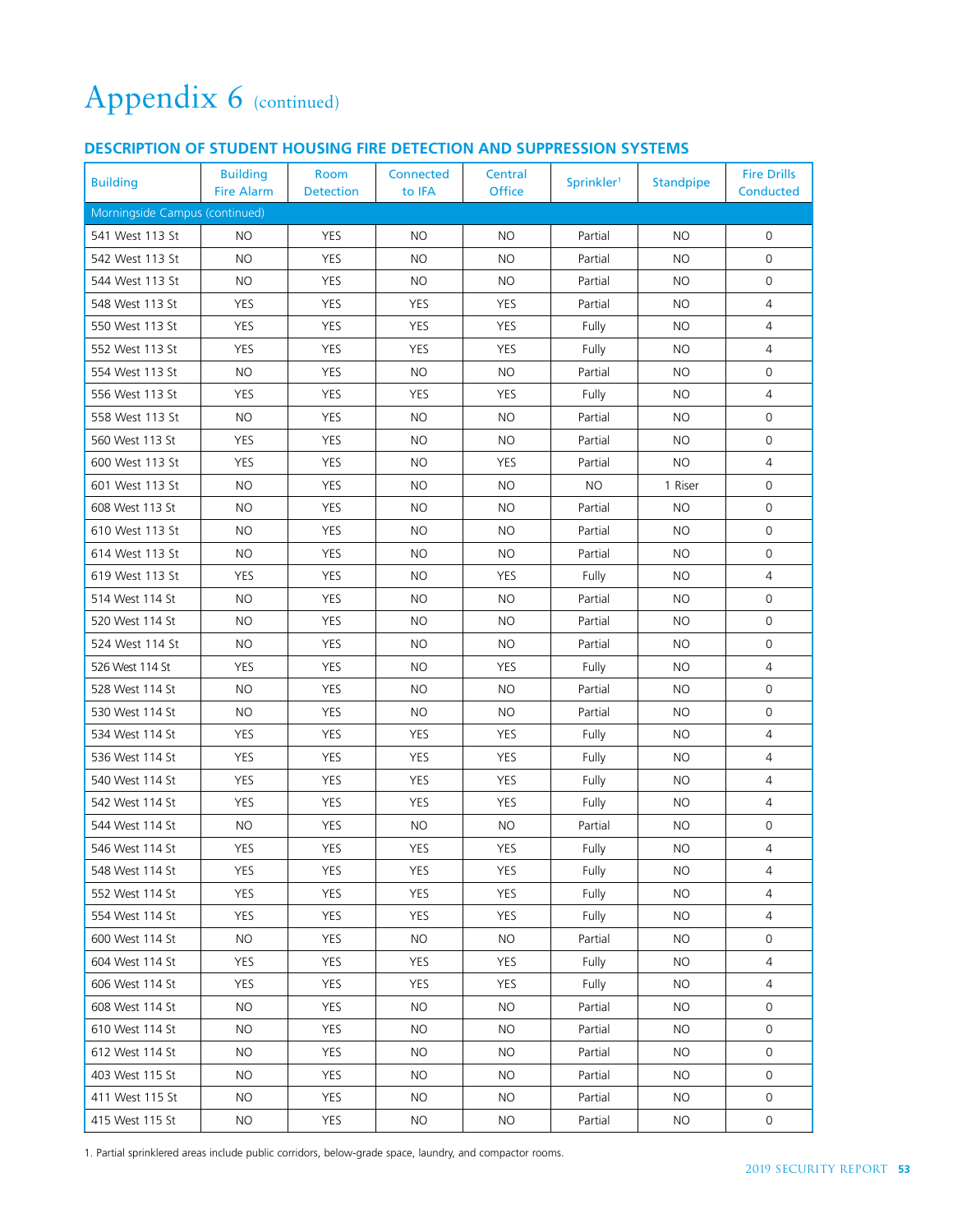#### **DESCRIPTION OF STUDENT HOUSING FIRE DETECTION AND SUPPRESSION SYSTEMS**

| <b>Building</b>                | <b>Building</b><br><b>Fire Alarm</b> | Room<br><b>Detection</b> | Connected<br>to IFA | Central<br><b>Office</b> | Sprinkler <sup>1</sup> | <b>Standpipe</b> | <b>Fire Drills</b><br>Conducted |
|--------------------------------|--------------------------------------|--------------------------|---------------------|--------------------------|------------------------|------------------|---------------------------------|
| Morningside Campus (continued) |                                      |                          |                     |                          |                        |                  |                                 |
| 419 West 115 St                | <b>NO</b>                            | <b>YES</b>               | <b>NO</b>           | <b>NO</b>                | Partial                | <b>NO</b>        | $\mathbf 0$                     |
| 601 West 115 St                | NO.                                  | <b>YES</b>               | <b>NO</b>           | <b>NO</b>                | Partial                | 1 Riser          | 0                               |
| 604 West 115 St                | <b>NO</b>                            | <b>YES</b>               | <b>NO</b>           | <b>NO</b>                | Partial                | <b>NO</b>        | 0                               |
| 610 West 115 St                | <b>NO</b>                            | <b>YES</b>               | <b>NO</b>           | <b>NO</b>                | Partial                | 1 Riser          | 0                               |
| 617 West 115 St                | <b>NO</b>                            | <b>YES</b>               | <b>NO</b>           | <b>NO</b>                | <b>NO</b>              | <b>NO</b>        | 0                               |
| 627 West 115 St                | YES                                  | <b>YES</b>               | <b>YES</b>          | <b>YES</b>               | Fully                  | <b>NO</b>        | $\overline{4}$                  |
| 629 West 115 St                | <b>NO</b>                            | YES                      | <b>NO</b>           | <b>NO</b>                | Partial                | 1 Riser          | 0                               |
| 420 West 116 St                | YES                                  | <b>YES</b>               | <b>NO</b>           | <b>NO</b>                | Fully                  | 1 Riser          | $\mathbf 0$                     |
| 438 West 116 St                | <b>NO</b>                            | YES                      | NO.                 | YES                      | Partial                | 1 Riser          | 0                               |
| 610 West 116 St                | <b>YES</b>                           | <b>YES</b>               | <b>YES</b>          | <b>NO</b>                | Partial                | 1 Riser          | 0                               |
| 401 West 118 St                | <b>NO</b>                            | <b>YES</b>               | <b>NO</b>           | <b>NO</b>                | Partial                | <b>NO</b>        | 0                               |
| 405 West 118 St                | <b>NO</b>                            | <b>YES</b>               | <b>NO</b>           | <b>NO</b>                | Partial                | <b>NO</b>        | $\mathsf{O}$                    |
| 415 West 118 St                | <b>NO</b>                            | YES                      | <b>NO</b>           | <b>NO</b>                | Partial                | <b>NO</b>        | 0                               |
| 417 West 118 St                | <b>NO</b>                            | <b>YES</b>               | <b>NO</b>           | <b>NO</b>                | Partial                | <b>NO</b>        | 0                               |
| 419 West 118 St                | <b>NO</b>                            | <b>YES</b>               | <b>NO</b>           | <b>NO</b>                | Partial                | <b>NO</b>        | 0                               |
| 421 West 118 St                | <b>NO</b>                            | YES                      | NO.                 | <b>NO</b>                | Partial                | <b>NO</b>        | 0                               |
| 423 West 118 St                | <b>NO</b>                            | <b>YES</b>               | <b>NO</b>           | <b>NO</b>                | Partial                | <b>NO</b>        | 0                               |
| 400 West 119 St                | YES                                  | <b>NO</b>                | <b>NO</b>           | <b>NO</b>                | Partial                | 1 Riser          | 0                               |
| 419 West 119 St                | <b>NO</b>                            | <b>YES</b>               | <b>NO</b>           | <b>NO</b>                | Partial                | 1 Riser          | $\mathsf{O}$                    |
| 420 West 119 St                | <b>NO</b>                            | <b>YES</b>               | <b>NO</b>           | <b>NO</b>                | Partial                | <b>NO</b>        | 0                               |
| 424 West 119 St                | <b>NO</b>                            | <b>YES</b>               | <b>NO</b>           | <b>NO</b>                | Partial                | NO.              | 0                               |
| 435 West 119 St                | NO.                                  | <b>YES</b>               | NO.                 | <b>NO</b>                | Partial                | 1 Riser          | 0                               |
| 414 West 120 St                | <b>NO</b>                            | <b>YES</b>               | NO.                 | <b>NO</b>                | Partial                | NO.              | $\mathsf{O}\xspace$             |
| 423 West 120 St                | <b>NO</b>                            | <b>YES</b>               | <b>NO</b>           | <b>NO</b>                | <b>NO</b>              | 1 Riser          | $\mathsf{O}$                    |
| 434 West 120 St                | <b>NO</b>                            | <b>YES</b>               | <b>NO</b>           | <b>NO</b>                | <b>NO</b>              | 1 Riser          | $\mathsf{O}$                    |
| 425 West 121 St                | <b>YES</b>                           | <b>YES</b>               | <b>YES</b>          | YES                      | Fully                  | 1 Riser          | 0                               |
| 501 West 121 St                | <b>NO</b>                            | <b>YES</b>               | <b>NO</b>           | <b>NO</b>                | <b>NO</b>              | <b>NO</b>        | 0                               |
| 503 West 121 St                | YES                                  | YES                      | <b>NO</b>           | <b>NO</b>                | Fully                  | <b>NO</b>        | $\mathsf{O}\xspace$             |
| 519 West 121 St                | NO.                                  | <b>YES</b>               | NO.                 | NO.                      | NO.                    | NO.              | 0                               |
| 527 West 121 St                | NO.                                  | YES                      | NO.                 | NO.                      | NO.                    | 1 Riser          | 0                               |
| 500 West 122 St                | NO.                                  | <b>YES</b>               | NO.                 | <b>NO</b>                | Partial                | 1 Riser          | 0                               |
| 502 West 122 St                | NO.                                  | <b>YES</b>               | NO.                 | <b>NO</b>                | Partial                | <b>NO</b>        | 0                               |
| 506 West 122 St                | NO.                                  | YES                      | NO.                 | NO.                      | Partial                | 1 Riser          | 0                               |
| 520 West 122 St                | NO.                                  | YES                      | NO.                 | <b>NO</b>                | Partial                | NO.              | 0                               |
| 524 West 122 St                | NO.                                  | <b>YES</b>               | NO.                 | YES                      | Partial                | NO.              | 0                               |
| 526 West 122 St                | NO.                                  | <b>YES</b>               | <b>NO</b>           | <b>NO</b>                | Partial                | NO.              | 0                               |
| 530 West 122 St                | NO.                                  | YES                      | NO.                 | NO.                      | Partial                | NO.              | 0                               |
| 540 West 122 St                | NO.                                  | <b>YES</b>               | NO.                 | NO.                      | Partial                | NO.              | 0                               |
| 600 West 122 St                | NO.                                  | <b>NO</b>                | NO.                 | <b>NO</b>                | NO.                    | <b>NO</b>        | $\mathsf{O}$                    |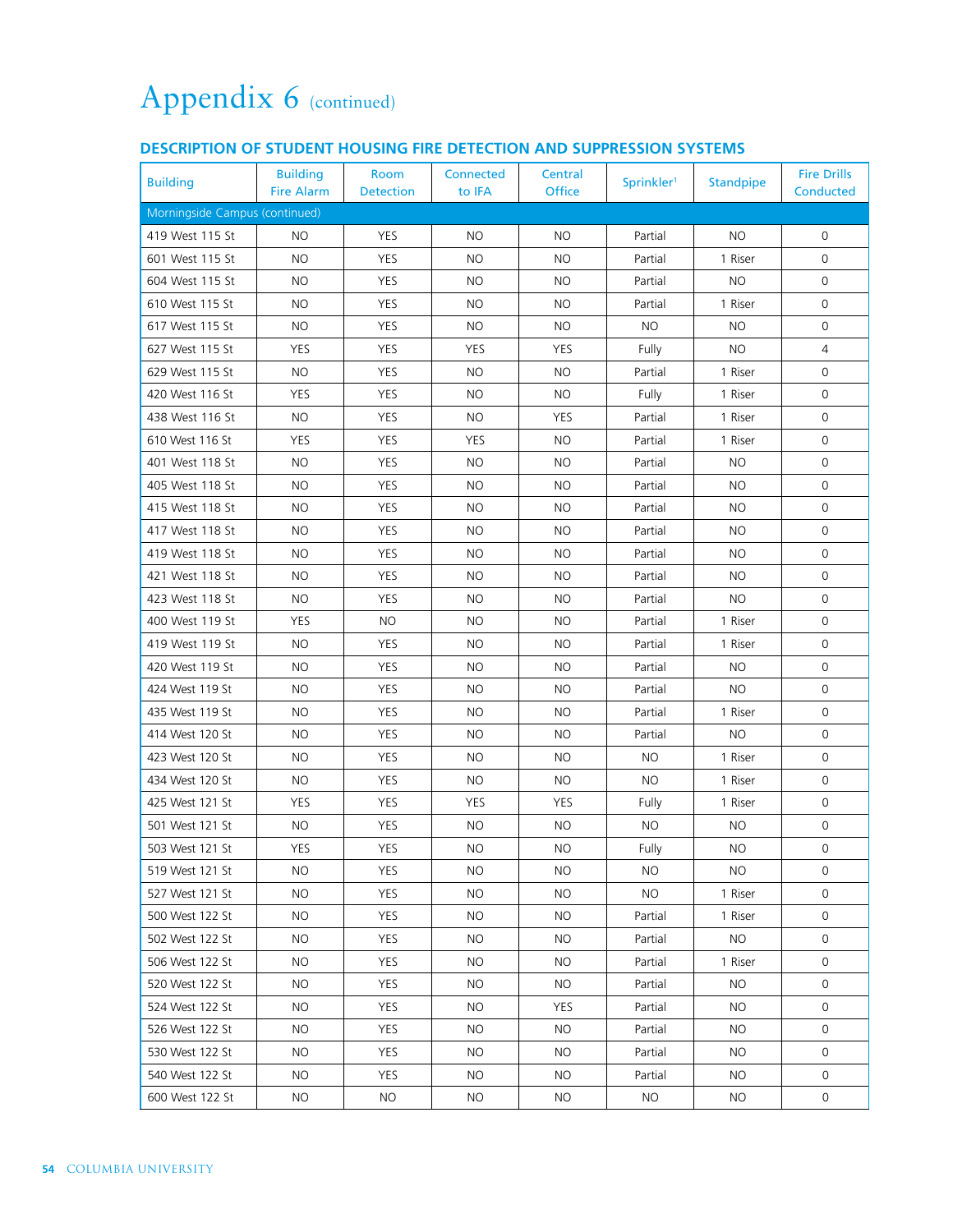| <b>Building</b>       | <b>Building</b><br><b>Fire Alarm</b> | Room<br><b>Detection</b> | Connected<br>to IFA | Central<br><b>Office</b> | Sprinkler <sup>1</sup> | <b>Standpipe</b> | <b>Fire Drills</b><br><b>Conducted</b> |
|-----------------------|--------------------------------------|--------------------------|---------------------|--------------------------|------------------------|------------------|----------------------------------------|
| <b>Medical Center</b> |                                      |                          |                     |                          |                        |                  |                                        |
| Bard Hall             | YES                                  | YES                      | YES                 | <b>YES</b>               | Partial                | 2 Risers         | 3                                      |
| Georgian              | <b>YES</b>                           | <b>YES</b>               | <b>YES</b>          | <b>YES</b>               | Partial                | NO.              | 3                                      |
| 60 Haven Avenue       | YES                                  | <b>YES</b>               | <b>NO</b>           | <b>NO</b>                | Partial                | 1 Riser          | 0                                      |
| 100 Haven Avenue      | YES                                  | <b>YES</b>               | <b>YES</b>          | <b>YES</b>               | Partial                | 1 Riser          | 0                                      |
| 154 Haven Avenue      | YES                                  | <b>YES</b>               | YES                 | <b>YES</b>               | Full                   | 2 Risers         | 0                                      |

#### **DESCRIPTION OF STUDENT HOUSING FIRE DETECTION AND SUPPRESSION SYSTEMS**

## Appendix 7

#### **ADDITIONAL UNIVERSITY, CITY, STATE, AND FEDERAL FIRE POLICY RESOURCES**

Policies and Procedures can be found online within the *Student Guide to Living* and on the University Administrative Policy website. Please follow the links listed below for detailed information on the University's candle policy, open flame and smoking policy, and portable electrical appliances restrictions.

#### **LINKS FOR ADDITIONAL INFORMATION**

| <b>Site</b>                   | <b>Link</b>                                                                                 | <b>Information</b>                                                               |
|-------------------------------|---------------------------------------------------------------------------------------------|----------------------------------------------------------------------------------|
| CU Policy Library             | https://policylibrary.columbia.edu/fire-safety-<br>policy-and-procedures-morningside-campus | Columbia Fire Safety Policy                                                      |
| CUPS Fire Safety Site         | http://facilities.columbia.edu/fire_safety                                                  | Columbia Fire Safety Policy                                                      |
| <b>FDNY</b>                   | www.nyc.gov/html/fdny/html/home2.shtml                                                      | FDNY Fire Safety Policy                                                          |
| Columbia Fire Safety Policy   | https://housing.columbia.edu/procedures/fire-<br>safety                                     | Columbia Fire Safety Policy                                                      |
| NYS OFPC (Fire Prev.)         | www.dhses.ny.gov/ofpc                                                                       | NYS Fire Safety Policy                                                           |
| Center for Campus Fire Safety | www.campusfiresafety.org/                                                                   | Campus Firezone, the official newsletter of the<br>Center for Campus Fire Safety |
| Campus Fire Watch             | www.campus-firewatch.com/                                                                   | Electronic newsletter focusing on the complex<br>issues of campus fire safety    |

1. Partial sprinklered areas include public corridors, below-grade space, laundry, and compactor rooms.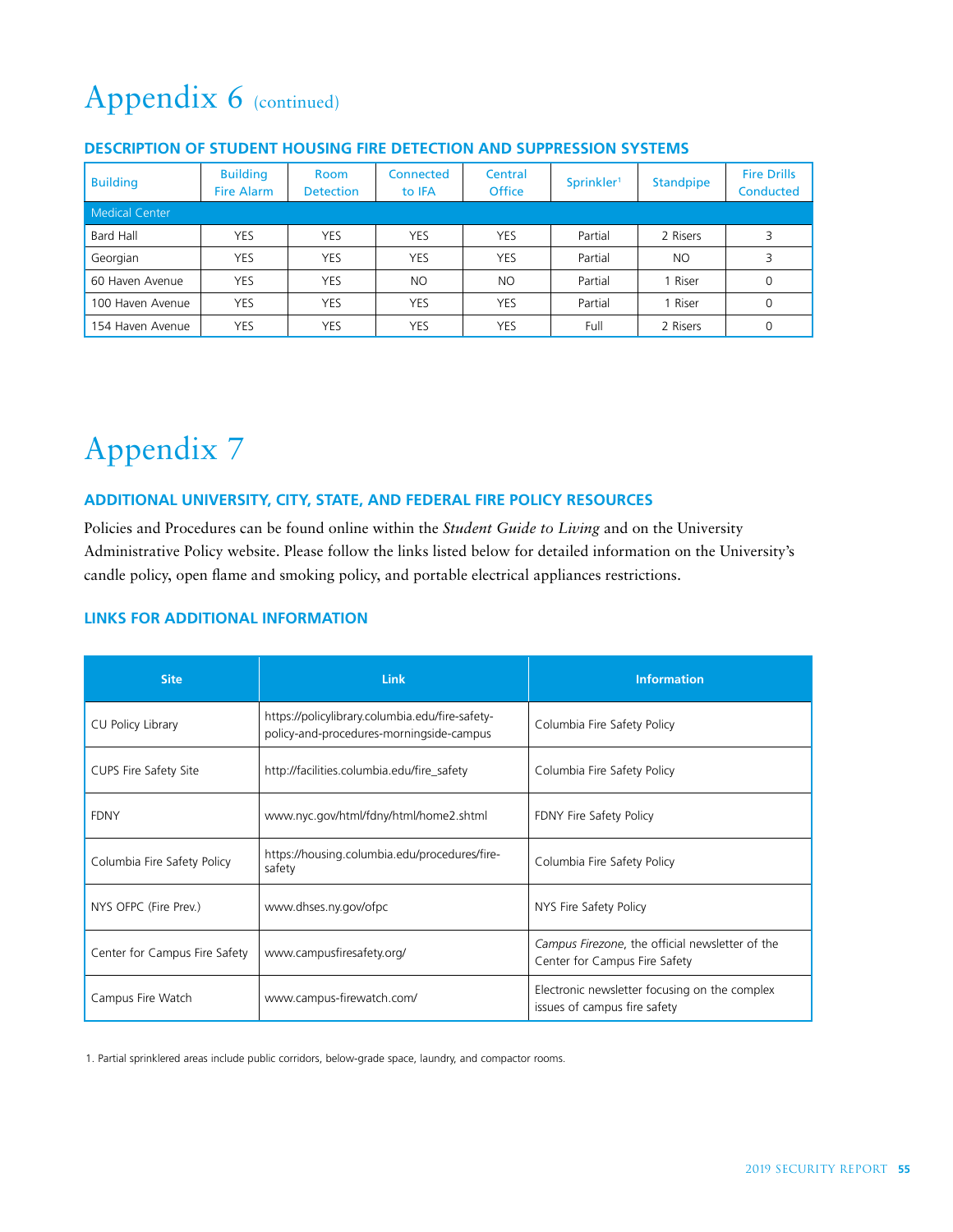## Appendix 8

#### **FIRE STATISTICS<sup>1</sup> Calendar Year 2018**

| <b>Columbia University</b><br><b>Residential Building</b> | <b>Date</b><br>of Fire | <b>Time</b><br>of Fire | <b>Cause of Fire</b>                | No. of<br><b>Injuries</b><br><b>Requiring</b><br><b>Treatment</b> | No. of<br><b>Deaths</b><br><b>Related to</b><br><b>Fire</b> | <b>Value</b><br>of Property<br><b>Damage</b><br><b>Caused by</b><br>Fire |
|-----------------------------------------------------------|------------------------|------------------------|-------------------------------------|-------------------------------------------------------------------|-------------------------------------------------------------|--------------------------------------------------------------------------|
| <b>Morningside Campus</b>                                 |                        |                        |                                     |                                                                   |                                                             |                                                                          |
| 423 West 118 Street                                       | 4/21/18                | 9:00 a.m.              | Sump pump fire                      | N/A                                                               | N/A                                                         | \$100.00                                                                 |
| 600 West 113 Street                                       | 5/11/18                | 11:15                  | Unintentional: candle               | N/A                                                               | N/A                                                         | \$550.00                                                                 |
| 627 West 115 Street                                       | 9/17/18                | 12:46                  | Unintentional: cooking/gas stove    | N/A                                                               | N/A                                                         | \$350.00                                                                 |
| Wien Hall                                                 | 12/6/18                | 7:07 p.m.              | Intentional: dumpster fire in alley | N/A                                                               | N/A                                                         | \$4,000.00                                                               |
| Broadway Res.                                             | $\mathsf{O}\xspace$    | $\mathsf{O}\xspace$    | N/A                                 | N/A                                                               | N/A                                                         | N/A                                                                      |
| Carman Hall                                               | $\mathbf 0$            | $\mathsf 0$            | N/A                                 | N/A                                                               | N/A                                                         | N/A                                                                      |
| East Campus                                               | $\mathsf{O}\xspace$    | $\mathsf{O}\xspace$    | N/A                                 | N/A                                                               | N/A                                                         | N/A                                                                      |
| Fairholm                                                  | 0                      | 0                      | N/A                                 | N/A                                                               | N/A                                                         | N/A                                                                      |
| <b>Furnald Hall</b>                                       | $\mathsf{O}\xspace$    | $\mathsf{O}\xspace$    | N/A                                 | N/A                                                               | N/A                                                         | N/A                                                                      |
| Harmony Hall                                              | $\mathsf 0$            | $\mathbf 0$            | N/A                                 | N/A                                                               | N/A                                                         | N/A                                                                      |
| Hartley Hall                                              | $\mathsf{O}\xspace$    | $\mathsf{O}\xspace$    | N/A                                 | N/A                                                               | N/A                                                         | N/A                                                                      |
| Hogan Hall                                                | $\mathsf{O}\xspace$    | 0                      | N/A                                 | N/A                                                               | N/A                                                         | N/A                                                                      |
| John Jay Hall                                             | $\mathsf{O}\xspace$    | $\mathsf{O}\xspace$    | N/A                                 | N/A                                                               | N/A                                                         | N/A                                                                      |
| Lenfest Hall                                              | $\mathsf{O}\xspace$    | $\mathsf 0$            | N/A                                 | N/A                                                               | N/A                                                         | N/A                                                                      |
| McBain Hall                                               | $\mathsf{O}\xspace$    | $\mathsf{O}\xspace$    | N/A                                 | N/A                                                               | N/A                                                         | N/A                                                                      |
| River Hall                                                | 0                      | 0                      | N/A                                 | N/A                                                               | N/A                                                         | N/A                                                                      |
| Ruggles Hall                                              | $\mathsf{O}\xspace$    | $\mathsf{O}$           | N/A                                 | N/A                                                               | N/A                                                         | $N/A$                                                                    |
| Schapiro Hall                                             | $\mathsf{O}\xspace$    | $\mathsf{O}\xspace$    | N/A                                 | N/A                                                               | N/A                                                         | N/A                                                                      |
| Wallach Hall                                              | $\mathsf{O}\xspace$    | $\mathsf{O}\xspace$    | N/A                                 | N/A                                                               | N/A                                                         | N/A                                                                      |
| Watt Hall                                                 | $\mathsf{O}\xspace$    | 0                      | N/A                                 | N/A                                                               | N/A                                                         | N/A                                                                      |
| Woodbridge Hall                                           | $\mathsf{O}\xspace$    | $\mathsf{O}\xspace$    | N/A                                 | N/A                                                               | N/A                                                         | N/A                                                                      |
| 2700 Broadway                                             | $\mathsf{O}\xspace$    | $\mathsf{O}\xspace$    | N/A                                 | N/A                                                               | N/A                                                         | N/A                                                                      |
| 15 Claremont Ave                                          | $\mathsf{O}\xspace$    | $\mathsf{O}\xspace$    | $\mathsf{N}/\mathsf{A}$             | $\mathsf{N}/\mathsf{A}$                                           | $\mathsf{N}/\mathsf{A}$                                     | N/A                                                                      |

1.This chart includes information about more buildings than were referenced in previous Annual Reports. Previous Annual Reports included fire statistics pertaining to traditional on-campus student residence halls, but did not include statistics pertaining to certain other types of mixed-use on-campus<br>buildings, such as those that are used, for example, to house both facult of buildings that are used for student housing, as well as common areas and areas used to access such student housing. Fire statistics about the newlyincluded buildings are included for 2018, and statistics for 2017 and 2016 have been included for such buildings as well (the chart reflects that no fires in<br>the student-occupied units or common areas of newly-included bui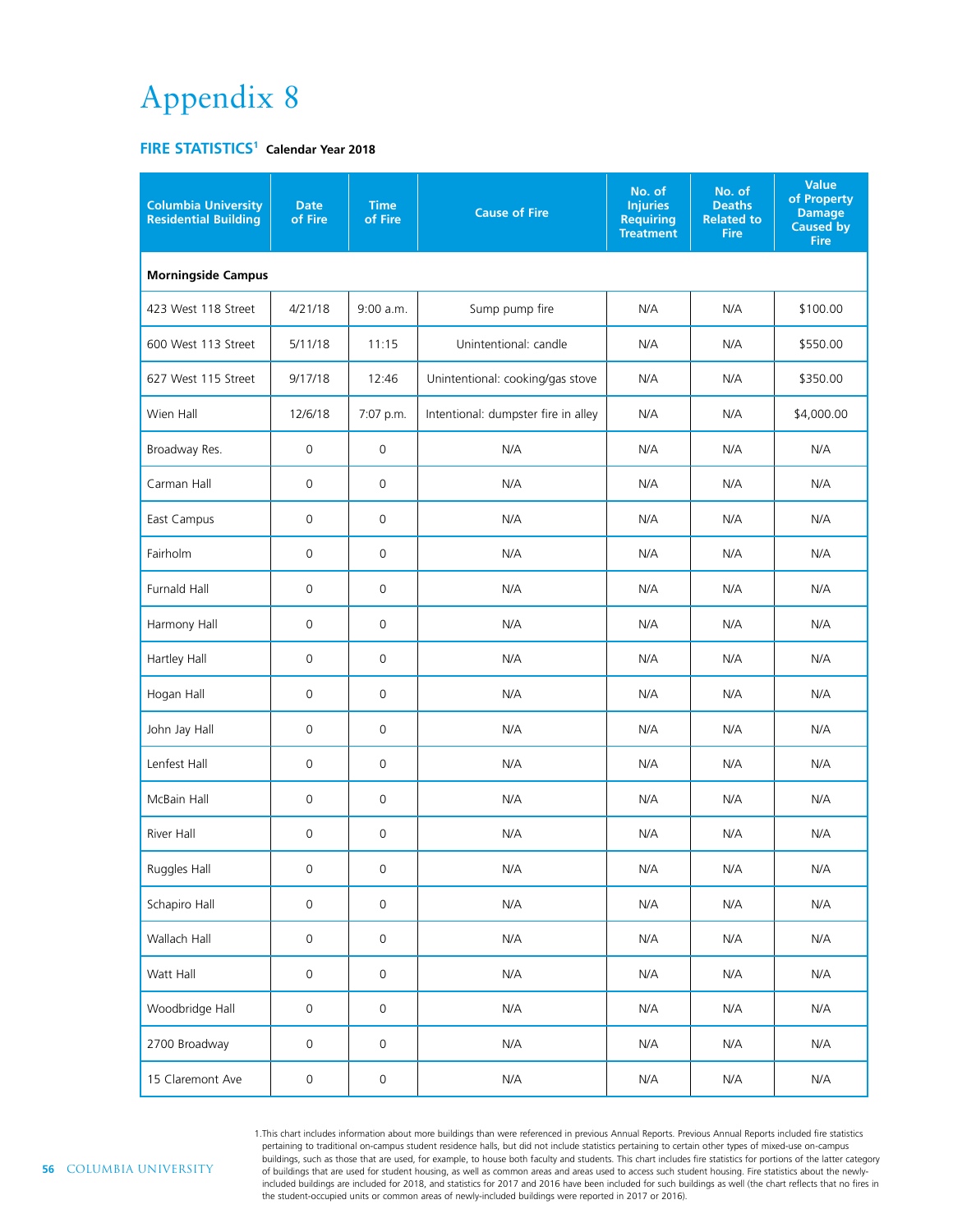| <b>Columbia University</b><br><b>Residential Building</b> | <b>Date</b><br>of Fire | <b>Time</b><br>of Fire | <b>Cause of Fire</b> | No. of<br><b>Injuries</b><br><b>Requiring</b><br><b>Treatment</b> | No. of<br><b>Deaths</b><br><b>Related to</b><br><b>Fire</b> | <b>Value</b><br>of Property<br><b>Damage</b><br><b>Caused by</b><br><b>Fire</b> |
|-----------------------------------------------------------|------------------------|------------------------|----------------------|-------------------------------------------------------------------|-------------------------------------------------------------|---------------------------------------------------------------------------------|
| <b>Morningside Campus</b>                                 |                        |                        |                      |                                                                   |                                                             |                                                                                 |
| 21 Claremont Ave                                          | $\mathsf 0$            | $\mathsf{O}\xspace$    | N/A                  | N/A                                                               | N/A                                                         | N/A                                                                             |
| 25 Claremont Ave                                          | $\mathbf 0$            | $\mathsf{O}\xspace$    | N/A                  | N/A                                                               | N/A                                                         | N/A                                                                             |
| 47 Claremont Ave                                          | $\mathsf 0$            | 0                      | N/A                  | N/A                                                               | N/A                                                         | N/A                                                                             |
| 150 Claremont Ave                                         | $\mathbf 0$            | 0                      | N/A                  | N/A                                                               | N/A                                                         | N/A                                                                             |
| 181 Claremont Ave                                         | $\mathbf 0$            | $\mathbf 0$            | N/A                  | N/A                                                               | N/A                                                         | N/A                                                                             |
| 189 Claremont Ave                                         | $\mathbf 0$            | 0                      | N/A                  | N/A                                                               | N/A                                                         | N/A                                                                             |
| 191 Claremont Ave                                         | 0                      | $\mathsf{O}\xspace$    | N/A                  | N/A                                                               | N/A                                                         | N/A                                                                             |
| 195 Claremont Ave                                         | 0                      | 0                      | N/A                  | N/A                                                               | N/A                                                         | N/A                                                                             |
| 950 Columbus Ave                                          | 0                      | $\mathsf{O}\xspace$    | N/A                  | N/A                                                               | N/A                                                         | N/A                                                                             |
| 124 La Salle Street                                       | 0                      | $\mathsf{O}\xspace$    | N/A                  | N/A                                                               | N/A                                                         | N/A                                                                             |
| 90 Morningside Drive                                      | 0                      | 0                      | N/A                  | N/A                                                               | N/A                                                         | N/A                                                                             |
| 100 Morningside<br><b>Drive</b>                           | 0                      | 0                      | N/A                  | N/A                                                               | N/A                                                         | N/A                                                                             |
| 110 Morningside<br><b>Drive</b>                           | 0                      | 0                      | N/A                  | N/A                                                               | N/A                                                         | N/A                                                                             |
| 130 Morningside<br><b>Drive</b>                           | 0                      | 0                      | N/A                  | N/A                                                               | N/A                                                         | N/A                                                                             |
| 362 Riverside Drive                                       | 0                      | $\mathsf{O}\xspace$    | N/A                  | N/A                                                               | N/A                                                         | N/A                                                                             |
| 415 Riverside Drive                                       | 0                      | 0                      | N/A                  | N/A                                                               | N/A                                                         | N/A                                                                             |
| 435 Riverside Drive                                       | 0                      | $\mathsf{O}\xspace$    | N/A                  | N/A                                                               | N/A                                                         | N/A                                                                             |
| 450 Riverside Drive                                       | 0                      | 0                      | N/A                  | N/A                                                               | N/A                                                         | N/A                                                                             |
| 452 Riverside Drive                                       | 0                      | 0                      | N/A                  | N/A                                                               | N/A                                                         | N/A                                                                             |
| 454 Riverside Drive                                       | 0                      | 0                      | N/A                  | N/A                                                               | N/A                                                         | N/A                                                                             |
| 456 Riverside Drive                                       | 0                      | 0                      | N/A                  | N/A                                                               | N/A                                                         | N/A                                                                             |
| 528 Riverside Drive                                       | 0                      | 0                      | N/A                  | N/A                                                               | N/A                                                         | N/A                                                                             |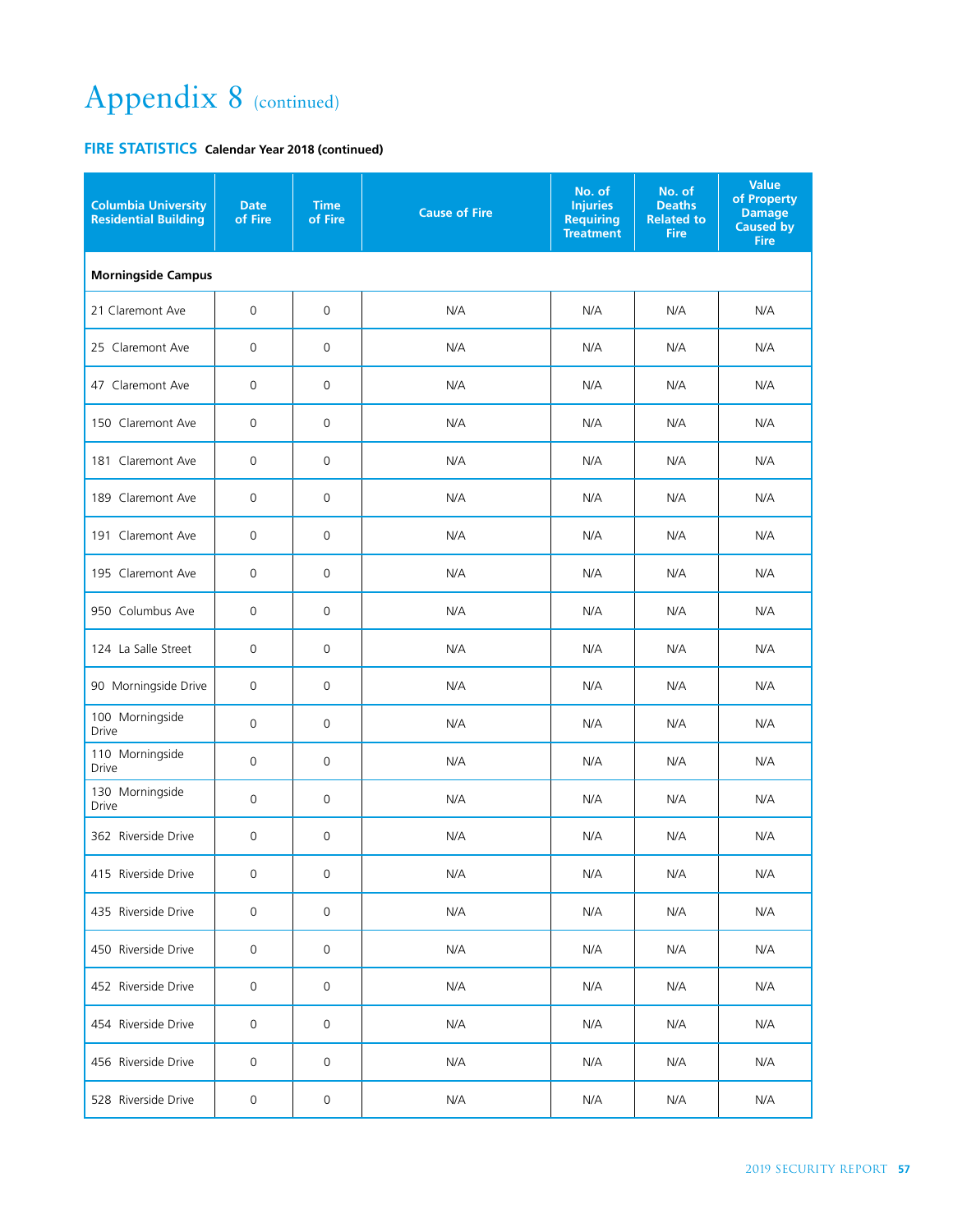| <b>Columbia University</b><br><b>Residential Building</b> | <b>Date</b><br>of Fire | <b>Time</b><br>of Fire | <b>Cause of Fire</b> | No. of<br><b>Injuries</b><br><b>Requiring</b><br><b>Treatment</b> | No. of<br><b>Deaths</b><br><b>Related to</b><br><b>Fire</b> | <b>Value</b><br>of Property<br><b>Damage</b><br><b>Caused by</b><br><b>Fire</b> |  |  |  |  |
|-----------------------------------------------------------|------------------------|------------------------|----------------------|-------------------------------------------------------------------|-------------------------------------------------------------|---------------------------------------------------------------------------------|--|--|--|--|
| <b>Morningside Campus</b>                                 |                        |                        |                      |                                                                   |                                                             |                                                                                 |  |  |  |  |
| 530 Riverside Drive                                       | 0                      | $\mathbf 0$            | N/A                  | N/A                                                               | N/A                                                         | N/A                                                                             |  |  |  |  |
| 547 Riverside Drive                                       | 0                      | $\mathbf 0$            | N/A                  | N/A                                                               | N/A                                                         | N/A                                                                             |  |  |  |  |
| 548 Riverside Drive                                       | 0                      | $\mathbf 0$            | N/A                  | N/A                                                               | N/A                                                         | N/A                                                                             |  |  |  |  |
| 549 Riverside Drive                                       | 0                      | $\mathbf 0$            | N/A                  | N/A                                                               | N/A                                                         | N/A                                                                             |  |  |  |  |
| 560 Riverside Drive                                       | 0                      | $\mathbf 0$            | N/A                  | N/A                                                               | N/A                                                         | N/A                                                                             |  |  |  |  |
| 18 West 108 Street                                        | 0                      | 0                      | N/A                  | N/A                                                               | N/A                                                         | N/A                                                                             |  |  |  |  |
| 74 West 108 Street                                        | 0                      | $\mathbf 0$            | N/A                  | N/A                                                               | N/A                                                         | N/A                                                                             |  |  |  |  |
| 61-63 West 108<br>Street                                  | 0                      | $\mathbf 0$            | N/A                  | N/A                                                               | N/A                                                         | N/A                                                                             |  |  |  |  |
| 518 West 111 Street                                       | $\mathbf 0$            | $\mathbf 0$            | N/A                  | N/A                                                               | N/A                                                         | N/A                                                                             |  |  |  |  |
| 521 West 111 Street                                       | $\mathbf 0$            | $\mathbf 0$            | N/A                  | N/A                                                               | N/A                                                         | N/A                                                                             |  |  |  |  |
| 529 West 111 Street                                       | $\mathbf 0$            | $\mathbf 0$            | N/A                  | N/A                                                               | N/A                                                         | N/A                                                                             |  |  |  |  |
| 535 West 111 Street                                       | $\mathbf 0$            | $\mathbf 0$            | N/A                  | N/A                                                               | N/A                                                         | N/A                                                                             |  |  |  |  |
| 509 West 112 Street                                       | $\mathbf 0$            | $\mathbf 0$            | N/A                  | N/A                                                               | N/A                                                         | N/A                                                                             |  |  |  |  |
| 511 West 112 Street                                       | $\mathbf 0$            | 0                      | N/A                  | N/A                                                               | N/A                                                         | N/A                                                                             |  |  |  |  |
| 512 West 112 Street                                       | 0                      | 0                      | N/A                  | N/A                                                               | N/A                                                         | N/A                                                                             |  |  |  |  |
| 520 West 112 Street                                       | 0                      | 0                      | N/A                  | N/A                                                               | N/A                                                         | N/A                                                                             |  |  |  |  |
| 521 West 112 Street                                       | $\mathsf{O}\xspace$    | $\mathsf{O}\xspace$    | N/A                  | N/A                                                               | N/A                                                         | N/A                                                                             |  |  |  |  |
| 522 West 112 Street                                       | 0                      | 0                      | N/A                  | N/A                                                               | N/A                                                         | N/A                                                                             |  |  |  |  |
| 523 West 112 Street                                       | 0                      | 0                      | N/A                  | N/A                                                               | N/A                                                         | N/A                                                                             |  |  |  |  |
| 526 West 112 Street                                       | 0                      | 0                      | N/A                  | N/A                                                               | N/A                                                         | N/A                                                                             |  |  |  |  |
| 530 West 112 Street                                       | $\mathbf 0$            | 0                      | N/A                  | N/A                                                               | N/A                                                         | N/A                                                                             |  |  |  |  |
| 531 West 112 Street                                       | $\mathsf{O}$           | $\mathsf{O}\xspace$    | N/A                  | N/A                                                               | N/A                                                         | N/A                                                                             |  |  |  |  |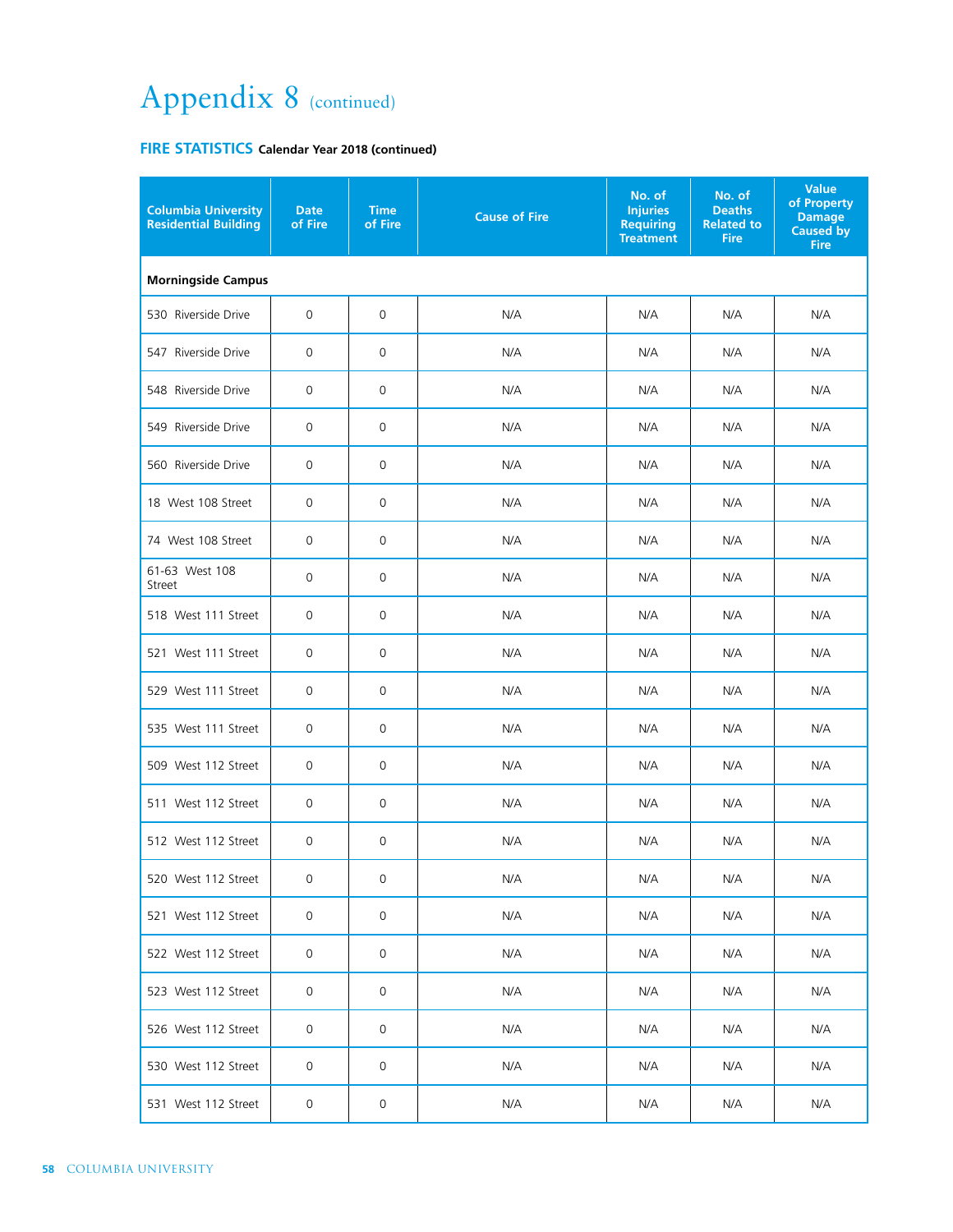| <b>Columbia University</b><br><b>Residential Building</b> | <b>Date</b><br>of Fire | <b>Time</b><br>of Fire | <b>Cause of Fire</b> | No. of<br><b>Injuries</b><br><b>Requiring</b><br><b>Treatment</b> | No. of<br><b>Deaths</b><br><b>Related to</b><br><b>Fire</b> | <b>Value</b><br>of Property<br><b>Damage</b><br>Caused by<br><b>Fire</b> |  |  |  |  |
|-----------------------------------------------------------|------------------------|------------------------|----------------------|-------------------------------------------------------------------|-------------------------------------------------------------|--------------------------------------------------------------------------|--|--|--|--|
| <b>Morningside Campus</b>                                 |                        |                        |                      |                                                                   |                                                             |                                                                          |  |  |  |  |
| 535 West 112 Street                                       | $\mathbf 0$            | 0                      | N/A                  | N/A                                                               | N/A                                                         | N/A                                                                      |  |  |  |  |
| 539 West 112 Street                                       | 0                      | 0                      | N/A                  | N/A                                                               | N/A                                                         | N/A                                                                      |  |  |  |  |
| 540 West 112 Street                                       | 0                      | 0                      | N/A                  | N/A                                                               | N/A                                                         | N/A                                                                      |  |  |  |  |
| 542 West 112 Street                                       | 0                      | 0                      | N/A                  | N/A                                                               | N/A                                                         | N/A                                                                      |  |  |  |  |
| 601 West 112 Street                                       | $\mathbf 0$            | 0                      | N/A                  | N/A                                                               | N/A                                                         | N/A                                                                      |  |  |  |  |
| 502 West 113 Street                                       | 0                      | 0                      | N/A                  | N/A                                                               | N/A                                                         | N/A                                                                      |  |  |  |  |
| 506 West 113 Street                                       | 0                      | 0                      | N/A                  | N/A                                                               | N/A                                                         | N/A                                                                      |  |  |  |  |
| 507 West 113 Street                                       | 0                      | 0                      | N/A                  | N/A                                                               | N/A                                                         | N/A                                                                      |  |  |  |  |
| 511 West 113 Street                                       | $\mathbf 0$            | 0                      | N/A                  | N/A                                                               | N/A                                                         | N/A                                                                      |  |  |  |  |
| 523 West 113 Street                                       | $\mathbf 0$            | 0                      | N/A                  | N/A                                                               | N/A                                                         | N/A                                                                      |  |  |  |  |
| 525 West 113 Street                                       | $\mathbf 0$            | 0                      | N/A                  | N/A                                                               | N/A                                                         | N/A                                                                      |  |  |  |  |
| 526 West 113 Street                                       | 0                      | 0                      | N/A                  | N/A                                                               | N/A                                                         | N/A                                                                      |  |  |  |  |
| 530 West 113 Street                                       | 0                      | 0                      | N/A                  | N/A                                                               | N/A                                                         | N/A                                                                      |  |  |  |  |
| 531 West 113 Street                                       | 0                      | 0                      | N/A                  | N/A                                                               | N/A                                                         | N/A                                                                      |  |  |  |  |
| 535 West 113 Street                                       | 0                      | 0                      | N/A                  | N/A                                                               | N/A                                                         | N/A                                                                      |  |  |  |  |
| 536 West 113 Street                                       | 0                      | 0                      | N/A                  | N/A                                                               | N/A                                                         | N/A                                                                      |  |  |  |  |
| 540 West 113 Street                                       | $\mathsf 0$            | 0                      | N/A                  | N/A                                                               | N/A                                                         | N/A                                                                      |  |  |  |  |
| 541 West 113 Street                                       | 0                      | 0                      | N/A                  | N/A                                                               | N/A                                                         | N/A                                                                      |  |  |  |  |
| 542 West 113 Street                                       | 0                      | 0                      | N/A                  | N/A                                                               | N/A                                                         | N/A                                                                      |  |  |  |  |
| 544 West 113 Street                                       | 0                      | 0                      | N/A                  | N/A                                                               | N/A                                                         | N/A                                                                      |  |  |  |  |
| 548 West 113 Street                                       | 0                      | 0                      | N/A                  | N/A                                                               | N/A                                                         | N/A                                                                      |  |  |  |  |
| 550 West 113 Street                                       | $\mathsf{O}\xspace$    | 0                      | N/A                  | N/A                                                               | N/A                                                         | N/A                                                                      |  |  |  |  |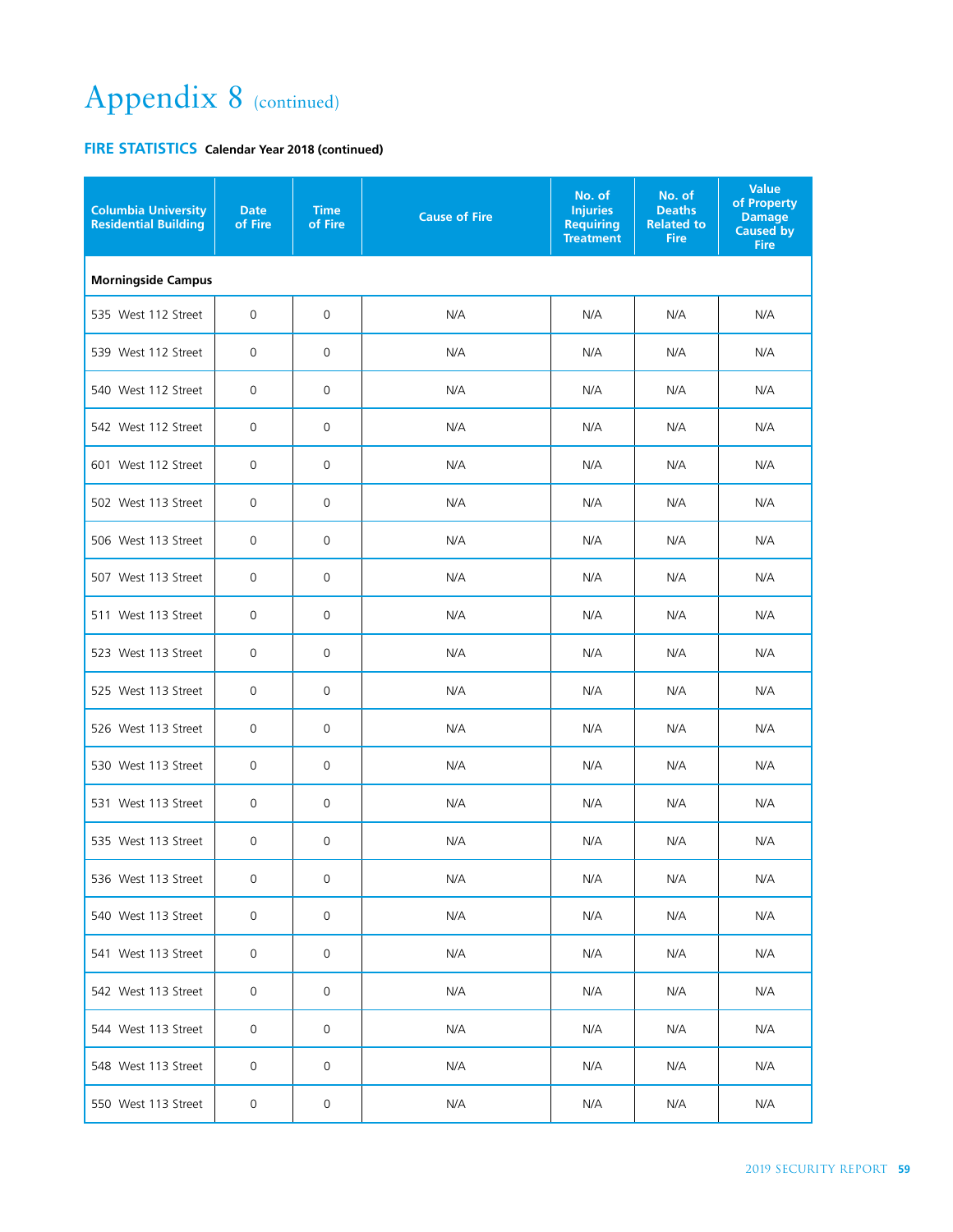| <b>Columbia University</b><br><b>Residential Building</b> | <b>Date</b><br>of Fire | <b>Time</b><br>of Fire | <b>Cause of Fire</b> | No. of<br><b>Injuries</b><br><b>Requiring</b><br><b>Treatment</b> | No. of<br><b>Deaths</b><br><b>Related to</b><br><b>Fire</b> | <b>Value</b><br>of Property<br><b>Damage</b><br><b>Caused by</b><br><b>Fire</b> |  |  |  |  |
|-----------------------------------------------------------|------------------------|------------------------|----------------------|-------------------------------------------------------------------|-------------------------------------------------------------|---------------------------------------------------------------------------------|--|--|--|--|
| <b>Morningside Campus</b>                                 |                        |                        |                      |                                                                   |                                                             |                                                                                 |  |  |  |  |
| 552 West 113 Street                                       | $\mathbf 0$            | 0                      | N/A                  | N/A                                                               | N/A                                                         | N/A                                                                             |  |  |  |  |
| 554 West 113 Street                                       | $\mathbf 0$            | 0                      | N/A                  | N/A                                                               | N/A                                                         | N/A                                                                             |  |  |  |  |
| 556 West 113 Street                                       | $\mathbf 0$            | 0                      | N/A                  | N/A                                                               | N/A                                                         | N/A                                                                             |  |  |  |  |
| 558 West 113 Street                                       | $\mathbf 0$            | 0                      | N/A                  | N/A                                                               | N/A                                                         | N/A                                                                             |  |  |  |  |
| 560 West 113 Street                                       | $\mathbf 0$            | 0                      | N/A                  | N/A                                                               | N/A                                                         | N/A                                                                             |  |  |  |  |
| 601 West 113 Street                                       | $\mathbf 0$            | 0                      | N/A                  | N/A                                                               | N/A                                                         | N/A                                                                             |  |  |  |  |
| 608 West 113 Street                                       | 0                      | 0                      | N/A                  | N/A                                                               | N/A                                                         | N/A                                                                             |  |  |  |  |
| 610 West 113 Street                                       | 0                      | 0                      | N/A                  | N/A                                                               | N/A                                                         | N/A                                                                             |  |  |  |  |
| 614 West 113 Street                                       | 0                      | 0                      | N/A                  | N/A                                                               | N/A                                                         | N/A                                                                             |  |  |  |  |
| 619 West 113 Street                                       | 0                      | 0                      | N/A                  | N/A                                                               | N/A                                                         | N/A                                                                             |  |  |  |  |
| 514 West 114 Street                                       | $\mathbf 0$            | 0                      | N/A                  | N/A                                                               | N/A                                                         | N/A                                                                             |  |  |  |  |
| 520 West 114 Street                                       | 0                      | 0                      | N/A                  | N/A                                                               | N/A                                                         | N/A                                                                             |  |  |  |  |
| 524 West 114 Street                                       | $\mathbf 0$            | 0                      | N/A                  | N/A                                                               | N/A                                                         | N/A                                                                             |  |  |  |  |
| 526 West 114 Street                                       | 0                      | 0                      | N/A                  | N/A                                                               | N/A                                                         | N/A                                                                             |  |  |  |  |
| 528 West 114 Street                                       | 0                      | $\mathbf 0$            | N/A                  | N/A                                                               | N/A                                                         | N/A                                                                             |  |  |  |  |
| 530 West 114 Street                                       | 0                      | 0                      | N/A                  | N/A                                                               | N/A                                                         | N/A                                                                             |  |  |  |  |
| 534 West 114 Street                                       | $\mathsf{O}\xspace$    | $\mathbf 0$            | N/A                  | N/A                                                               | N/A                                                         | N/A                                                                             |  |  |  |  |
| 536 West 114 Street                                       | 0                      | $\mathbf 0$            | N/A                  | N/A                                                               | N/A                                                         | N/A                                                                             |  |  |  |  |
| 540 West 114 Street                                       | 0                      | 0                      | N/A                  | N/A                                                               | N/A                                                         | N/A                                                                             |  |  |  |  |
| 542 West 114 Street                                       | 0                      | $\mathbf 0$            | N/A                  | N/A                                                               | N/A                                                         | N/A                                                                             |  |  |  |  |
| 544 West 114 Street                                       | 0                      | $\mathbf 0$            | N/A                  | N/A                                                               | N/A                                                         | N/A                                                                             |  |  |  |  |
| 546 West 114 Street                                       | 0                      | 0                      | N/A                  | N/A                                                               | N/A                                                         | N/A                                                                             |  |  |  |  |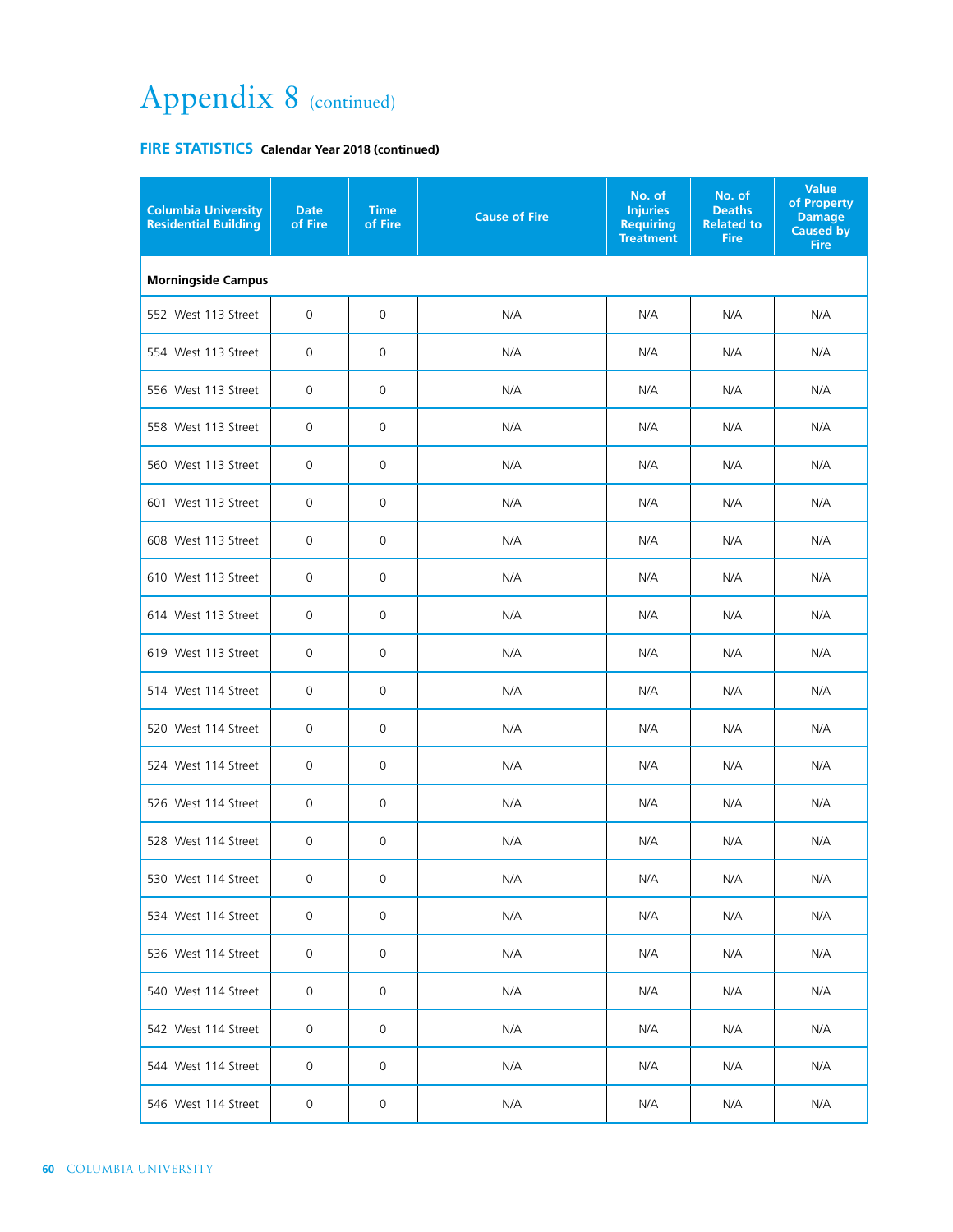| <b>Columbia University</b><br><b>Residential Building</b> | <b>Date</b><br>of Fire    | <b>Time</b><br>of Fire | <b>Cause of Fire</b> | No. of<br><b>Injuries</b><br><b>Requiring</b><br><b>Treatment</b> | No. of<br><b>Deaths</b><br><b>Related to</b><br><b>Fire</b> | <b>Value</b><br>of Property<br><b>Damage</b><br>Caused by<br><b>Fire</b> |  |  |  |  |  |
|-----------------------------------------------------------|---------------------------|------------------------|----------------------|-------------------------------------------------------------------|-------------------------------------------------------------|--------------------------------------------------------------------------|--|--|--|--|--|
|                                                           | <b>Morningside Campus</b> |                        |                      |                                                                   |                                                             |                                                                          |  |  |  |  |  |
| 548 West 114 Street                                       | $\mathsf 0$               | $\mathsf{O}\xspace$    | N/A                  | N/A                                                               | N/A                                                         | N/A                                                                      |  |  |  |  |  |
| 552 West 114 Street                                       | $\mathbf 0$               | $\mathbf 0$            | N/A                  | N/A                                                               | N/A                                                         | N/A                                                                      |  |  |  |  |  |
| 554 West 114 Street                                       | 0                         | 0                      | N/A                  | N/A                                                               | N/A                                                         | N/A                                                                      |  |  |  |  |  |
| 600 West 114 Street                                       | $\mathbf 0$               | 0                      | N/A                  | N/A                                                               | N/A                                                         | N/A                                                                      |  |  |  |  |  |
| 604 West 114 Street                                       | 0                         | $\mathbf 0$            | N/A                  | N/A                                                               | N/A                                                         | N/A                                                                      |  |  |  |  |  |
| 606 West 114 Street                                       | $\mathbf 0$               | 0                      | N/A                  | N/A                                                               | N/A                                                         | N/A                                                                      |  |  |  |  |  |
| 608 West 114 Street                                       | $\mathbf 0$               | 0                      | N/A                  | N/A                                                               | N/A                                                         | N/A                                                                      |  |  |  |  |  |
| 610 West 114 Street                                       | $\mathbf 0$               | 0                      | N/A                  | N/A                                                               | N/A                                                         | N/A                                                                      |  |  |  |  |  |
| 612 West 114 Street                                       | $\mathbf 0$               | 0                      | N/A                  | N/A                                                               | N/A                                                         | N/A                                                                      |  |  |  |  |  |
| 403 West 115 Street                                       | $\mathbf 0$               | 0                      | N/A                  | N/A                                                               | N/A                                                         | N/A                                                                      |  |  |  |  |  |
| 411 West 115 Street                                       | 0                         | 0                      | N/A                  | N/A                                                               | N/A                                                         | N/A                                                                      |  |  |  |  |  |
| 415 West 115 Street                                       | 0                         | 0                      | N/A                  | N/A                                                               | N/A                                                         | N/A                                                                      |  |  |  |  |  |
| 419 West 115 Street                                       | $\mathbf 0$               | 0                      | N/A                  | N/A                                                               | N/A                                                         | N/A                                                                      |  |  |  |  |  |
| 601 West 115 Street                                       | $\mathbf 0$               | 0                      | N/A                  | N/A                                                               | N/A                                                         | N/A                                                                      |  |  |  |  |  |
| 604 West 115 Street                                       | $\mathbf 0$               | 0                      | N/A                  | N/A                                                               | N/A                                                         | N/A                                                                      |  |  |  |  |  |
| 610 West 115 Street                                       | 0                         | 0                      | N/A                  | N/A                                                               | N/A                                                         | N/A                                                                      |  |  |  |  |  |
| 617 West 115 Street                                       | $\mathbf 0$               | $\mathbf{0}$           | N/A                  | N/A                                                               | N/A                                                         | N/A                                                                      |  |  |  |  |  |
| 629 West 115 Street                                       | 0                         | 0                      | N/A                  | N/A                                                               | N/A                                                         | N/A                                                                      |  |  |  |  |  |
| 420 West 116 Street                                       | 0                         | 0                      | N/A                  | N/A                                                               | N/A                                                         | N/A                                                                      |  |  |  |  |  |
| 438 West 116 Street                                       | 0                         | 0                      | N/A                  | N/A                                                               | N/A                                                         | N/A                                                                      |  |  |  |  |  |
| 610 West 116 Street                                       | 0                         | 0                      | N/A                  | N/A                                                               | N/A                                                         | N/A                                                                      |  |  |  |  |  |
| 401 West 118 Street                                       | 0                         | 0                      | N/A                  | N/A                                                               | N/A                                                         | N/A                                                                      |  |  |  |  |  |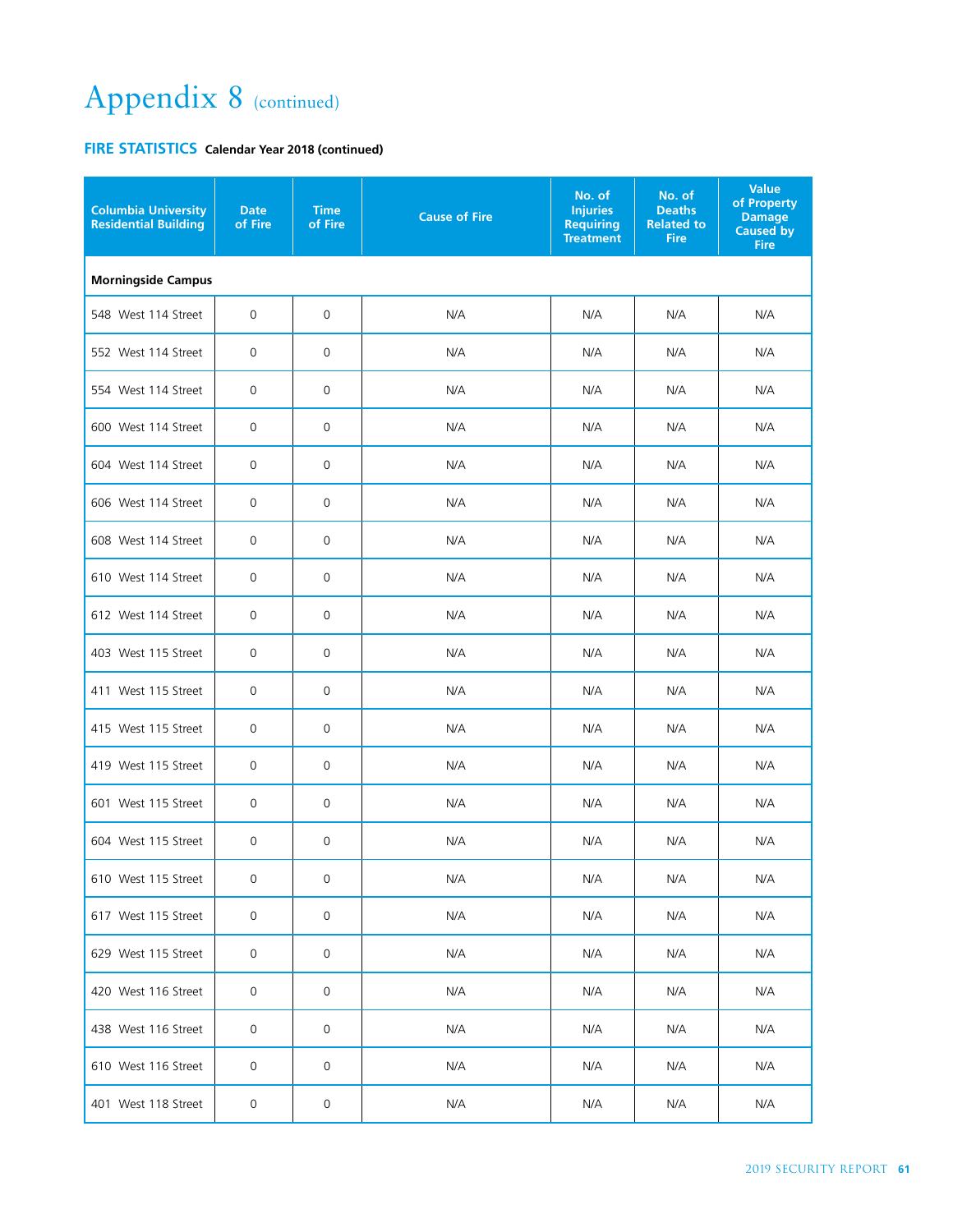| <b>Columbia University</b><br><b>Residential Building</b> | <b>Date</b><br>of Fire | <b>Time</b><br>of Fire | <b>Cause of Fire</b> | No. of<br><b>Injuries</b><br><b>Requiring</b><br><b>Treatment</b> | No. of<br><b>Deaths</b><br><b>Related to</b><br><b>Fire</b> | <b>Value</b><br>of Property<br><b>Damage</b><br><b>Caused by</b><br><b>Fire</b> |  |  |  |  |
|-----------------------------------------------------------|------------------------|------------------------|----------------------|-------------------------------------------------------------------|-------------------------------------------------------------|---------------------------------------------------------------------------------|--|--|--|--|
| <b>Morningside Campus</b>                                 |                        |                        |                      |                                                                   |                                                             |                                                                                 |  |  |  |  |
| 405 West 118 Street                                       | $\mathbf 0$            | 0                      | N/A                  | N/A                                                               | N/A                                                         | N/A                                                                             |  |  |  |  |
| 415 West 118 Street                                       | 0                      | 0                      | N/A                  | N/A                                                               | N/A                                                         | N/A                                                                             |  |  |  |  |
| 417 West 118 Street                                       | 0                      | 0                      | N/A                  | N/A                                                               | N/A                                                         | N/A                                                                             |  |  |  |  |
| 419 West 118 Street                                       | $\mathbf 0$            | 0                      | N/A                  | N/A                                                               | N/A                                                         | N/A                                                                             |  |  |  |  |
| 421 West 118 Street                                       | 0                      | 0                      | N/A                  | N/A                                                               | N/A                                                         | N/A                                                                             |  |  |  |  |
| 400 West 119 Street                                       | $\mathbf 0$            | $\mathbf 0$            | N/A                  | N/A                                                               | N/A                                                         | N/A                                                                             |  |  |  |  |
| 419 West 119 Street                                       | $\mathbf 0$            | $\mathbf 0$            | N/A                  | N/A                                                               | N/A                                                         | N/A                                                                             |  |  |  |  |
| 420 West 119 Street                                       | $\mathbf 0$            | $\mathbf 0$            | N/A                  | N/A                                                               | N/A                                                         | N/A                                                                             |  |  |  |  |
| 424 West 119 Street                                       | $\mathbf 0$            | 0                      | N/A                  | N/A                                                               | N/A                                                         | N/A                                                                             |  |  |  |  |
| 435 West 119 Street                                       | $\mathbf 0$            | 0                      | N/A                  | N/A                                                               | N/A                                                         | N/A                                                                             |  |  |  |  |
| 414 West 120 Street                                       | 0                      | 0                      | N/A                  | N/A                                                               | N/A                                                         | N/A                                                                             |  |  |  |  |
| 423 West 120 Street                                       | 0                      | 0                      | N/A                  | N/A                                                               | N/A                                                         | N/A                                                                             |  |  |  |  |
| 434 West 120 Street                                       | $\mathbf 0$            | 0                      | N/A                  | N/A                                                               | N/A                                                         | N/A                                                                             |  |  |  |  |
| 425 West 121 Street                                       | $\mathbf 0$            | 0                      | N/A                  | N/A                                                               | N/A                                                         | N/A                                                                             |  |  |  |  |
| 501 West 121 Street                                       | $\mathbf 0$            | 0                      | N/A                  | N/A                                                               | N/A                                                         | N/A                                                                             |  |  |  |  |
| 503 West 121 Street                                       | 0                      | 0                      | N/A                  | N/A                                                               | N/A                                                         | N/A                                                                             |  |  |  |  |
| 519 West 121 Street                                       | $\mathbf 0$            | 0                      | N/A                  | N/A                                                               | N/A                                                         | N/A                                                                             |  |  |  |  |
| 527 West 121 Street                                       | $\mathbf 0$            | 0                      | N/A                  | N/A                                                               | N/A                                                         | N/A                                                                             |  |  |  |  |
| 500 West 122 Street                                       | $\mathbf 0$            | 0                      | N/A                  | N/A                                                               | N/A                                                         | N/A                                                                             |  |  |  |  |
| 502 West 122 Street                                       | $\mathbf 0$            | 0                      | N/A                  | N/A                                                               | N/A                                                         | N/A                                                                             |  |  |  |  |
| 506 West 122 Street                                       | $\mathbf 0$            | 0                      | N/A                  | N/A                                                               | N/A                                                         | N/A                                                                             |  |  |  |  |
| 520 West 122 Street                                       | $\mathsf{O}\xspace$    | 0                      | N/A                  | N/A                                                               | N/A                                                         | N/A                                                                             |  |  |  |  |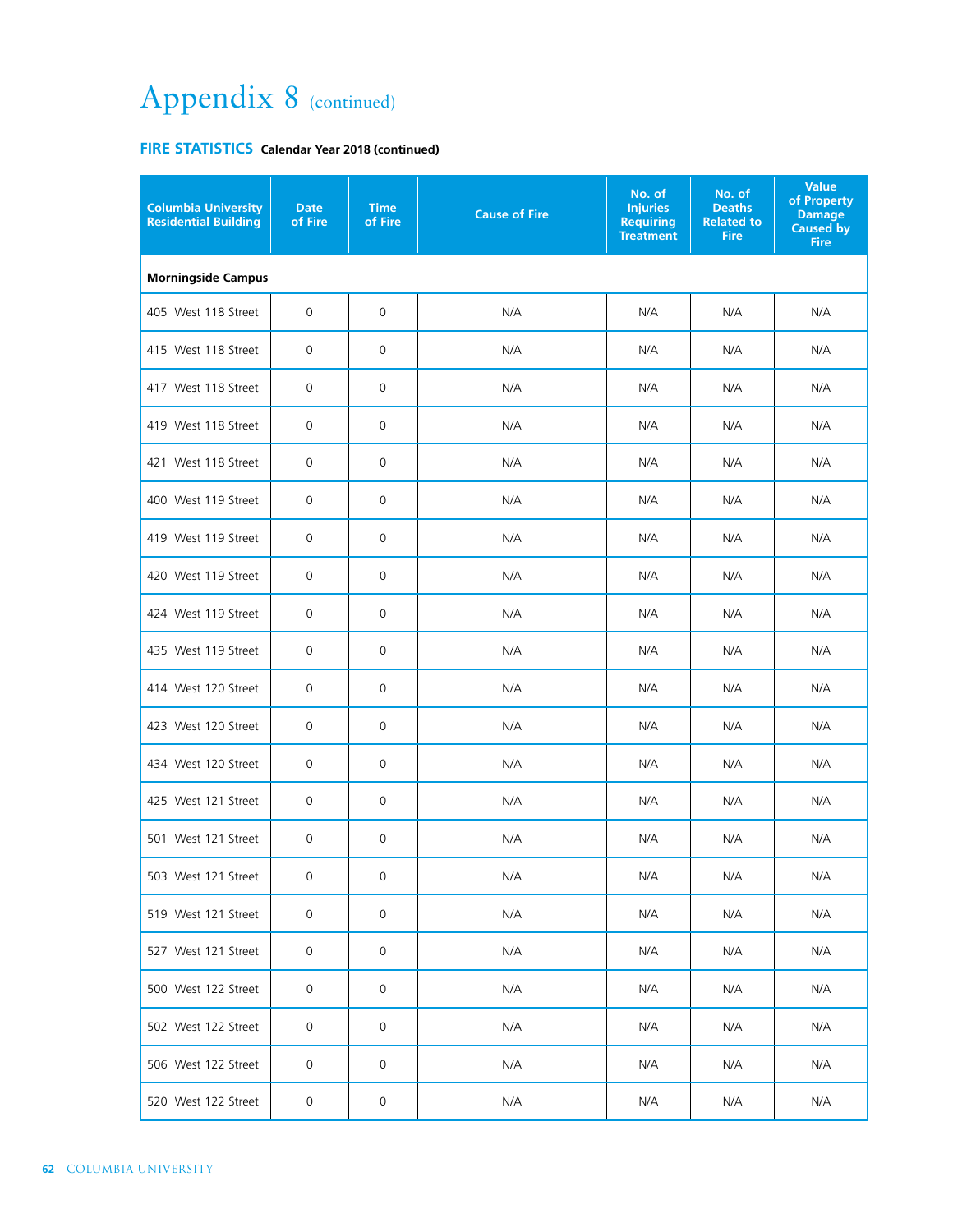| <b>Columbia University</b><br><b>Residential Building</b> | <b>Date</b><br>of Fire | <b>Time</b><br>of Fire | <b>Cause of Fire</b> | No. of<br><b>Injuries</b><br><b>Requiring</b><br><b>Treatment</b> | No. of<br><b>Deaths</b><br><b>Related to</b><br><b>Fire</b> | Value<br>of Property<br><b>Damage</b><br><b>Caused by</b><br><b>Fire</b> |  |  |  |
|-----------------------------------------------------------|------------------------|------------------------|----------------------|-------------------------------------------------------------------|-------------------------------------------------------------|--------------------------------------------------------------------------|--|--|--|
| <b>Morningside Campus</b>                                 |                        |                        |                      |                                                                   |                                                             |                                                                          |  |  |  |
| 524 West 122 Street                                       | $\mathbf 0$            | 0                      | N/A                  | N/A                                                               | N/A                                                         | N/A                                                                      |  |  |  |
| 526 West 122 Street                                       | $\Omega$               | $\Omega$               | N/A                  | N/A                                                               | N/A                                                         | N/A                                                                      |  |  |  |
| 530 West 122 Street                                       | $\mathbf 0$            | $\mathbf 0$            | N/A                  | N/A                                                               | N/A                                                         | N/A                                                                      |  |  |  |
| 540 West 122 Street                                       | $\Omega$               | $\Omega$               | N/A                  | N/A                                                               | N/A                                                         | N/A                                                                      |  |  |  |
| 600 West 122 Street                                       | $\mathbf 0$            | $\mathbf 0$            | N/A                  | N/A                                                               | N/A                                                         | N/A                                                                      |  |  |  |
| <b>Medical Center Campus</b>                              |                        |                        |                      |                                                                   |                                                             |                                                                          |  |  |  |
| <b>Bard Hall</b>                                          | $\Omega$               | $\Omega$               | N/A                  | N/A                                                               | N/A                                                         | N/A                                                                      |  |  |  |
| Georgian                                                  | $\mathbf 0$            | $\mathbf 0$            | N/A                  | N/A                                                               | N/A                                                         | N/A                                                                      |  |  |  |
| 60 Haven Avenue                                           | $\Omega$               | $\Omega$               | N/A                  | N/A                                                               | N/A                                                         | N/A                                                                      |  |  |  |
| 100 Haven Avenue                                          | $\mathbf 0$            | $\Omega$               | N/A                  | N/A                                                               | N/A                                                         | N/A                                                                      |  |  |  |
| 154 Haven Avenue                                          | $\mathbf 0$            | $\Omega$               | N/A                  | N/A                                                               | N/A                                                         | N/A                                                                      |  |  |  |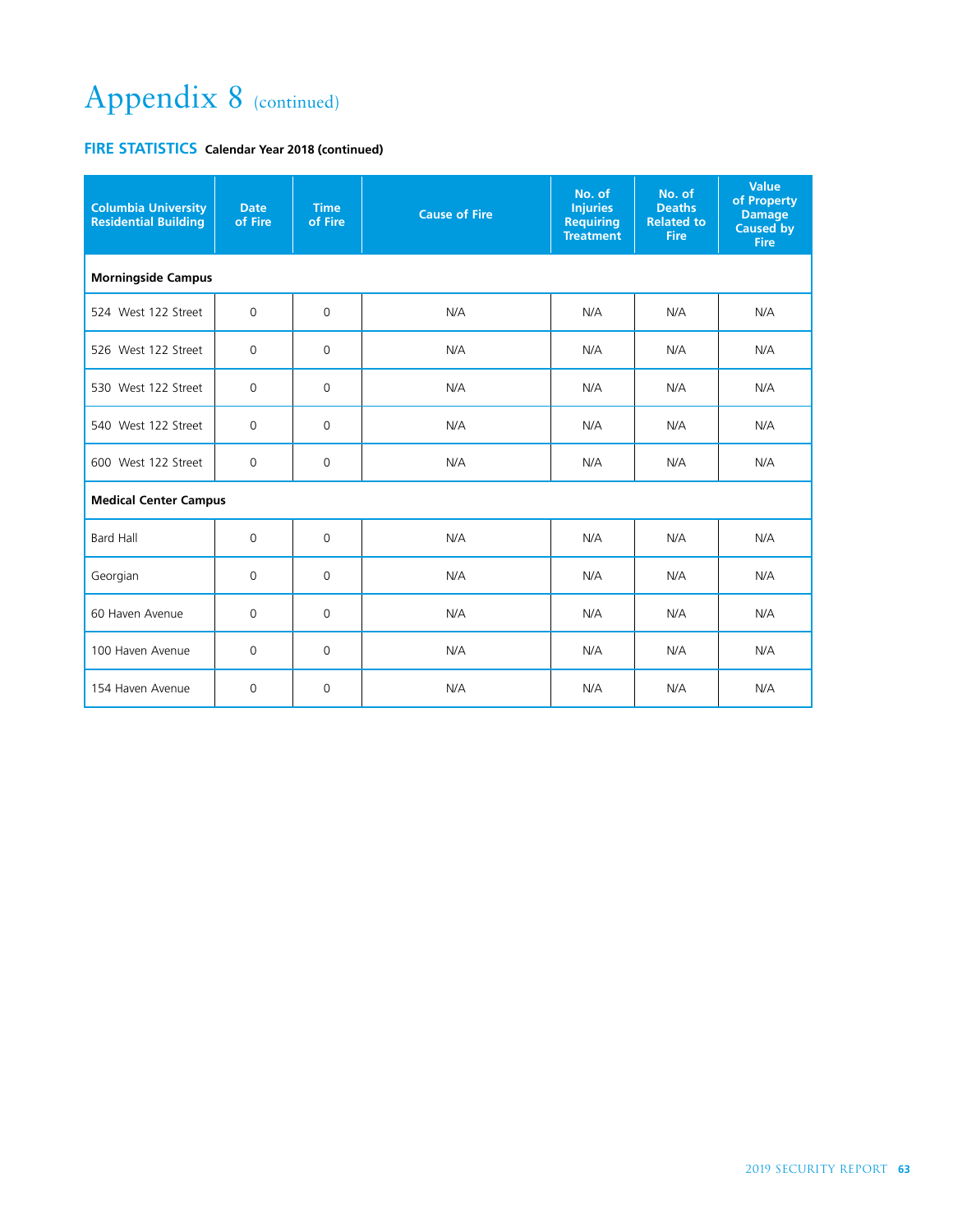#### **FIRE STATISTICS Calendar Year 2017**

| <b>Columbia University</b><br><b>Residential Building</b> | <b>Date</b><br>of Fire | <b>Time</b><br>of Fire | <b>Cause of Fire</b>            | No. of<br><b>Injuries</b><br><b>Requiring</b><br><b>Treatment</b> | No. of<br><b>Deaths</b><br><b>Related to</b><br><b>Fire</b> | <b>Value</b><br>of Property<br><b>Damage</b><br>Caused by<br><b>Fire</b> |  |  |  |
|-----------------------------------------------------------|------------------------|------------------------|---------------------------------|-------------------------------------------------------------------|-------------------------------------------------------------|--------------------------------------------------------------------------|--|--|--|
| <b>Morningside Campus</b>                                 |                        |                        |                                 |                                                                   |                                                             |                                                                          |  |  |  |
| Watt Hall                                                 | 1/16/17                | 11:23<br>a.m.          | Unintentional: cooking          | N/A                                                               | N/A                                                         | \$0.00                                                                   |  |  |  |
| Schapiro Hall                                             | 9/30/17                | 7:46 p.m.              | Unintentional: cooking          | N/A                                                               | N/A                                                         | \$0.00                                                                   |  |  |  |
| Wien Hall                                                 | 9/30/17                | 9:15 p.m.              | Unintentional: smoking material | N/A                                                               | N/A                                                         | \$0.00                                                                   |  |  |  |
| Ruggles Hall                                              | 11/30/17               | 11:14<br>p.m.          | Unintentional: electrical       | N/A                                                               | N/A                                                         | \$325,000.00                                                             |  |  |  |
| East Campus                                               | 12/3/17                | 10:45 p.m.             | Unintentional: open flame       | N/A                                                               | N/A                                                         | \$0.00                                                                   |  |  |  |
| Broadway Res.                                             | 0                      | $\mathbf 0$            | N/A                             | N/A                                                               | N/A                                                         | N/A                                                                      |  |  |  |
| Carman Hall                                               | $\mathbf 0$            | $\mathbf 0$            | N/A                             | N/A                                                               | N/A                                                         | N/A                                                                      |  |  |  |
| Fairholm                                                  | 0                      | $\mathbf 0$            | N/A                             | N/A                                                               | N/A                                                         | N/A                                                                      |  |  |  |
| Furnald Hall                                              | $\mathsf{O}\xspace$    | $\mathsf{O}\xspace$    | N/A                             | N/A                                                               | N/A                                                         | N/A                                                                      |  |  |  |
| Harmony Hall                                              | $\mathbf 0$            | $\mathbf 0$            | N/A                             | N/A                                                               | N/A                                                         | N/A                                                                      |  |  |  |
| Hartley Hall                                              | 0                      | 0                      | N/A                             | N/A                                                               | N/A                                                         | N/A                                                                      |  |  |  |
| Hogan Hall                                                | $\mathsf{O}\xspace$    | $\mathbf 0$            | N/A                             | N/A                                                               | N/A                                                         | N/A                                                                      |  |  |  |
| John Jay Hall                                             | $\mathbf 0$            | $\mathbf 0$            | N/A                             | N/A                                                               | N/A                                                         | N/A                                                                      |  |  |  |
| Lenfest Hall                                              | 0                      | 0                      | N/A                             | N/A                                                               | N/A                                                         | N/A                                                                      |  |  |  |
| McBain Hall                                               | 0                      | $\mathbf 0$            | N/A                             | N/A                                                               | N/A                                                         | N/A                                                                      |  |  |  |
| River Hall                                                | $\mathsf{O}\xspace$    | 0                      | N/A                             | N/A                                                               | N/A                                                         | N/A                                                                      |  |  |  |
| Wallach Hall                                              | $\mathsf{O}\xspace$    | $\mathbf 0$            | N/A                             | N/A                                                               | N/A                                                         | N/A                                                                      |  |  |  |
| Woodbridge Hall                                           | $\mathsf{O}\xspace$    | $\mathsf{O}\xspace$    | N/A                             | N/A                                                               | N/A                                                         | N/A                                                                      |  |  |  |
| 2700 Broadway                                             | $\mathsf{O}\xspace$    | $\mathsf{O}\xspace$    | N/A                             | N/A                                                               | N/A                                                         | N/A                                                                      |  |  |  |
| 15 Claremont Ave                                          | $\mathsf{O}\xspace$    | $\mathsf{O}\xspace$    | N/A                             | N/A                                                               | N/A                                                         | N/A                                                                      |  |  |  |
| 21 Claremont Ave                                          | $\mathsf{O}\xspace$    | $\mathsf{O}\xspace$    | N/A                             | N/A                                                               | N/A                                                         | N/A                                                                      |  |  |  |
| 25 Claremont Ave                                          | $\mathsf{O}\xspace$    | $\mathsf{O}\xspace$    | N/A                             | N/A                                                               | N/A                                                         | N/A                                                                      |  |  |  |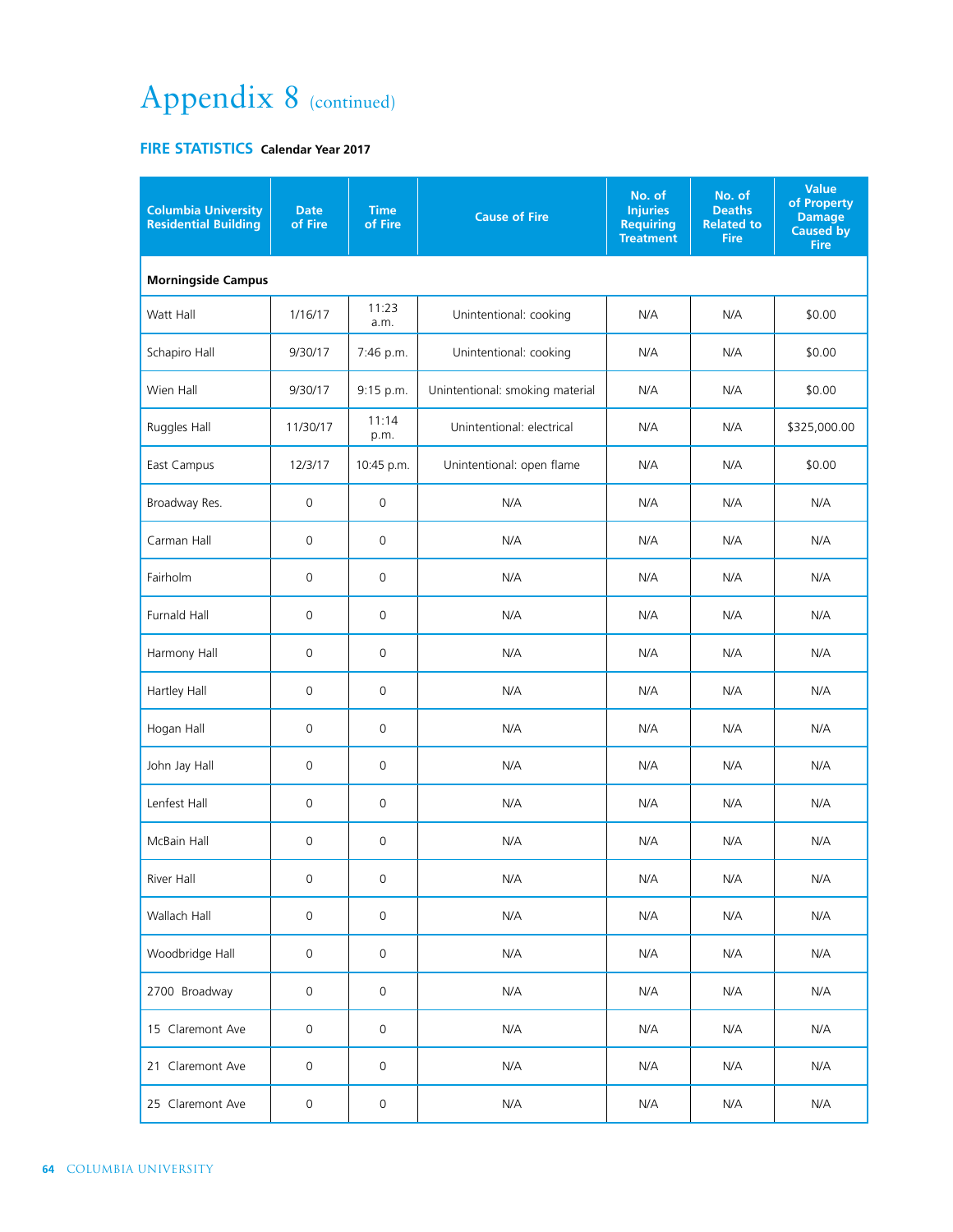| <b>Columbia University</b><br><b>Residential Building</b> | <b>Date</b><br>of Fire | <b>Time</b><br>of Fire | <b>Cause of Fire</b> | No. of<br><b>Injuries</b><br><b>Requiring</b><br><b>Treatment</b> | No. of<br><b>Deaths</b><br><b>Related to</b><br><b>Fire</b> | <b>Value</b><br>of Property<br><b>Damage</b><br>Caused by<br><b>Fire</b> |  |  |  |
|-----------------------------------------------------------|------------------------|------------------------|----------------------|-------------------------------------------------------------------|-------------------------------------------------------------|--------------------------------------------------------------------------|--|--|--|
| <b>Morningside Campus</b>                                 |                        |                        |                      |                                                                   |                                                             |                                                                          |  |  |  |
| 47 Claremont Ave                                          | $\mathbf 0$            | 0                      | N/A                  | N/A                                                               | N/A                                                         | N/A                                                                      |  |  |  |
| 150 Claremont Ave                                         | $\mathbf 0$            | $\mathsf 0$            | N/A                  | N/A                                                               | N/A                                                         | N/A                                                                      |  |  |  |
| 181 Claremont Ave                                         | $\mathbf 0$            | 0                      | N/A                  | N/A                                                               | N/A                                                         | N/A                                                                      |  |  |  |
| 189 Claremont Ave                                         | 0                      | 0                      | N/A                  | N/A                                                               | N/A                                                         | N/A                                                                      |  |  |  |
| 191 Claremont Ave                                         | 0                      | 0                      | N/A                  | N/A                                                               | N/A                                                         | N/A                                                                      |  |  |  |
| 195 Claremont Ave                                         | $\mathbf 0$            | 0                      | N/A                  | N/A                                                               | N/A                                                         | N/A                                                                      |  |  |  |
| 950 Columbus Ave                                          | 0                      | 0                      | N/A                  | N/A                                                               | N/A                                                         | N/A                                                                      |  |  |  |
| 124 La Salle Street                                       | $\mathbf 0$            | 0                      | N/A                  | N/A                                                               | N/A                                                         | N/A                                                                      |  |  |  |
| 90 Morningside Drive                                      | $\mathbf 0$            | 0                      | N/A                  | N/A                                                               | N/A                                                         | N/A                                                                      |  |  |  |
| 100 Morningside<br>Drive                                  | $\overline{0}$         | $\mathsf{O}\xspace$    | N/A                  | N/A                                                               | N/A                                                         | N/A                                                                      |  |  |  |
| 110 Morningside<br>Drive                                  | $\mathbf 0$            | 0                      | N/A                  | N/A                                                               | N/A                                                         | N/A                                                                      |  |  |  |
| 130 Morningside<br><b>Drive</b>                           | $\mathbf 0$            | 0                      | N/A                  | N/A                                                               | N/A                                                         | N/A                                                                      |  |  |  |
| 362 Riverside Drive                                       | $\mathbf 0$            | 0                      | N/A                  | N/A                                                               | N/A                                                         | N/A                                                                      |  |  |  |
| 415 Riverside Drive                                       | 0                      | 0                      | N/A                  | N/A                                                               | N/A                                                         | N/A                                                                      |  |  |  |
| 435 Riverside Drive                                       | $\mathbf 0$            | 0                      | N/A                  | N/A                                                               | N/A                                                         | N/A                                                                      |  |  |  |
| 450 Riverside Drive                                       | 0                      | 0                      | N/A                  | N/A                                                               | N/A                                                         | N/A                                                                      |  |  |  |
| 452 Riverside Drive                                       | 0                      | $\mathsf 0$            | N/A                  | N/A                                                               | N/A                                                         | N/A                                                                      |  |  |  |
| 454 Riverside Drive                                       | 0                      | 0                      | N/A                  | N/A                                                               | N/A                                                         | N/A                                                                      |  |  |  |
| 456 Riverside Drive                                       | 0                      | 0                      | N/A                  | N/A                                                               | N/A                                                         | N/A                                                                      |  |  |  |
| 528 Riverside Drive                                       | 0                      | 0                      | N/A                  | N/A                                                               | N/A                                                         | N/A                                                                      |  |  |  |
| 530 Riverside Drive                                       | 0                      | 0                      | N/A                  | N/A                                                               | N/A                                                         | N/A                                                                      |  |  |  |
| 547 Riverside Drive                                       | 0                      | 0                      | N/A                  | N/A                                                               | N/A                                                         | N/A                                                                      |  |  |  |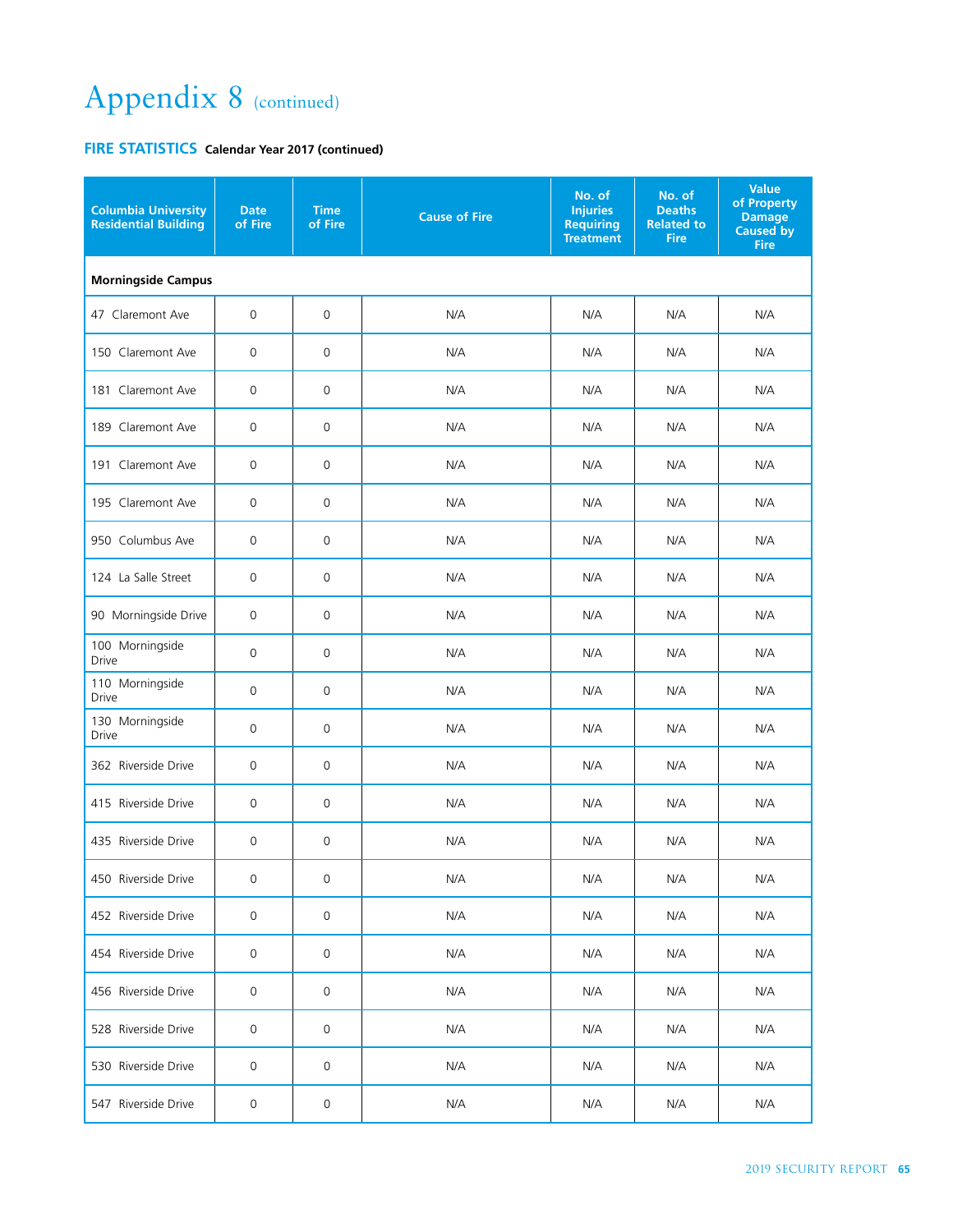| <b>Columbia University</b><br><b>Residential Building</b> | <b>Date</b><br>of Fire | <b>Time</b><br>of Fire | <b>Cause of Fire</b> | No. of<br><b>Injuries</b><br><b>Requiring</b><br><b>Treatment</b> | No. of<br><b>Deaths</b><br><b>Related to</b><br><b>Fire</b> | <b>Value</b><br>of Property<br><b>Damage</b><br><b>Caused by</b><br><b>Fire</b> |  |  |
|-----------------------------------------------------------|------------------------|------------------------|----------------------|-------------------------------------------------------------------|-------------------------------------------------------------|---------------------------------------------------------------------------------|--|--|
| <b>Morningside Campus</b>                                 |                        |                        |                      |                                                                   |                                                             |                                                                                 |  |  |
| 548 Riverside Drive                                       | $\mathbf 0$            | $\mathbf 0$            | N/A                  | N/A                                                               | N/A                                                         | N/A                                                                             |  |  |
| 549 Riverside Drive                                       | $\mathbf 0$            | $\mathbf 0$            | N/A                  | N/A                                                               | N/A                                                         | N/A                                                                             |  |  |
| 560 Riverside Drive                                       | 0                      | 0                      | N/A                  | N/A                                                               | N/A                                                         | N/A                                                                             |  |  |
| 18 West 108 Street                                        | 0                      | 0                      | N/A                  | N/A                                                               | N/A                                                         | N/A                                                                             |  |  |
| 74 West 108 Street                                        | $\mathbf 0$            | $\mathbf 0$            | N/A                  | N/A                                                               | N/A                                                         | N/A                                                                             |  |  |
| 61-63 West 108<br>Street                                  | 0                      | $\mathbf 0$            | N/A                  | N/A                                                               | N/A                                                         | N/A                                                                             |  |  |
| 518 West 111 Street                                       | 0                      | $\mathbf 0$            | N/A                  | N/A                                                               | N/A                                                         | N/A                                                                             |  |  |
| 521 West 111 Street                                       | 0                      | $\mathbf 0$            | N/A                  | N/A                                                               | N/A                                                         | N/A                                                                             |  |  |
| 529 West 111 Street                                       | 0                      | 0                      | N/A                  | N/A                                                               | N/A                                                         | N/A                                                                             |  |  |
| 535 West 111 Street                                       | $\mathbf 0$            | $\mathbf 0$            | N/A                  | N/A                                                               | N/A                                                         | N/A                                                                             |  |  |
| 509 West 112 Street                                       | 0                      | 0                      | N/A                  | N/A                                                               | N/A                                                         | N/A                                                                             |  |  |
| 511 West 112 Street                                       | 0                      | $\mathbf 0$            | N/A                  | N/A                                                               | N/A                                                         | N/A                                                                             |  |  |
| 512 West 112 Street                                       | $\mathbf 0$            | $\mathbf 0$            | N/A                  | N/A                                                               | N/A                                                         | N/A                                                                             |  |  |
| 520 West 112 Street                                       | 0                      | 0                      | N/A                  | N/A                                                               | N/A                                                         | N/A                                                                             |  |  |
| 521 West 112 Street                                       | 0                      | 0                      | N/A                  | N/A                                                               | N/A                                                         | N/A                                                                             |  |  |
| 522 West 112 Street                                       | 0                      | 0                      | N/A                  | N/A                                                               | N/A                                                         | N/A                                                                             |  |  |
| 523 West 112 Street                                       | $\mathsf{O}\xspace$    | $\mathbf 0$            | N/A                  | N/A                                                               | N/A                                                         | N/A                                                                             |  |  |
| 526 West 112 Street                                       | 0                      | 0                      | N/A                  | N/A                                                               | N/A                                                         | N/A                                                                             |  |  |
| 530 West 112 Street                                       | 0                      | 0                      | N/A                  | N/A                                                               | N/A                                                         | N/A                                                                             |  |  |
| 531 West 112 Street                                       | 0                      | 0                      | N/A                  | N/A                                                               | N/A                                                         | N/A                                                                             |  |  |
| 535 West 112 Street                                       | 0                      | 0                      | N/A                  | N/A                                                               | N/A                                                         | N/A                                                                             |  |  |
| 539 West 112 Street                                       | $\mathsf{O}$           | $\mathsf{O}\xspace$    | N/A                  | N/A                                                               | N/A                                                         | N/A                                                                             |  |  |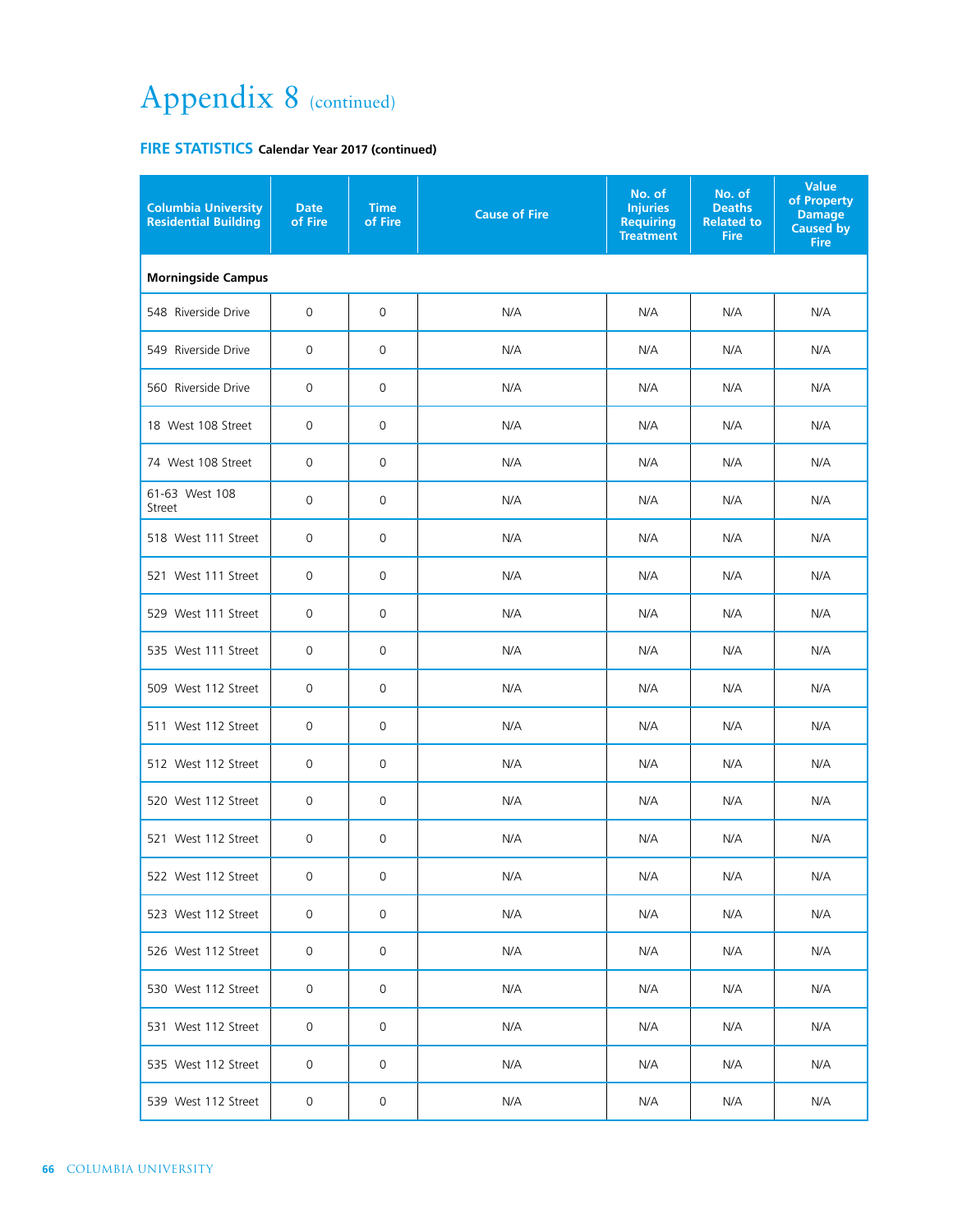| <b>Columbia University</b><br><b>Residential Building</b> | <b>Date</b><br>of Fire | <b>Time</b><br>of Fire | <b>Cause of Fire</b> | No. of<br><b>Injuries</b><br><b>Requiring</b><br><b>Treatment</b> | No. of<br><b>Deaths</b><br><b>Related to</b><br><b>Fire</b> | <b>Value</b><br>of Property<br><b>Damage</b><br>Caused by<br><b>Fire</b> |  |  |  |
|-----------------------------------------------------------|------------------------|------------------------|----------------------|-------------------------------------------------------------------|-------------------------------------------------------------|--------------------------------------------------------------------------|--|--|--|
| <b>Morningside Campus</b>                                 |                        |                        |                      |                                                                   |                                                             |                                                                          |  |  |  |
| 540 West 112 Street                                       | $\mathbf 0$            | 0                      | N/A                  | N/A                                                               | N/A                                                         | N/A                                                                      |  |  |  |
| 542 West 112 Street                                       | 0                      | 0                      | N/A                  | N/A                                                               | N/A                                                         | N/A                                                                      |  |  |  |
| 601 West 112 Street                                       | 0                      | 0                      | N/A                  | N/A                                                               | N/A                                                         | N/A                                                                      |  |  |  |
| 502 West 113 Street                                       | $\mathbf 0$            | 0                      | N/A                  | N/A                                                               | N/A                                                         | N/A                                                                      |  |  |  |
| 506 West 113 Street                                       | $\mathbf 0$            | 0                      | N/A                  | N/A                                                               | N/A                                                         | N/A                                                                      |  |  |  |
| 507 West 113 Street                                       | 0                      | 0                      | N/A                  | N/A                                                               | N/A                                                         | N/A                                                                      |  |  |  |
| 511 West 113 Street                                       | $\mathbf 0$            | 0                      | N/A                  | N/A                                                               | N/A                                                         | N/A                                                                      |  |  |  |
| 523 West 113 Street                                       | $\mathbf 0$            | 0                      | N/A                  | N/A                                                               | N/A                                                         | N/A                                                                      |  |  |  |
| 525 West 113 Street                                       | 0                      | 0                      | N/A                  | N/A                                                               | N/A                                                         | N/A                                                                      |  |  |  |
| 526 West 113 Street                                       | $\mathbf 0$            | 0                      | N/A                  | N/A                                                               | N/A                                                         | N/A                                                                      |  |  |  |
| 530 West 113 Street                                       | $\mathbf 0$            | 0                      | N/A                  | N/A                                                               | N/A                                                         | N/A                                                                      |  |  |  |
| 531 West 113 Street                                       | 0                      | 0                      | N/A                  | N/A                                                               | N/A                                                         | N/A                                                                      |  |  |  |
| 535 West 113 Street                                       | 0                      | 0                      | N/A                  | N/A                                                               | N/A                                                         | N/A                                                                      |  |  |  |
| 536 West 113 Street                                       | 0                      | 0                      | N/A                  | N/A                                                               | N/A                                                         | N/A                                                                      |  |  |  |
| 540 West 113 Street                                       | 0                      | 0                      | N/A                  | N/A                                                               | N/A                                                         | N/A                                                                      |  |  |  |
| 541 West 113 Street                                       | 0                      | 0                      | N/A                  | N/A                                                               | N/A                                                         | N/A                                                                      |  |  |  |
| 542 West 113 Street                                       | 0                      | 0                      | N/A                  | N/A                                                               | N/A                                                         | N/A                                                                      |  |  |  |
| 544 West 113 Street                                       | 0                      | 0                      | N/A                  | N/A                                                               | N/A                                                         | N/A                                                                      |  |  |  |
| 548 West 113 Street                                       | 0                      | 0                      | N/A                  | N/A                                                               | N/A                                                         | N/A                                                                      |  |  |  |
| 550 West 113 Street                                       | 0                      | 0                      | N/A                  | N/A                                                               | N/A                                                         | N/A                                                                      |  |  |  |
| 552 West 113 Street                                       | 0                      | 0                      | N/A                  | N/A                                                               | N/A                                                         | N/A                                                                      |  |  |  |
| 554 West 113 Street                                       | 0                      | 0                      | N/A                  | N/A                                                               | N/A                                                         | N/A                                                                      |  |  |  |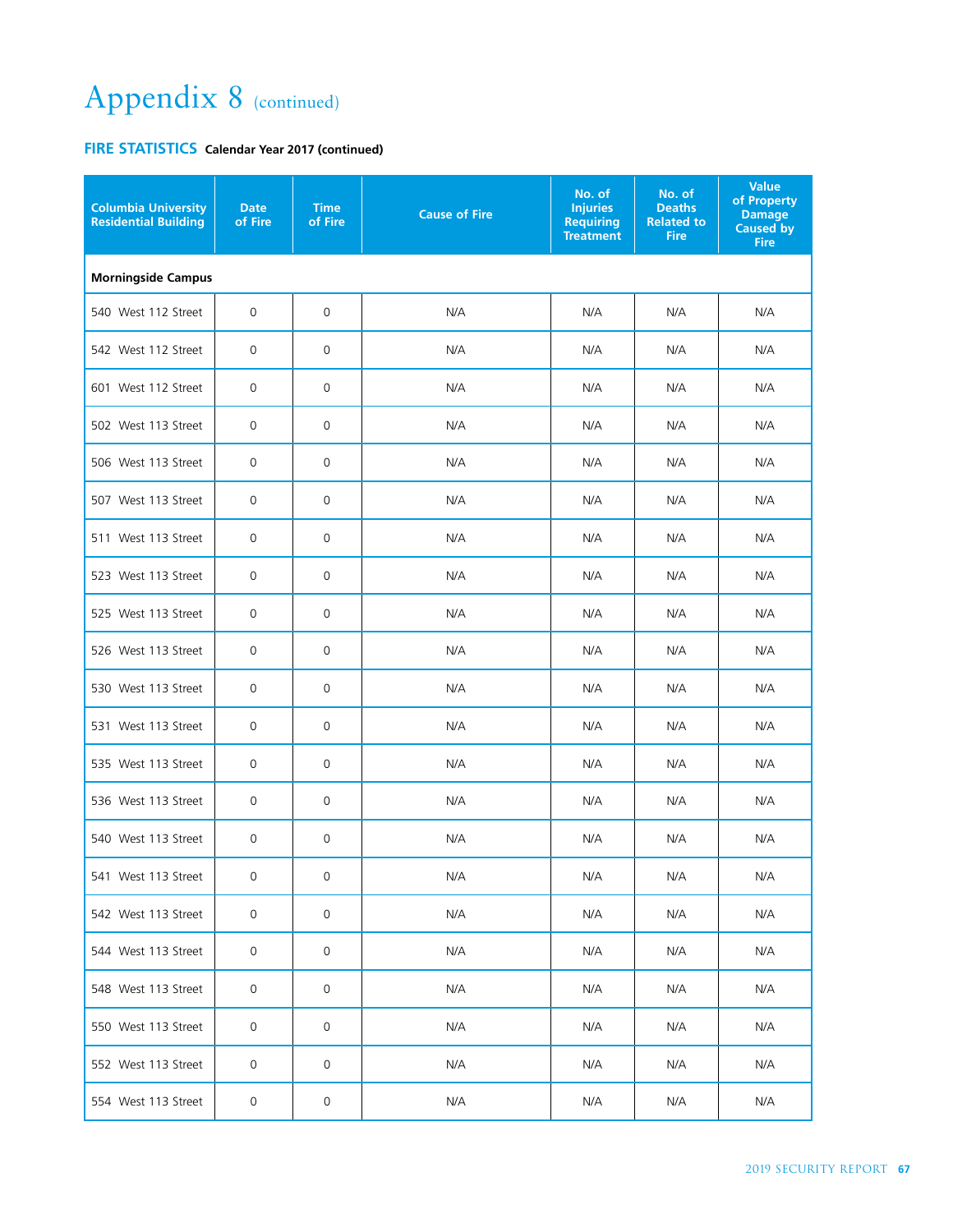| <b>Columbia University</b><br><b>Residential Building</b> | <b>Date</b><br>of Fire | <b>Time</b><br>of Fire | <b>Cause of Fire</b> | No. of<br><b>Injuries</b><br><b>Requiring</b><br><b>Treatment</b> | No. of<br><b>Deaths</b><br><b>Related to</b><br><b>Fire</b> | <b>Value</b><br>of Property<br><b>Damage</b><br><b>Caused by</b><br><b>Fire</b> |  |  |  |
|-----------------------------------------------------------|------------------------|------------------------|----------------------|-------------------------------------------------------------------|-------------------------------------------------------------|---------------------------------------------------------------------------------|--|--|--|
| <b>Morningside Campus</b>                                 |                        |                        |                      |                                                                   |                                                             |                                                                                 |  |  |  |
| 556 West 113 Street                                       | 0                      | 0                      | N/A                  | N/A                                                               | N/A                                                         | N/A                                                                             |  |  |  |
| 558 West 113 Street                                       | 0                      | $\mathbf 0$            | N/A                  | N/A                                                               | N/A                                                         | N/A                                                                             |  |  |  |
| 560 West 113 Street                                       | $\mathbf 0$            | 0                      | N/A                  | N/A                                                               | N/A                                                         | N/A                                                                             |  |  |  |
| 600 West 113 Street                                       | $\mathbf 0$            | $\mathbf 0$            | N/A                  | N/A                                                               | N/A                                                         | N/A                                                                             |  |  |  |
| 601 West 113 Street                                       | $\mathbf 0$            | 0                      | N/A                  | N/A                                                               | N/A                                                         | N/A                                                                             |  |  |  |
| 608 West 113 Street                                       | 0                      | 0                      | N/A                  | N/A                                                               | N/A                                                         | N/A                                                                             |  |  |  |
| 610 West 113 Street                                       | $\mathsf{O}\xspace$    | 0                      | N/A                  | N/A                                                               | N/A                                                         | N/A                                                                             |  |  |  |
| 614 West 113 Street                                       | 0                      | 0                      | N/A                  | N/A                                                               | N/A                                                         | N/A                                                                             |  |  |  |
| 619 West 113 Street                                       | 0                      | 0                      | N/A                  | N/A                                                               | N/A                                                         | N/A                                                                             |  |  |  |
| 514 West 114 Street                                       | 0                      | 0                      | N/A                  | N/A                                                               | N/A                                                         | N/A                                                                             |  |  |  |
| 520 West 114 Street                                       | 0                      | 0                      | N/A                  | N/A                                                               | N/A                                                         | N/A                                                                             |  |  |  |
| 524 West 114 Street                                       | 0                      | 0                      | N/A                  | N/A                                                               | N/A                                                         | N/A                                                                             |  |  |  |
| 526 West 114 Street                                       | $\mathsf{O}\xspace$    | 0                      | N/A                  | N/A                                                               | N/A                                                         | N/A                                                                             |  |  |  |
| 528 West 114 Street                                       | 0                      | 0                      | N/A                  | N/A                                                               | N/A                                                         | N/A                                                                             |  |  |  |
| 530 West 114 Street                                       | 0                      | 0                      | N/A                  | N/A                                                               | N/A                                                         | N/A                                                                             |  |  |  |
| 534 West 114 Street                                       | 0                      | 0                      | N/A                  | N/A                                                               | N/A                                                         | N/A                                                                             |  |  |  |
| 536 West 114 Street                                       | 0                      | 0                      | N/A                  | N/A                                                               | N/A                                                         | N/A                                                                             |  |  |  |
| 540 West 114 Street                                       | 0                      | 0                      | N/A                  | N/A                                                               | N/A                                                         | N/A                                                                             |  |  |  |
| 542 West 114 Street                                       | 0                      | 0                      | N/A                  | N/A                                                               | N/A                                                         | N/A                                                                             |  |  |  |
| 544 West 114 Street                                       | 0                      | 0                      | N/A                  | N/A                                                               | N/A                                                         | N/A                                                                             |  |  |  |
| 546 West 114 Street                                       | 0                      | 0                      | N/A                  | N/A                                                               | N/A                                                         | N/A                                                                             |  |  |  |
| 548 West 114 Street                                       | 0                      | 0                      | N/A                  | N/A                                                               | N/A                                                         | N/A                                                                             |  |  |  |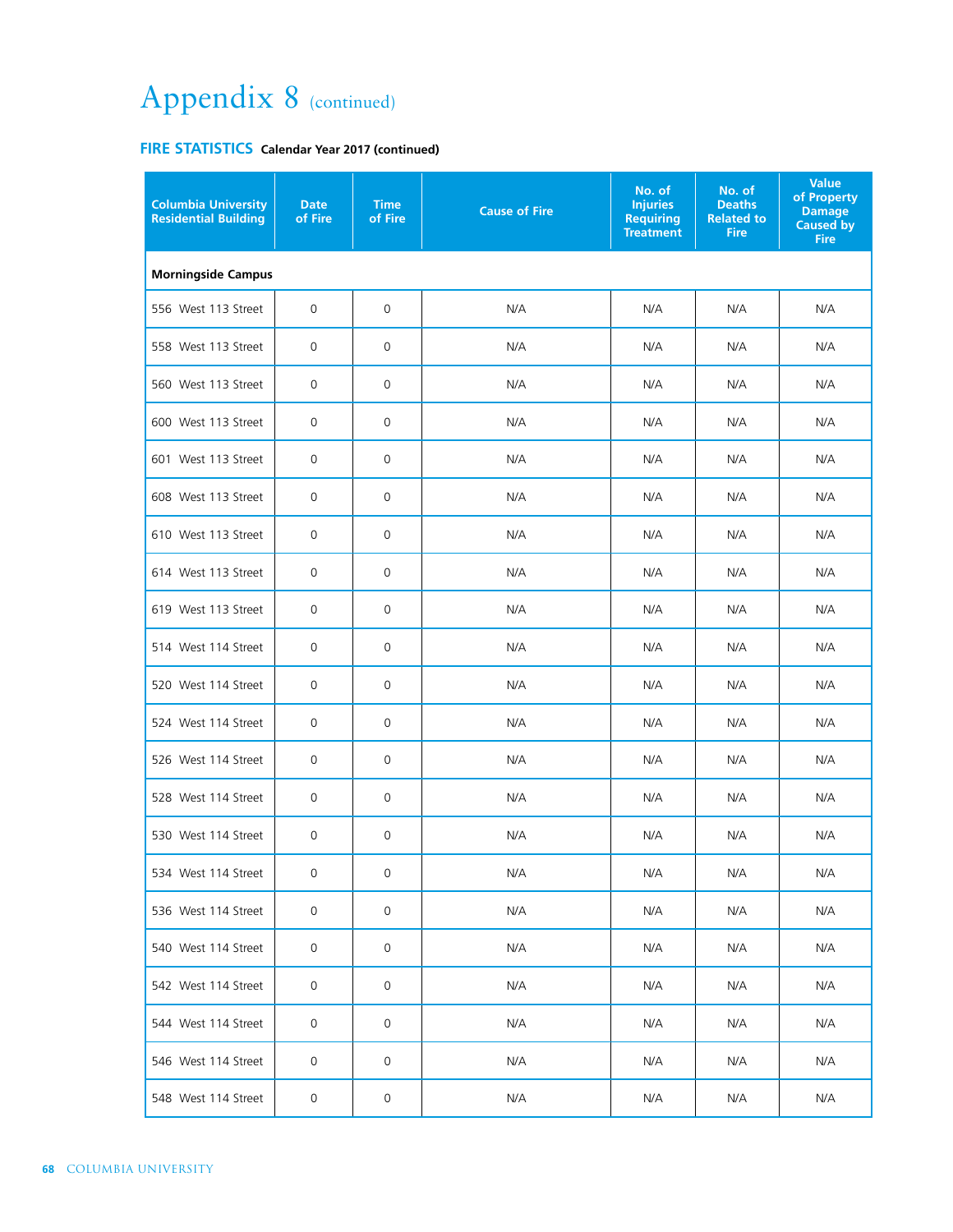| <b>Columbia University</b><br><b>Residential Building</b> | <b>Date</b><br>of Fire | <b>Time</b><br>of Fire | <b>Cause of Fire</b> | No. of<br><b>Injuries</b><br><b>Requiring</b><br><b>Treatment</b> | No. of<br><b>Deaths</b><br><b>Related to</b><br><b>Fire</b> | Value<br>of Property<br><b>Damage</b><br><b>Caused by</b><br><b>Fire</b> |  |  |  |
|-----------------------------------------------------------|------------------------|------------------------|----------------------|-------------------------------------------------------------------|-------------------------------------------------------------|--------------------------------------------------------------------------|--|--|--|
| <b>Morningside Campus</b>                                 |                        |                        |                      |                                                                   |                                                             |                                                                          |  |  |  |
| 552 West 114 Street                                       | $\mathbf 0$            | 0                      | N/A                  | N/A                                                               | N/A                                                         | N/A                                                                      |  |  |  |
| 554 West 114 Street                                       | $\mathbf 0$            | 0                      | N/A                  | N/A                                                               | N/A                                                         | N/A                                                                      |  |  |  |
| 600 West 114 Street                                       | $\mathbf 0$            | 0                      | N/A                  | N/A                                                               | N/A                                                         | N/A                                                                      |  |  |  |
| 604 West 114 Street                                       | $\mathbf 0$            | $\mathbf 0$            | N/A                  | N/A                                                               | N/A                                                         | N/A                                                                      |  |  |  |
| 606 West 114 Street                                       | $\mathbf 0$            | 0                      | N/A                  | N/A                                                               | N/A                                                         | N/A                                                                      |  |  |  |
| 608 West 114 Street                                       | 0                      | 0                      | N/A                  | N/A                                                               | N/A                                                         | N/A                                                                      |  |  |  |
| 610 West 114 Street                                       | $\mathbf 0$            | 0                      | N/A                  | N/A                                                               | N/A                                                         | N/A                                                                      |  |  |  |
| 612 West 114 Street                                       | $\mathbf 0$            | 0                      | N/A                  | N/A                                                               | N/A                                                         | N/A                                                                      |  |  |  |
| 403 West 115 Street                                       | 0                      | 0                      | N/A                  | N/A                                                               | N/A                                                         | N/A                                                                      |  |  |  |
| 411 West 115 Street                                       | 0                      | 0                      | N/A                  | N/A                                                               | N/A                                                         | N/A                                                                      |  |  |  |
| 415 West 115 Street                                       | 0                      | 0                      | N/A                  | N/A                                                               | N/A                                                         | N/A                                                                      |  |  |  |
| 419 West 115 Street                                       | $\mathbf 0$            | 0                      | N/A                  | N/A                                                               | N/A                                                         | N/A                                                                      |  |  |  |
| 601 West 115 Street                                       | $\mathbf 0$            | $\mathsf{O}\xspace$    | N/A                  | N/A                                                               | N/A                                                         | N/A                                                                      |  |  |  |
| 604 West 115 Street                                       | $\mathbf 0$            | 0                      | N/A                  | N/A                                                               | N/A                                                         | N/A                                                                      |  |  |  |
| 610 West 115 Street                                       | $\mathsf 0$            | $\mathsf{O}\xspace$    | N/A                  | N/A                                                               | N/A                                                         | N/A                                                                      |  |  |  |
| 617 West 115 Street                                       | $\mathsf{O}$           | 0                      | N/A                  | N/A                                                               | N/A                                                         | N/A                                                                      |  |  |  |
| 627 West 115 Street                                       | 0                      | 0                      | N/A                  | N/A                                                               | N/A                                                         | N/A                                                                      |  |  |  |
| 629 West 115 Street                                       | 0                      | 0                      | N/A                  | N/A                                                               | N/A                                                         | N/A                                                                      |  |  |  |
| 420 West 116 Street                                       | 0                      | 0                      | N/A                  | N/A                                                               | N/A                                                         | N/A                                                                      |  |  |  |
| 438 West 116 Street                                       | 0                      | 0                      | N/A                  | N/A                                                               | N/A                                                         | N/A                                                                      |  |  |  |
| 610 West 116 Street                                       | 0                      | 0                      | N/A                  | N/A                                                               | N/A                                                         | N/A                                                                      |  |  |  |
| 401 West 118 Street                                       | 0                      | 0                      | N/A                  | N/A                                                               | N/A                                                         | N/A                                                                      |  |  |  |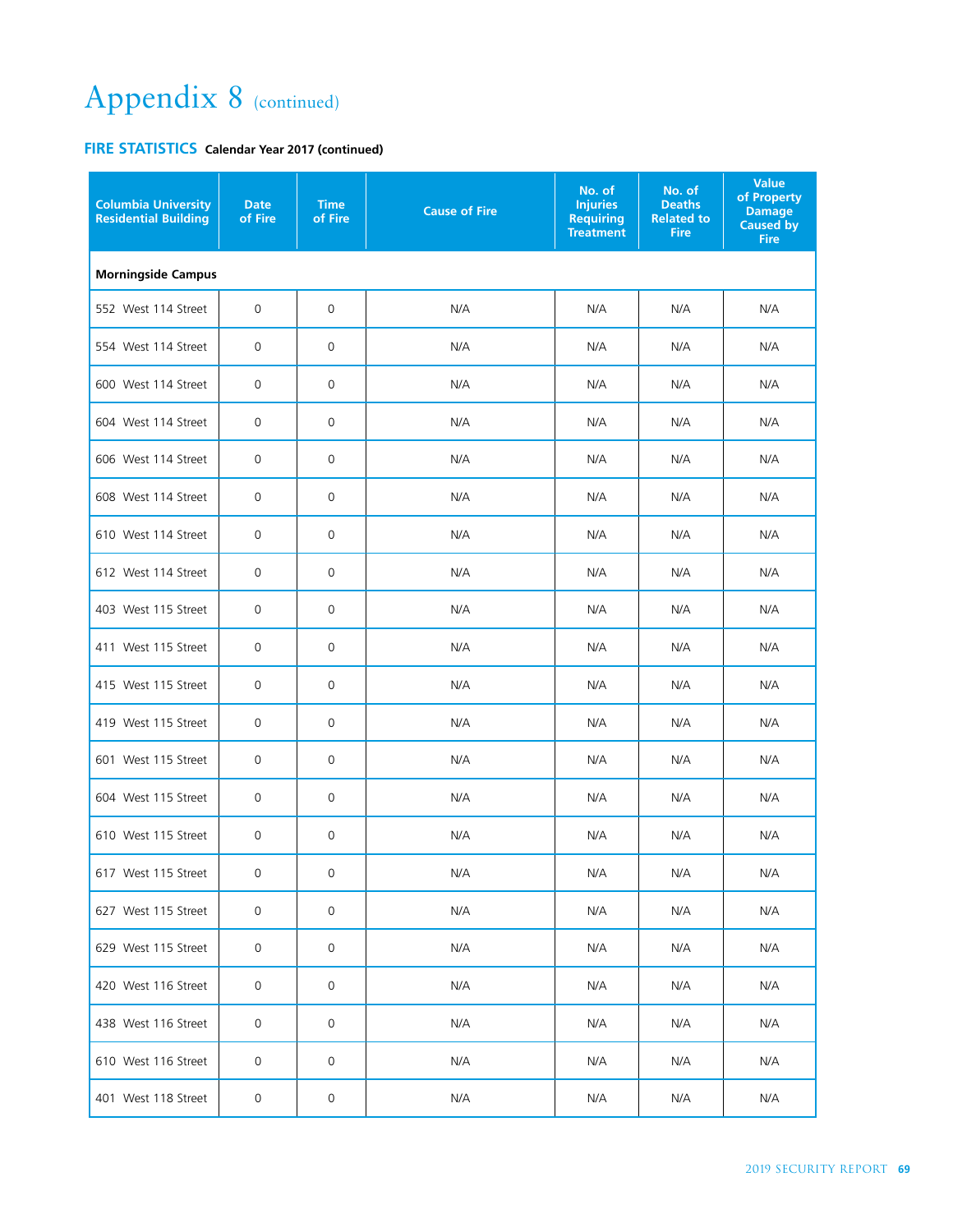| <b>Columbia University</b><br><b>Residential Building</b> | <b>Date</b><br>of Fire | <b>Time</b><br>of Fire | <b>Cause of Fire</b> | No. of<br><b>Injuries</b><br><b>Requiring</b><br><b>Treatment</b> | No. of<br><b>Deaths</b><br><b>Related to</b><br><b>Fire</b> | <b>Value</b><br>of Property<br><b>Damage</b><br><b>Caused by</b><br><b>Fire</b> |  |  |  |
|-----------------------------------------------------------|------------------------|------------------------|----------------------|-------------------------------------------------------------------|-------------------------------------------------------------|---------------------------------------------------------------------------------|--|--|--|
| <b>Morningside Campus</b>                                 |                        |                        |                      |                                                                   |                                                             |                                                                                 |  |  |  |
| 405 West 118 Street                                       | 0                      | $\mathbf 0$            | N/A                  | N/A                                                               | N/A                                                         | N/A                                                                             |  |  |  |
| 415 West 118 Street                                       | 0                      | $\mathbf 0$            | N/A                  | N/A                                                               | N/A                                                         | N/A                                                                             |  |  |  |
| 417 West 118 Street                                       | 0                      | 0                      | N/A                  | N/A                                                               | N/A                                                         | N/A                                                                             |  |  |  |
| 419 West 118 Street                                       | $\mathbf 0$            | $\mathbf 0$            | N/A                  | N/A                                                               | N/A                                                         | N/A                                                                             |  |  |  |
| 421 West 118 Street                                       | 0                      | $\mathbf 0$            | N/A                  | N/A                                                               | N/A                                                         | N/A                                                                             |  |  |  |
| 423 West 118 Street                                       | 0                      | 0                      | N/A                  | N/A                                                               | N/A                                                         | N/A                                                                             |  |  |  |
| 400 West 119 Street                                       | $\mathsf 0$            | $\mathbf 0$            | N/A                  | N/A                                                               | N/A                                                         | N/A                                                                             |  |  |  |
| 419 West 119 Street                                       | 0                      | 0                      | N/A                  | N/A                                                               | N/A                                                         | N/A                                                                             |  |  |  |
| 420 West 119 Street                                       | 0                      | 0                      | N/A                  | N/A                                                               | N/A                                                         | N/A                                                                             |  |  |  |
| 424 West 119 Street                                       | 0                      | 0                      | N/A                  | N/A                                                               | N/A                                                         | N/A                                                                             |  |  |  |
| 435 West 119 Street                                       | 0                      | 0                      | N/A                  | N/A                                                               | N/A                                                         | N/A                                                                             |  |  |  |
| 414 West 120 Street                                       | $\mathbf 0$            | 0                      | N/A                  | N/A                                                               | N/A                                                         | N/A                                                                             |  |  |  |
| 423 West 120 Street                                       | 0                      | $\mathbf 0$            | N/A                  | N/A                                                               | N/A                                                         | N/A                                                                             |  |  |  |
| 434 West 120 Street                                       | 0                      | $\mathsf{O}\xspace$    | N/A                  | N/A                                                               | N/A                                                         | N/A                                                                             |  |  |  |
| 425 West 121 Street                                       | 0                      | $\mathbf 0$            | N/A                  | N/A                                                               | N/A                                                         | N/A                                                                             |  |  |  |
| 501 West 121 Street                                       | 0                      | 0                      | N/A                  | N/A                                                               | N/A                                                         | N/A                                                                             |  |  |  |
| 503 West 121 Street                                       | 0                      | 0                      | N/A                  | N/A                                                               | N/A                                                         | N/A                                                                             |  |  |  |
| 519 West 121 Street                                       | 0                      | 0                      | N/A                  | N/A                                                               | N/A                                                         | N/A                                                                             |  |  |  |
| 527 West 121 Street                                       | 0                      | $\mathbf 0$            | N/A                  | N/A                                                               | N/A                                                         | N/A                                                                             |  |  |  |
| 500 West 122 Street                                       | 0                      | $\mathbf 0$            | N/A                  | N/A                                                               | N/A                                                         | N/A                                                                             |  |  |  |
| 502 West 122 Street                                       | 0                      | $\mathbf 0$            | N/A                  | N/A                                                               | N/A                                                         | N/A                                                                             |  |  |  |
| 506 West 122 Street                                       | 0                      | 0                      | N/A                  | N/A                                                               | N/A                                                         | N/A                                                                             |  |  |  |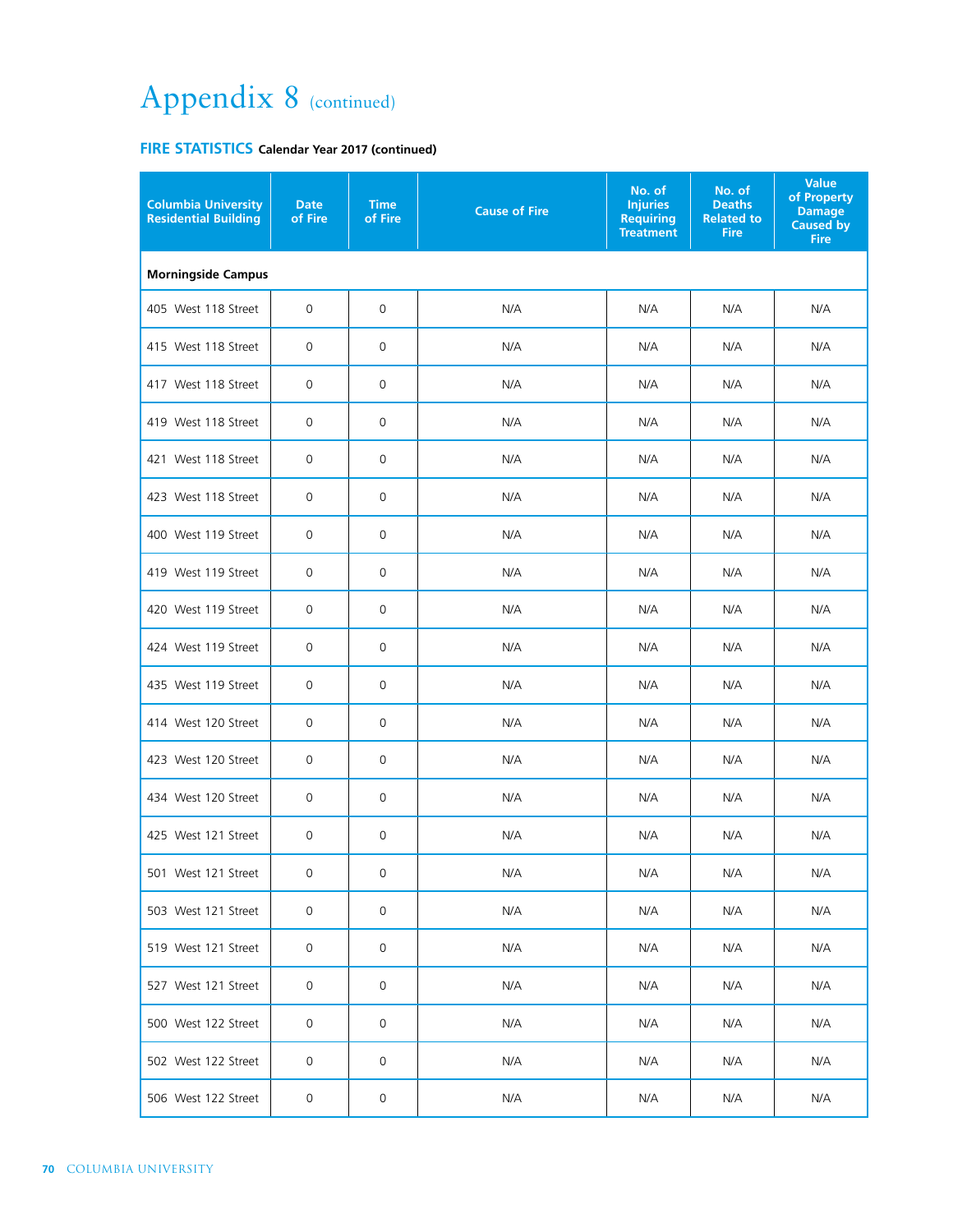| <b>Columbia University</b><br><b>Residential Building</b> | <b>Date</b><br>of Fire | <b>Time</b><br>of Fire | <b>Cause of Fire</b> | No. of<br><b>Injuries</b><br><b>Requiring</b><br><b>Treatment</b> | No. of<br><b>Deaths</b><br><b>Related to</b><br><b>Fire</b> | <b>Value</b><br>of Property<br><b>Damage</b><br><b>Caused by</b><br><b>Fire</b> |  |  |  |
|-----------------------------------------------------------|------------------------|------------------------|----------------------|-------------------------------------------------------------------|-------------------------------------------------------------|---------------------------------------------------------------------------------|--|--|--|
| <b>Morningside Campus</b>                                 |                        |                        |                      |                                                                   |                                                             |                                                                                 |  |  |  |
| 520 West 122 Street                                       | $\mathbf 0$            | $\Omega$               | N/A                  | N/A                                                               | N/A                                                         | N/A                                                                             |  |  |  |
| 524 West 122 Street                                       | $\mathbf 0$            | $\mathbf 0$            | N/A                  | N/A                                                               | N/A                                                         | N/A                                                                             |  |  |  |
| 526 West 122 Street                                       | $\mathbf 0$            | $\mathbf 0$            | N/A                  | N/A                                                               | N/A                                                         | N/A                                                                             |  |  |  |
| 530 West 122 Street                                       | $\Omega$               | $\Omega$               | N/A                  | N/A                                                               | N/A                                                         | N/A                                                                             |  |  |  |
| 540 West 122 Street                                       | $\mathbf 0$            | $\mathbf 0$            | N/A                  | N/A                                                               | N/A                                                         | N/A                                                                             |  |  |  |
| 600 West 122 Street                                       | $\Omega$               | $\Omega$               | N/A                  | N/A                                                               | N/A                                                         | N/A                                                                             |  |  |  |
| <b>Medical Center Campus</b>                              |                        |                        |                      |                                                                   |                                                             |                                                                                 |  |  |  |
| <b>Bard Hall</b>                                          | $\mathbf 0$            | $\mathbf 0$            | N/A                  | N/A                                                               | N/A                                                         | N/A                                                                             |  |  |  |
| Georgian                                                  | $\mathbf 0$            | $\mathbf 0$            | N/A                  | N/A                                                               | N/A                                                         | N/A                                                                             |  |  |  |
| 60 Haven Avenue                                           | $\mathbf 0$            | $\Omega$               | N/A                  | N/A                                                               | N/A                                                         | N/A                                                                             |  |  |  |
| 100 Haven Avenue                                          | 0                      | $\mathbf 0$            | N/A                  | N/A                                                               | N/A                                                         | N/A                                                                             |  |  |  |
| 154 Haven Avenue                                          | $\Omega$               | $\Omega$               | N/A                  | N/A                                                               | N/A                                                         | N/A                                                                             |  |  |  |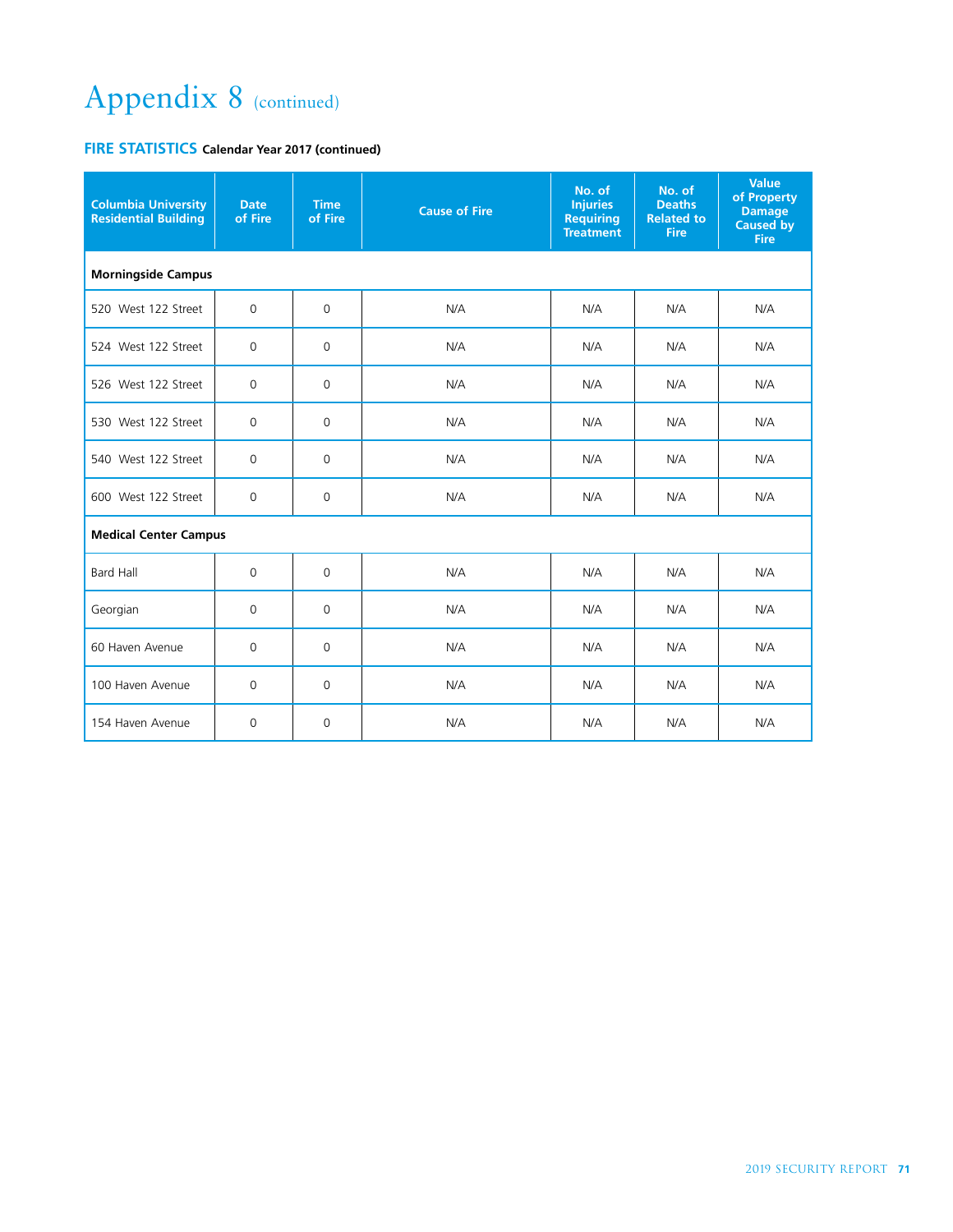#### **FIRE STATISTICS Calendar Year 2016**

| <b>Columbia University</b><br><b>Residential Building</b> | <b>Date</b><br>of Fire | <b>Time</b><br>of Fire | <b>Cause of Fire</b>      | No. of<br><b>Injuries</b><br><b>Requiring</b><br><b>Treatment</b> | No. of<br><b>Deaths</b><br><b>Related to</b><br><b>Fire</b> | <b>Value</b><br>of Property<br><b>Damage</b><br><b>Caused by</b><br><b>Fire</b> |
|-----------------------------------------------------------|------------------------|------------------------|---------------------------|-------------------------------------------------------------------|-------------------------------------------------------------|---------------------------------------------------------------------------------|
| <b>Morningside Campus</b>                                 |                        |                        |                           |                                                                   |                                                             |                                                                                 |
| 600 W. 113th Street                                       | 2/12/16                | $3:44$ a.m.            | Unintentional: dryer      | N/A                                                               | N/A                                                         | \$50.00                                                                         |
| John Jay Hall                                             | 4/24/16                | 6:30 p.m.              | Unintentional: cooking    | N/A                                                               | N/A                                                         | \$100.00                                                                        |
| Schapiro Hall                                             | 6/24/16                | 9:17 p.m.              | Unintentional: electrical | N/A                                                               | N/A                                                         | \$50.00                                                                         |
| Schapiro Hall                                             | 10/7/16                | 7:56 p.m.              | Intentional: arson        | N/A                                                               | N/A                                                         | \$3,459.00                                                                      |
| Schapiro Hall                                             | 11/4/16                | 3:30 p.m.              | Unintentional: dryer      | N/A                                                               | N/A                                                         | \$10,900.00                                                                     |
| Ruggles Hall                                              | 10/1/16                | 1:55 p.m.              | Unintentional: cooking    | N/A                                                               | N/A                                                         | \$0.00                                                                          |
| East Campus                                               | 10/13/16               | $2:50$ a.m.            | Unintentional: candle     | N/A                                                               | N/A                                                         | \$1,200.00                                                                      |
| Broadway Res.                                             | $\mathbf 0$            | $\mathbf 0$            | N/A                       | N/A                                                               | N/A                                                         | N/A                                                                             |
| Carman Hall                                               | $\mathbf 0$            | $\mathbf 0$            | N/A                       | N/A                                                               | N/A                                                         | N/A                                                                             |
| Fairholm                                                  | $\mathbf 0$            | $\mathbf 0$            | N/A                       | N/A                                                               | N/A                                                         | N/A                                                                             |
| Furnald Hall                                              | $\mathbf 0$            | 0                      | N/A                       | N/A                                                               | N/A                                                         | N/A                                                                             |
| Harmony Hall                                              | $\mathbf 0$            | $\mathbf 0$            | N/A                       | N/A                                                               | N/A                                                         | N/A                                                                             |
| Hartley Hall                                              | $\mathbf 0$            | 0                      | N/A                       | N/A                                                               | N/A                                                         | N/A                                                                             |
| Hogan Hall                                                | $\mathsf{O}\xspace$    | $\mathsf{O}\xspace$    | N/A                       | N/A                                                               | N/A                                                         | N/A                                                                             |
| Lenfest Hall                                              | 0                      | $\mathbf 0$            | N/A                       | N/A                                                               | N/A                                                         | N/A                                                                             |
| McBain Hall                                               | 0                      | 0                      | N/A                       | N/A                                                               | N/A                                                         | N/A                                                                             |
| River Hall                                                | $\mathsf{O}\xspace$    | $\mathsf{O}\xspace$    | N/A                       | N/A                                                               | N/A                                                         | N/A                                                                             |
| Wallach Hall                                              | $\mathsf{O}\xspace$    | $\mathsf{O}\xspace$    | N/A                       | N/A                                                               | N/A                                                         | N/A                                                                             |
| Watt Hall                                                 | $\mathsf{O}\xspace$    | $\mathsf{O}\xspace$    | N/A                       | N/A                                                               | N/A                                                         | N/A                                                                             |
| Wien Hall                                                 | $\mathsf{O}\xspace$    | $\mathsf{O}\xspace$    | N/A                       | N/A                                                               | N/A                                                         | N/A                                                                             |
| Woodbridge Hall                                           | $\mathsf{O}\xspace$    | 0                      | N/A                       | N/A                                                               | N/A                                                         | N/A                                                                             |
| 2700 Broadway                                             | $\mathsf{O}\xspace$    | $\mathsf{O}\xspace$    | N/A                       | N/A                                                               | N/A                                                         | N/A                                                                             |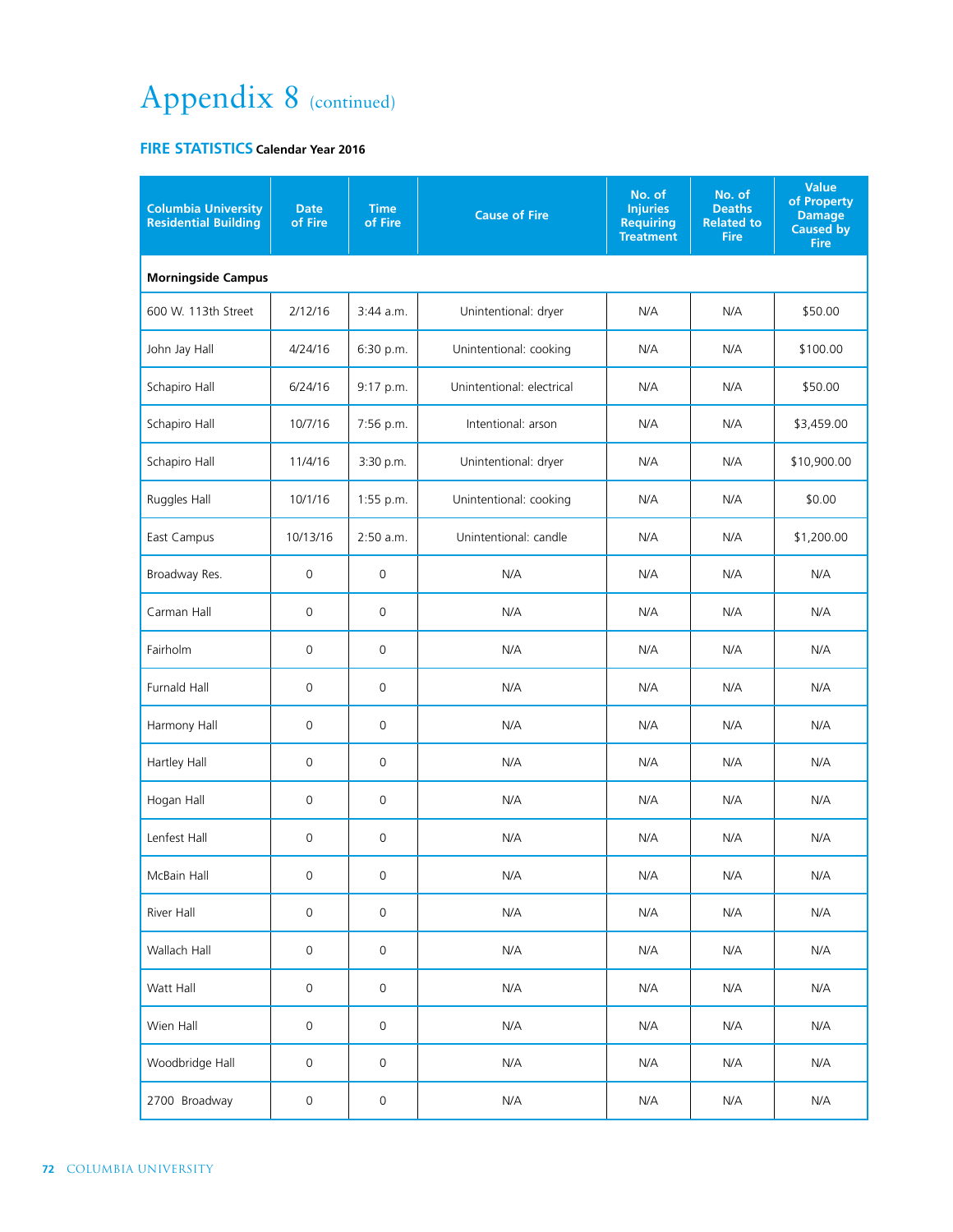| <b>Columbia University</b><br><b>Residential Building</b> | <b>Date</b><br>of Fire | <b>Time</b><br>of Fire | <b>Cause of Fire</b> | No. of<br><b>Injuries</b><br><b>Requiring</b><br><b>Treatment</b> | No. of<br><b>Deaths</b><br><b>Related to</b><br><b>Fire</b> | <b>Value</b><br>of Property<br><b>Damage</b><br>Caused by<br><b>Fire</b> |  |
|-----------------------------------------------------------|------------------------|------------------------|----------------------|-------------------------------------------------------------------|-------------------------------------------------------------|--------------------------------------------------------------------------|--|
| <b>Morningside Campus</b>                                 |                        |                        |                      |                                                                   |                                                             |                                                                          |  |
| 15 Claremont Ave                                          | $\mathbf 0$            | 0                      | N/A                  | N/A                                                               | N/A                                                         | N/A                                                                      |  |
| 21 Claremont Ave                                          | $\mathbf 0$            | 0                      | N/A                  | N/A                                                               | N/A                                                         | N/A                                                                      |  |
| 25 Claremont Ave                                          | $\mathbf 0$            | 0                      | N/A                  | N/A                                                               | N/A                                                         | N/A                                                                      |  |
| 47 Claremont Ave                                          | $\mathbf 0$            | 0                      | N/A                  | N/A                                                               | N/A                                                         | N/A                                                                      |  |
| 150 Claremont Ave                                         | 0                      | $\mathsf{O}\xspace$    | N/A                  | N/A                                                               | N/A                                                         | N/A                                                                      |  |
| 181 Claremont Ave                                         | 0                      | $\mathsf{O}\xspace$    | N/A                  | N/A                                                               | N/A                                                         | N/A                                                                      |  |
| 189 Claremont Ave                                         | $\mathbf 0$            | $\mathsf{O}\xspace$    | N/A                  | N/A                                                               | N/A                                                         | N/A                                                                      |  |
| 191 Claremont Ave                                         | $\mathbf 0$            | $\mathsf{O}\xspace$    | N/A                  | N/A                                                               | N/A                                                         | N/A                                                                      |  |
| 195 Claremont Ave                                         | $\overline{0}$         | $\mathsf{O}\xspace$    | N/A                  | N/A                                                               | N/A                                                         | N/A                                                                      |  |
| 950 Columbus Ave                                          | 0                      | 0                      | N/A                  | N/A                                                               | N/A                                                         | N/A                                                                      |  |
| 124 La Salle Street                                       | 0                      | $\mathbf 0$            | N/A                  | N/A                                                               | N/A                                                         | N/A                                                                      |  |
| 90 Morningside Drive                                      | 0                      | $\mathsf{O}\xspace$    | N/A                  | N/A                                                               | N/A                                                         | N/A                                                                      |  |
| 100 Morningside<br>Drive                                  | $\overline{0}$         | $\mathbf 0$            | N/A                  | N/A                                                               | N/A                                                         | N/A                                                                      |  |
| 110 Morningside<br>Drive                                  | 0                      | 0                      | N/A                  | N/A                                                               | N/A                                                         | N/A                                                                      |  |
| 130 Morningside<br>Drive                                  | $\overline{0}$         | $\mathsf 0$            | N/A                  | N/A                                                               | N/A                                                         | N/A                                                                      |  |
| 362 Riverside Drive                                       | 0                      | 0                      | N/A                  | N/A                                                               | N/A                                                         | N/A                                                                      |  |
| 415 Riverside Drive                                       | 0                      | 0                      | N/A                  | N/A                                                               | N/A                                                         | N/A                                                                      |  |
| 435 Riverside Drive                                       | 0                      | 0                      | N/A                  | N/A                                                               | N/A                                                         | N/A                                                                      |  |
| 450 Riverside Drive                                       | 0                      | 0                      | N/A                  | N/A                                                               | N/A                                                         | N/A                                                                      |  |
| 452 Riverside Drive                                       | 0                      | 0                      | N/A                  | N/A                                                               | N/A                                                         | N/A                                                                      |  |
| 454 Riverside Drive                                       | 0                      | 0                      | N/A                  | N/A                                                               | N/A                                                         | N/A                                                                      |  |
| 456 Riverside Drive                                       | 0                      | $\mathsf{O}\xspace$    | N/A                  | N/A                                                               | N/A                                                         | N/A                                                                      |  |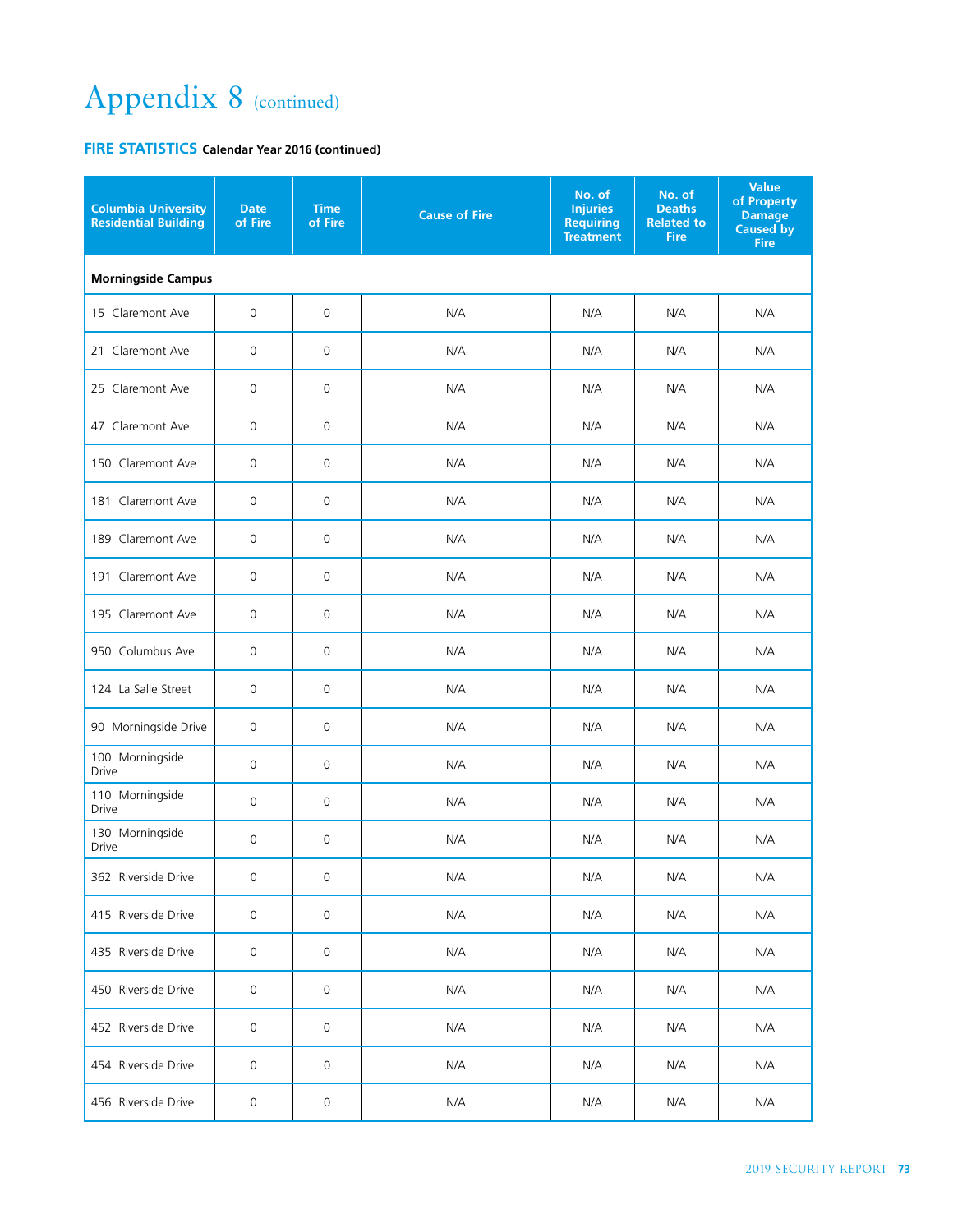| <b>Columbia University</b><br><b>Residential Building</b> | <b>Date</b><br>of Fire | <b>Time</b><br>of Fire | <b>Cause of Fire</b> | No. of<br><b>Injuries</b><br><b>Requiring</b><br><b>Treatment</b> | No. of<br><b>Deaths</b><br><b>Related to</b><br><b>Fire</b> | <b>Value</b><br>of Property<br><b>Damage</b><br><b>Caused by</b><br><b>Fire</b> |  |
|-----------------------------------------------------------|------------------------|------------------------|----------------------|-------------------------------------------------------------------|-------------------------------------------------------------|---------------------------------------------------------------------------------|--|
| <b>Morningside Campus</b>                                 |                        |                        |                      |                                                                   |                                                             |                                                                                 |  |
| 528 Riverside Drive                                       | $\mathbf 0$            | 0                      | N/A                  | N/A                                                               | N/A                                                         | N/A                                                                             |  |
| 530 Riverside Drive                                       | 0                      | 0                      | N/A                  | N/A                                                               | N/A                                                         | N/A                                                                             |  |
| 547 Riverside Drive                                       | $\mathbf 0$            | 0                      | N/A                  | N/A                                                               | N/A                                                         | N/A                                                                             |  |
| 548 Riverside Drive                                       | $\mathbf 0$            | 0                      | N/A                  | N/A                                                               | N/A                                                         | N/A                                                                             |  |
| 549 Riverside Drive                                       | 0                      | 0                      | N/A                  | N/A                                                               | N/A                                                         | N/A                                                                             |  |
| 560 Riverside Drive                                       | 0                      | 0                      | N/A                  | N/A                                                               | N/A                                                         | N/A                                                                             |  |
| 18 West 108 Street                                        | $\mathbf 0$            | $\mathbf 0$            | N/A                  | N/A                                                               | N/A                                                         | N/A                                                                             |  |
| 74 West 108 Street                                        | $\mathbf 0$            | 0                      | N/A                  | N/A                                                               | N/A                                                         | N/A                                                                             |  |
| 61-63 West 108<br>Street                                  | $\mathbf 0$            | $\mathbf 0$            | N/A                  | N/A                                                               | N/A                                                         | N/A                                                                             |  |
| 518 West 111 Street                                       | $\mathbf 0$            | $\mathbf 0$            | N/A                  | N/A                                                               | N/A                                                         | N/A                                                                             |  |
| 521 West 111 Street                                       | $\mathbf 0$            | 0                      | N/A                  | N/A                                                               | N/A                                                         | N/A                                                                             |  |
| 529 West 111 Street                                       | $\mathbf 0$            | 0                      | N/A                  | N/A                                                               | N/A                                                         | N/A                                                                             |  |
| 535 West 111 Street                                       | 0                      | 0                      | N/A                  | N/A                                                               | N/A                                                         | N/A                                                                             |  |
| 509 West 112 Street                                       | 0                      | 0                      | N/A                  | N/A                                                               | N/A                                                         | N/A                                                                             |  |
| 511 West 112 Street                                       | $\mathbf 0$            | 0                      | N/A                  | N/A                                                               | N/A                                                         | N/A                                                                             |  |
| 512 West 112 Street                                       | 0                      | 0                      | N/A                  | N/A                                                               | N/A                                                         | N/A                                                                             |  |
| 520 West 112 Street                                       | $\mathbf 0$            | 0                      | N/A                  | N/A                                                               | N/A                                                         | N/A                                                                             |  |
| 521 West 112 Street                                       | $\mathbf 0$            | 0                      | N/A                  | N/A                                                               | N/A                                                         | N/A                                                                             |  |
| 522 West 112 Street                                       | $\mathbf 0$            | 0                      | N/A                  | N/A                                                               | N/A                                                         | N/A                                                                             |  |
| 523 West 112 Street                                       | $\mathbf 0$            | 0                      | N/A                  | N/A                                                               | N/A                                                         | N/A                                                                             |  |
| 526 West 112 Street                                       | $\mathbf 0$            | 0                      | N/A                  | N/A                                                               | N/A                                                         | N/A                                                                             |  |
| 530 West 112 Street                                       | 0                      | 0                      | N/A                  | N/A                                                               | N/A                                                         | N/A                                                                             |  |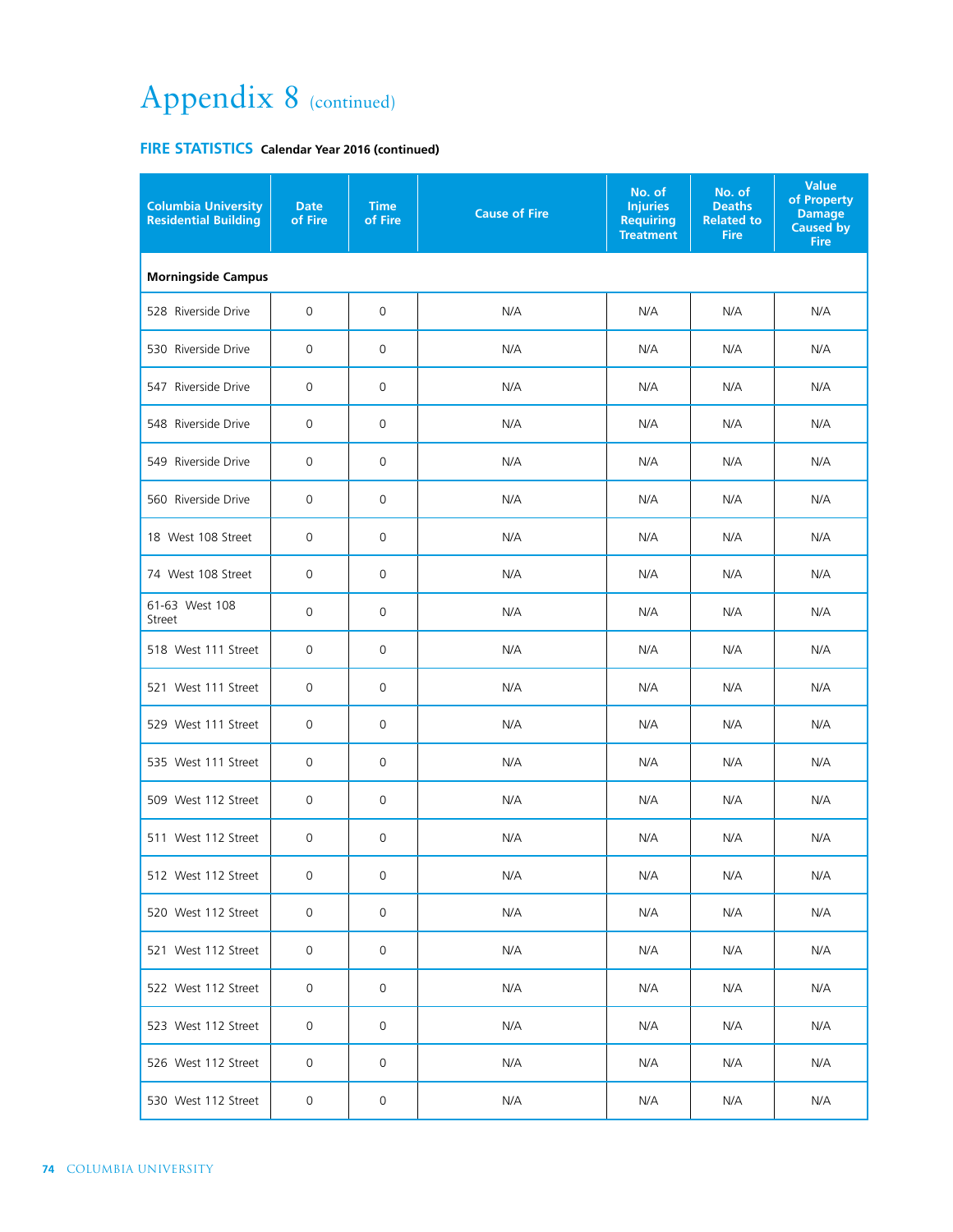| <b>Columbia University</b><br><b>Residential Building</b> | <b>Date</b><br>of Fire | <b>Time</b><br>of Fire | <b>Cause of Fire</b> | No. of<br><b>Injuries</b><br><b>Requiring</b><br><b>Treatment</b> | No. of<br><b>Deaths</b><br><b>Related to</b><br><b>Fire</b> | <b>Value</b><br>of Property<br><b>Damage</b><br><b>Caused by</b><br><b>Fire</b> |  |  |
|-----------------------------------------------------------|------------------------|------------------------|----------------------|-------------------------------------------------------------------|-------------------------------------------------------------|---------------------------------------------------------------------------------|--|--|
| <b>Morningside Campus</b>                                 |                        |                        |                      |                                                                   |                                                             |                                                                                 |  |  |
| 531 West 112 Street                                       | $\mathbf 0$            | $\mathbf 0$            | N/A                  | N/A                                                               | N/A                                                         | N/A                                                                             |  |  |
| 535 West 112 Street                                       | $\mathbf 0$            | $\mathsf 0$            | N/A                  | N/A                                                               | N/A                                                         | N/A                                                                             |  |  |
| 539 West 112 Street                                       | $\mathbf 0$            | $\mathsf 0$            | N/A                  | N/A                                                               | N/A                                                         | N/A                                                                             |  |  |
| 540 West 112 Street                                       | 0                      | 0                      | N/A                  | N/A                                                               | N/A                                                         | N/A                                                                             |  |  |
| 542 West 112 Street                                       | 0                      | 0                      | N/A                  | N/A                                                               | N/A                                                         | N/A                                                                             |  |  |
| 601 West 112 Street                                       | $\mathbf 0$            | 0                      | N/A                  | N/A                                                               | N/A                                                         | N/A                                                                             |  |  |
| 502 West 113 Street                                       | $\mathbf 0$            | 0                      | N/A                  | N/A                                                               | N/A                                                         | N/A                                                                             |  |  |
| 506 West 113 Street                                       | 0                      | 0                      | N/A                  | N/A                                                               | N/A                                                         | N/A                                                                             |  |  |
| 507 West 113 Street                                       | $\mathbf 0$            | 0                      | N/A                  | N/A                                                               | N/A                                                         | N/A                                                                             |  |  |
| 511 West 113 Street                                       | 0                      | 0                      | N/A                  | N/A                                                               | N/A                                                         | N/A                                                                             |  |  |
| 523 West 113 Street                                       | $\mathbf 0$            | 0                      | N/A                  | N/A                                                               | N/A                                                         | N/A                                                                             |  |  |
| 525 West 113 Street                                       | $\mathbf 0$            | $\mathsf{O}\xspace$    | N/A                  | N/A                                                               | N/A                                                         | N/A                                                                             |  |  |
| 526 West 113 Street                                       | $\mathbf 0$            | 0                      | N/A                  | N/A                                                               | N/A                                                         | N/A                                                                             |  |  |
| 530 West 113 Street                                       | 0                      | 0                      | N/A                  | N/A                                                               | N/A                                                         | N/A                                                                             |  |  |
| 531 West 113 Street                                       | 0                      | 0                      | N/A                  | N/A                                                               | N/A                                                         | N/A                                                                             |  |  |
| 535 West 113 Street                                       | 0                      | 0                      | N/A                  | N/A                                                               | N/A                                                         | N/A                                                                             |  |  |
| 536 West 113 Street                                       | 0                      | 0                      | N/A                  | N/A                                                               | N/A                                                         | N/A                                                                             |  |  |
| 540 West 113 Street                                       | 0                      | 0                      | N/A                  | N/A                                                               | N/A                                                         | N/A                                                                             |  |  |
| 541 West 113 Street                                       | 0                      | 0                      | N/A                  | N/A                                                               | N/A                                                         | N/A                                                                             |  |  |
| 542 West 113 Street                                       | 0                      | 0                      | N/A                  | N/A                                                               | N/A                                                         | N/A                                                                             |  |  |
| 544 West 113 Street                                       | 0                      | 0                      | N/A                  | N/A                                                               | N/A                                                         | N/A                                                                             |  |  |
| 548 West 113 Street                                       | 0                      | 0                      | N/A                  | N/A                                                               | N/A                                                         | N/A                                                                             |  |  |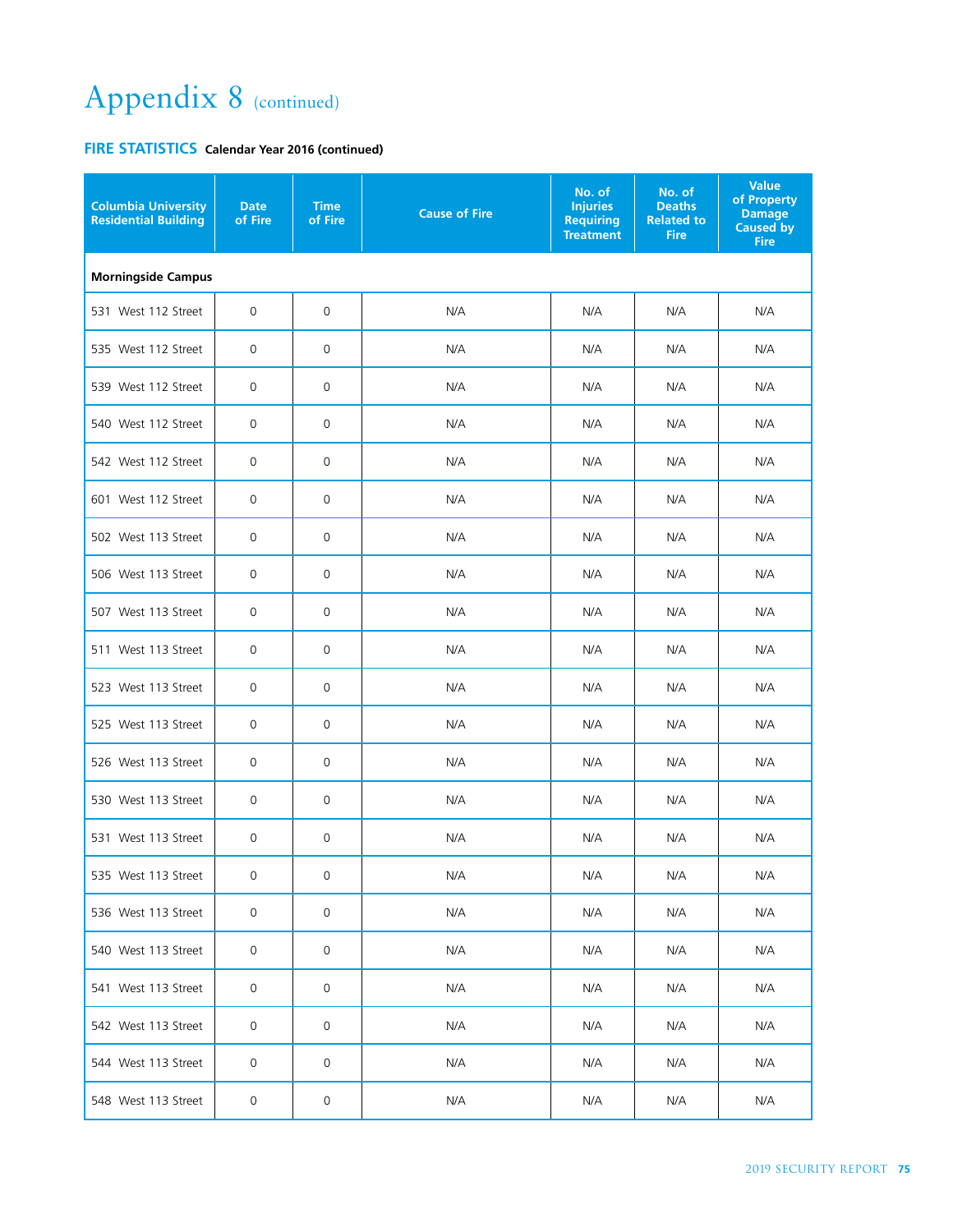| <b>Columbia University</b><br><b>Residential Building</b> | <b>Date</b><br>of Fire | <b>Time</b><br>of Fire | <b>Cause of Fire</b> | No. of<br><b>Injuries</b><br><b>Requiring</b><br><b>Treatment</b> | No. of<br><b>Deaths</b><br><b>Related to</b><br><b>Fire</b> | <b>Value</b><br>of Property<br><b>Damage</b><br><b>Caused by</b><br><b>Fire</b> |
|-----------------------------------------------------------|------------------------|------------------------|----------------------|-------------------------------------------------------------------|-------------------------------------------------------------|---------------------------------------------------------------------------------|
| <b>Morningside Campus</b>                                 |                        |                        |                      |                                                                   |                                                             |                                                                                 |
| 550 West 113 Street                                       | $\mathbf 0$            | $\mathbf 0$            | N/A                  | N/A                                                               | N/A                                                         | N/A                                                                             |
| 552 West 113 Street                                       | $\mathbf 0$            | $\mathbf 0$            | N/A                  | N/A                                                               | N/A                                                         | N/A                                                                             |
| 554 West 113 Street                                       | 0                      | $\mathbf 0$            | N/A                  | N/A                                                               | N/A                                                         | N/A                                                                             |
| 556 West 113 Street                                       | 0                      | 0                      | N/A                  | N/A                                                               | N/A                                                         | N/A                                                                             |
| 558 West 113 Street                                       | $\mathbf 0$            | $\mathbf 0$            | N/A                  | N/A                                                               | N/A                                                         | N/A                                                                             |
| 560 West 113 Street                                       | 0                      | 0                      | N/A                  | N/A                                                               | N/A                                                         | N/A                                                                             |
| 601 West 113 Street                                       | $\mathbf 0$            | 0                      | N/A                  | N/A                                                               | N/A                                                         | N/A                                                                             |
| 608 West 113 Street                                       | 0                      | 0                      | N/A                  | N/A                                                               | N/A                                                         | N/A                                                                             |
| 610 West 113 Street                                       | 0                      | 0                      | N/A                  | N/A                                                               | N/A                                                         | N/A                                                                             |
| 614 West 113 Street                                       | $\mathbf 0$            | $\mathbf 0$            | N/A                  | N/A                                                               | N/A                                                         | N/A                                                                             |
| 619 West 113 Street                                       | 0                      | 0                      | N/A                  | N/A                                                               | N/A                                                         | N/A                                                                             |
| 514 West 114 Street                                       | $\mathbf 0$            | $\mathbf 0$            | N/A                  | N/A                                                               | N/A                                                         | N/A                                                                             |
| 520 West 114 Street                                       | 0                      | 0                      | N/A                  | N/A                                                               | N/A                                                         | N/A                                                                             |
| 524 West 114 Street                                       | 0                      | 0                      | N/A                  | N/A                                                               | N/A                                                         | N/A                                                                             |
| 526 West 114 Street                                       | 0                      | $\mathbf 0$            | N/A                  | N/A                                                               | N/A                                                         | N/A                                                                             |
| 528 West 114 Street                                       | 0                      | 0                      | N/A                  | N/A                                                               | N/A                                                         | N/A                                                                             |
| 530 West 114 Street                                       | 0                      | $\mathbf 0$            | N/A                  | N/A                                                               | N/A                                                         | N/A                                                                             |
| 534 West 114 Street                                       | 0                      | $\mathbf 0$            | N/A                  | N/A                                                               | N/A                                                         | N/A                                                                             |
| 536 West 114 Street                                       | 0                      | $\mathbf 0$            | N/A                  | N/A                                                               | N/A                                                         | N/A                                                                             |
| 540 West 114 Street                                       | 0                      | $\mathbf 0$            | N/A                  | N/A                                                               | N/A                                                         | N/A                                                                             |
| 542 West 114 Street                                       | 0                      | $\mathbf 0$            | N/A                  | N/A                                                               | N/A                                                         | N/A                                                                             |
| 544 West 114 Street                                       | $\mathsf{O}\xspace$    | 0                      | N/A                  | N/A                                                               | N/A                                                         | N/A                                                                             |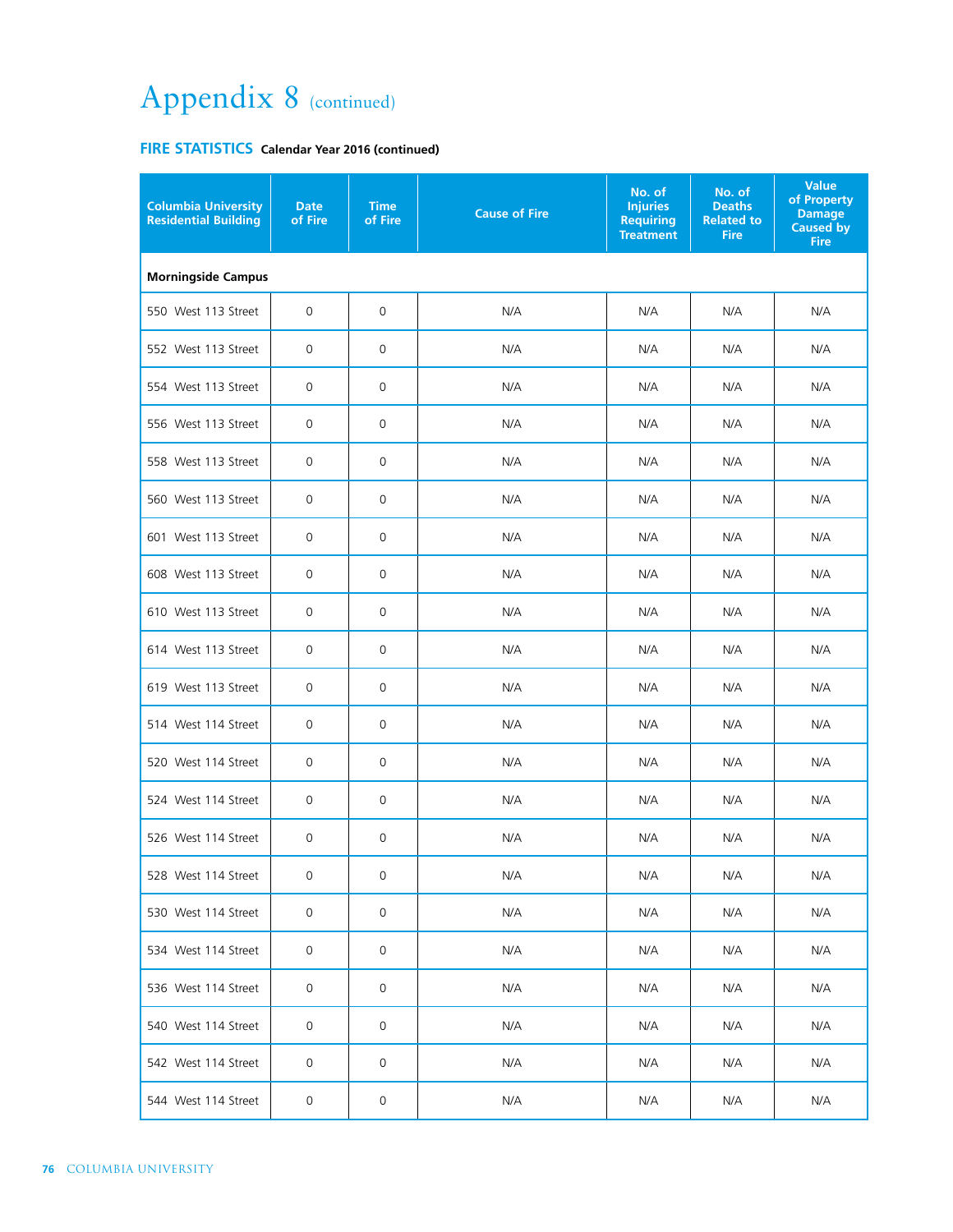| <b>Columbia University</b><br><b>Residential Building</b> | <b>Date</b><br>of Fire | <b>Time</b><br>of Fire | <b>Cause of Fire</b> | No. of<br><b>Injuries</b><br><b>Requiring</b><br><b>Treatment</b> | No. of<br><b>Deaths</b><br><b>Related to</b><br><b>Fire</b> | <b>Value</b><br>of Property<br><b>Damage</b><br><b>Caused by</b><br><b>Fire</b> |  |  |
|-----------------------------------------------------------|------------------------|------------------------|----------------------|-------------------------------------------------------------------|-------------------------------------------------------------|---------------------------------------------------------------------------------|--|--|
| <b>Morningside Campus</b>                                 |                        |                        |                      |                                                                   |                                                             |                                                                                 |  |  |
| 546 West 114 Street                                       | $\mathbf 0$            | $\mathbf 0$            | N/A                  | N/A                                                               | N/A                                                         | N/A                                                                             |  |  |
| 548 West 114 Street                                       | $\mathbf 0$            | $\mathsf{O}\xspace$    | N/A                  | N/A                                                               | N/A                                                         | N/A                                                                             |  |  |
| 552 West 114 Street                                       | $\mathbf 0$            | $\mathsf{O}\xspace$    | N/A                  | N/A                                                               | N/A                                                         | N/A                                                                             |  |  |
| 554 West 114 Street                                       | 0                      | 0                      | N/A                  | N/A                                                               | N/A                                                         | N/A                                                                             |  |  |
| 600 West 114 Street                                       | 0                      | 0                      | N/A                  | N/A                                                               | N/A                                                         | N/A                                                                             |  |  |
| 604 West 114 Street                                       | $\mathbf 0$            | 0                      | N/A                  | N/A                                                               | N/A                                                         | N/A                                                                             |  |  |
| 606 West 114 Street                                       | $\mathbf 0$            | 0                      | N/A                  | N/A                                                               | N/A                                                         | N/A                                                                             |  |  |
| 608 West 114 Street                                       | 0                      | 0                      | N/A                  | N/A                                                               | N/A                                                         | N/A                                                                             |  |  |
| 610 West 114 Street                                       | $\mathbf 0$            | 0                      | N/A                  | N/A                                                               | N/A                                                         | N/A                                                                             |  |  |
| 612 West 114 Street                                       | 0                      | 0                      | N/A                  | N/A                                                               | N/A                                                         | N/A                                                                             |  |  |
| 403 West 115 Street                                       | 0                      | 0                      | N/A                  | N/A                                                               | N/A                                                         | N/A                                                                             |  |  |
| 411 West 115 Street                                       | 0                      | $\mathsf{O}\xspace$    | N/A                  | N/A                                                               | N/A                                                         | N/A                                                                             |  |  |
| 415 West 115 Street                                       | $\mathbf 0$            | 0                      | N/A                  | N/A                                                               | N/A                                                         | N/A                                                                             |  |  |
| 419 West 115 Street                                       | 0                      | 0                      | N/A                  | N/A                                                               | N/A                                                         | N/A                                                                             |  |  |
| 601 West 115 Street                                       | 0                      | 0                      | N/A                  | N/A                                                               | N/A                                                         | N/A                                                                             |  |  |
| 604 West 115 Street                                       | 0                      | 0                      | N/A                  | N/A                                                               | N/A                                                         | N/A                                                                             |  |  |
| 610 West 115 Street                                       | 0                      | 0                      | N/A                  | N/A                                                               | N/A                                                         | N/A                                                                             |  |  |
| 617 West 115 Street                                       | 0                      | 0                      | N/A                  | N/A                                                               | N/A                                                         | N/A                                                                             |  |  |
| 627 West 115 Street                                       | 0                      | 0                      | N/A                  | N/A                                                               | N/A                                                         | N/A                                                                             |  |  |
| 629 West 115 Street                                       | 0                      | 0                      | N/A                  | N/A                                                               | N/A                                                         | N/A                                                                             |  |  |
| 420 West 116 Street                                       | 0                      | 0                      | N/A                  | N/A                                                               | N/A                                                         | N/A                                                                             |  |  |
| 438 West 116 Street                                       | 0                      | 0                      | N/A                  | N/A                                                               | N/A                                                         | N/A                                                                             |  |  |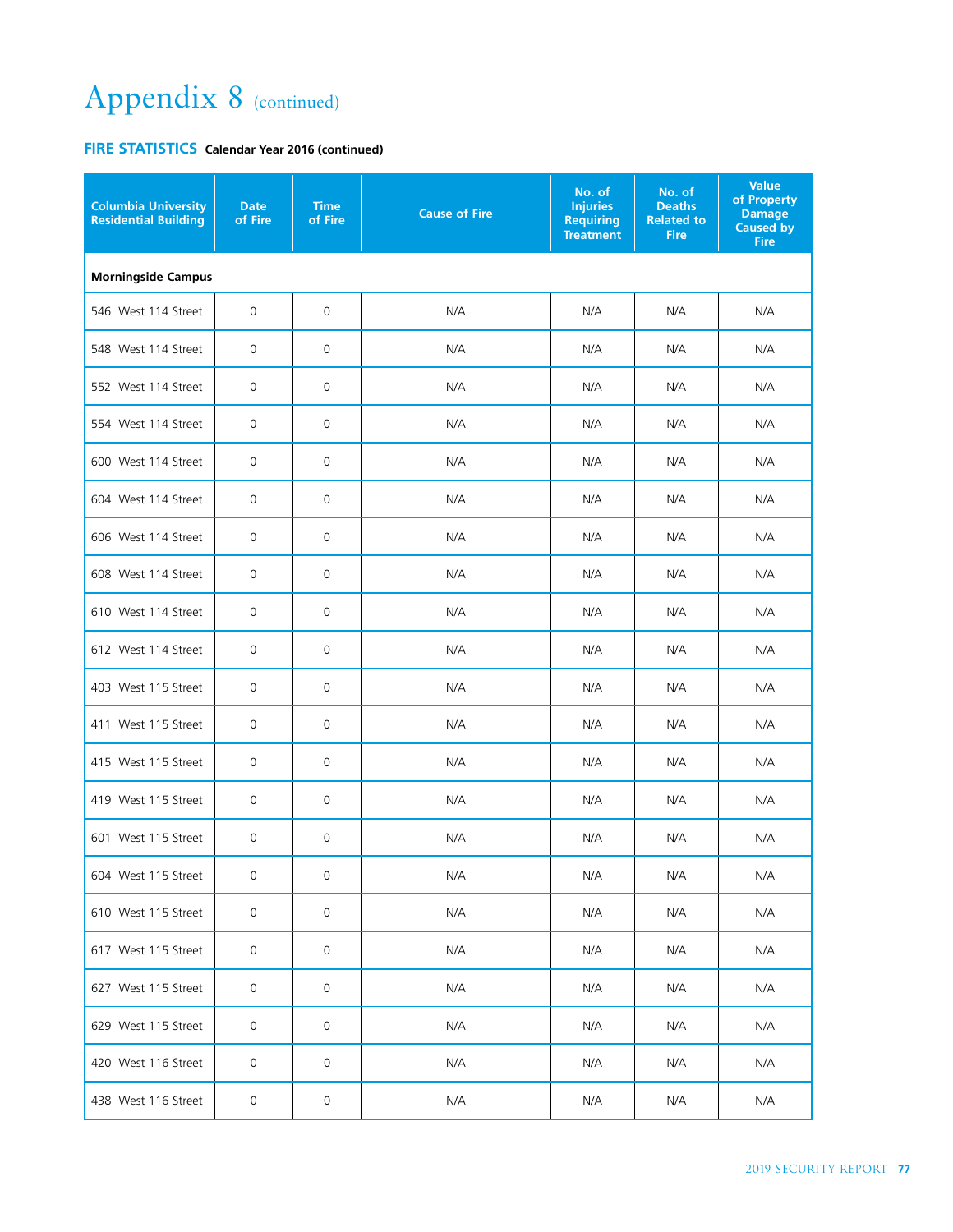| <b>Columbia University</b><br><b>Residential Building</b> | <b>Date</b><br>of Fire | <b>Time</b><br>of Fire | <b>Cause of Fire</b> | No. of<br><b>Injuries</b><br><b>Requiring</b><br><b>Treatment</b> | No. of<br><b>Deaths</b><br><b>Related to</b><br><b>Fire</b> | <b>Value</b><br>of Property<br><b>Damage</b><br><b>Caused by</b><br><b>Fire</b> |  |
|-----------------------------------------------------------|------------------------|------------------------|----------------------|-------------------------------------------------------------------|-------------------------------------------------------------|---------------------------------------------------------------------------------|--|
| <b>Morningside Campus</b>                                 |                        |                        |                      |                                                                   |                                                             |                                                                                 |  |
| 610 West 116 Street                                       | $\mathsf{O}\xspace$    | $\mathsf{O}\xspace$    | N/A                  | N/A                                                               | N/A                                                         | N/A                                                                             |  |
| 401 West 118 Street                                       | 0                      | 0                      | N/A                  | N/A                                                               | N/A                                                         | N/A                                                                             |  |
| 405 West 118 Street                                       | 0                      | 0                      | N/A                  | N/A                                                               | N/A                                                         | N/A                                                                             |  |
| 415 West 118 Street                                       | $\mathbf 0$            | $\mathbf 0$            | N/A                  | N/A                                                               | N/A                                                         | N/A                                                                             |  |
| 417 West 118 Street                                       | 0                      | $\mathbf 0$            | N/A                  | N/A                                                               | N/A                                                         | N/A                                                                             |  |
| 419 West 118 Street                                       | 0                      | 0                      | N/A                  | N/A                                                               | N/A                                                         | N/A                                                                             |  |
| 421 West 118 Street                                       | $\mathsf 0$            | $\mathbf 0$            | N/A                  | N/A                                                               | N/A                                                         | N/A                                                                             |  |
| 423 West 118 Street                                       | 0                      | 0                      | N/A                  | N/A                                                               | N/A                                                         | N/A                                                                             |  |
| 400 West 119 Street                                       | 0                      | 0                      | N/A                  | N/A                                                               | N/A                                                         | N/A                                                                             |  |
| 419 West 119 Street                                       | 0                      | 0                      | N/A                  | N/A                                                               | N/A                                                         | N/A                                                                             |  |
| 420 West 119 Street                                       | 0                      | 0                      | N/A                  | N/A                                                               | N/A                                                         | N/A                                                                             |  |
| 424 West 119 Street                                       | $\mathbf 0$            | $\mathbf 0$            | N/A                  | N/A                                                               | N/A                                                         | N/A                                                                             |  |
| 435 West 119 Street                                       | 0                      | $\mathbf 0$            | N/A                  | N/A                                                               | N/A                                                         | N/A                                                                             |  |
| 414 West 120 Street                                       | 0                      | $\mathsf{O}\xspace$    | N/A                  | N/A                                                               | N/A                                                         | N/A                                                                             |  |
| 423 West 120 Street                                       | 0                      | $\mathbf 0$            | N/A                  | N/A                                                               | N/A                                                         | N/A                                                                             |  |
| 434 West 120 Street                                       | 0                      | 0                      | N/A                  | N/A                                                               | N/A                                                         | N/A                                                                             |  |
| 425 West 121 Street                                       | 0                      | 0                      | N/A                  | N/A                                                               | N/A                                                         | N/A                                                                             |  |
| 501 West 121 Street                                       | 0                      | 0                      | N/A                  | N/A                                                               | N/A                                                         | N/A                                                                             |  |
| 503 West 121 Street                                       | 0                      | $\mathbf 0$            | N/A                  | N/A                                                               | N/A                                                         | N/A                                                                             |  |
| 519 West 121 Street                                       | 0                      | $\mathbf 0$            | N/A                  | N/A                                                               | N/A                                                         | N/A                                                                             |  |
| 527 West 121 Street                                       | 0                      | $\mathbf 0$            | N/A                  | N/A                                                               | N/A                                                         | N/A                                                                             |  |
| 500 West 122 Street                                       | 0                      | 0                      | N/A                  | N/A                                                               | N/A                                                         | N/A                                                                             |  |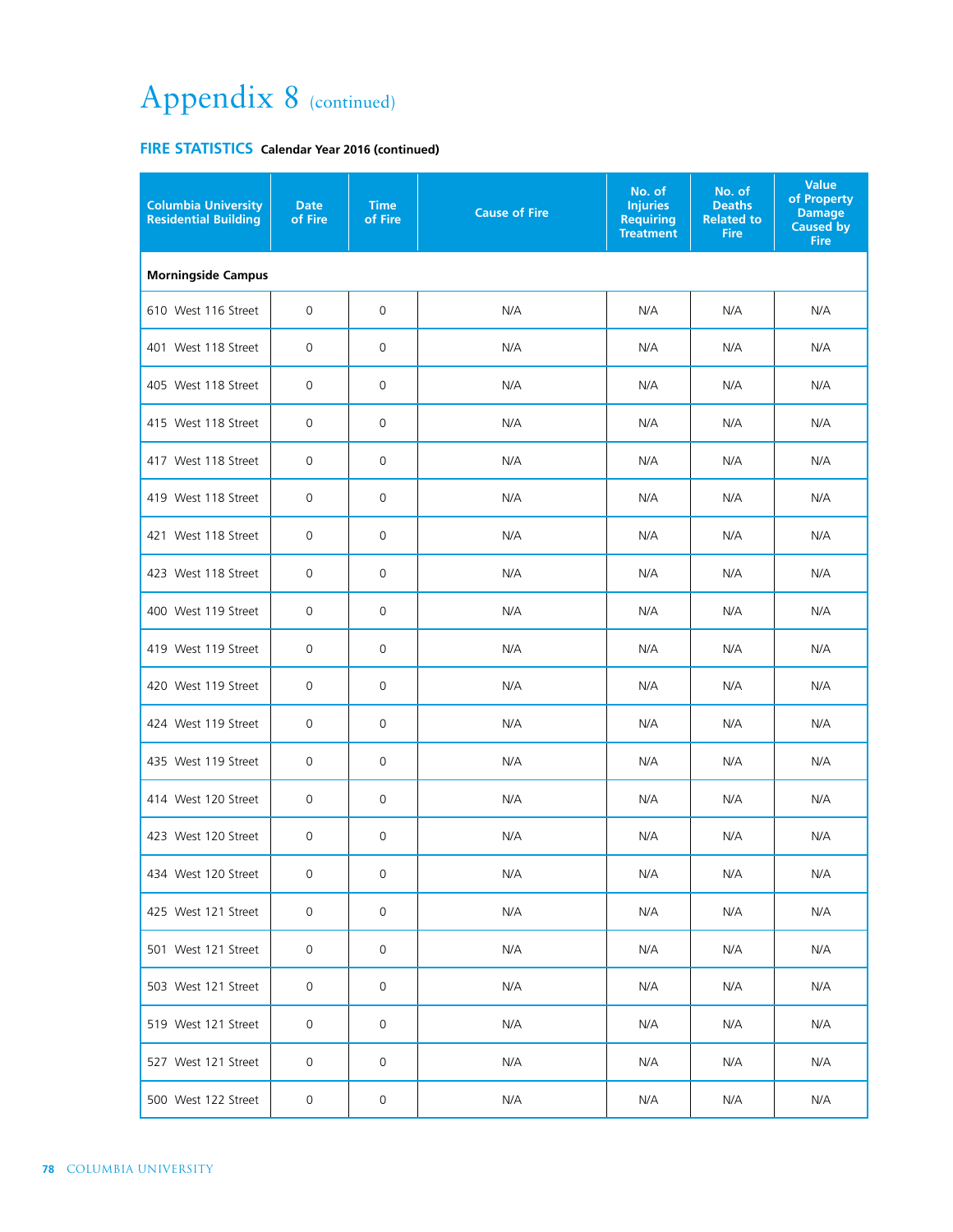| <b>Columbia University</b><br><b>Residential Building</b> | <b>Date</b><br>of Fire | <b>Time</b><br>of Fire | <b>Cause of Fire</b> | No. of<br><b>Injuries</b><br><b>Requiring</b><br><b>Treatment</b> | No. of<br><b>Deaths</b><br><b>Related to</b><br><b>Fire</b> | <b>Value</b><br>of Property<br><b>Damage</b><br><b>Caused by</b><br><b>Fire</b> |  |  |  |
|-----------------------------------------------------------|------------------------|------------------------|----------------------|-------------------------------------------------------------------|-------------------------------------------------------------|---------------------------------------------------------------------------------|--|--|--|
| <b>Morningside Campus</b>                                 |                        |                        |                      |                                                                   |                                                             |                                                                                 |  |  |  |
| 502 West 122 Street                                       | $\mathbf 0$            | $\mathbf 0$            | N/A                  | N/A                                                               | N/A                                                         | N/A                                                                             |  |  |  |
| 506 West 122 Street                                       | $\mathbf 0$            | $\Omega$               | N/A                  | N/A                                                               | N/A                                                         | N/A                                                                             |  |  |  |
| 520 West 122 Street                                       | $\mathbf 0$            | $\mathbf 0$            | N/A                  | N/A                                                               | N/A                                                         | N/A                                                                             |  |  |  |
| 524 West 122 Street                                       | 0                      | $\Omega$               | N/A                  | N/A                                                               | N/A                                                         | N/A                                                                             |  |  |  |
| 526 West 122 Street                                       | $\Omega$               | $\mathbf 0$            | N/A                  | N/A                                                               | N/A                                                         | N/A                                                                             |  |  |  |
| 530 West 122 Street                                       | $\mathbf 0$            | $\mathbf 0$            | N/A                  | N/A                                                               | N/A                                                         | N/A                                                                             |  |  |  |
| 540 West 122 Street                                       | $\mathbf 0$            | $\mathbf 0$            | N/A                  | N/A                                                               | N/A                                                         | N/A                                                                             |  |  |  |
| 600 West 122 Street                                       | $\Omega$               | $\Omega$               | N/A                  | N/A                                                               | N/A                                                         | N/A                                                                             |  |  |  |
| <b>Medical Center Campus</b>                              |                        |                        |                      |                                                                   |                                                             |                                                                                 |  |  |  |
| <b>Bard Hall</b>                                          | $\mathbf 0$            | $\mathbf 0$            | N/A                  | N/A                                                               | N/A                                                         | N/A                                                                             |  |  |  |
| Georgian                                                  | $\mathbf 0$            | $\mathbf 0$            | N/A                  | N/A                                                               | N/A                                                         | N/A                                                                             |  |  |  |
| 60 Haven Avenue                                           | 0                      | $\mathbf 0$            | N/A                  | N/A                                                               | N/A                                                         | N/A                                                                             |  |  |  |
| 100 Haven Avenue                                          | 0                      | 0                      | N/A                  | N/A                                                               | N/A                                                         | N/A                                                                             |  |  |  |
| 154 Haven Avenue                                          | 0                      | $\Omega$               | N/A                  | N/A                                                               | N/A                                                         | N/A                                                                             |  |  |  |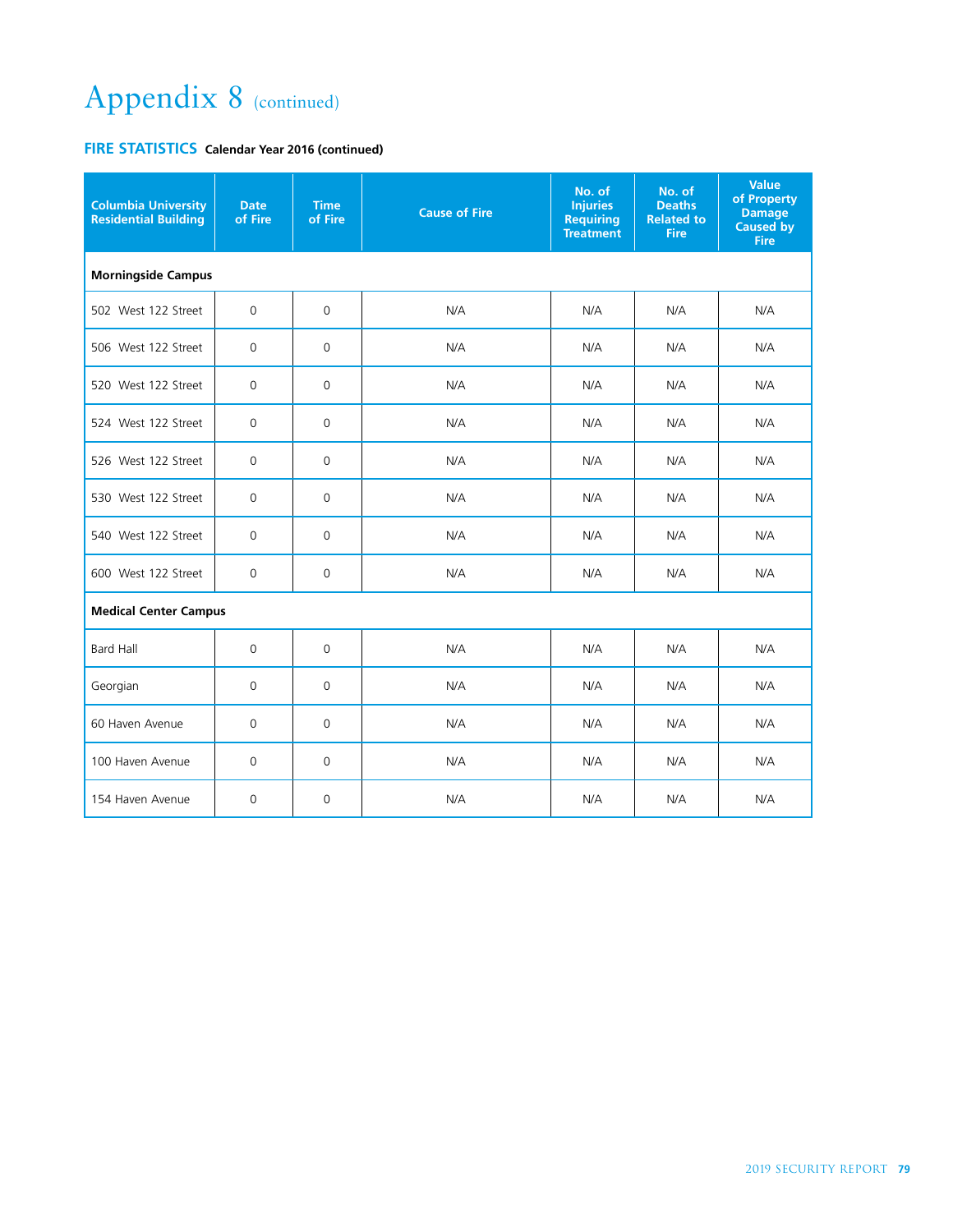### Appendix 9

#### **COLUMBIA UNIVERSITY SAFE HAVEN PROGRAM**



#### **Manhattanville Campus**

| Bahama Deli Inc.  3137 Broadway/Corner La Salle St.                   |  |
|-----------------------------------------------------------------------|--|
| Bettolona Italian Restaurant 3143 Broadway/Off La Salle St.           |  |
| Bierstrasse Beer Garden  2346 12th Ave./Off W. 133rd St.              |  |
| Chapati House Simply Indian 3153 Broadway/Off Tiemann Place           |  |
| Chokolat Patisserie3111 Broadway /Btwn W. 122nd St./La Salle St.      |  |
| Claremont Chemists  3181 Broadway/Off Tiemann Place                   |  |
| Columbia Deli & Grill1348 Amsterdam Ave./Btwn W. 125th & W. 126th St. |  |
| Columbia 1 Gourmet Deli Inc.  20 Old Broadway/Corner of W. 126th St.  |  |
|                                                                       |  |
|                                                                       |  |
|                                                                       |  |
|                                                                       |  |
| Dunkin' Donuts1342 Amsterdam Ave./Corner of 125th St.                 |  |
| El Porton Mexican Restaurant3151 Broadway/Btwn La Salle St./          |  |
| <b>Tiemann Place</b>                                                  |  |
| Empanadas Monumental 1344 Amsterdam Ave. / Off corner of 125th St.    |  |
| Empire Beauty Spa  3153 Broadway/Btwn La Salle St. & Tiemann Place    |  |
| Fairway Supermarket . 2328 12th Ave./Btwn W. 132nd St./W. 133th St.   |  |
| Falafel on Broadway3151 Broadway/Btwn La Salle St./Tiemann Place      |  |
| Floridita Cuban Cuisine  2276 12th Ave./Off W. 125th St.              |  |
| Go! Go! Curry! USA 567 W. 125th St./Off Broadway                      |  |
| Hamilton Pharmacy3293 Broadway/Off W. 133rd St.                       |  |
| Jin Ramen Restaurant  3183 Broadway/Off Tiemann Place                 |  |
|                                                                       |  |
|                                                                       |  |
| Kuro Kuma Espresso & Coffee121 La Salle St./Off Broadway              |  |
| Lala Wine & Liquor 566 W. 125th St./Off Broadway                      |  |
| McDonald's Restaurant  600 W. 125th St./On Broadway                   |  |
| Oasis Jimma Juice Bar  3163 Broadway/Off Tiemann Place                |  |
| Plowshares Coffee Roasters1351 Amsterdam Ave./Btwn W. 125th and       |  |
| 126th St.                                                             |  |
| Rai Rai Ken 1467 Amsterdam Ave./Off W. 133rd St.                      |  |
| Red Olive Deli 567 W. 125th St./Btwn Broadway and Old Broadway        |  |
| Shell Gasoline Station  3260 Broadway/Off W. 131st St.                |  |
| Smoke Shop & Convenience  3189 Broadway/Off 125th St.                 |  |
| Subway Restaurant 578 W. 125th St./Off Broadway                       |  |
| The Craftsman (Discount ONLY for Juices & Smoothies) 3155 Broadway/   |  |
| Btwn La Salle St. & Tiemann Place                                     |  |
|                                                                       |  |
| Thrifty Deli Supermarket 3149 Broadway/Off La Salle St.               |  |
| Toast Café3157 Broadway/Btwn La Salle St./Tiemann Place               |  |
| Tom's Delicious Pizza 3161 Broadway/Btwn La Salle St./Tiemann Place   |  |
| World Wines Liquor Store 3139 Broadway/Off La Salle St.               |  |
|                                                                       |  |

#### **Morningside Campus**

|              | 1 Columbia Deli & Grill 1290 Amsterdam Ave./Off 123rd St.           |
|--------------|---------------------------------------------------------------------|
|              | Amity Hall Uptown 982 Amsterdam Ave./Corner of W. 109th St.         |
|              | Amsterdam Cleaners1022 Amsterdam Ave./Corner of W. 110th St.        |
|              | Apple Tree Supermarket 1225 Amsterdam Ave./On corner of             |
| W. 120th St. |                                                                     |
|              | Arts and Crafts Reer Parlor 1135 Amsterdam Ave Corner of W 116th St |

Arts and Crafts Beer Parlor..... 1135 Amsterdam Ave./Corner of W. 116th St. Atomic Wings........... 2090 Fredrick Douglas Blvd/Corner of W. 113th St. Body Mechanics Acupuncture ...........1270 Amsterdam Ave/Off 123rd St. Bon French Cleaners...................2881 Broadway/Corner of W. 112th St. Broadway Au Lait.......3072 Broadway/Btwn W. 121st St. & W. 122nd St. Chirping Chicken..................940 Columbus Ave./Corner of W. 106th St. Columbia Deli............ 945 Amsterdam Ave./Btwn W. 106th/W. 107th St. Columbia Deli & Grill.....1348 Amsterdam Ave./Btwn W. 125th/W. 126th St. Community Food & Juice ... 2893 Broadway/Btwn W. 112th/W. 113th St. Copy Experts.................... 3062 Broadway/Off the corner of W. 121st St. Crepes On Columbus..................990 Columbus Ave./Btwn W. 108th St./ W. 109th St.

Elyssian Fields Café ...........................1207 Amsterdam Ave/West 119 St. Famous Famiglia Pizzeria........ 2859 Broadway/On corner of W. 111th St. Flat Top Bistro & Café... 1241 Amsterdam Ave./On corner of W. 121st St. Freda's Caribbean & Soul Food..........993 Columbus Ave./Off corner W. 109th St.

Friedman's .......................1187 Amsterdam Ave./Off corner W. 118th St. Garcia's Hardware & Houseware ....995 Columbus Ave./Corner W. 109th St. Haagen-Dazs .........................2905 Broadway/Off corner of W. 113th St. Hamilton Deli........ 1131 Amsterdam Ave./Off the corner of W. 116th St. Harlem Tavern ..... 2153 Fredrick Douglas Blvd/On corner of W. 116th St. Hungarian Pastry Shop 1030 Amsterdam Ave./Off corner of W. 111th St. Innovative Bike Shop........105 W. 106th St./Off corner of Columbus Ave. International Wine & Spirits ...2903 Broadway/Off corner of W. 113th St. Ivy League Stationery ........1201 Amsterdam Ave./Corner of W. 119th St. Ivy League Stationery .............2955 Broadway/Off corner of W. 116th St. Kitchenette................. 1272 Amsterdam Ave./Off corner of W. 123rd St. Koronet Pizza..................... 2848 Broadway/Btwn W. 110th/W. 111th St. La Toulousaine ........... 942 Amsterdam Ave./Btwn W. 106th/W. 107th St. Le Monde Restaurant......... 2885 Broadway/Btwn W. 112th/W. 113th St. Malvin Barber Shop. 1270 Amsterdam Ave./Btwn W. 122nd/W. 123rd St. Max Caffé...................1262 Amsterdam Ave./Off corner of W. 122nd St. Max SoHa.........................1274 Amsterdam Ave./Corner of W. 123rd St. Mel's Burger Bar................. 2850 Broadway/Btwn W. 110th/W. 111th St. Met Food Supermarket ... 1316 Amsterdam Ave./Off corner of LaSalle St. Milano Market.......................2892 Broadway/Off corner of W. 113th St. Morton Williams University Supermarket ... 2941 Broadway/Corner of W. 115th St. Nikko Sushi & Chinese Restaurant ......................1280 Amsterdam Ave./ Corner of W. 123rd St. Oaxaca Taqueria ..... 1264 Amsterdam Ave./Btwn W. 122nd/W. 123rd St. Panda Express.......................................2852 Broadway/Off W. 111th St. Pinkberry...................2873 Broadway/Btwn W. 111th St. & W. 112th St. Plowshares Coffee Bloomingdales ...2730 Broadway/Btwn W. 105th and 106th St. Rite Check......1264 Amsterdam Ave./Btwn W. 122nd St. & W. 123rd St. Samad's Gourmet..................2867 Broadway/Off corner of W. 111th St. Sliced by Harlem Pizza Co................1215 Amsterdam Ave./Off corner of W. 120th St. SnowBall's Pets Grooming Salon..........943 Columbus Ave./Off corner of W. 106th St.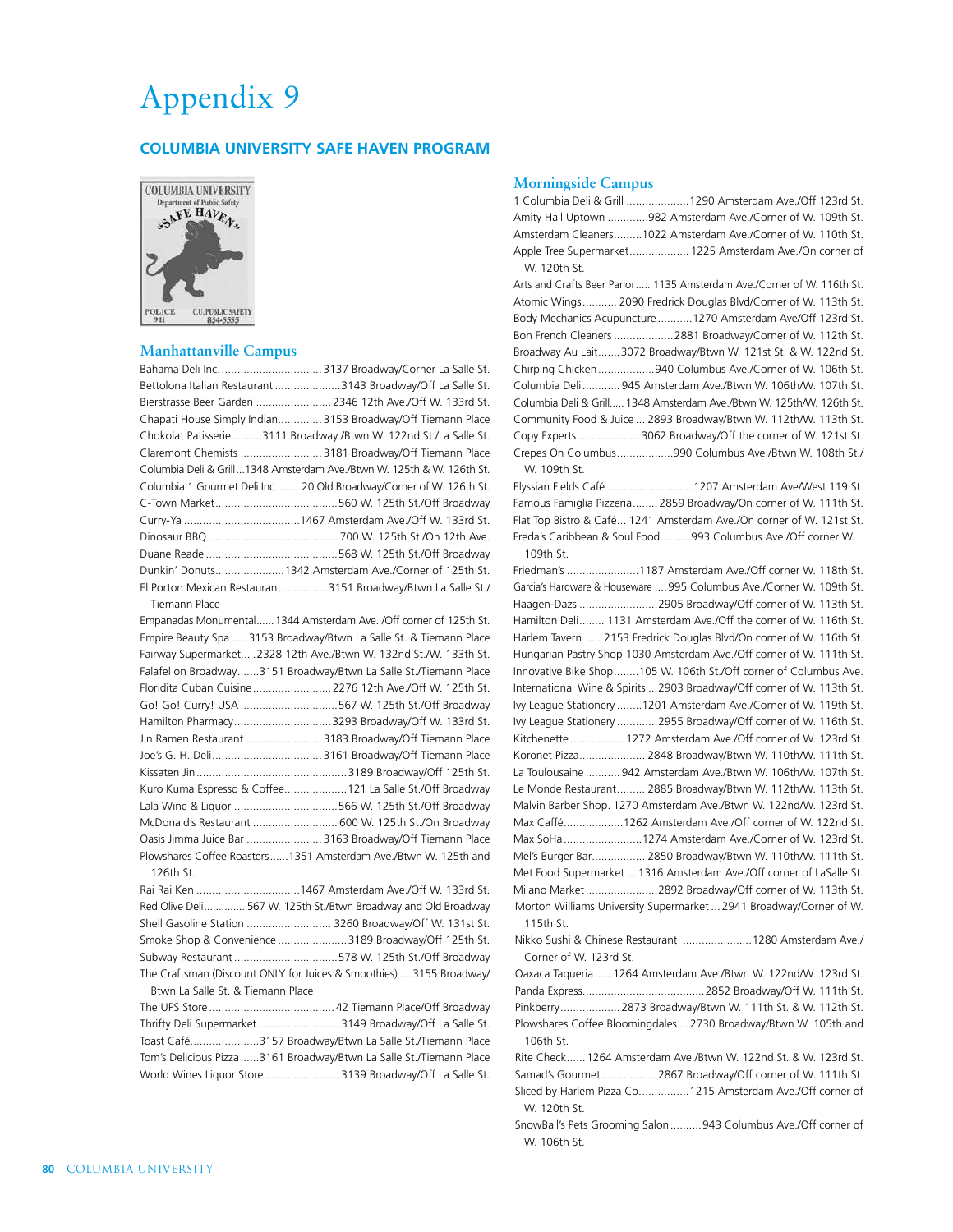#### **Morningside Campus (continued)**

| Strokos Pizza 1090 Amsterdam Ave./On corner of W. 114th St.    |  |
|----------------------------------------------------------------|--|
| Subs Conscious  1213 Amsterdam Ave./Off corner of W. 120th St. |  |
|                                                                |  |
|                                                                |  |
|                                                                |  |
|                                                                |  |
|                                                                |  |

|              | Town Drug Pharmacy 501 W. 113th St./On Amsterdam Ave.             |
|--------------|-------------------------------------------------------------------|
|              | Town Drug Store & Surgical 1009 Columbus Ave./Off corner of       |
| W. 110th St. |                                                                   |
|              | Tropical Sensation  953 Amsterdam Ave./Off corner of W. 107th St. |

University Hardware...............2906 Broadway/Off corner of W. 113th St. Village Copier..............1181 Amsterdam Ave./On corner of W. 118th St. Vino Fino ........ 1252 Amsterdam Ave./Btwn W. 121st St. & W. 122nd St. V&T Pizza & Restaurant....................1024 Amsterdam Ave./Off corner of W. 110th St.

West Side Market .................. 2840 Broadway/On corner of W. 110th St. Ye Olde Cleaners ........ 1211 Amsterdam Ave./Off corner of W. 120th St. Zanny's Café .........................975 Columbus Ave./Corner of W. 108th St.

#### **Medical Center Campus**

165th Hardware Inc. ....540 W. 165th St./Corner of St. Nicholas Ave. and 181st St.

181 Cabrini Café and Diner ...854 West 181st St./Corner of Cabrini Blvd and 181 St.

Antika Family Style Pizzeria ......3924 Broadway/Btwn W. 164th/W. 165th St. Anthony's Flower Shop ........ 4034 St. Nicholas Ave./Btwn W. 169th/W. 170th St. Au Bon Pain..................................... 1121 St. Nicolas Ave/Corner West 166th St. Barnes & Noble Book Store/Starbucks Café (Faculty & Staff Only/Loyalty Card for Students) .......................................................711 W. 169th St./

| Off Haven Ave.                       |                                                                      |  |
|--------------------------------------|----------------------------------------------------------------------|--|
|                                      | Carrot Top Pastries 3931 Broadway/Btwn W. 164th St. & W. 165th St.   |  |
|                                      | Cherry Tree Gourmet Station 4051 Broadway/Btwn W. 170th/W. 171st St. |  |
|                                      |                                                                      |  |
|                                      | Columbia Pharmacy3921 Broadway/Off W. 164th St.                      |  |
|                                      | Columbia Wine Co. 4038 Broadway/Corner of W. 170th St.               |  |
|                                      | Coogan's Restaurant 4015 Broadway/Corner of W. 168th St.             |  |
|                                      |                                                                      |  |
|                                      |                                                                      |  |
|                                      | Dunkin' Donuts 4030 St. Nicholas Ave./Btwn W. 169th/W. 170th St.     |  |
|                                      |                                                                      |  |
| 181st St./Off Col Robert Magaw Place |                                                                      |  |
|                                      | Flite Cleaners 4057 Broadway/Btwn W 170th M 171st St                 |  |

Elite Cleaners......................4057 Broadway/Btwn W. 170th/W. 171st St. Exclusive Pizza..........................810 W. 181st St./Off Ft. Washington Ave. Famous Famiglia Pizzeria.............4020 Broadway/Corner of W. 169th St. Forever Coffee Bar ...... 714 West 181st St. Btwn Bennett Ave and Broadway HeadQuarters: Salon Unisex & Barbershop .......... 812 West 181st St. Btwn Pinehurst Ave & Fort Washington Ave.

Hill Top Café & Deli...............83 Haven Ave./Btwn W. 170th/W. 171st St. Ihop....................................... 4168 Broadway/On corner of W. 177th St. Jade Garden Chinese .................. 4028 St. Nicholas Ave./Btwn W. 169th/ W. 170th St.

|             | Manhattan Best Deli  57 Audubon Ave/Off West 168 St.                 |
|-------------|----------------------------------------------------------------------|
|             |                                                                      |
|             | Mike's Bagels 4003 Broadway/Off corner of W. 168th St.               |
|             | New Bennet Wines & Liquor  720 W. 181st St./Corner of Bennett Ave.   |
|             | Nunez Depot  4147 Broadway/Corner of West 175th St.                  |
|             | Nunez Depot 766 West 181st St./Btwn Fort Washington Ave and          |
| Magaw Place |                                                                      |
|             | Prestige Café & Deli  228 Ft. Washington Ave./Corner of W. 169th St. |
|             |                                                                      |
|             |                                                                      |
|             | Sano Health Food Center 4069 Broadway/Btwn W. 171st/W. 172nd St.     |
|             |                                                                      |
|             | St. Jesus Pharmacy (Surgical)4180 Broadway/Corner of W. 177th St.    |
|             | Subway Restaurant  651 W. 169th St./Ft. Washington Ave.              |
|             | Subway Restaurant 4227 Broadway/Off corner of W. 179th St.           |
|             |                                                                      |
|             | The UPS Store 809 W. 181st St./Off Ft. Washington Ave.               |
|             |                                                                      |
|             | Tung Thong Thai Restaurant  561 W. 169th St./Off St. Nicholas Ave.   |
|             | Victor's Bike Shop 4125 Broadway/Off corner of W. 174th St.          |
|             |                                                                      |
|             |                                                                      |

#### **Baker Athletic Complex**

| New Star Light Cleaners & Laundromat510 W. 218th St./Broadway |
|---------------------------------------------------------------|
|                                                               |
|                                                               |